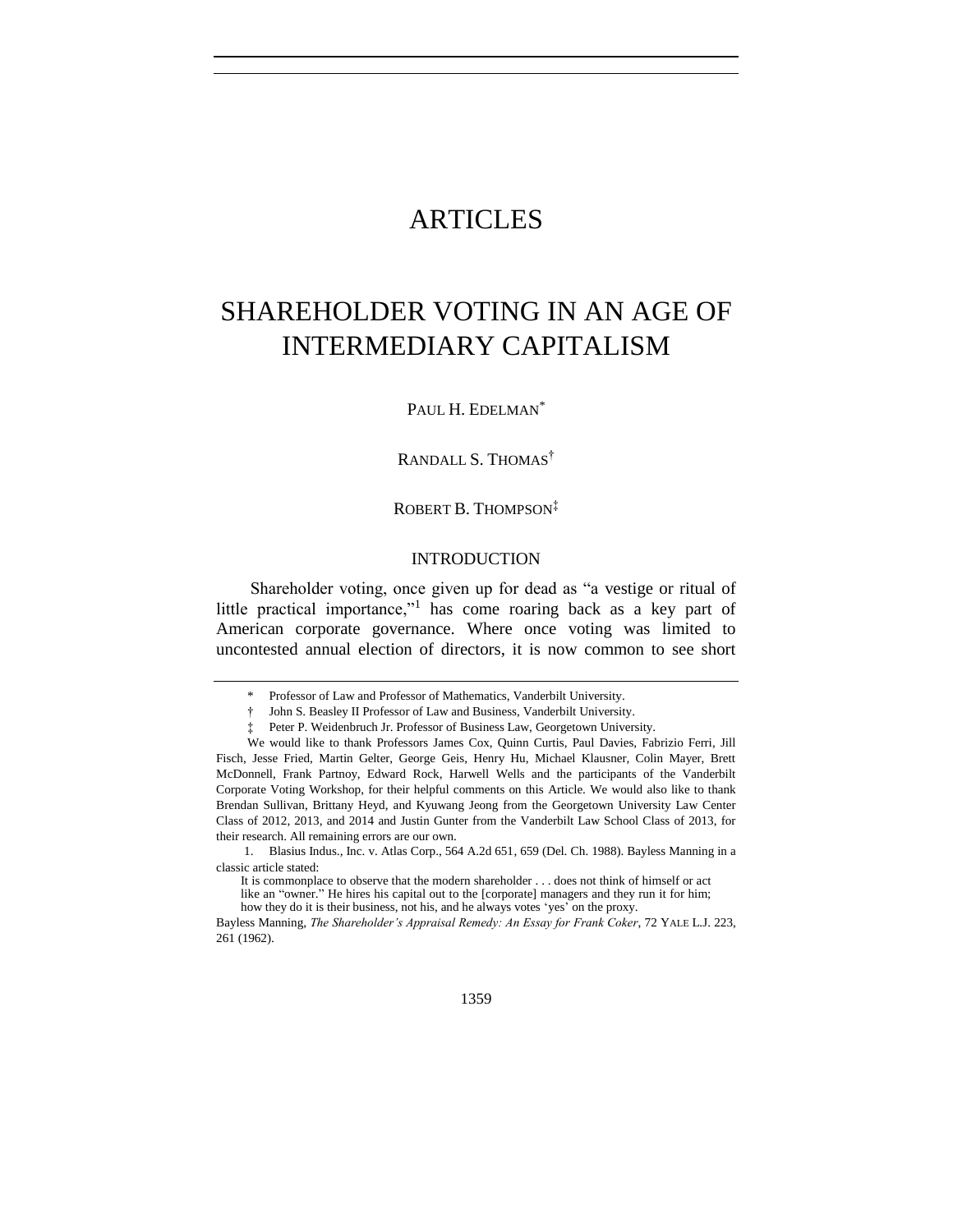<span id="page-1-0"></span>slate proxy contests,<sup>2</sup> board declassification proposals,<sup>3</sup> and "Say on Pay" votes<sup>4</sup> occurring at public companies. The surge in the importance of shareholder voting has caused increased conflict between shareholders and directors, a tension well illustrated in recent voting battles. For example, Carl Icahn's hedge fund opposed Michael Dell's 2013 bid to take Dell, Inc. private, claiming that the price offered was too low.<sup>5</sup> After a prolonged election battle, a change in the election rules, and a small increase in the deal price, shareholders ultimately voted for the deal.<sup>6</sup> In a similar vein, a 2012 Say on Pay vote by Citigroup shareholders against chief executive officer Vikram Pandit's \$15 million pay package led to his departure and substantive changes to executive compensation, after which more than 90 percent of the firm's shareholders approved its proposed executive pay scheme.<sup>7</sup> Yet, despite the obvious importance of shareholder voting, none of the existing corporate law theories coherently justify it.<sup>8</sup>

8. For a critique of these theories, see *infra* Part I.

<sup>2.</sup> Short slate contests arise when dissident shareholders, often hedge funds, seek to gain a minority of seats on the board of directors. Steven M. Davidoff, *Revisiting the Proxy Contest*, N.Y. TIMES (Mar. 2, 2009 9:30 AM), http://dealbook.nytimes.com/2009/03/02/revisiting-the-proxy-contest/. Oftentimes companies will agree to such representation so long as key management directors get to keep their seats. Joann S. Lublin & Drew FitzGerald, *Activists Spur Horse Trading For Seats on Corporate Boards*, WALL ST. J. (Aug. 20, 2013, 8:00 PM), http://online.wsj.com/news/ articles/SB10001424127887323423804579023262356923606.

<sup>3.</sup> The Shareholder Rights Project at Harvard Law School has been actively supporting shareholders making these proposals. *98 Companies Declassified During 2012–2014*, SHAREHOLDER RIGHTS PROJECT, http://srp.law.harvard.edu/declassifications.shtml (last updated June 30, 2014).

<sup>4.</sup> *See generally* Randall S. Thomas, Alan R. Palmiter & James F. Cotter, *Dodd-Frank's Say on Pay: Will It Lead to a Greater Role for Shareholders in Corporate Governance?* 97 CORNELL L. REV. 1213 (2012) (explaining the origins of shareholder advisory votes on corporate executive compensation at public companies and analyzing its likely effects). *See also infra* text accompanying note [39.](#page-9-0)

<sup>5.</sup> Arik Hesseldahl, *Ichan Makes Another Offer for Dell as Shareholders Shrug*, WALL ST. J.: ALLTHINGSD, (July 1, 2013, 3:30 PM), http://allthingsd.com/20130701/icahn-makes-another-offer-fordell-as-shareholders-shrug/?KEYWORDS=Dell#. *See also*, Theo Francis, *Dell's Buyout Fate Still Hinges Mostly on Icahn*, N.Y. TIMES (July 22, 2013, 3:41 PM), http://dealbook.nytimes.com/ 2013/07/22/dells-buyout-fate-still-hinges-mostly-on-icahn/ (discussing Carl Icahn's voting power in opposing the proposed Dell buyout).

<sup>6.</sup> Ben Fox Rubin & David Benoit, *Dell Shareholders Approve Buyout*, WALL ST. J. (Sept. 12, 2013, 10:38 AM), http://blogs.wsj.com/moneybeat/2013/09/12/dell-shareholders-approve-buyout/. *See also* Michael J. de la Merced, *Dell Buyout Bid in Peril as Voting Rule Remains*, N.Y. TIMES (July 31, 2013, 9:05 AM), http://dealbook.nytimes.com/2013/07/31/dell-offers-to-move-vote-on-takeover-butrefuses-to-bend-on-voting-rules/ (describing the Dell buyout and Dell's attempts to alter the voting rules).

<sup>7.</sup> Jessica Silver-Greenberg & Nelson D. Schwartz, *Citigroup's Chief Rebuffed on Pay by Shareholders*, N.Y. TIMES (Apr. 17, 2012, 1:28 PM), http://dealbook.nytimes.com/2012/04/17/ citigroup-shareholders-reject-executive-pay-plan/; Tom Braithwaite, Dan McCrum & Kara Scannell, *Citigroup Sees Off Shareholder Revolt on Executive Pay*, FIN. TIMES (Apr. 24, 2013, 5:29 PM), http://www.ft.com/intl/cms/s/0/ef667544-ace1-11e2-b27f-00144feabdc0.html#axzz2dOEJ6hvL.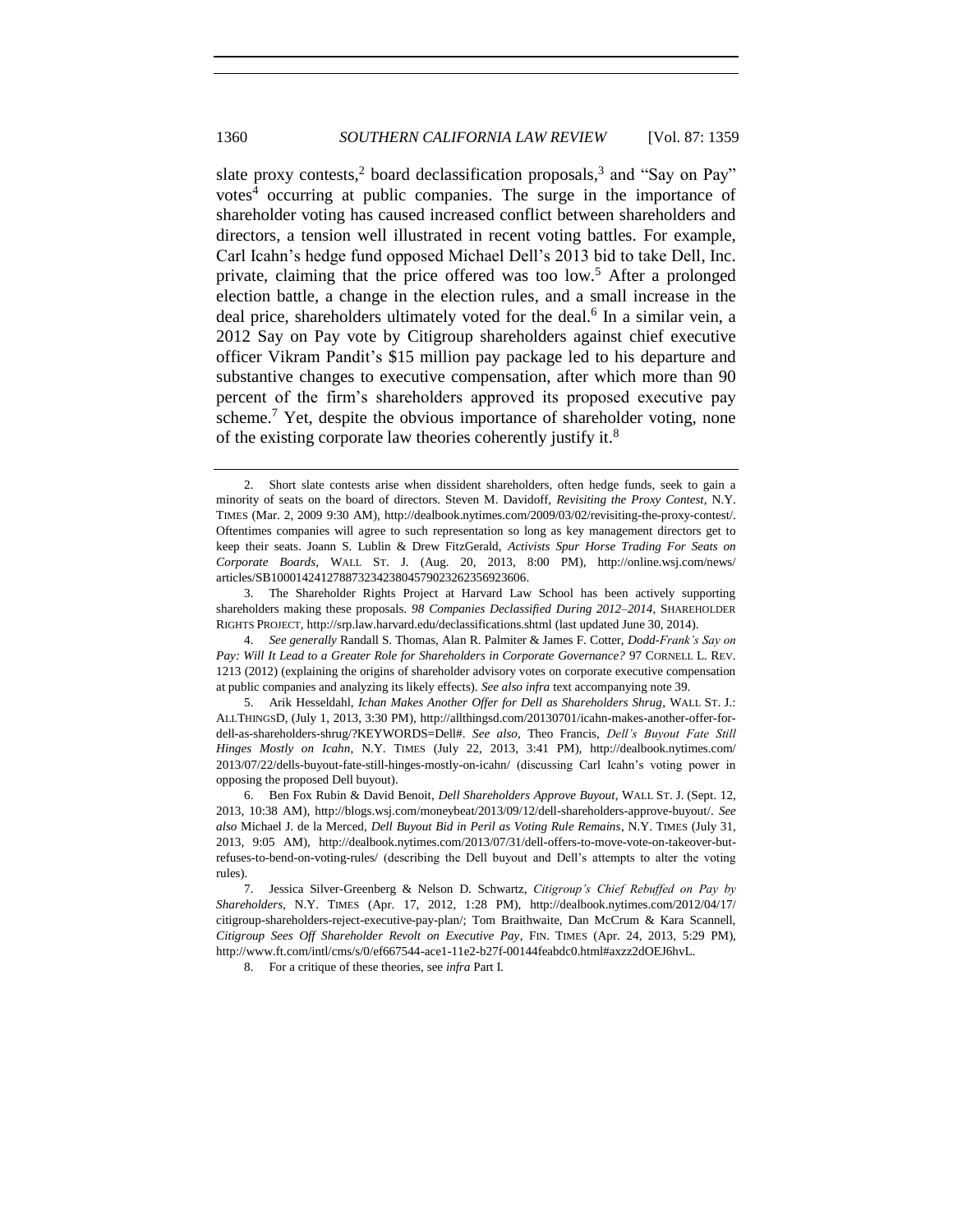<span id="page-2-1"></span>Traditional theories about shareholder voting, rooted in concepts of residual ownership and a principal-agent relationship, do not easily fit within the longstanding legal structure of corporate law that generally cabins the shareholder role in corporate governance. Nor do these theories reflect recent fundamental changes as to who shareholders are and their incentives to vote (or not to vote). Most shares today are owned by intermediaries that usually hold other people's money within retirement plans, and that follow business plans that give them little reason to vote those shares or result in conflicts that may distort that vote.<sup>9</sup> Yet three key developments have countered that reality and opened the way for shareholder voting's new prominence. First, government regulations now require many institutions to vote their stock in the best interests of their beneficiaries.<sup>10</sup> Second, subsequent market innovations led to the birth of proxy advisory firms, including Institutional Shareholder Services ("ISS"), which help address the costs of voting and the collective action problems inherent in coordinated institutional shareholder action.<sup>11</sup> And third, building on these developments, hedge funds have aggressively intervened in corporate governance at firms seen as undervalued<sup>12</sup> by making frequent use of the ballot box to pressure targeted firms to create shareholder value, thereby giving institutional shareholders a good reason to care about voting.<sup>13</sup>

<span id="page-2-0"></span><sup>9.</sup> Institutions now own 70 percent or more of the shares in America's largest corporations, a dramatic change from a generation ago. CONFERENCE BD., THE 2010 INSTITUTIONAL INVESTOR REPORT: TRENDS IN ASSET ALLOCATION AND PORTFOLIO COMPOSITION 22 tbl.10, 27 tbl.13 (2011).

<span id="page-2-2"></span><sup>10.</sup> *See infra* Part II.A.3.

<sup>11.</sup> ISS is the world's leading provider of proxy advisory services to institutional investors. *Governance Advisory Services*, ISS, http://www.issgovernance.com/governance-solutions/governanceadvisory-services/ (last visited Aug. 17, 2014). For information regarding the development of proxy advisory firms, see *infra* Part II.A.4.

Numerous studies have found that voting recommendations made by ISS carry great weight, swinging 10–30 percent of the vote in many situations. *See, e.g.*, Yonca Ertimur, Fabrizio Ferri & David Oesch, *Shareholder Votes and Proxy Advisors: Evidence from Say on Pay*, 51 J. ACCT. RES. 951, 953 (2013) ("Negative ISS ... recommendations are associated with 24.7 [percent] ... more votes against the compensation plan."). *See also infra* Part II.A.4 & Part III.B.3.b.

<sup>12.</sup> Alon Brav et al., *Hedge Fund Activism, Corporate Governance, and Firm Performance*, 63 J. FIN. 1729, 1730 (2008) ("Hedge fund activists tend to target companies that are typically 'value' firms, with low market value relative to book value, although they are profitable with sound operating cash flows and return on assets."). *See also* Michael J. de la Merced & Julie Creswell, *With Huge War Chests, Activist Investors Tackle Big Companies*, N.Y. TIMES (Aug. 30, 2013, 9:01 PM), http://dealbook.nytimes.com/2013/08/30/with-huge-war-chests-activist-investors-tackle-big-companies/ (discussing hedge fund activism in major corporations such as Microsoft and Procter & Gamble).

<sup>13.</sup> *See* Ronald J. Gilson & Jeffrey N. Gordon, *The Agency Costs of Agency Capitalism: Activist Investors and The Revaluation of Governance Rights*, 113 COLUM. L. REV. 863, 897 (2013) ("Rather [activist investors] are governance entrepreneurs, arbitraging governance rights that become more valuable through their activity monitoring companies to identify strategic opportunities and then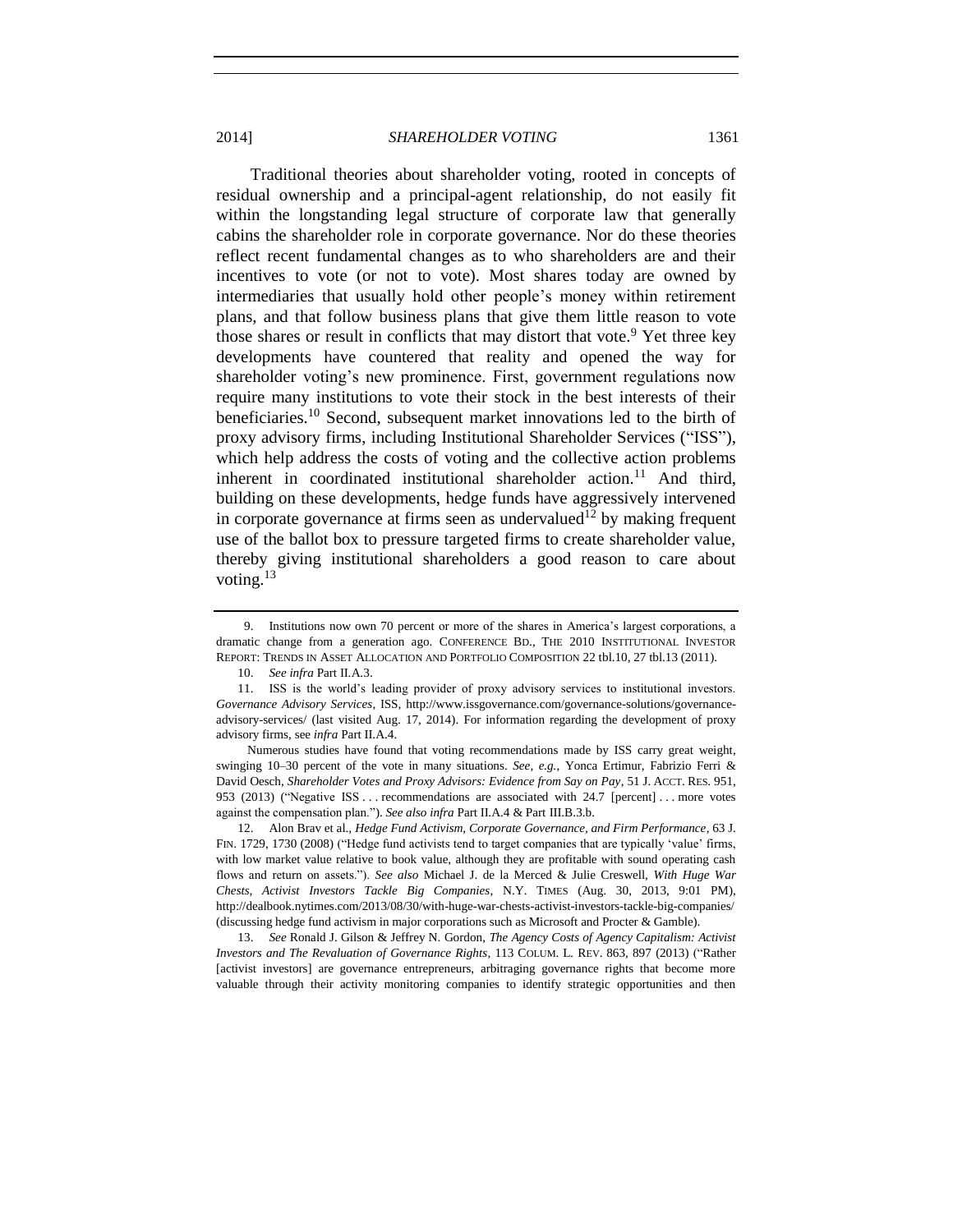But there is more to the corporate franchise than hedge fund-inspired voting. Say on Pay proposals, Rule 14a-8 corporate governance proposals, and majority vote requirements for the election of directors are all important, recurrent topics involving shareholder votes where the vote's immediate impact on stock price may be positive<sup>14</sup> but insufficient to lead to hedge fund intervention, or which may affect only the long-term value of the corporation.<sup>15</sup>

<span id="page-3-0"></span>The newly invigorated shareholder voting is not without its critics though. Corporate management has voiced fears about the increase in shareholders' voting power,  $16$  as well as about proxy advisory firms' perceived conflicts of interest.<sup>17</sup> The Securities and Exchange Commission

15. *See infra* Part III. For purposes of this Article, we accept the claim that there can be divergences between the value of a corporation's stock price and its "long-run" value. *See* Martin Lipton, *Deconstructing American Business II*, BRIEFLY . . . PERSP. ON LEGIS., REG. & LITIG., Dec. 2006, at 1, 1 (claiming that "[p]ressure on boards from activist investors to manage for short-term share price performance rather than long-term value creation" is a problem for American businesses in the future). We note that there is an ongoing debate over whether there are differences between long-term value and short-term value, and if so, the implications for corporate law. *Compare* Mark J. Roe, *Corporate Short-Termism–In the Boardroom and in the Courtroom*, 68 BUS. LAW. 977, 977–78 (2013) (finding minor support for the view that corporations' short-term perspectives influence corporate law), *and* Lucian A. Bebchuk, *The Myth That Insulating Boards Serves Long-Term Value*, 113 COLUM. L. REV. 1637, 1637 (2013) (arguing that board insulation from shareholder pressure creates long-term costs), *with* Leo E. Strine, Jr., *Can We Do Better By Ordinary Investors: A Pragmatic Reaction to the Dueling Ideological Mythologists of Corporate Law* 114 COLUM. L. REV. 449, 449 (2014) (specifically rejecting Professor Bebchuk's argument), *and* Martin Lipton, *The Bebchuk Syllogism*, HARV. L. SCH. F. ON CORP. GOVERNANCE & FIN. REG. (Aug. 26, 2013), http://www.wlrk.com/webdocs/wlrknew/ AttorneyPubs/WLRK.22753.13.pdf 1, 2 (questioning Professor Bebchuk's methodology and conclusion that short-term shareholder activism does not affect the long-term value of a corporation).

16. Lipton, *Deconstructing American Business II*, *supra* note [15,](#page-3-0) at 1–5 (discussing problems stemming from the shift from "director-centric governance" to "shareholder centric governance").

17*.* ROBYN BEW & RICHARD FIELDS, TAPESTRY NETWORKS, INC., VOTING DECISIONS AT U.S. MUTUAL FUNDS: HOW INVESTORS *REALLY* USE PROXY ADVISORS 6–7 (2012) ("ISS' practices such as

presenting them to institutional investors for their approval—through a proxy fight, should the portfolio company resist the proposal. By giving the institutions this choice, the activists increase the value of governance rights; the institutions' exercise of governance rights then becomes the mechanism for creating value for beneficial owners."). *See also infra* Part III.A.

<sup>14.</sup> For evidence that some corporate votes have a positive impact on firm value, see J. Harold Mulherin & Annette B. Poulsen, *Proxy Contests and Corporate Change: Implications for Shareholder Wealth*, 47 J. FIN. ECON. 279, 292–93 (1998) (finding that for proxy contests for elections of directors, there is a statistically significant cumulative abnormal return of 8.04 percent twenty days before the contest announcement until five days afterwards); Vincente Cuñat, Mireia Giné & Maria Guadalupe, *The Vote Is Cast: The Effect of Corporate Governance on Shareholder Value*, 67 J. FIN. 1943, 1954 (2012) [hereinafter Cuñat et al., *The Vote is Cast*] (finding that in close votes, the passage of shareholder corporate governance proposals increases firm value); Vincente Cuñat, Mireia Giné, & Maria Guadalupe, *Say Pays! Shareholder Voice and Firm Performance* 4, 6, 9 (Eur. Corporate Governance Inst., Fin. Working Paper No. 373/2013, 2013) [hereinafter Cuñat et al., *Say Pays!*], *available at* http://ssrn.com/abstract=2240410 (proposing that the implementation of Say on Pay in different countries around the world has increased firm value). *See infra* Part III.B.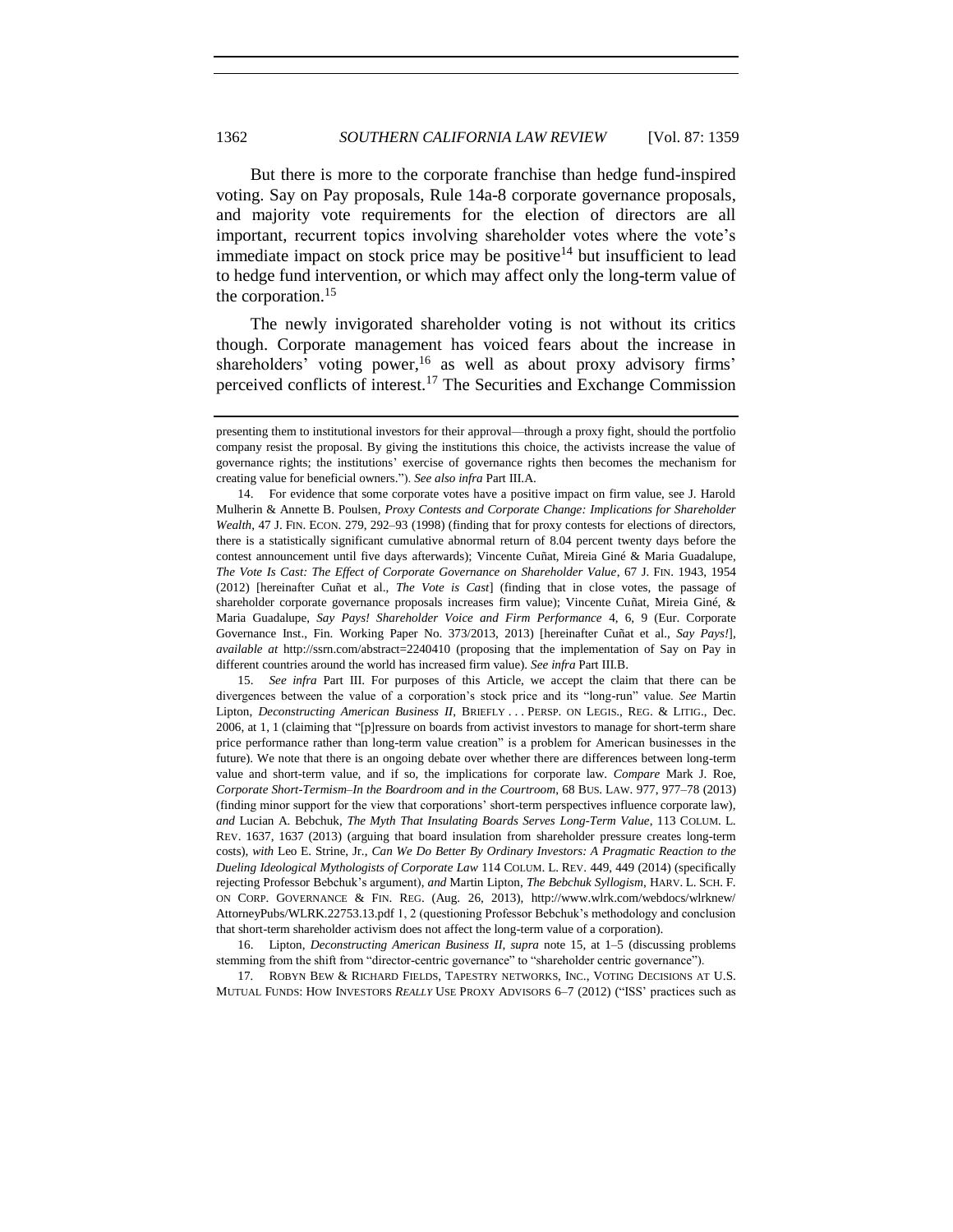("SEC") has asked for public comments on the possible undue influence of proxy advisory firms on shareholder voting.<sup>18</sup> Even institutional investors have varying views on the topic.<sup>19</sup> Can we trust the vote to today's intermediaries and those who advise them?

Our Article proceeds as follows. Part I develops our theory of shareholder voting. We argue that shareholders (and only shareholders) have been given the right to vote because they are the only corporate stakeholders whose return on their investment is tied directly to the company's stock price; if stock price is positively correlated with the residual value of the firm, shareholders will want to maximize the firm's residual value and vote accordingly. Thus, shareholder voting should lead to value-maximizing decisions for the firm as a whole.

But that does not mean that shareholders should vote for everything. Economic theory and accepted principles of corporate law tell us that corporate officers exercise day-to-day managerial power at the public firm, with boards of directors having broad monitoring authority over them. In this framework, shareholder voting is explained by its comparative value as a monitor. We would expect a shareholder vote to play a supplemental monitoring role if the issue being decided affects the company's stock price, or long-term value, and if the shareholder vote is likely to be superior, or complementary, to monitoring by the board or the market. This is particularly likely when officers or directors of the company suffer from a conflict of interest, or may otherwise be seeking private benefits at the expense of the firm. Thus shareholder voting can play a negative role as a monitoring device by helping stop value-decreasing transactions.<sup>20</sup>

providing voting recommendations while also offering issuers services designed to suggest whether a particular management proposal will meet with investors' approval have resulted in conflict-of-interest charges.").

<sup>18.</sup> Concept Release on the U.S. Proxy System, Exchange Act Release No. 34-62495, 17 C.F.R. §§ 240, 270, 274, 275 (July 14, 2010) [hereinafter U.S. Proxy System Concept Release], *available at*  http://www.sec.gov/rules/concept/2010/34-62495.pdf. The SEC held a Roundtable on December 23, 2013 regarding this topic. *Proxy Advisory Services Roundtable*, U.S. SEC. & EXCHANGE COMMISSION, http://www.sec.gov/spotlight/proxy-advisory-services.shtml (last visited Aug. 17, 2014).

<sup>19.</sup> Comment Letter from Council of Institutional Investors to Elizabeth M. Murphy, Sec'y, U.S. Sec. & Exch. Comm'n, on Concept Release on the U.S. Proxy System in Release No. 34-62495, at 5–7 (Oct. 14, 2010) [hereinafter Comment Letter from Council of Institutional Investors], *available at* http://www.sec.gov/comments/s7-14-10/s71410-80.pdf.

<sup>20.</sup> We note recent empirical evidence that shows mandatory shareholder voting on corporate acquisitions increases firm value by stopping bad deals. Marco Becht, Andrea Polo & Stefano Rossi, *Does Mandatory Shareholder Voting Prevent Bad Acquisitions?* 31–32 (Eur. Corporate Governance Inst., Fin. Working Paper No. 442/2014, 2014), *available at* http://papers.ssrn.com/sol3/papers.cfm? abstract\_id=2443792.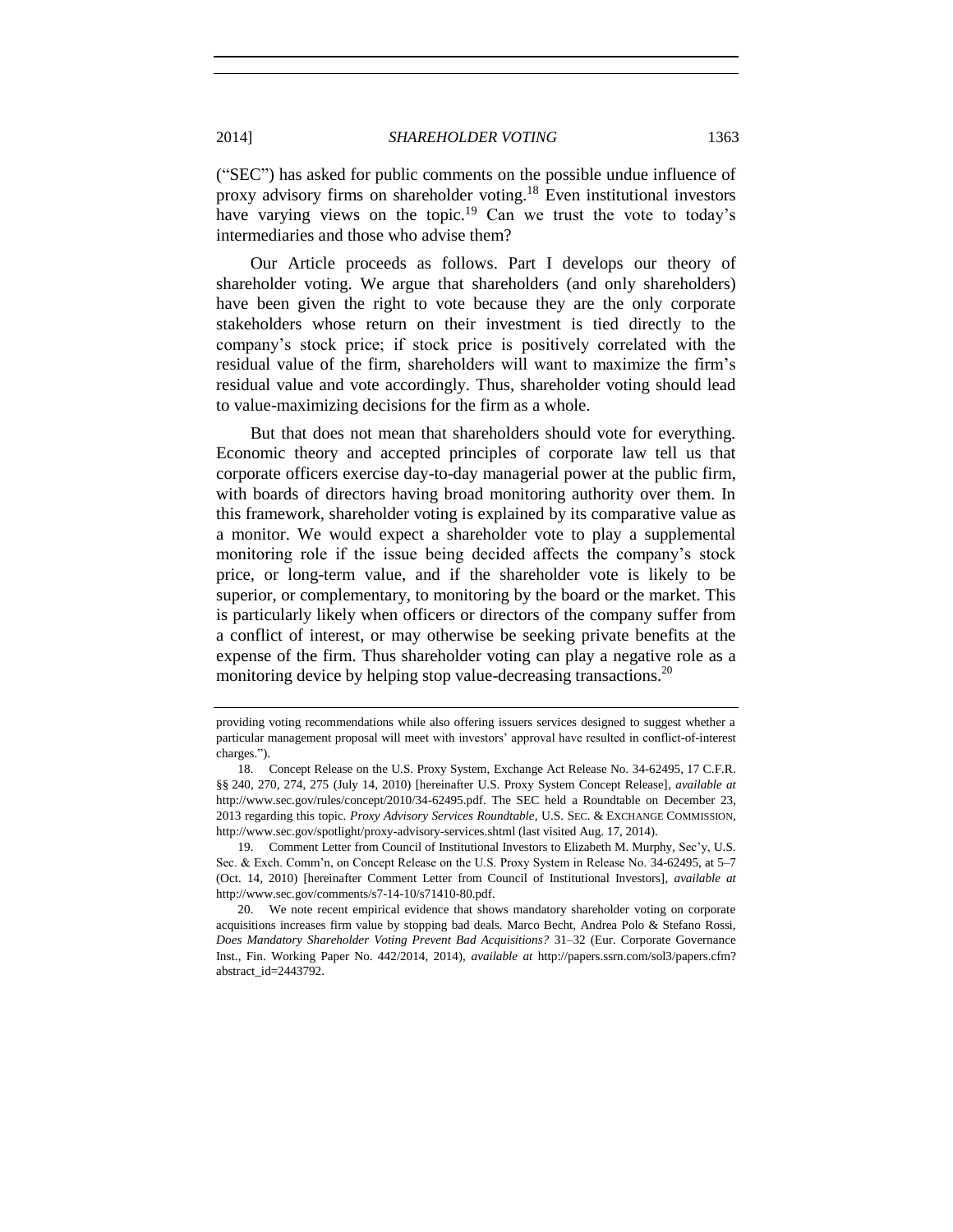But monitoring is not the only theoretical justification for shareholder voting. We posit two additional theories that provide positive reasons for corporate voting because it enhances decisionmaking beyond monitoring. Shareholder voting can provide: (1) a superior information aggregation device for private information held by shareholders when there is uncertainty about the correct decision, $^{21}$  and (2) an efficient mechanism for aggregating heterogeneous preferences when the decision differentially affects shareholders.<sup>22</sup>

<span id="page-5-0"></span>In Part II we explore whether contemporary shareholders have the characteristics that permit them to play the roles our theory contemplates. In particular, we examine the business plan that gives today's intermediaries reasons not to vote or conflicts that can distort their vote. Similar attention is given to the regulatory and market changes that have grown up in response to this reality: government-required voting by intermediaries; proxy advisory firms to let this voting occur more efficiently; and hedge fund strategies to make voting pay, for themselves and for other intermediaries such as mutual funds and pension funds.

In Part III, we use our theory to illuminate when shareholder voting is justified. In Part III.A, we focus on the role of corporate voting where the issue is a high-dollar, "big ticket" decision. We use hedge fund activism as an example of this scenario and show how it fits with each of the prongs of our voting theory.<sup>23</sup> Here we see voting performing the monitoring role anticipated by our theory, but there is also an important role for aggregating heterogeneous preferences among shareholders as institutional funds decide whether to follow hedge fund initiatives. Part III.B makes the less obvious case for shareholder voting where hedge funds drop out of the equation on decisions that have a smaller effect on stock prices or the company's long-term value, such as Say on Pay, majority voting proposals, and board

<sup>21.</sup> Our information aggregation theory can be illustrated by a target company shareholder vote on a merger offer where there is uncertainty about whether the price offered in the transaction is sufficient. A shareholder vote on the merger is more likely to lead to the correct decision than solely a vote of the board of directors, even if the board is not conflicted, because the increase in the number of informed voters is more likely to lead to the correct decision. This result follows from the Condorcet Jury Theorem. Robert B. Thompson & Paul H. Edelman, *Corporate Voting*, 62 VAND. L. REV. 129, 132 n.5, 149–50 (2009). *See infra* Part I.B.

<sup>22.</sup> An example where this theory comes into play arises when a board needs to choose between issuing a dividend and using the same funds to make a strategic acquisition. Different shareholders may have different preferences about these two outcomes because of their tax status, their degree of risk aversion, or their time horizons. A shareholder vote will aggregate the shareholders' preferences to decide the issue.

<sup>23.</sup> See Gilson & Gordon, *supra* not[e 13,](#page-2-0) at 897–99, for an analysis of hedge funds as leaders of institutional investor activism.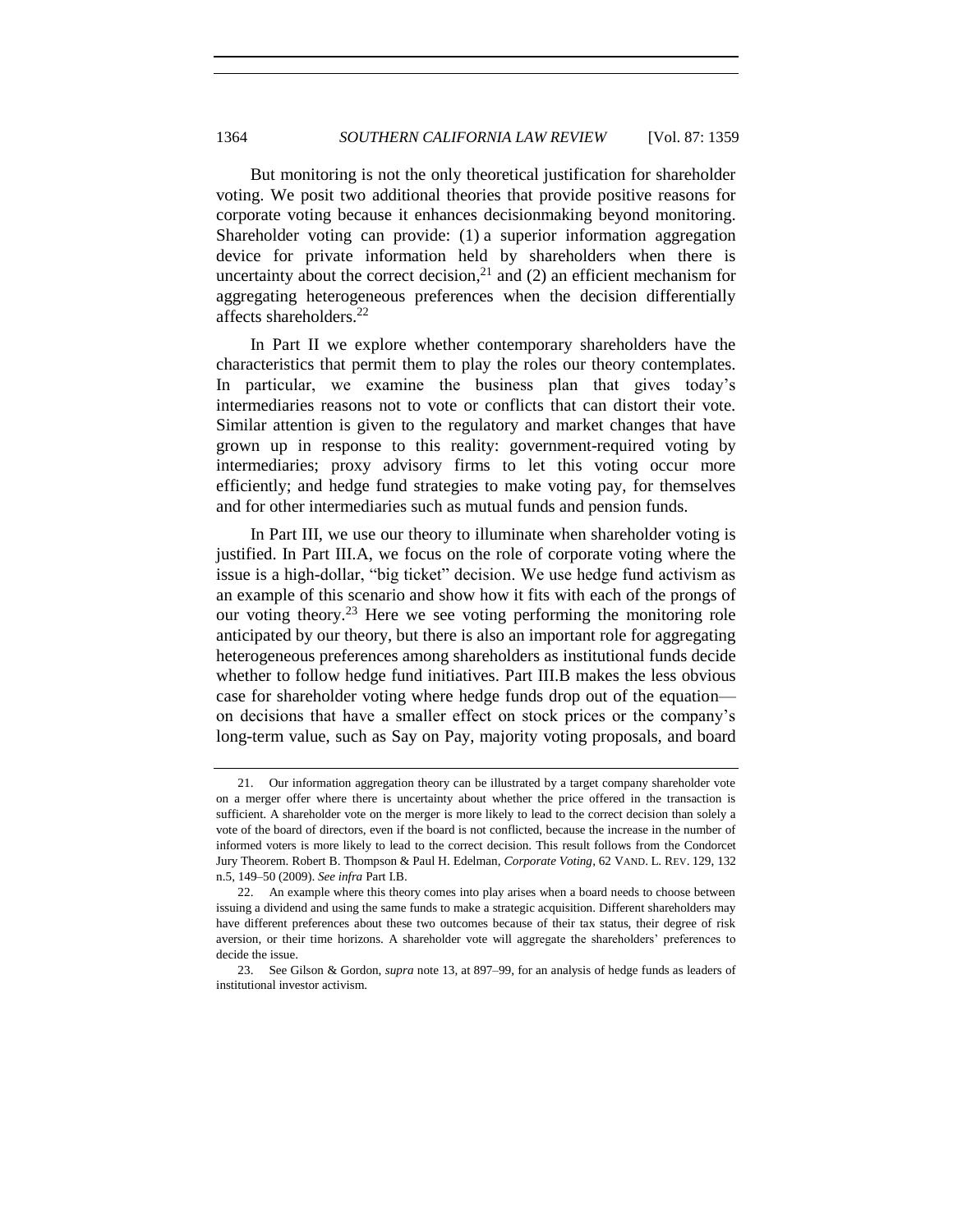declassification proposals. It focuses on Say on Pay, finding that there is substantial evidence that these votes increase firm value and, potentially, long-term value.

In sum, this Article presents a positive theory of corporate voting as it exists today. In doing so, it directly addresses the vast shifts in stock ownership that have created intermediary capitalism and the important role of government regulations and market participants in making corporate voting effective. At the same time, it preserves for corporate management the lion's share of corporate decisionmaking, subject to active shareholder monitoring using corporate voting in conflict situations that affect stock price.

We begin by providing a brief overview of the American corporate governance system and how voting is presently employed in it.

#### I. DETERMINING THE ROLE OF SHAREHOLDER VOTING IN CORPORATE GOVERNANCE

#### <span id="page-6-0"></span>A. A PRIMER ON SHAREHOLDER VOTING

In the United States, most public corporations are effectively run by corporate management.<sup>24</sup> This is a function of the economic reality that large, diverse businesses need centralized management in order to facilitate productive business activity. There are tremendous efficiencies created by having a hierarchical decisionmaking structure that concentrates power in the hands of professionally-trained, highly skilled personnel.<sup>25</sup> As a result, our corporate governance system gives the chief executive officer ("CEO") of the company the power to make most important corporate decisions in order to operationalize these efficiencies.

However, the underlying legal structure of state corporate law filters this economic reality. The common core of American corporation statutes is a clear statement that all corporate power is placed in, or under the authority of, the board of directors.<sup>26</sup> But the board is comprised of part-

<sup>24.</sup> MELVIN A. EISENBERG, THE STRUCTURE OF THE CORPORATION: A LEGAL ANALYSIS 139– 41 (1976).

<sup>25.</sup> Stephen M. Bainbridge, Responses, *Director Primacy and Shareholder Disempowerment*, 119 HARV. L. REV. 1735, 1746–51 (2006).

<sup>26.</sup> DEL. CODE ANN. tit. 8, § 141(a) (2011) ("The business and affairs of every corporation organized under this chapter shall be managed by or under the direction of a board of directors . . . ."); MODEL BUS. CORP. ACT § 8.01(b) (2011) ("All corporate powers shall be exercised by or under the authority of the board of directors of the corporation, and the business and affairs of the corporation shall be managed by or under the direction, and subject to the oversight, of its board of directors . . . .").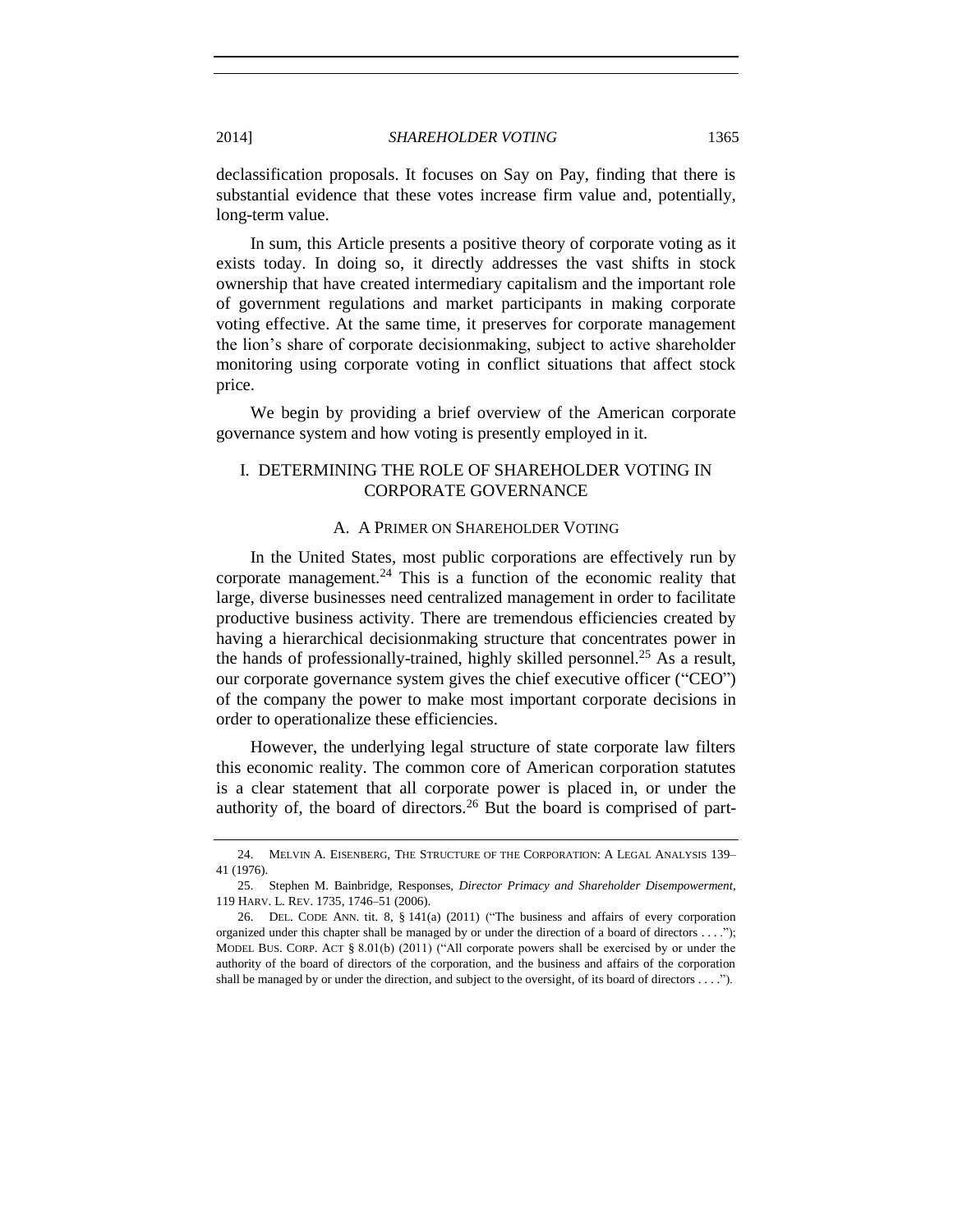time directors, many of whom have other full-time jobs, who can spend little time worrying about the problems of the corporation. These directors cannot effectively employ the control rights that the statutes provide them and instead largely delegate to the corporation's officers the responsibility to run the corporation.<sup>27</sup> Only in "crisis" situations will the board exercise their ultimate power to approve, or override, corporate managers' key decisions about the corporation's future.<sup>28</sup>

<span id="page-7-1"></span><span id="page-7-0"></span>In this legal structure, shareholders play a crucial, but decidedly subordinate, governance role. In contrast to the plenary role of the directors and the managers, shareholders can do only a few things—voting, selling, and suing—each in very limited doses.<sup>29</sup> These shareholder roles often reflect a monitoring function. Managers of a corporation, as the holders of day-to-day power over the sometimes vast aggregations of other people's money, require some form of monitoring. Without any monitoring, managers would be tempted to shirk their duties or divert assets to their own private benefit.<sup>30</sup> Directors, of course, have the responsibility to monitor corporate management, including the power to replace officers if they find their performance lacking or detect managerial misconduct. But directors are generally nominated to the board with management's consent and may fear engaging in close monitoring of management.<sup>31</sup> This creates an important role for shareholders to play, for without shareholder monitoring, the cost of capital would rise in order to mitigate investors' concerns about misappropriation of corporate resources or a lack of effort by the managers.<sup>32</sup>

Among the three methods for shareholders to act as monitors, selling and suing have significant limitations. Selling shares effectively disciplines management only if the market for corporate control is robust. Defensive tactics such as the poison pill effectively make selling dependent on a prior successful voting campaign whenever the target board opposes the deal. $33$ 

<sup>27.</sup> EISENBERG, *supra* not[e 24,](#page-6-0) at 140; DEL. CODE ANN. tit. 8, § 142; MODEL BUS. CORP. ACT §§ 8.40–.44.

<sup>28.</sup> One important example under Delaware law is when a corporation is being put up for sale. Revlon, Inc. v. MacAndrews & Forbes Holdings, Inc., 506 A.2d 173, 180 (Del. 1985). A second example occurs when the board determines that it needs to replace the CEO of the company because of poor corporate performance.

<sup>29.</sup> Robert B. Thompson, *Preemption and Federalism in Corporate Governance: Protecting Shareholder Rights to Vote, Sell and Sue*, 62 LAW & CONTEMP. PROBS. 215, 216–18 (1999).

<sup>30.</sup> Michael C. Jensen & William H. Meckling, *Theory of the Firm: Managerial Behavior, Agency Costs and Ownership Structure*, 3 J. FIN. ECON. 305, 323–28 (1976).

<sup>31.</sup> EISENBERG, *supra* not[e 24,](#page-6-0) at 145–47.

<sup>32.</sup> Jensen & Meckling, *supra* not[e 30,](#page-7-0) at 312–13.

<sup>33.</sup> Paul H. Edelman & Randall S. Thomas, Selectica *Resets the Trigger on the Poison Pill:*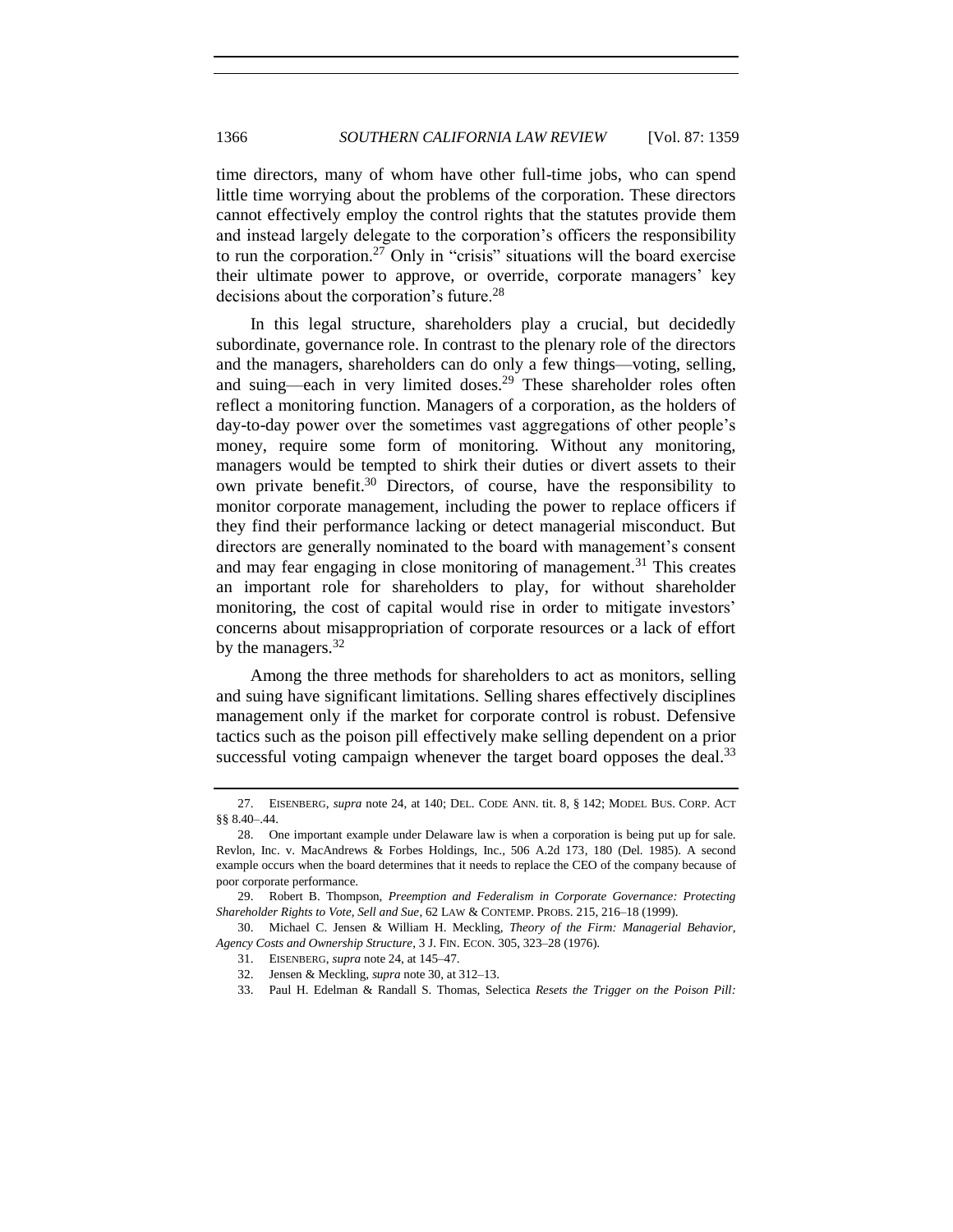Shareholder suits against the corporation also face significant barriers.<sup>34</sup> And even if successful, the remedy is often a payment out of the corporation's coffers, which does little to deter future wrongdoing by managers.

Can voting play a more effective role as a monitoring device? Delaware Chancellor William Allen once described shareholder voting as the ideological underpinning that "legitimates the exercise of power by some (directors and officers) over vast aggregations of property that they do not own."<sup>35</sup> Abstractly speaking, we could put voting at the center of corporate governance by starting from a philosophical foundation of popular sovereignty parallel to what we see in our polity.<sup>36</sup> In this view, shareholders are the ultimate repository of corporate authority, just as citizens are the font of power in the republic. While recurring references to shareholders as owners of the corporation reflect this view, the reality is more complex because of the importance of centralized management in our system.

Giving shareholder voting too broad a role imperils the efficiencies of centralized management by replacing management decisionmaking with shareholder decisionmaking.<sup>37</sup> State corporate law reflects this by strictly limiting the areas where shareholders are given a right to vote: they elect directors; they approve certain fundamental changes such as a merger (but only after directors have consented to the action); and they can sometimes amend the corporation's bylaws.<sup>38</sup> Federal securities or tax law provides additional opportunities for shareholder voting, although usually only of an advisory nature. For example, the Dodd-Frank Wall Street Reform and Consumer Protection Act ("Dodd-Frank") mandates an advisory vote on

<span id="page-8-0"></span>*Where Should the Delaware Courts Go Next?*, 87 IND. L.J. 1087, 1087–88, 1093–94 (2012). *See also* Steven Davidoff Solomon, *With Fewer Barbarians at the Gate, Companies Face a New Pressure*, N.Y. TIMES (July 30, 2013, 1:49 PM), http://dealbook.nytimes.com/2013/07/30/with-fewer-barbarians-at-thegate-companies-face-new-pressure/ (noting that "companies have fought over the last 30 years to kill the hostile takeover" by adopting poison pills and lobbying state legislatures for anti-takeover statutes, resulting in fewer hostile takeover attempts).

<sup>34.</sup> Robert B. Thompson & Randall S. Thomas, *The New Look of Shareholder Litigation: Acquisition-Oriented Class Actions*, 57 VAND. L. REV. 133, 136 (2004) (highlighting additional requirements for plaintiffs bringing representative shareholder suits).

<sup>35.</sup> Blasius Indus. Inc. v. Atlas Corp., 564 A.2d 651, 659 (Del. Ch. 1988).

<sup>36.</sup> Lee Harris, *The Politics of Shareholder Voting*, 86 N.Y.U. L. REV. 1761, 1782–85 (2011) (comparing shareholder voting in corporate elections to citizen voting in political elections).

<sup>37.</sup> *See* David Yermack, *Shareholder Voting and Corporate Governance*, 2 ANN. REV. FIN. ECON. 103, 105–08 (2010) (summarizing papers on the design, administration, and impact on corporations of shareholder voting).

<sup>38.</sup> 2 JAMES D. COX & THOMAS LEE HAZEN, THE LAW OF CORPORATIONS § 13.1 (3d ed. 2010).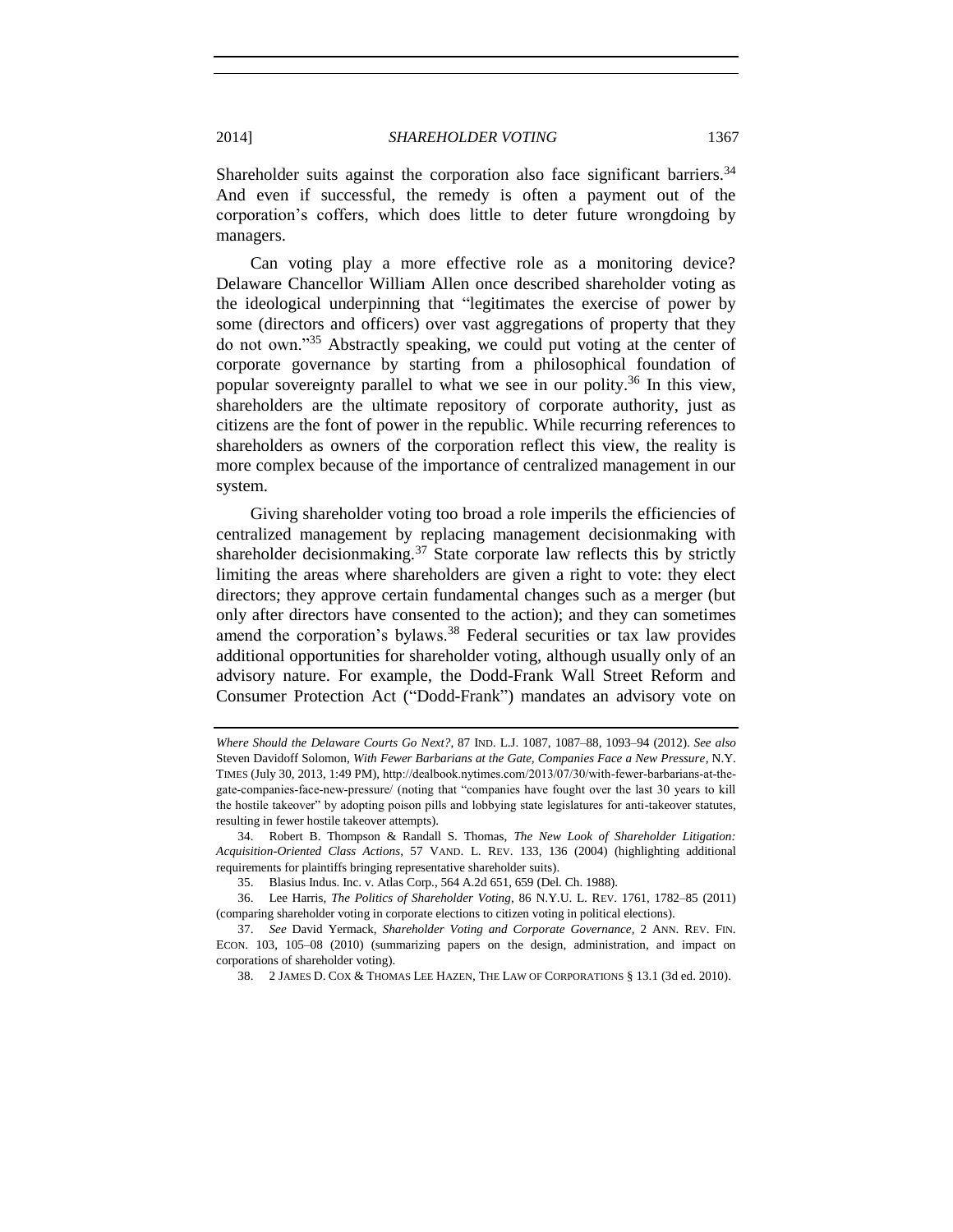executive compensation ("Say on Pay"),  $39$  while Rule 14a-8 allows shareholders to make precatory proposals on a broad range of governance and social issues.<sup>40</sup> Shareholder approval is generally necessary for stock option plans if the company is seeking to qualify the options for preferential federal tax treatment.<sup>41</sup> Finally, shareholders can themselves initiate action in a limited number of settings. Thus, in Delaware (and most other states), shareholders, at least in the abstract, have the power to call a special meeting, to use the written consent procedure, or to take any action that shareholders are permitted to take at a regular annual shareholders meeting.<sup>42</sup>

Corporate voting has been most important as a mechanism to bring about a change of control of the board. While the overwhelming majority of elections of directors involve only one slate of candidates, contested elections of directors arise whenever a dissident group of shareholders nominates an alternative slate of directors.<sup>43</sup> Insurgents can seek to unseat the entire board of directors ("proxy contests for corporate control") or they can nominate a minority of directors in an effort to gain a voice on the board ("short slate contests"). Proxy contests for corporate control are frequently combined with hostile tender offers, where the potential buyer seeks to gain control of the target firm's board of directors to remove the target's poison pill, thereby permitting the target shareholders to sell their shares without the bidder suffering massive dilution if it closes its offer.<sup>44</sup>

A favorable shareholder vote is also needed to approve mergers or certain other fundamental transactions, $45$  when management seeks to change the corporation's charter to implement a classified board of

<span id="page-9-0"></span>

<sup>39.</sup> Dodd-Frank Wall Street Reform and Consumer Protection Act ("Dodd-Frank"), Pub. L. No. 111-203, sec. 951, 124 Stat. 1375, 1899 (2010) (adding new section 14A to the Securities Exchange Act of 1934). *See also* Thomas, Palmiter & Cotter, *supra* note [4,](#page-1-0) at 1224–25 (explaining section 951 of Dodd-Frank, which requires a shareholder advisory vote on executive compensation for the prior fiscal year).

<sup>40</sup>*.* 2 COX & HAZEN, *supra* not[e 38,](#page-8-0) § 13.32 (discussing shareholder use of Rule 14a-8, requiring management to submit shareholder proposals for a shareholder vote).

<sup>41.</sup> Randall S. Thomas & Kenneth J. Martin, *The Determinants of Shareholder Voting on Stock Option Plans*, 35 WAKE FOREST L. REV. 31, 47–48 (2000).

<sup>42.</sup> RANDALL S. THOMAS & CATHERINE T. DIXON, ARANOW & EINHORN ON PROXY CONTESTS FOR CORPORATE CONTROL §§ 4.02(C)(3)–(4), 4.04(B) (3d ed. Supp. 2001) (discussing the requirements under state law for stockholders to compel a special meeting and the requirements for stockholders to use the written consent mechanism).

<sup>43.</sup> *Id.* § 4.02(C)(1).

<sup>44.</sup> *See* Randall S. Thomas, *Judicial Review of Defensive Tactics in Proxy Contests: When is Using a Rights Plan Right?*, 46 VAND. L. REV. 503, 504–05, 510–12 (1993) (describing proxy contests for corporate control and the use of "rights plans" (known as posion pills) as a defensive tactic).

<sup>45.</sup> 2 COX & HAZEN, *supra* not[e 38,](#page-8-0) § 13.1.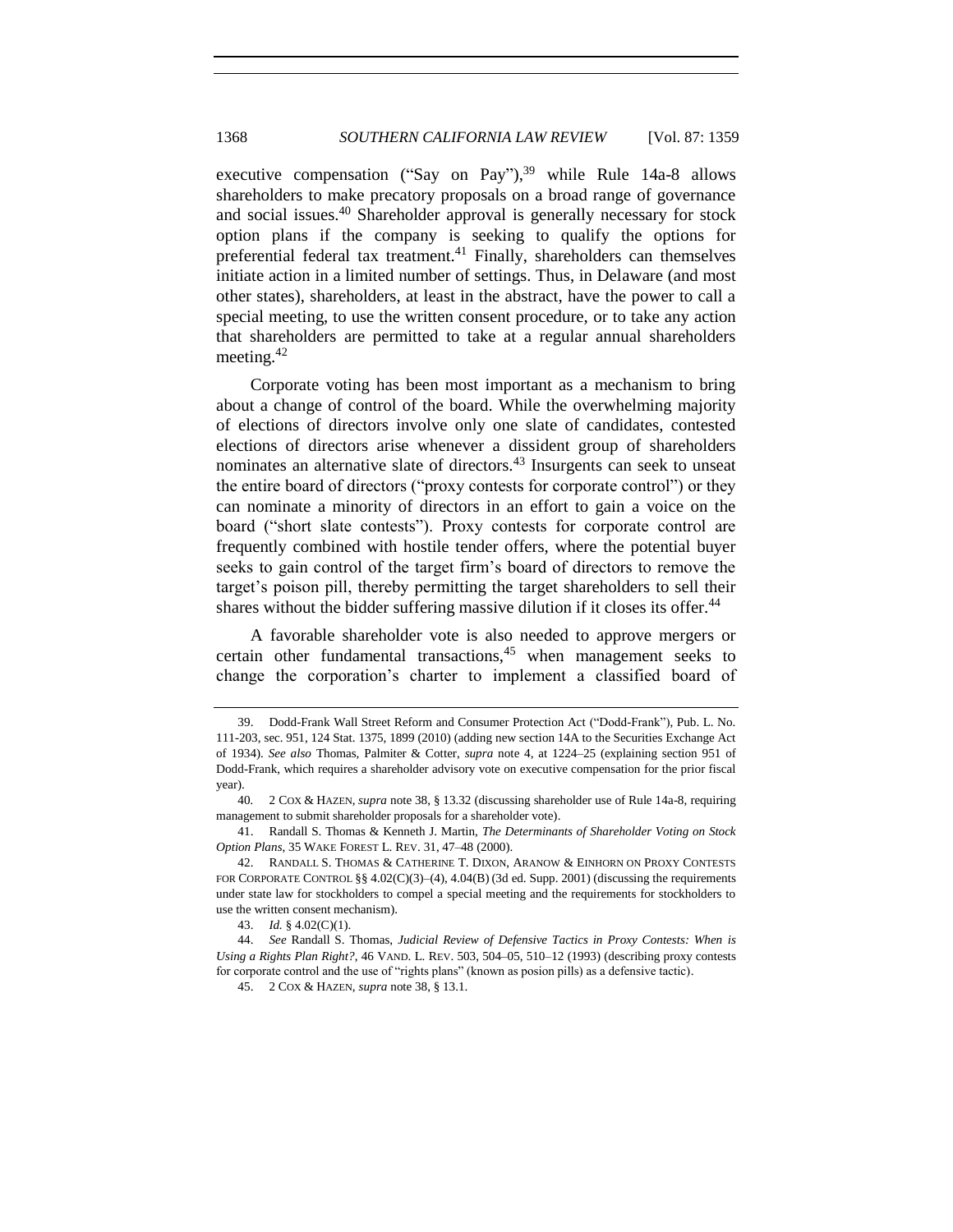directors,  $46$  or to effect a dual class recapitalization.  $47$  In these settings, the vote permits shareholders to monitor director decisions that may be distorted by management self-interest.

Advisory shareholder votes can lead to important governance changes.<sup>48</sup> The Shareholder Rights Project, for example, has consistently garnered over 80 percent shareholder support for Rule 14a-8 board declassification proposals at Fortune 500 companies.<sup>49</sup> Many of the boards of companies receiving these proposals subsequently asked their shareholders to vote on proposed charter amendments to remove their classified boards, which the shareholders then overwhelmingly approved.<sup>50</sup>

While providing for shareholder voting in the areas just outlined, corporate statutes have a distinctly contractarian flavor as to who exercises that vote. The firm's incorporation documents can limit or deny the vote to most shareholders so long as there is at least one share with full voting power,<sup>51</sup> and prominent companies, such as Google, have made use of that private ordering possibility.<sup>52</sup>

48. *See, e.g.*, Thomas, Palmiter & Cotter, *supra* not[e 4,](#page-1-0) at 1213 (analyzing Say on Pay advisory voting and its impact on executive compensation).

49. Lucian Bebchuk, Scott Hirst & June Rhee, *Toward Board Declassification in 100 S&P 500 and Fortune 500 Companies: The SRP's Report for the 2012 and 2013 Proxy Seasons*, HARV. L. SCH. FORUM ON CORP. GOVERNANCE AND FIN. REG. (Feb. 25, 2014, 9:12 AM), http://blogs.law.harvard.edu/corpgov/2014/02/25/toward-board-declassification-in-100-sp-500-andfortune-500-companies-the-srps-report-for-the-2012-and-2013-proxy-seasons/ (announcing that the

Project had submitted fifty-eight successful precatory proposals seeking the removal of classified boards, with average support of 81 percent).

50*. Id.*

51. *E.g.*, DEL. CODE ANN. tit. 8, § 151(b) (2011) ("Any stock of any class or series may be made subject to redemption by the corporation at its option or at the option of the holders of such stock or upon the happening of a specified event; provided however, that immediately following any such redemption the corporation shall have outstanding 1 or more shares of 1 or more classes or series of stock, which share, or shares together, shall have full voting powers.").

52. Davidoff Solomon, *supra* note [47.](#page-10-0)

<span id="page-10-0"></span>

<sup>46.</sup> *See* Sanjai Bhagat & James A. Brickley, *Cumulative Voting: The Value of Minority Shareholder Voting Rights*, 27 J.L. & ECON. 339, 353–62 (1984) (finding negative abnormal stock returns when firms classify boards of directors or eliminate cumulative voting).

<sup>47.</sup> Stock exchange rules will limit this type of recapitalization for existing listed public companies. *See* NEW YORK STOCK EXCHANGE LISTED COMPANY MANUAL §§ 313.00–.40 (2014), *available at* http://nysemanual.nyse.com/LCMTools/PlatformViewer.asp?searched=1&selectednode= chp\_1\_4\_13\_1&CiRestriction=dual&manual=%2Flcm%2Fsections%2Flcm-sections%2F. Dual class recapitalizations may have other adverse consequences for shareholders besides the loss of voting control. *See* Steven Davidoff Solomon, *Thorny Side Effects in Silicon Valley Tactic to Keep Control*, N.Y. TIMES (Sept. 3, 2013, 5:16 PM), http://dealbook.nytimes.com/2013/09/03/thorny-side-effects-insilicon-valley-tactic-to-keep-control/ (pointing out that technology companies with dual class structures may have trouble sustaining themselves once founders leave and control remains in management's hands).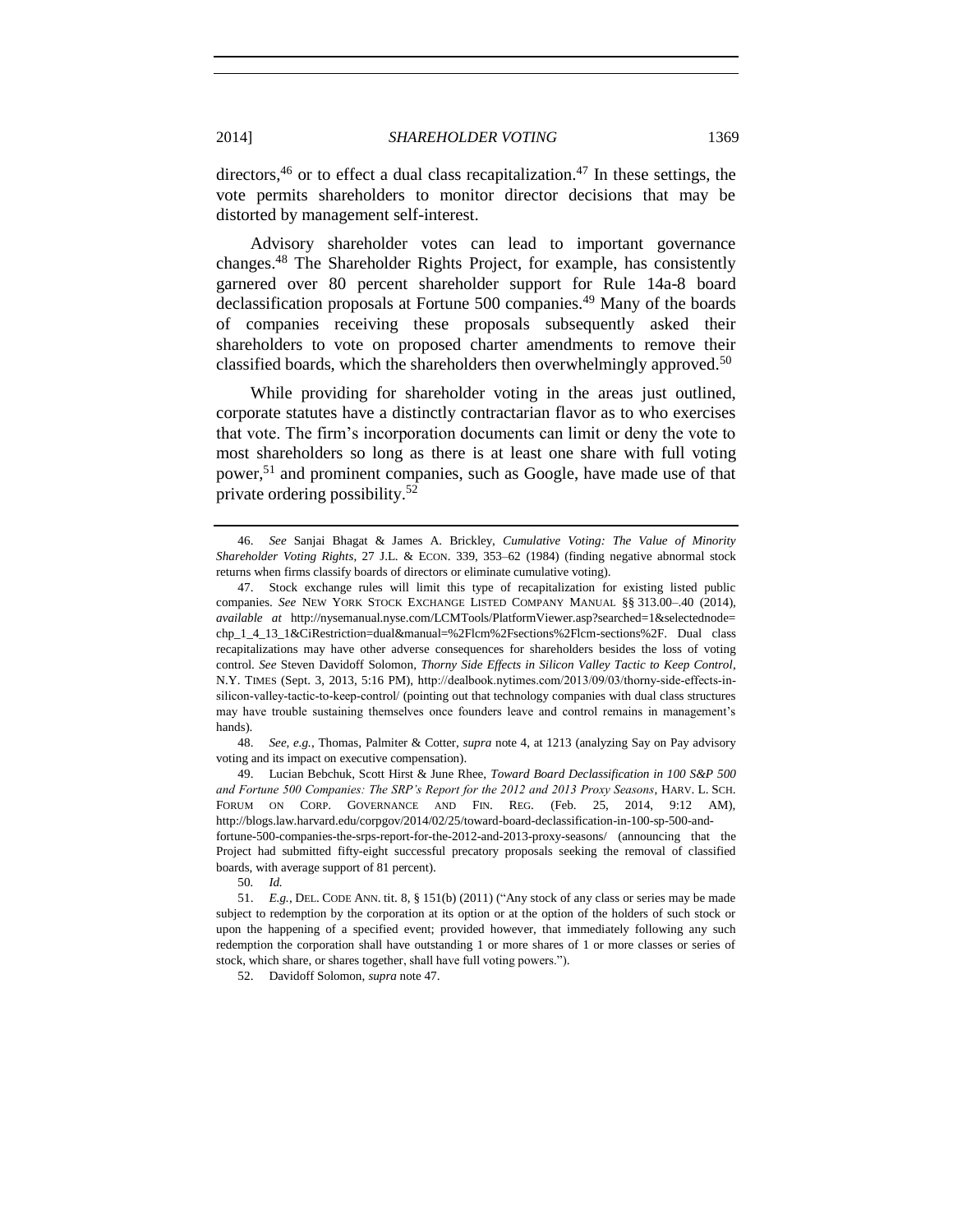#### B. WHY SHAREHOLDERS HAVE VOTING RIGHTS

Next we present a positive theory of shareholder voting. A few caveats before we begin. First, we are not making normative claims about the merits of shareholder voting. We are agnostic on the question of whether shareholder voting leads either to social or corporate efficiency. We offer a positive theory that explains what we observe in the world about the role of the shareholder franchise.

Second, we restrict our analysis to publicly traded corporations with dispersed ownership. There is little doubt that shareholder voting in other contexts, for example, close corporations or firms with a single majority owner, has different characteristics. In those contexts, we would anticipate additional or different roles for voting. We focus on publicly traded corporations because they are the most significant ones economically and are the most affected by intermediary capitalism.

Third, we focus on mandatory voting rights, that is, situations in which shareholders are obligated to vote on certain issues. Institutional investors, who hold the vast majority of large public companies' stock, are obligated to vote their shares by government regulation, as we discuss in Part II. They are faced with a large number of mandatory votes each year because they hold diversified portfolios of stock, often including several thousand portfolio companies. Mandatory voting rules are also particularly important at public companies where significant collective action problems make it difficult for shareholders to negotiate value-maximizing contractual voting rights. By enforcing a mandatory vote, the government solves the collective action problem that might otherwise result in too little voting. However, our theory provides an important baseline justification for corporate voting in general and could potentially be extended to the analysis of purely contractual voting.<sup>53</sup>

Traditional theory has justified the shareholder franchise based on a shareholder's status as either an owner of the residual interest in the firm or as a principal in a principal-agent relationship with directors and management. This theory has proven inadequate to capture the role shareholders actually have under corporate law or the changed nature of shareholders in today's world of intermediary capitalism.

<sup>53.</sup> For example, we leave for another day questions that arise about the appropriate form of venture capitalists' contractual voting rights in start-up firms. *See, e.g.*, Jesse M. Fried and Mira Ganor, *Agency Costs of Venture Capitalist Control in Startups*, 81 N.Y.U. L. REV. 967, 967 (2006) (discussing how the governance structure of venture capitalist-backed startups can lead to high agency costs due to preferred shareholder control of the board and thus the firm).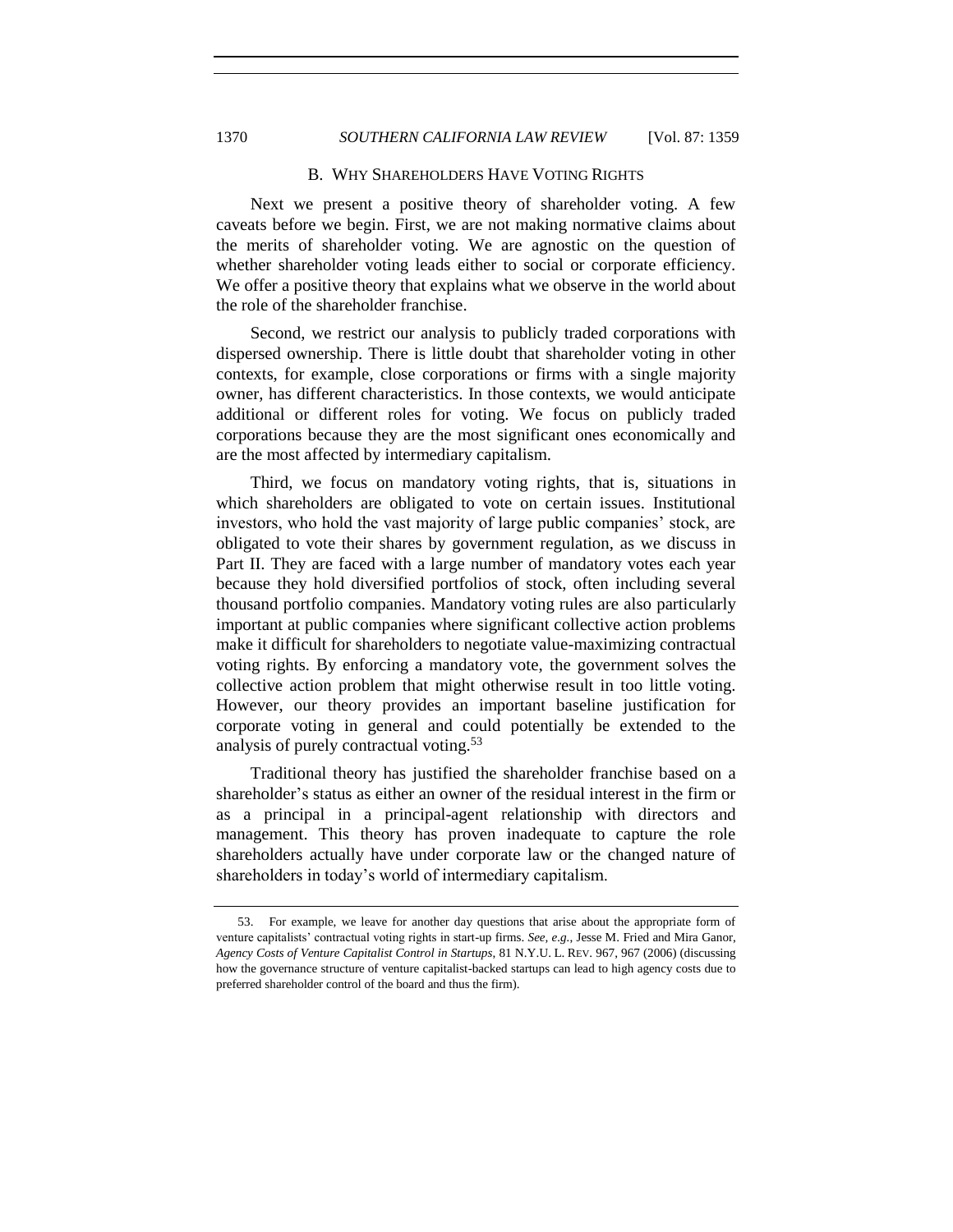<span id="page-12-0"></span>For example, Frank Easterbrook and Daniel Fischel have argued that shareholders' residual interest in the corporation gives them "the appropriate incentives . . . to make discretionary decisions. . . . The shareholders receive most of the marginal gains and incur most of the marginal costs. They therefore have the right incentives to exercise discretion."<sup>54</sup> The corporation is an incomplete contract and the discretion to fill any gaps in that contract is exercised via the vote. So the right to vote follows from the shareholder's claim on the residual value of the firm, and this right extends to any issue that has not been explicitly contracted for within the corporation.

<span id="page-12-1"></span>Yet shareholders, as finance theory has taught us, are not the only stakeholders with a claim to residual value. Options theory suggests that debt holders also have a claim on the residual value, <sup>55</sup> but we rarely see debt holders having a vote unless the corporation is in financial distress. Along similar lines, many other stakeholders have claims on the residual value of the firm without receiving voting rights.<sup>56</sup> Even the assertion that shareholders have a claim on the residual value is contingent. They cannot, as a rule, force the board to issue dividends to capture that value.<sup>57</sup> They can only tap into the residual value of the firm if they can sell their shares and the stock market reflects the improvements in the firm in its stock price.

Similarly, Easterbrook and Fischel's theory is too broad in claiming that shareholders have the right to make all "gap-filling" decisions for the firm.<sup>58</sup> States' corporation codes give the plenary governance role to the directors, not the shareholders.<sup>59</sup> In other words, the board fills the gaps, and it is exactly this centralized control that some claim is the primary

<sup>54.</sup> FRANK H. EASTERBROOK & DANIEL R. FISCHEL, THE ECONOMIC STRUCTURE OF CORPORATE LAW 68 (1991).

<sup>55.</sup> Lynn A. Stout, *Bad and Not-So-Bad Arguments for Shareholder Primacy*, 75 S. CAL. L. REV. 1189, 1192 (2002).

<sup>56.</sup> MARGARET M. BLAIR, OWNERSHIP AND CONTROL: RETHINKING CORPORATE GOVERNANCE FOR THE TWENTY-FIRST CENTURY 231–32 (1995); LYNN STOUT, THE SHAREHOLDER VALUE MYTH: HOW PUTTING SHAREHOLDERS FIRST HARMS INVESTORS, CORPORATIONS AND THE PUBLIC 41 (2012).

<sup>57.</sup> Kamin v. Am. Express Co., 383 N.Y.S.2d 807, 810–12 (N.Y. Sup. Ct. 1976), *aff'd*, 387 N.Y.S.2d 993 (N.Y. App. Div. 1976) (applying business judgment rule and dismissing shareholder suit seeking to force the board to pay a dividend).

<sup>58.</sup> EASTERBROOK & FISCHEL, *supra* note [54,](#page-12-0) at 66.

<sup>59.</sup> *See* DEL. CODE ANN. tit. 8, § 141(a) (2011) ("The business and affairs of every corporation organized under this chapter shall be managed by or under the direction of a board of directors . . . ."); MODEL BUS. CORP. ACT § 8.01(b) (2011) ("All corporate powers shall be exercised by or under the authority of the board of directors of the corporation, and the business and affairs of the corporation shall be managed by or under the direction, and subject to the oversight, of its board of directors . . . .").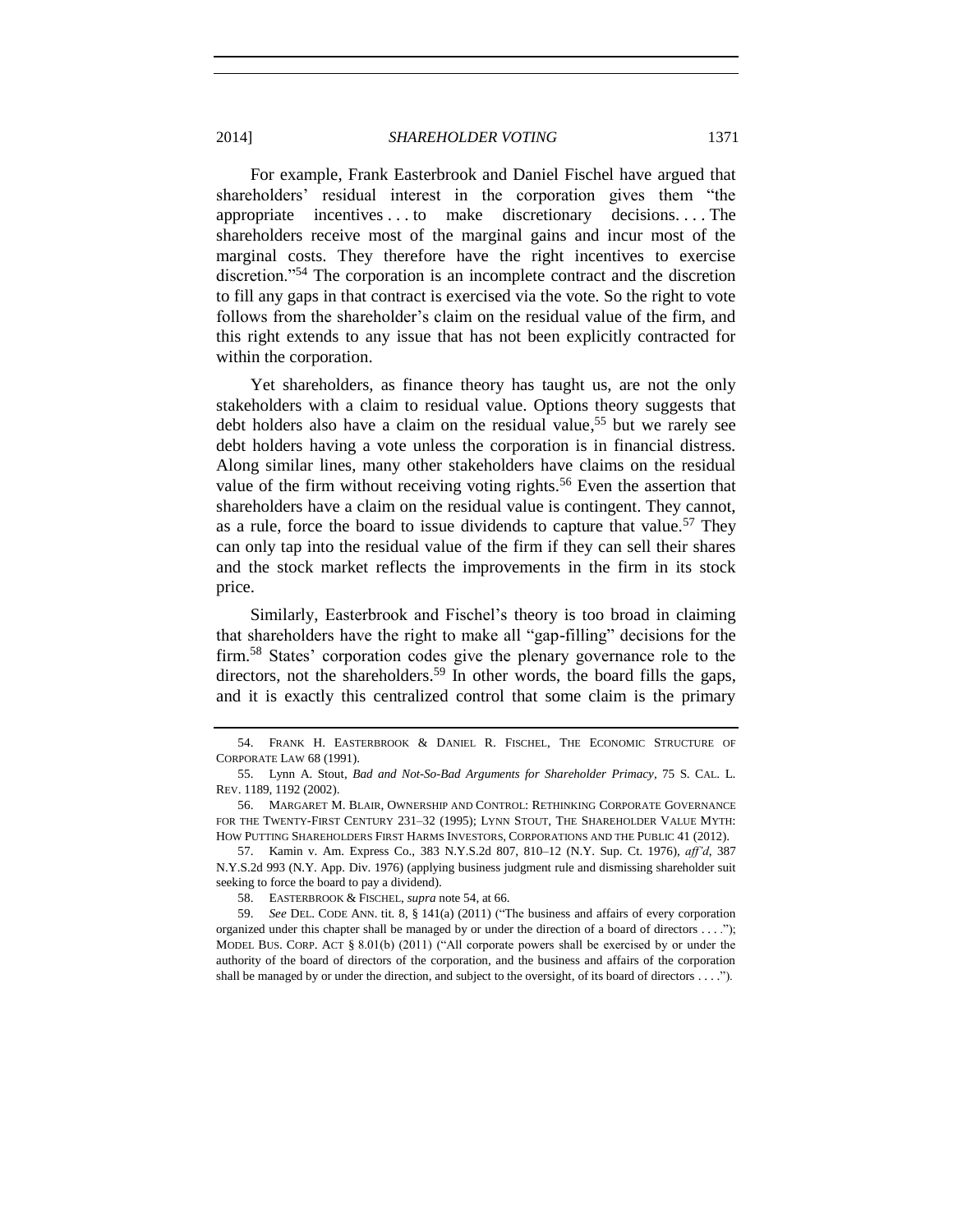<span id="page-13-0"></span>benefit of the corporate form.<sup>60</sup>

Moreover, Easterbrook and Fischel's theory could justify shareholders voting on almost any set of issues. According to them, shareholders are allowed to delegate much of their power to the board, but they offer no description of when they would be likely to do so, so that their theory is consistent with strong, weak, or virtually no, shareholder voting. We prefer a model which gives a better descriptive account of voting as it exists today.

A second theory of shareholder voting rights is based on Michael Jensen and William Meckling's claim that the exchange of equity for capital establishes a principal-agent relationship between the shareholders and the board of directors.<sup>61</sup> An agent, the board, will be tempted to extract private benefits using its control of the firm's assets, and so the principals, the shareholders, must monitor the agent to protect their interests. There will be a trade-off between the price of equity and the amount of monitoring imposed—the less monitoring imposed, the higher the risk to the shareholder and hence the cost of equity to the firm should increase. Under this view, shareholder voting is one monitoring mechanism.

Jensen and Meckling are describing a principal-agent model based on elements of economics and theories of the firm that only incompletely translate to law. The common law, and particularly the law of agency, have a more robust view of agency that imposes fiduciary duties on agents "when one person (a 'principal') manifests assent to another person (an 'agent') that the agent shall act on the principal's behalf and subject to the principal's control, and the agent manifests assent or otherwise consents so to act."<sup>62</sup> But the law is clear that the shareholder-director relationship does not come within this legal concept. Directors have the autonomous power to make virtually all business decisions under all the states' corporate statutes, which is difficult to reconcile with them being under the shareholders' "control." Moreover, the law does not generally require the board to act on behalf of the shareholders. Indeed, the Restatement (Third) of Agency states explicitly: "Although a corporation's shareholders elect its

<sup>60.</sup> Stephen M. Bainbridge, *The Case for Limited Shareholder Voting Rights*, 53 UCLA L. REV. 601, 619–28 (2006) (arguing that the system of the separation of ownership and control of a corporation has benefited investors and society).

<sup>61.</sup> Jensen & Meckling, *supra* note [30,](#page-7-0) at 312–13. This is a theoretical refinement of Adolf A. Berle, Jr. and Gardner C. Means's observation of the separation of ownership and control in the modern corporation. ADOLF A. BERLE, JR. & GARDNER C. MEANS, THE MODERN CORPORATION AND PRIVATE PROPERTY 119–20 (1933).

<sup>62.</sup> RESTATEMENT (THIRD) OF AGENCY § 1.01 (2006).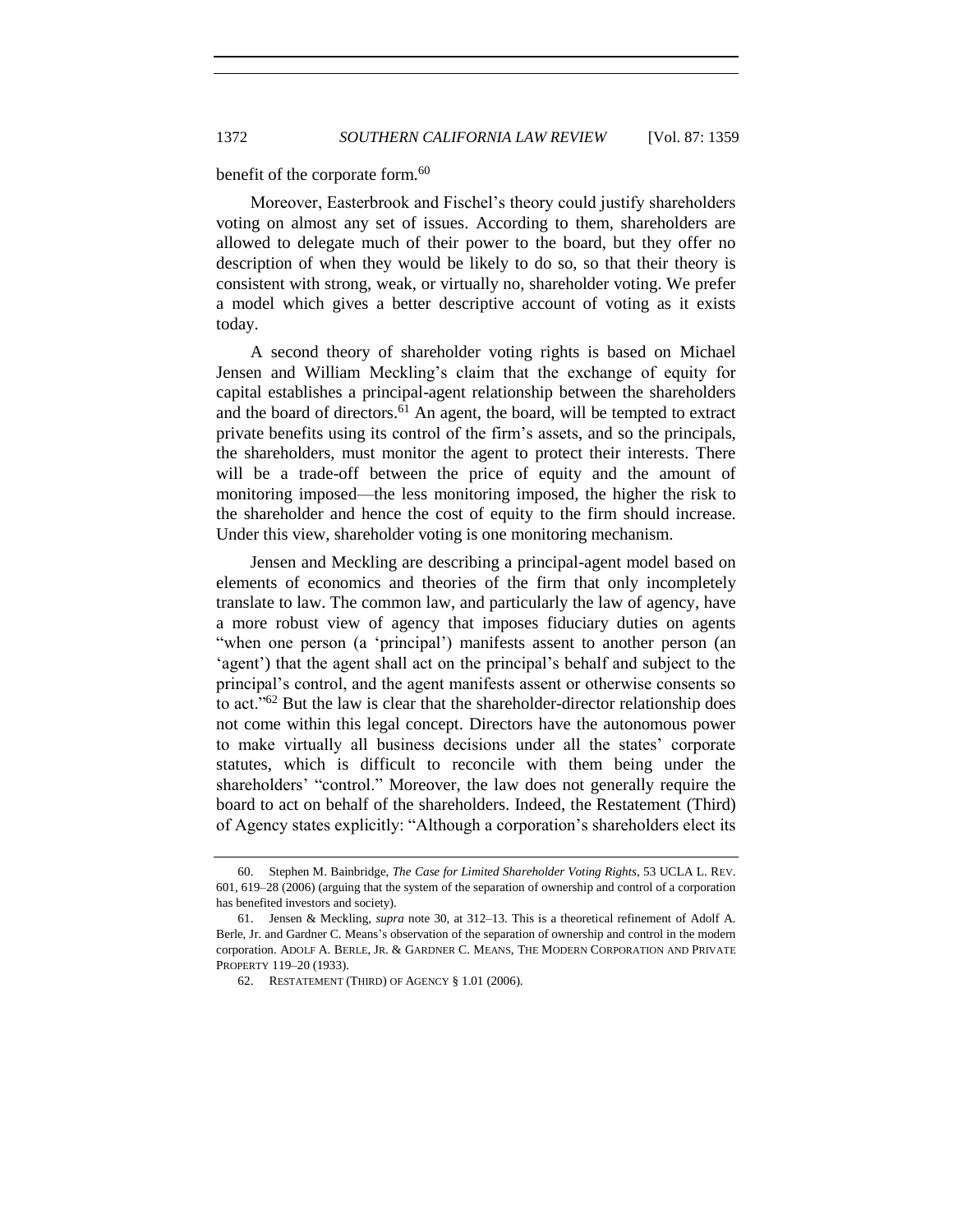directors and may have the right to remove directors once elected, the directors are neither the shareholders' nor the corporation's agents as defined in this section, given the treatment of directors within contemporary corporation law in the United States."<sup>63</sup>

For theoretical purposes, this deficiency need not be fatal. In fact, Jensen and Meckling describe an agency relationship more loosely "as a contract under which one or more persons (the principal(s)) engage another person (the agent) to perform some service on their behalf which involves delegating some decisionmaking authority to the agent."<sup>64</sup> Is there an agency relationship between shareholders and the board in this more informal sense? Superficially we might think so, but it depends on the characterization of the transaction between the shareholders and the corporation. If the corporation has issued debt, then we might equivalently view the shareholders as having purchased a call option from the debt holders. From this perspective there is no principal-agent relationship between shareholders and the board, but instead one between debt holders and the board. Indeed as one explores alternative interpretations of the financial relationships among stakeholders in the corporation through the lens of options theory, it becomes clear that there is arbitrariness to assigning control and duties among the participants.<sup>65</sup>

But even if we credit this principal-agent relationship, it still may not justify shareholder voting. While voting may act as a monitoring device to lower capital costs, so could other forms of monitoring such as the market for corporate control or shareholder litigation. Alternatively, shareholders could choose to trade voting rights for a higher return on their stock. In the language of Oliver Williamson's transaction cost model of the corporation, $66$  granting the vote to the shareholder permits the corporation to lower its cost of capital by providing assurances to the shareholders that their asset-specific investments will not be misappropriated. But why should this trade-off always result in a vote for shareholders and a lower price of capital instead of no shareholder vote and a higher stock price?

In fact, sometimes corporations opt for the latter arrangement. In the initial public offering of Google's dual classes of shares, the public market

<sup>63.</sup> *Id*. § 1.01 cmt. f(2) at 29.

<sup>64.</sup> Jensen & Meckling, *supra* not[e 30,](#page-7-0) at 308.

<sup>65.</sup> Frank Partnoy, *Adding Derivatives to the Corporate Law Mix*, 34 GA. L. REV. 599, 608–12 (2000).

<sup>66.</sup> Oliver E. Williamson, *Transaction Cost Economics*, *in* 1 HANDBOOK OF INDUSTRIAL ORGANIZATION 135, 136 (Richard Schmalensee & Robert D. Willig eds., 1989).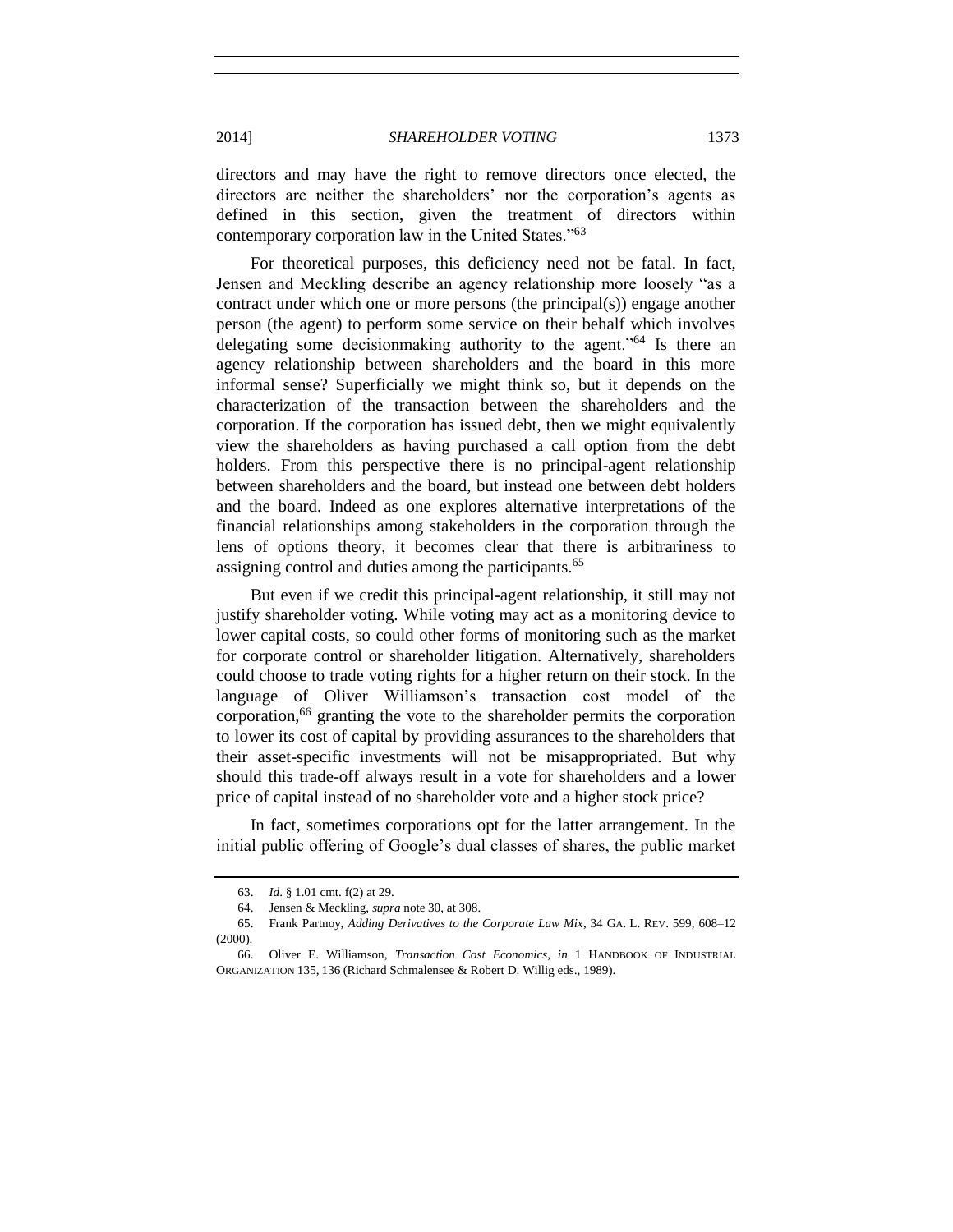in its reduced-voting shares was quite robust.<sup>67</sup> Why would shareholders agree to take equity positions in a company with no real voice and no assurance of return? Evidently they thought they would see an adequate future return without being able to control the company's directors. Google executives, by paying their employees in stock (and stock options) have effectively bonded themselves<sup>68</sup> to an alternative monitor, their own employees. So perhaps the shareholders of Google felt assured that their interests would be adequately represented to the board through this alternative mechanism.

Under this contractarian approach to the corporation, shareholders have the right to vote because they contracted for it. If they choose to invest in companies without voting rights and alternative monitoring mechanisms, then either the equity holders got a great price, or they believe the board will perform its duties, or some combination of the two. But we cannot know which, and certainly the granting of a vote is not a requirement for the "right" contract.

Is there a better theoretical foundation for giving shareholders the vote? There is one way in which shareholders are unique in their relationship to the corporation—they are the sole stakeholders whose return on investment is tied closely to the stock price of the corporation. The only way shareholders can be sure of getting a return on their investment is to sell the stock at market price and realize a capital gain (or loss). They cannot be assured of a dividend distribution or any other payment from the corporation, because only the directors can make those decisions. All other stakeholders—employees, debt holders, suppliers—largely know what their returns will be, subject to assorted risks associated with any contractual relationship.<sup>69</sup>

<sup>67.</sup> Steve Gelsi, *Google Closes Above \$100 a Share*, MARKETWATCH: WALL ST. J. (Aug. 19, 2004, 6:50 PM), http://www.marketwatch.com/story/google-shares-rise-18-on-first-day-close-above-100/print?guid=892B3D22-B024-4119-A5EB-A56E2DD46100 ("The Google IPO consists of Class A shares, which have one-tenth of the voting power of the company's 237.6 million Class B shares, which are held by insiders."). *See also* Dan Gallagher, *By Some Measures, Google Shares Are Much Cheaper at Its 9-Year IPO Anniversary*, MARKETWATCH: WALL ST. J. (Aug. 19, 2013, 12:30 PM), http://blogs.marketwatch.com/thetell/2013/08/19/by-some-measures-google-shares-are-much-cheaperat-its-9-year-ipo-anniversary/ (showing the market strength of Google shares with limited voting power since their initial public offering in 2004); Davidoff Solomon, *supra* note [47](#page-10-0) (discussing Google's efforts in 2013 to offer shares with no voting rights).

<sup>68.</sup> Jensen & Meckling, *supra* not[e 30,](#page-7-0) at 323–26.

<sup>69.</sup> The recent trend to tie "pay for performance" by including stock in the compensation packages for management somewhat complicates this analysis. There is much debate as to the effect of this type of package. For the purposes of this Article, however, we will lump management holding shares with the other stockholders. But, as described above, if equity constitutes a substantial portion of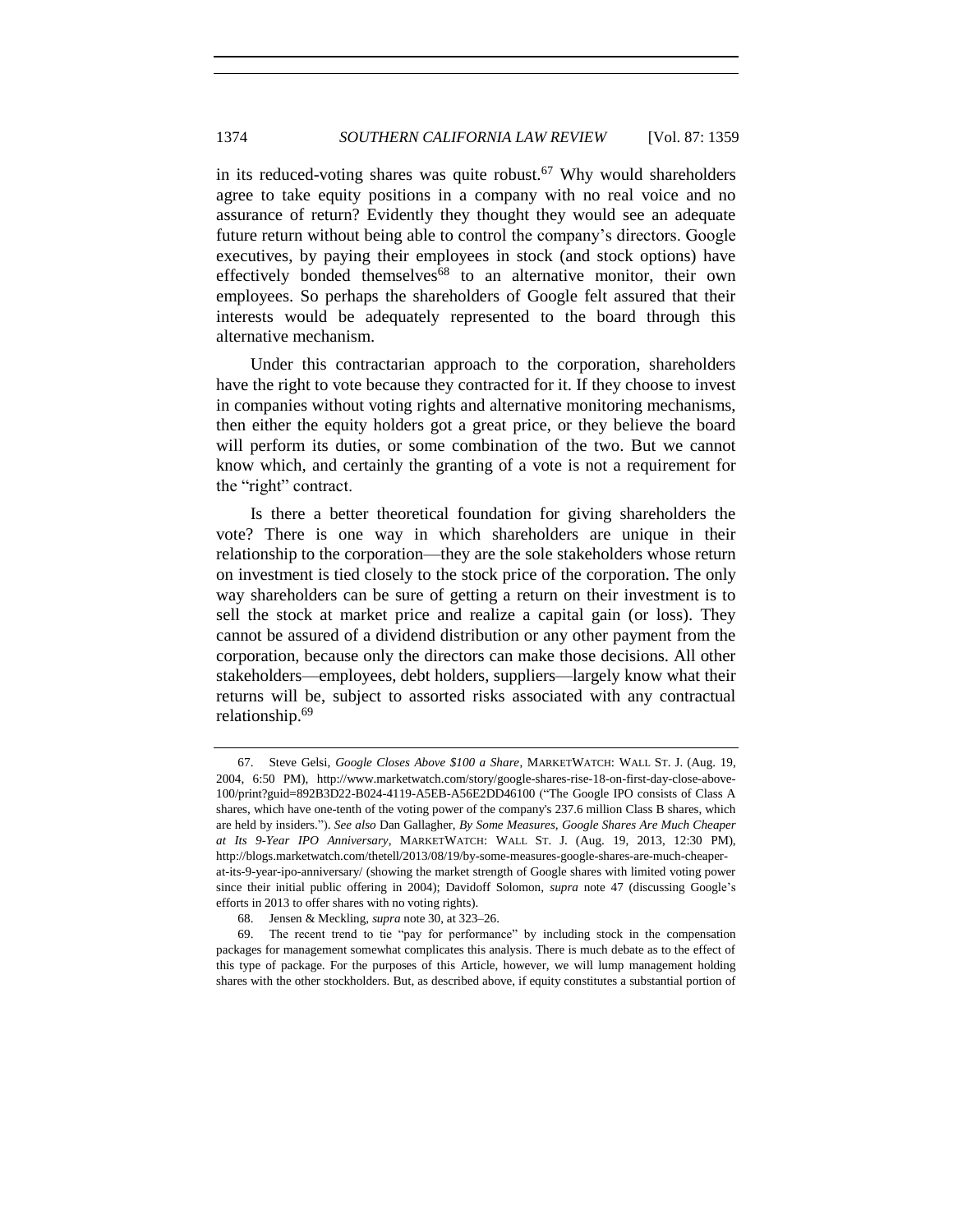We will assume that the share price is positively correlated with the residual value of the firm.<sup>70</sup> We will also assume that stock markets are given sufficient information about publicly traded firms so that the residual value is generally accurately reflected in the share price.<sup>71</sup> Consequently, shareholders are the only corporate stakeholders whose return is dependent on both the residual value of the firm and the provision of accurate information to the stock market. So it is in the interest of the shareholders that the firm's residual value be maximized and that this value be accurately reflected in the market. There is almost no way for the shareholders to contractually obligate corporate directors to do this. It is for this reason that shareholders may require some voice in the firm.

The fact that shareholders are motivated by the residual value of the firm and dependent on efficient capital markets has ancillary social benefits. While the residual value of the corporation may not be the only measure of board success, it certainly is an important one.<sup>72</sup> So, to the extent that shareholders insist on having a vote as a part of the negotiation for an equity stake, we might well expect that their influence will, on average, be positive for the well-being of the corporation.

As discussed earlier, shareholders typically have three different ways to voice their concerns to the corporation: sue, sell, or vote.<sup>73</sup> Why are the first two options insufficient? Suing generally has very large transaction costs: legal fees are high, acquiring information (for example, discovery) is costly, and the judicial system moves slowly. Moreover, courts may not be competent to make decisions about corporate policy.<sup>74</sup> Even so, lawsuits

compensation across the institution, then it may act as a bonding method by the board and thus serve as an alternative monitoring mechanism.

<sup>70.</sup> EASTERBROOK & FISCHEL, *supra* note [54,](#page-12-0) at 18–20.

<sup>71.</sup> *See* STEPHEN A. ROSS, RANDOLPH W. WESTERFIELD & JEFFREY F. JAFFE, CORPORATE FINANCE 459 (9th ed. 2010) (discussing efficient capital markets and how "market efficiency implies that stock prices reflect all available information").

<sup>72.</sup> Lynn Stout justifies shareholder voting in a similar way. While she advances a teamproduction theory of the corporation, she acknowledges the criticism that such a theory has the potential to give too much leeway to the decisions of management—leaving them able to justify any decision, even ones that result in self-interested behavior—because there are few objective indicia for their performance. Thus, as a second-best solution, she proposes that using stock price as a general proxy for the performance of the board, and thus using the shareholders as monitors, might cabin board behavior to achieve superior firm performance. She views this as a purely empirical question—does monitoring by shareholders through the vote achieve better results than letting the board act without such monitoring? *See* Stout, *supra* not[e 55,](#page-12-1) at 1199–1201.

<sup>73.</sup> Thompson, *supra* not[e 29,](#page-7-1) at 216–18.

<sup>74.</sup> *See* Brehm v. Eisner, 746 A.2d 244, 266 (Del. 2000) (refusing to second guess board's decision to award compensation package to departing executive). One main reason for the business judgment rule is that boards are much better situated than courts to make business decisions. 2 COX &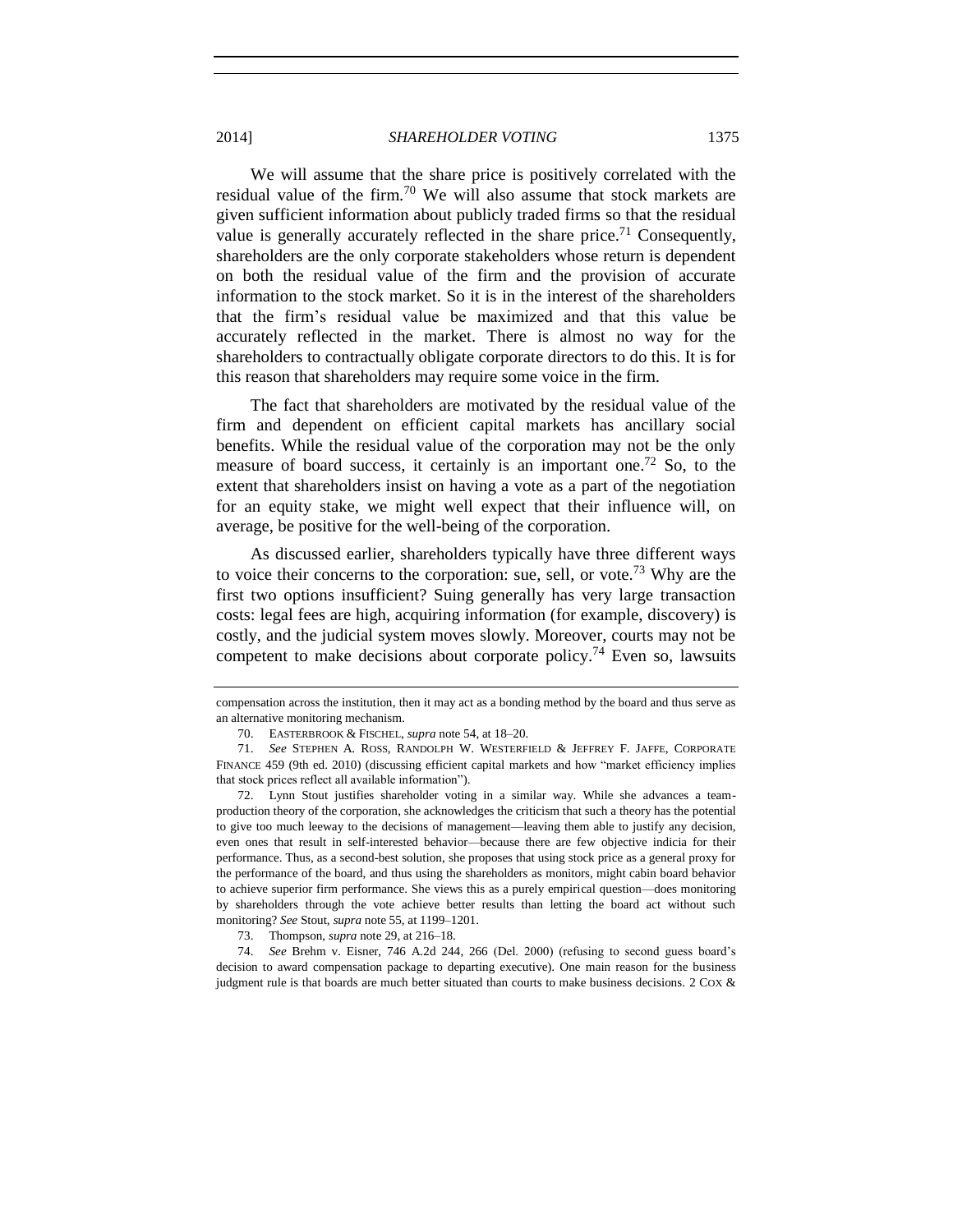coupled with securities regulations can help ensure that stock markets receive accurate information about a corporation. But the barriers to successful lawsuits are getting higher as corporations seek to adopt bylaw provisions requiring shareholders to arbitrate, rather than litigate, disputes with the corporation.<sup>75</sup> And even when shareholders retain the right to go to court, choice of venue provisions can make suits more difficult.<sup>76</sup>

What about the option to sell? Unhappy shareholders can convey their frustration with the board by selling their shares. Of course, a selling shareholder is forced to lock in a lower valuation than she thinks she deserves, thereby losing investment returns. For that reason, making selling the only monitoring mechanism is not an attractive option.

Selling might be an effective monitoring tool in two situations. First, a robust market for corporate control would cause competition for shares that would push the market valuation of the company closer to its actual residual value.<sup>77</sup> This would allow shareholders to get a fair valuation for their shares because underperforming companies would get taken over at a bargain price, $78$  vitiating the need for other forms of monitoring. Today, however, numerous defensive tactics, such as poison pills and classified boards, can be deployed to prevent a corporate takeover, leaving this market quite weak.

A second way that selling shares can be an effective monitoring device stems from stock-based compensation for managers. If other shareholders sell their shares, this will put downward pressure on the stock price, lowering the value of managers' shares. This may lead managers to pay more attention to the shareholders' concerns. While plausible, this scenario requires that management compensation be closely tied to the share price and that managers' stockholdings be a substantial percentage of their wealth. Yet, if this is the case, concentrated selling may give

78*. Id.*

HAZEN, *supra* note [38,](#page-8-0) § 10:2 (describing the business judgment rule). *See also* Kamin v. Am. Express Co., 383 N.Y.S.2d 807, 810–12 (N.Y. Sup. Ct. 1976), *aff'd*, 387 N.Y.S.2d 993 (N.Y. App. Div. 1976) (on file with authors) (applying the business judgment rule and refusing to second guess a board's decision to refrain from paying out a shareholder dividend).

<sup>75.</sup> *E.g.*, Second Amended Class Action and Derivative Complaint at 51–52, Cent. Laborers' Pension Fund v. Portnoy, No. 24-C-13-1966 (Balt. Cir. Ct. May 31, 2013) (arguing that an arbitration provision added as a bylaw should be considered invalid because shareholders never voted on the bylaw).

<sup>76.</sup> *E.g.*, Boilermakers Local 154 Ret. Fund v. Chevron Corp., 73 A.3d 934, 939 (Del. Ch. 2013) (holding that unilaterally adopted bylaws requiring Delaware as the forum for litigation were facially valid under Delaware law).

<sup>77.</sup> Henry G. Manne, *Mergers and the Market for Corporate Control*, 73 J. POL. ECON. 110, 112–14 (1965). There are significant transactions costs inherent in takeover bids, though.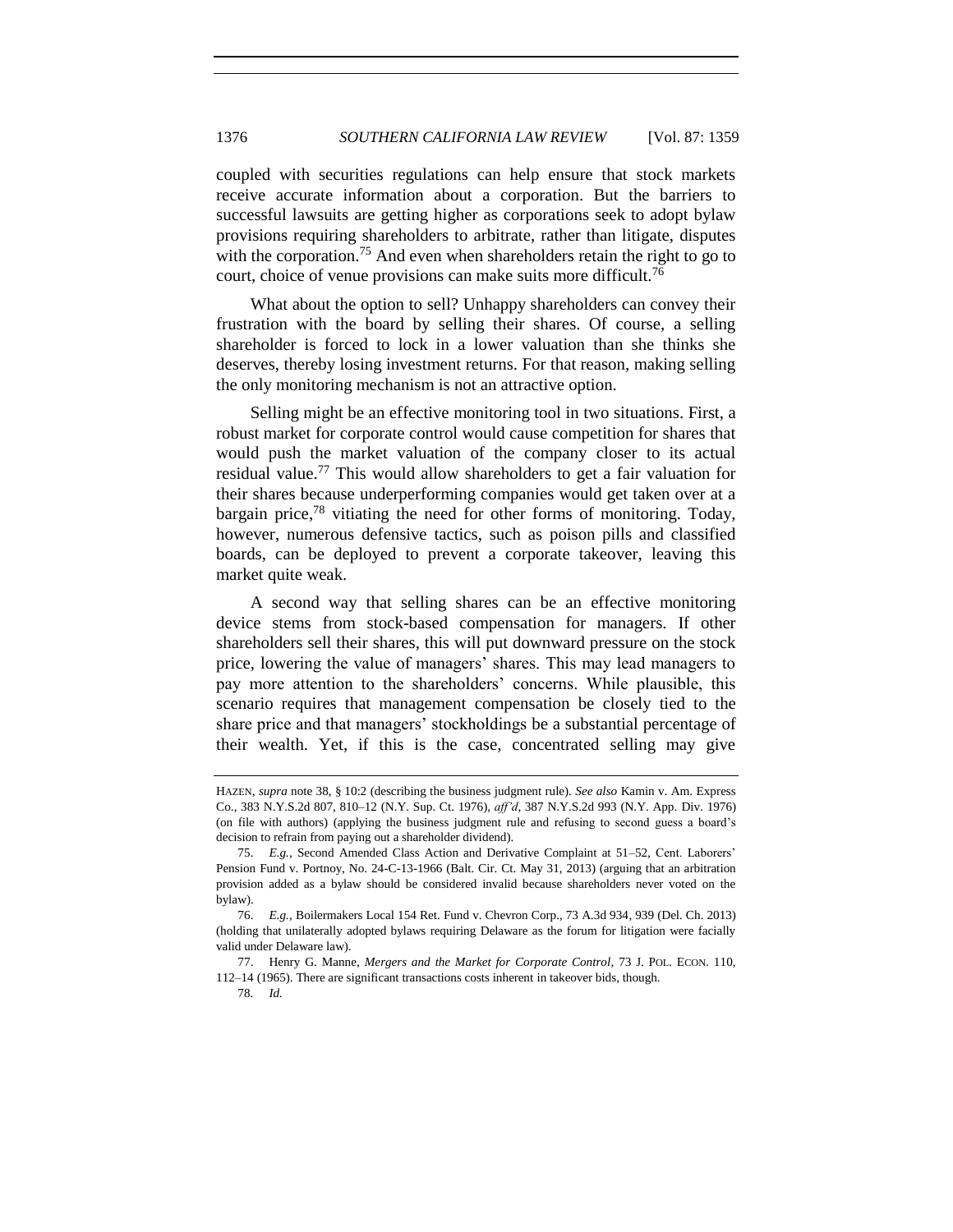shareholders too much sway over the performance of management.

We conclude that voting, when applicable, is the most desirable form of monitoring. Moreover, voting provides additional positive benefits to the corporation. In some circumstances, it allows shareholders to aggregate private information and thus acts to correct board errors.<sup>79</sup> In other settings, it can act to aggregate the heterogeneous preferences of the shareholders.<sup>80</sup> Both of these functions will be discussed further in the next section.

We close this section with two important notes. First, we are not claiming that shareholder voting must be universal. Shareholders may choose to give up the vote in favor of a better price for equity, higher expected returns, or relying on incentives in place given the market or corporate governance provisions and other disciplining mechanisms. However, as an empirical matter, for public corporations in the United States, the opportunity for shareholders to make such trade-offs and invest in dual class shares are infrequent because stock exchange rules prohibit new midstream dual class recapitalizations.<sup>81</sup> This means that dual class shares are largely sold only in a small set of initial public offerings.

Second, we are not arguing that the board is required to maximize the stock price. With the exception of  $Re$ *vlon* settings,  $82$  there is no legal requirement that they do so. Even though voting gives shareholders a voice in some decisions, the board is not required generally to heed that voice. Shareholders are only one of the stakeholders that influence the board, except in those rare settings where they must approve board action or initiate it on their own. Giving shareholders a vote is far different from giving them control.

#### C. WHEN SHOULD SHAREHOLDERS VOTE?

If shareholder voting is desirable, then when should shareholders vote—on every business decision, or just those mandated by corporate statutes? $83$  In this section, we offer three theories about what shareholders

83. Stephen M. Bainbridge argues that voting's transaction costs are so high, and its benefits so diffuse, that shareholders should not vote at all. Bainbridge, *supra* note [60,](#page-13-0) at 622–24. We agree that efficiency constraints are important, and we consider them in this part, but they implicate whether shareholders will participate in the voting process rather than the theoretical role shareholders should

<sup>79</sup>*. See infra* Part I.C.2.a.

<sup>80</sup>*. See infra* Part I.C.2.b.

<sup>81.</sup> For an insightful analysis of the shareholder voting issues surrounding midstream dual class recapitalizations, see Jeffrey N. Gordon, *Ties That Bond: Dual Class Common Stock and the Problem of Shareholder Choice*, 76 CALIF. L. REV. 3 (1988).

<sup>82.</sup> Revlon, Inc. v. MacAndrews & Forbes Holdings Inc*.*, 506 A.2d. 173, 182 (Del. 1986) (holding that a board has a duty to shareholders to maximize shareholder return in a sale of control).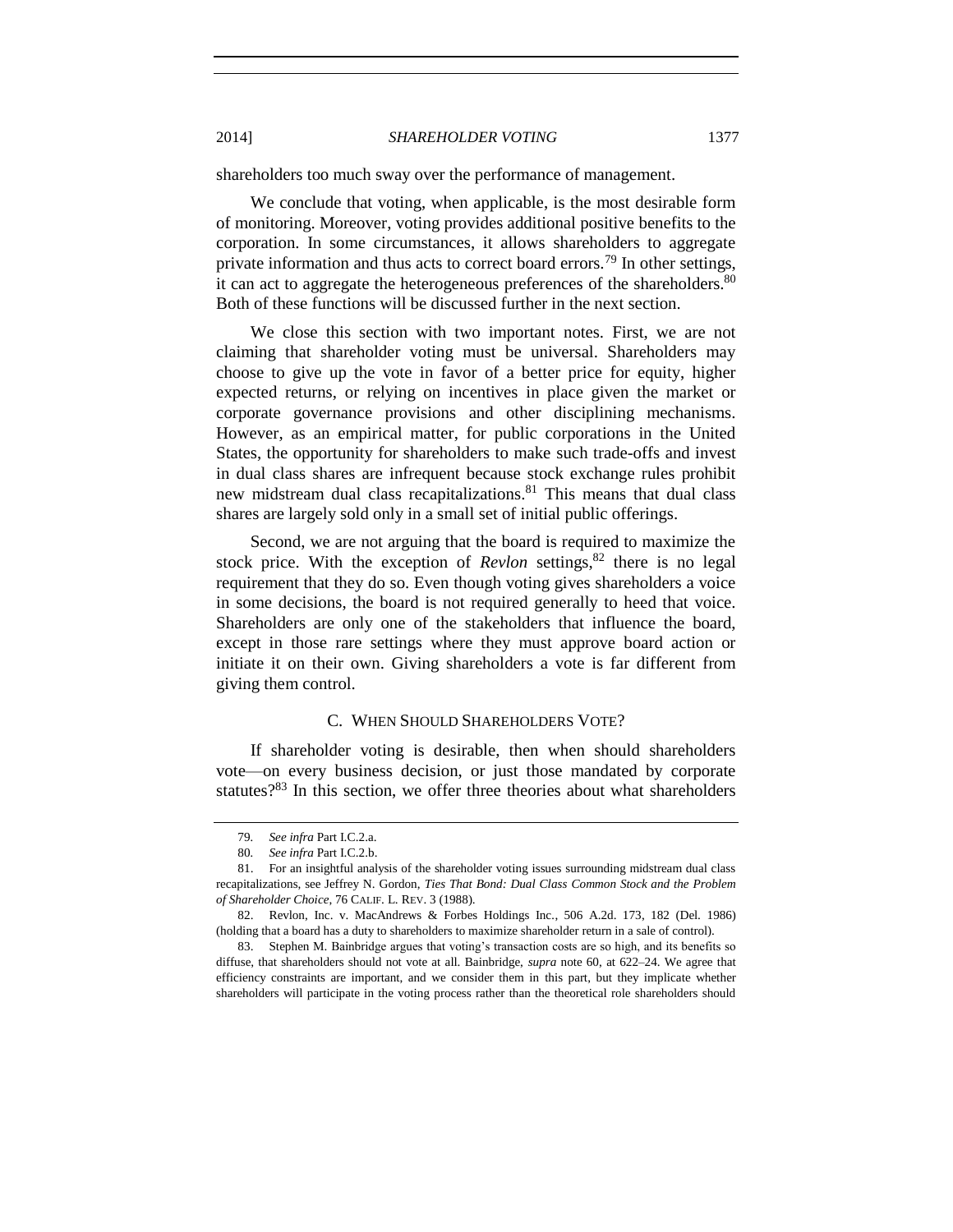should vote on. The first is based on the importance of shareholder monitoring. Corporate officers have great power, and boards of directors, while possessing seemingly endless legal authority over officers, have a limited ability to practically monitor how managers use their power. A shareholder vote can play a monitoring role if the issue being decided affects the company's stock price, or long-term value, and if the shareholder vote is likely to be superior, or complementary, to that of the board of directors as a monitoring mechanism. This is particularly likely to be the case in situations where the officers or directors of the company suffer from a conflict of interest or may otherwise be seeking private benefits at the expense of the firm. Voting plays a negative role by stopping value-decreasing transactions.

Our remaining two theories provide positive reasons for corporate voting by enhancing the board's decisionmaking beyond merely monitoring it. We claim that corporate voting provides: (1) a superior information aggregation device for private information held by shareholders when there is uncertainty about the correct decision; and (2) an efficient mechanism for aggregating heterogeneous preferences when the decision differentially affects shareholders.

#### 1. Shareholder Monitoring Theory: What Shareholders Should Vote On

Shareholder voting is an important monitoring mechanism in many situations.<sup>84</sup> As developed in Part I.A, our rationale for shareholders monitoring through voting—they are the unique stakeholders whose assured return is contingent on the stock price—limits the appropriate range of issues for shareholder voting. Looking at the spectrum of all instances where shareholders currently vote, we see at one end voting to approve a merger or the sale of all, or substantially all, the assets of the corporation. This type of vote falls squarely into those questions appropriate for shareholder monitoring because these sales implicate the stock price and deserve shareholder scrutiny. In a management buyout transaction, for example, the board frequently is conflicted, or at least captured, and may be helping management to reap gains at the expense of the firm, especially if the proposed merger was a defensive one, designed to thwart potential hostile acquirers. In this case, a shareholder vote approving the merger plays an important monitoring function that

play.

<sup>84</sup>*. See, e.g.*, Lucian A. Bebchuk, *The Case for Increasing Shareholder Power*, 118 HARV. L. REV. 833, 865–70 (2005) (discussing the benefits of allowing shareholders to have increased voting powers).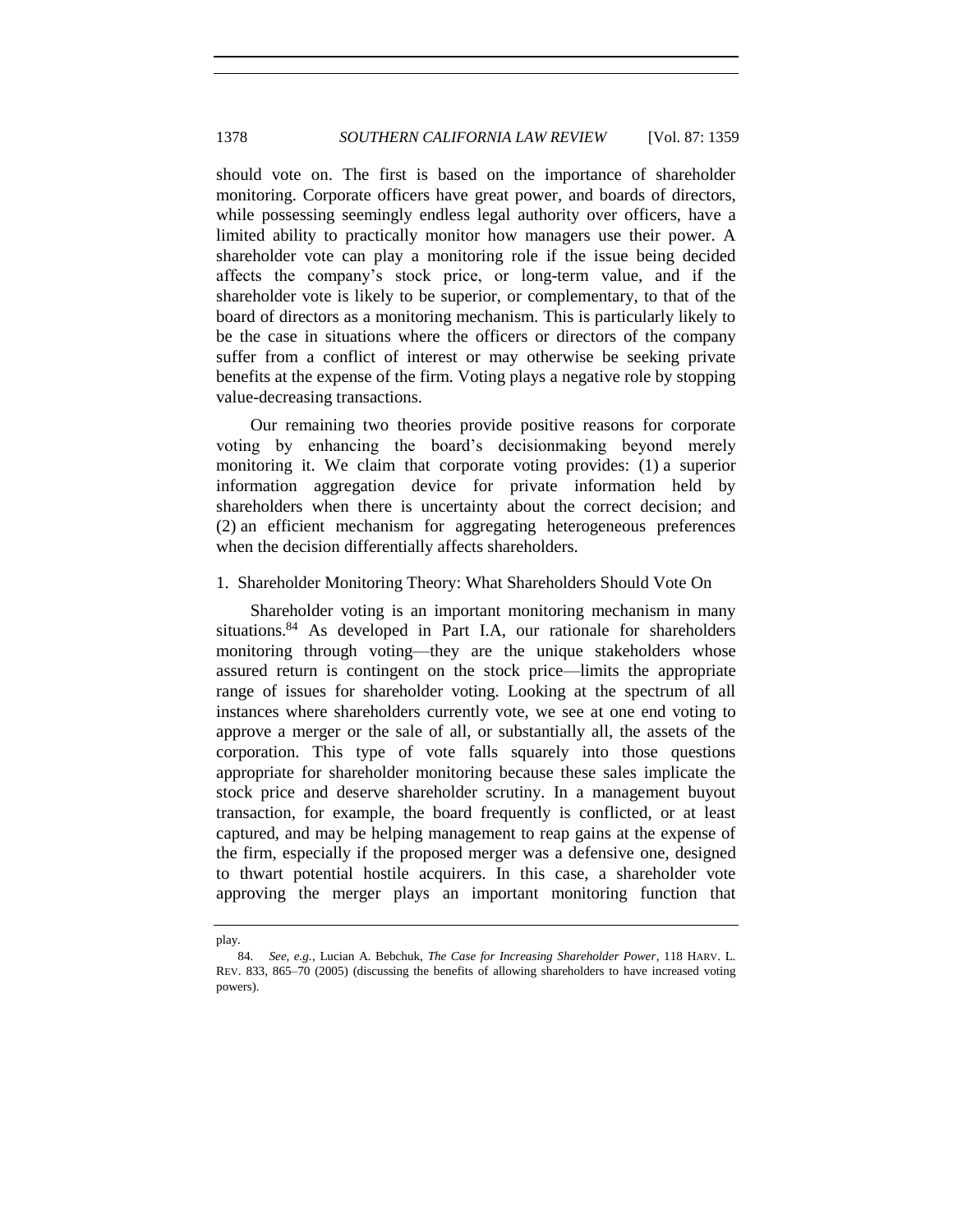backstops the board's decision and is not overly costly. At the other end of the spectrum, we put precatory votes on social policy issues with little likelihood of affecting share price. Shareholders have no special interest in such votes and little incentive to monitor them.<sup>85</sup> Shareholders who object have an easy and inexpensive remedy—sell their stock.

The costs of voting are an important consideration.<sup>86</sup> There is a serious collective action problem in shareholder voting: the benefits of a successful vote accrue to all shareholders but the costs of voting (for example, information acquisition, preparation and distribution of materials, mustering support) are borne by each voter separately so that shareholders may have inadequate incentives to vote. But there are ways to overcome this problem in corporate voting. For example, mutual funds are required by legal rules to cast informed votes. $87$  Other shareholders, such as hedge funds, can accumulate voting shares to increase their returns from voting, making it efficient for them to vote on an informed basis. Since institutions are often required to vote, or find it economically desirable to vote, the market has responded to their need for information through the development of proxy advisory firms, such as ISS, that efficiently gather this information. Moreover, shareholders' costs have also been dropping due to the acceptance of e-proxy as a means of disseminating information.<sup>88</sup>

We are describing necessary conditions for the benefits of shareholder voting, not sufficient ones. In particular, there are situations in which the board may be conflicted in a way that affects share price but where shareholders can free ride on the monitoring by other constituencies. For example, it would be reasonable for shareholders to rely on the debt markets to monitor assumptions of a large amount of debt. Such monitoring is free to the shareholders and so they avoid any of the costs of voting.

To summarize, our shareholder monitoring justification for corporate

<sup>85.</sup> Randall S. Thomas & James F. Cotter, *Shareholder Proposals in the New Millennium: Shareholder Support, Board Response, and Market Reaction*, 13 J. CORP. FIN. 368, 370 (2007) ("Academic research has generally concluded that corporate governance proposals raise important substantive issues, while social responsibility proposals are frequently viewed as frivolous.").

<sup>86.</sup> The importance of considering the costs of shareholder voting is made forcefully in Bainbridge, *supra* not[e 60,](#page-13-0) at 622–24.

<sup>87</sup>*. See infra* Part II.A.3.

<sup>88.</sup> Jeffrey N. Gordon, *Proxy Contests in an Era of Increasing Shareholder Power: Forget Issuer Proxy Access and Focus on E-Proxy*, 61 VAND. L. REV. 475, 487–89 (2008) (noting that the SEC e-proxy rules, adopted in 2008, could reduce costs for shareholders, since the e-proxy system "ultimately may reduce the cost of engaging in proxy contests, thereby increasing the effectiveness and efficiency of proxy contests as a source of discipline in the corporate governance process.").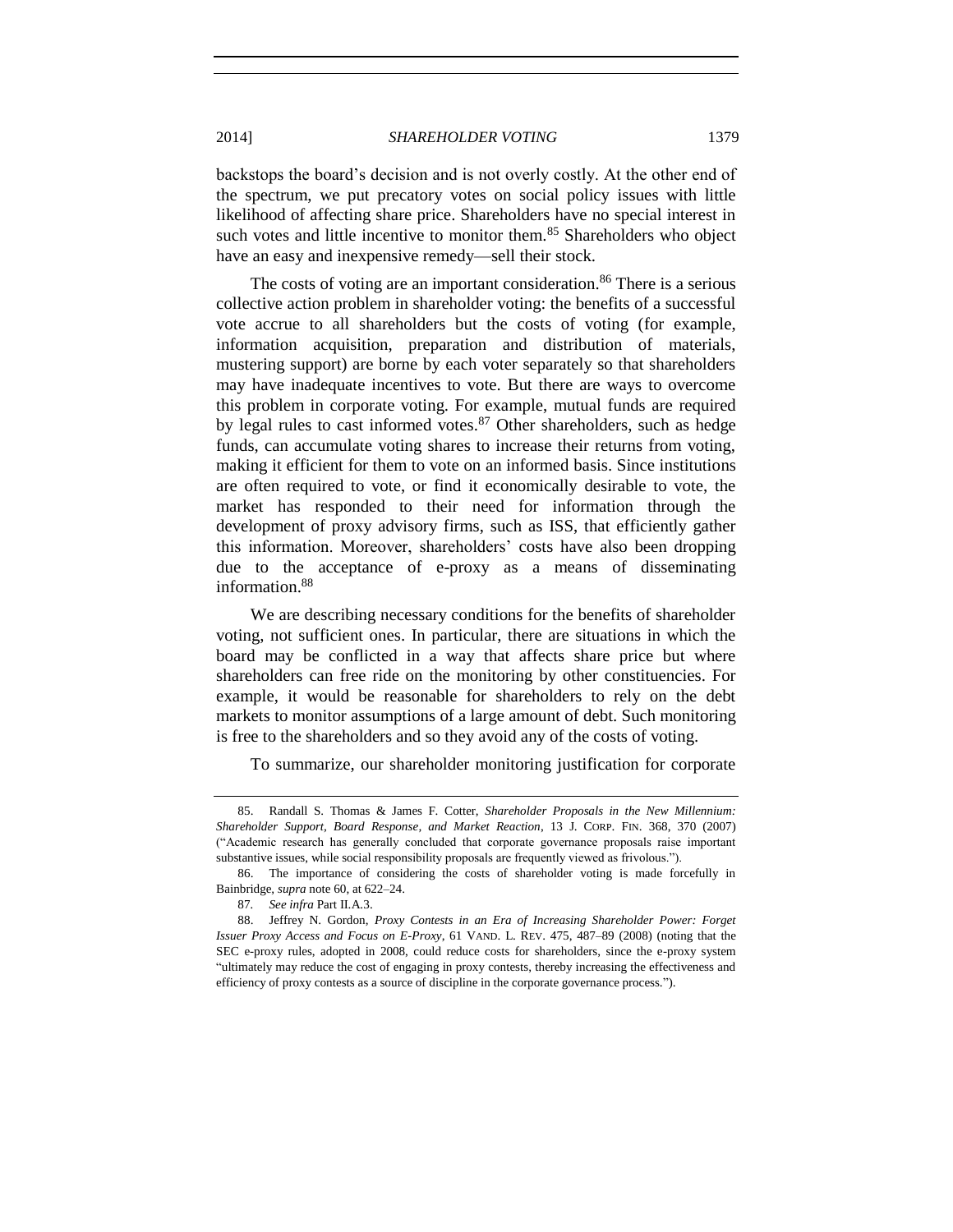voting can be stated as follows. A shareholder vote may be justified if: (1) the issue affects stock value immediately or in the long term;<sup>89</sup> (2) management is either conflicted or the board is likely to be captured; and (3) the systemic benefits that will be realized from monitoring by the shareholders exceed the costs of monitoring. To this point, we have assumed that the role of the shareholder vote is to monitor the behavior of a potentially conflicted, or captured, board that shareholders think will not be adequately disciplined by other monitors. Implicit in that analysis is that there is a correct answer as to what maximizes share price, but the shareholders cannot rely on the board to reach that conclusion because of its private incentives. Monitoring thus plays a negative role in stopping board misconduct or mistakes.

#### 2. Alternative Justifications for Shareholder Voting

In addition to our shareholder monitoring theory, there are two other important justifications for a shareholder vote enhancing the decisionmaking of the board beyond merely monitoring it. First, when there is uncertainty about what is the correct decision, a shareholder vote can aggregate private information available to shareholders. Second, when there is no objectively correct decision to be made, but rather the decision will affect different shareholders in different ways, a shareholder vote will effectively aggregate the heterogeneous preferences of the shareholders.

#### a. Private Information Aggregation

Suppose that an action will have an uncertain effect on the share price and that each voter is more likely than not to be correct about what that effect will be. Two of us have argued that voting is an excellent way to aggregate private information in an uncertain world.<sup>90</sup> Then a decision by a majority vote will have a very high probability of being correct, and the larger the electorate, the more likely the majority vote will be correct. For example, in an arm's length merger, if there is some uncertainty about whether the merger price is fair, then a shareholder vote is more likely to get the correct answer than a mere vote of the board, even if the board is not conflicted, because of the increase in the overall number of informed

<sup>89.</sup> We include situations where managers' actions affect the "long-term value" (as opposed to the immediate stock price) of the company, although we recognize that there is ongoing debate on whether it is possible to enhance long-term value in a way that is not reflected in the actual stock price. *See supra* note [15.](#page-3-0) However, as we hear corporate boards routinely making the claim that long-term value is different from stock price value, we think that their actions should be monitored by the shareholders when they claim that such a divergence exists from stock prices.

<sup>90.</sup> Thompson & Edelman, *supra* note [21,](#page-5-0) at 149.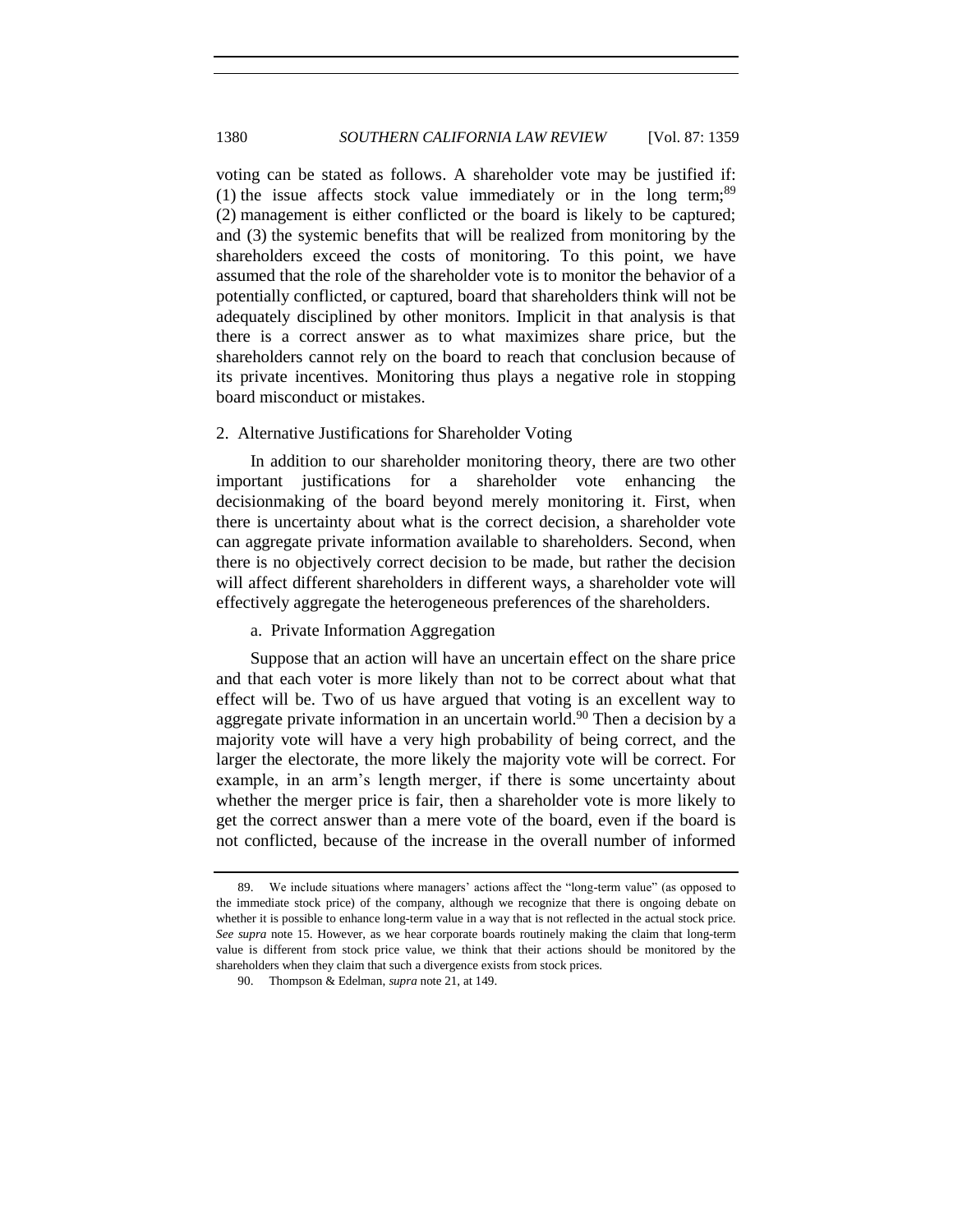voters.<sup>91</sup> In this way, a shareholder vote can act as an error-correction device for the board decision.

The efficacy of a shareholder vote under this theory is based on a couple of assumptions. First, the vote must be on a question to which there is an objectively correct answer. Questions closely related to the stock price, such as the approval of a merger, should fall into this category. A second key assumption is that the voters, on average, are more likely than not to be correct if making this decision.<sup>92</sup> This assumption is plausible for decisions that implicate the stock price, because shareholders, and especially institutional shareholders, have the incentive to gather the necessary information.<sup>93</sup> Thus, for some corporate decisions, a shareholder vote can aggregate the private information held by the shareholders and lead to a better decision than one made solely by the board.<sup>94</sup> In this way, a shareholder vote may actually improve the board's decisionmaking.

#### b. Heterogeneous Preference Aggregation

The second situation in which a vote by shareholders may aid the board in its decisionmaking arises when the issue differentially affects shareholders and the board wants, or needs, to know the overall preference of the shareholders. For example, Biglari Holdings ("Biglari"), a hedge fund with a 20 percent stake in Cracker Barrel Old Country Store, Inc. ("Cracker Barrel"), proposed a shareholder vote on a resolution that the corporation should take on significant debt in order to make a twenty-dollar per share dividend. <sup>95</sup> It is possible that the dividend proposal was a valuereducing strategy, although Biglari surely did not think so. But more likely,

<sup>91.</sup> This follows from the Condorcet Jury Theorem. For the technical details see Thompson & Edelman, *supra* note [21,](#page-5-0) at 132 n.5, 132–33, and see generally Paul H. Edelman, *On Legal Interpretations of the Condorcet Jury Theorem*, 31 J. LEGAL STUD. 327 (2002) (offering three models of the Condorcet Jury Theorem based on the way users incorporate randomness into the theorem).

<sup>92.</sup> For a technical specification of this condition, see Bernard Grofman, Guillermo Owen & Scott L. Feld, *Thirteen Theorems in Search of the Truth*, 15 THEORY & DECISION 261 (1983).

<sup>93.</sup> They may also contract out the information gathering aspect of their process to proxy advisory firms. *See infra* Part II.A.4 for further discussion.

<sup>94.</sup> For a longer disquisition on this conclusion, see generally Thompson & Edelman, *supra* note [21](#page-5-0) (setting forth this new error correction theory of shareholder voting based on information theory).

<sup>95.</sup> For a detailed look at the interactions between Biglari and Cracker Barrel see *Cracker Barrel Old Country Stores, Inc. and Biglari Holdings Inc.: Chronology of Events Surrounding Proxy Contest for Board Representation*, UNSOLICITED VIEWS (Morrison & Foerster), June 2014 [hereinafter *Cracker Barrel and Biglari Proxy Contest Chronology*], *available at* http://media.mofo.com/files/ Uploads/Images/UV-Cracker-Barrell-Biglari-Holdings.pdf.

Biglari also ran a short slate contest to try to secure two seats on the board. *Id.*; Kevin Roose, *Taking a Page From Buffett for His Own Path*, N.Y. TIMES (Feb. 6, 2012, 8:18 PM), http://dealbook.nytimes.com/2012/02/06/taking-a-page-from-buffett-for-his-own-path/.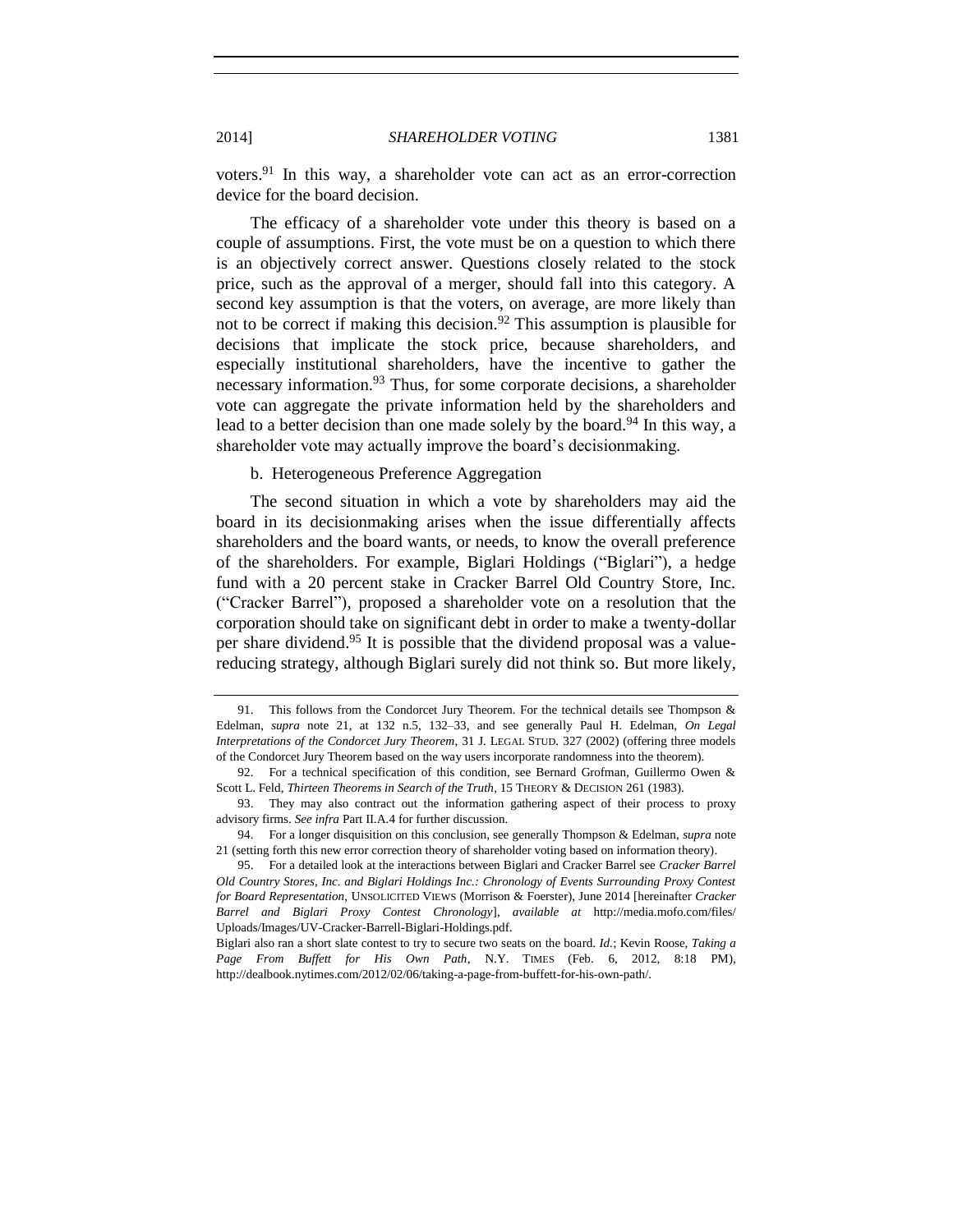there was just disagreement among the shareholders as to whether they preferred to recognize an immediate short-term return or wait for a longterm one. One reasonable way to aggregate the preferences is to have a shareholder vote on the proposal, as was done in this case at the company's initiative after Biglari pushed for it (and in which the proposal was defeated).<sup>96</sup>

Different shareholders may well have different preferences about these two outcomes. Those desirous of quick returns may opt for the dividend; those with longer time horizons may prefer the company's existing business plan. The tax status of the shareholder will likely affect his or her preference amongst these choices. Also, shareholders who are risk averse might prefer the cash now rather than the expected gains in the future. Under these circumstances, voting aggregates the preferences of the shareholders on this topic. The fact that Biglari's proposal was defeated indicates that those shareholders with long-term interests outvoted those with short-term ones.

While some have argued that shareholders are in fact a homogeneous group and use that fact to justify limiting the vote to shareholders,  $97$  the inherent heterogeneity of shareholders plays a key role in this Article. The rise of intermediary capitalism means that institutions—mutual funds, pension funds, hedge funds, and the like—are the key voting shareholders today. These institutions each face unique incentives, different from each other and certainly different from individual shareholders. Thus, in the contemporary world, the ability to aggregate preferences through a vote is critically important.

#### 3. Conclusion

What we have proposed here is a positive theory of shareholder voting. Since shareholders are unique among corporate constituencies in their sensitivity to the share price, we expect that they could potentially seek to have a vote over issues that are likely to affect share price. But not all such issues are likely to be voted on because there are more efficient alternative monitors (like boards of directors) in many situations and cheaper methods of monitoring—shareholder voting on lots of issues would be costly. Thus, we would expect that only a subset of issues is actually worth the cost of active monitoring by shareholder voting. In most

<sup>96.</sup> We could envision more exotic methods than per share voting to aggregate preferences—for example, auctions—but such investigations go beyond the scope of this Article.

<sup>97.</sup> Bainbridge, *supra* not[e 60,](#page-13-0) at 620–21.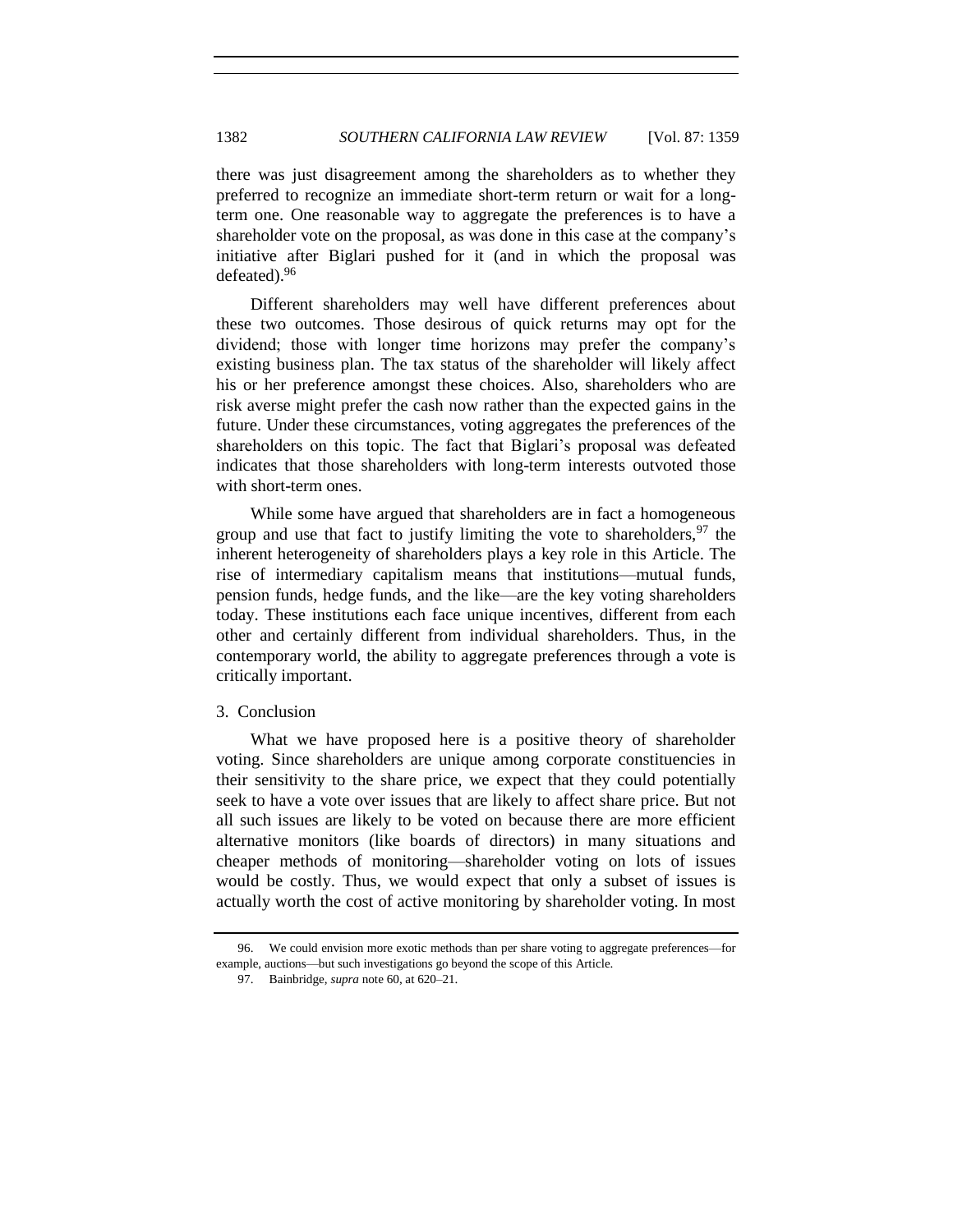circumstances, the board is likely to be the superior decisionmaker unless it is conflicted, or self-interested, in which case shareholders are likely to be better.

Our theory also advances two non-monitoring benefits that can be achieved by voting—aggregation of private information and aggregation of preferences. In these cases we need not have concern about conflict of the board because the shareholder vote has benefits even if the board is not conflicted.

#### II. INCENTIVES TO VOTE (OR NOT VOTE) AND RESPONSES TO THOSE INCENTIVES

Having developed a theory of shareholder voting that justifies giving the franchise to shareholders, and delineated the types of subjects for which a shareholder vote is beneficial for the corporation, we next address shareholders' incentives to vote. Just because shareholders *should* vote on a particular issue does not guarantee that they *will*. Voting is costly. There are information costs, organization costs, communication costs, and more. And whatever benefits are realized will be distributed among all of the shareholders. Collective action and free-rider problems are inherent to the process. So how do we provide incentives to shareholders to exercise the functions that we have outlined?

Two behavioral patterns are the focus of our concern. Nonvoting, always a worry with individual mom-and-pop shareholders, remains as large a challenge for institutional investors who have become the dominant players in the shareholder world over the last four decades. Second, even if these intermediaries overcome the disincentives to vote, conflicts of interest may lead them to vote in ways that do not maximize firm value. For shareholder voting to play its proper role, there must be adequate responses to both these problems.

Framing both questions is the vast growth of institutional investors: rising from less than 5 percent of equities in 1950, they hold 70 percent or more among our publicly held corporations today.<sup>98</sup> These intermediaries largely reflect the particular structure of American retirement planning over the last forty years. Institutions are intermediaries, investing money for others. There are agency benefits arising from possible specialization and economies of scale that come from hiring agents. But we must balance these benefits against the costs of monitoring the agents and the losses

<sup>98.</sup> CONFERENCE BD., *supra* not[e 9,](#page-2-1) at 22 tbl.10, 27 tbl.13.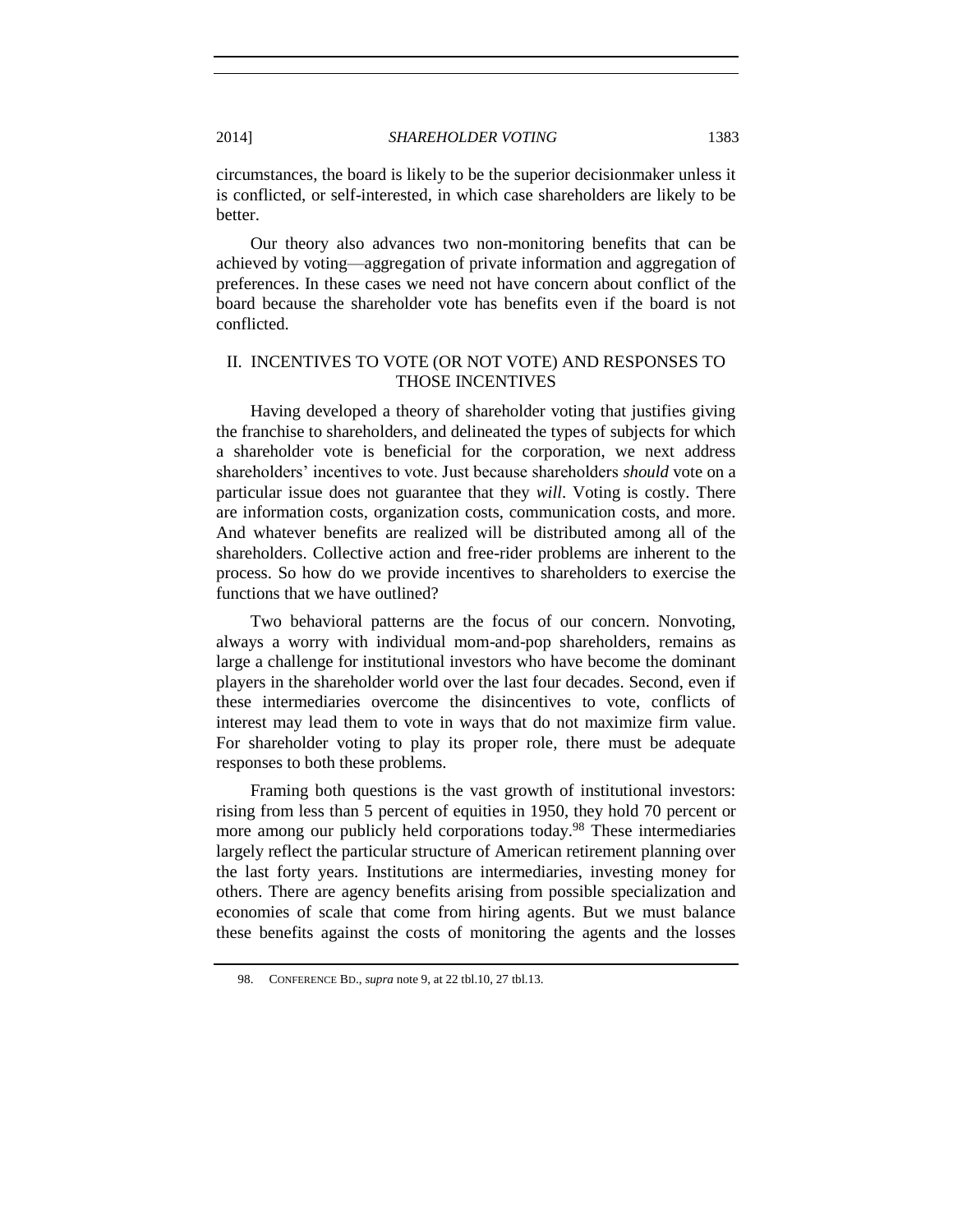arising from disloyalty or slacking.<sup>99</sup> To evaluate the usefulness of shareholder voting, we must assess the alignment of the intermediaries' interests with those of their beneficiaries across the different categories of institutional investors.

The first section of Part II focuses on why shareholders do not vote. We then examine (1) the government's response to this inertia by mandating that fiduciaries' vote and (2) a key market response to this regulatory mandate, the growth of new market actors—proxy advisory firms—that provide information and services in meeting this obligation. The last section evaluates the conflicts that each of the institutions has and how public policy should address them.

#### A. WHY DON'T SHAREHOLDERS VOTE?

Individual shareholders routinely ignore requests to cast their proxy ballots in corporate elections, just as fewer than 60 percent of the registered voters participate in political elections.<sup>100</sup> There are various reasons why people do not vote; in fact, in the political context, it has proven nearly impossible to give a rational actor explanation for why anyone votes at  $all.<sup>101</sup>$  The basic problem is that the likelihood that one vote will alter the election is miniscule, while the tangible benefit of the outcome of an election is modest for any given individual, so if the act of voting entails any cost at all, it will be inefficient to cast a ballot. Moreover, there is a classic collective action problem that has to be overcome—the benefits secured by a vote are available to everyone, whether or not they have incurred the cost of casting a ballot. The best explanation for political voting is a cultural one—people like to vote because it makes them feel good.

While civic culture and feelings might lead a person to vote in a political election, this seems implausible as an explanation of corporate voting. Instead, most shareholders are motivated by economic incentives. So if shareholders vote, we would expect that they have some economic

<sup>99.</sup> Jensen & Meckling, *supra* not[e 30,](#page-7-0) at 308–10.

<sup>100.</sup> For presidential election registered voter turnout, see *National Voter Turnout in Federal Elections: 1960–2012*, INFOPLEASE.COM, http://www.infoplease.com/ipa/A0781453.html (last visited Aug. 15, 2014).

<sup>101.</sup> DONALD P. GREEN & IAN SHAPIRO, PATHOLOGIES OF RATIONAL CHOICE THEORY: A CRITIQUE OF APPLICATIONS IN POLITICAL SCIENCE 47–48 (1994). *But cf.* Suzanne Lohmann, *The Poverty of Green and Shapiro*, *in* THE RATIONAL CHOICE CONTROVERSY: ECONOMIC MODELS OF POLITICS RECONSIDERED 127, 143 (Jeffrey Friedman ed., Yale Univ. Press 1996) (1995) (questioning Green and Shapiro's models showing that rational choice predicts zero voter turnout).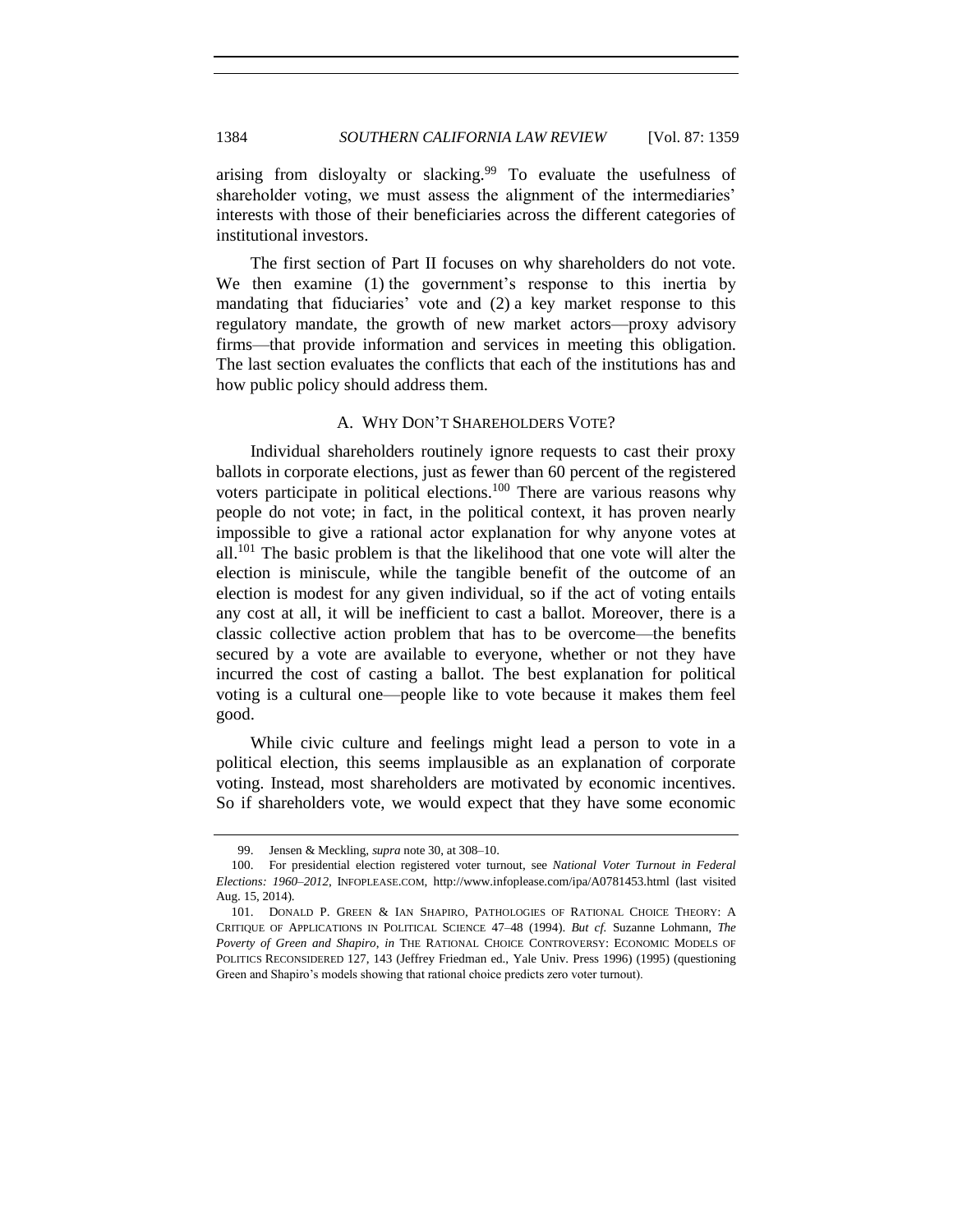reason to do so. Indeed, certain features of corporate voting mitigate the problems associated with political voting. For example, shareholders can increase their influence by accumulating shares, thereby increasing voting's expected benefits and reducing its uncertainties. This can make voting economically rational if its costs are not too high. This strategy only helps to a point, though: shareholders have finite wealth, which limits their ability to buy shares, while legal obstacles, such as the poison pill rules, may further effectively limit share ownership.<sup>102</sup> Moreover, there remains a free-riding problem—gains flowing from a successful vote go to all shareholders, even nonvoters, while the costs are only borne by the actual voters.

How high are the costs of voting in a corporate election? It is costly to gather the information needed to make an informed vote, even though the costs are reduced by the SEC's mandatory disclosure rules.<sup>103</sup> For shareholders, the number of votes multiplies with the number of portfolio companies they own. In addition, if a shareholder hopes to win, he or she must incur substantial extra costs to coordinate and persuade other shareholders. As a result, individual shareholders, who made up the bulk of the shareholder base in Adolf A. Berle, Jr. and Gardner C. Means theory of the corporation, have historically had little reason to vote.<sup>104</sup> Would the rise of institutional investors in the late-twentieth century help overcome the collective action problems that plagued individual shareholders?<sup>105</sup> We turn

<sup>102.</sup> The poison pill limits stockholders from accumulating large stakes in companies without board approval. Moran v. Household Int'l Inc., 500 A.2d 1346, 1348–49 (Del. 1985).

<sup>103.</sup> On the other side of the table, issuer costs are increased by SEC proxy rules, although the advent of e-proxy might act to lower them. Amendments to Rules Requiring Internet Availability of Proxy Materials, Exchange Act Release No. 33-9108, 17 C.F.R. §§ 230, 240 (Feb. 22, 2010) *available at* http://www.sec.gov/rules/final/2010/33-9108.pdf (requiring issuers and other persons soliciting proxies to post proxy materials on an Internet website and making other changes to address lower response rates since adoption of e-proxies).

<sup>104.</sup> Eugene V. Rostow, *To Whom and for What Ends is Corporate Management Responsible?*, *in* THE CORPORATION IN MODERN SOCIETY 46, 48–49 (Edward S. Mason ed., 1959).

<sup>105.</sup> This balancing sheds light on why institutional ownership fell short of the potential that some academics initially saw for it. *See, e.g.*, Bernard S. Black, *Agents Watching Agents: The Promise of Institutional Investor Voice*, 39 UCLA L. REV. 811, 812–20 (1992); Ronald S. Gilson & Reinier Kraakman, *Reinventing the Outside Director: An Agenda for Institutional Investors*, 43 STAN. L. REV. 863, 863–65 (1991). Even Professor Berle at one point saw the potential for institutions and reducing agency costs, although he later pulled back. *Compare* William W. Bratton, *Berle and Means Reconsidered at the Century's Turn*, 26 J. CORP. L. 737, 752 (2001) (quoting from Berle's 1928 book suggesting institutions gather many small holdings so that protection would be worthwhile), *with*  William W. Bratton & Michael L. Wachter, *Shareholder Primacy's Corporatist Origins: Adolf Berle and* The Modern Corporation, 34 J. CORP. L. 99, 143 (2008) (describing how Berle's position in 1954 differed from that of 1928, as he acknowledged that his earlier position substituted institutional managers for corporate investors without having solved the problem of separation of ownership and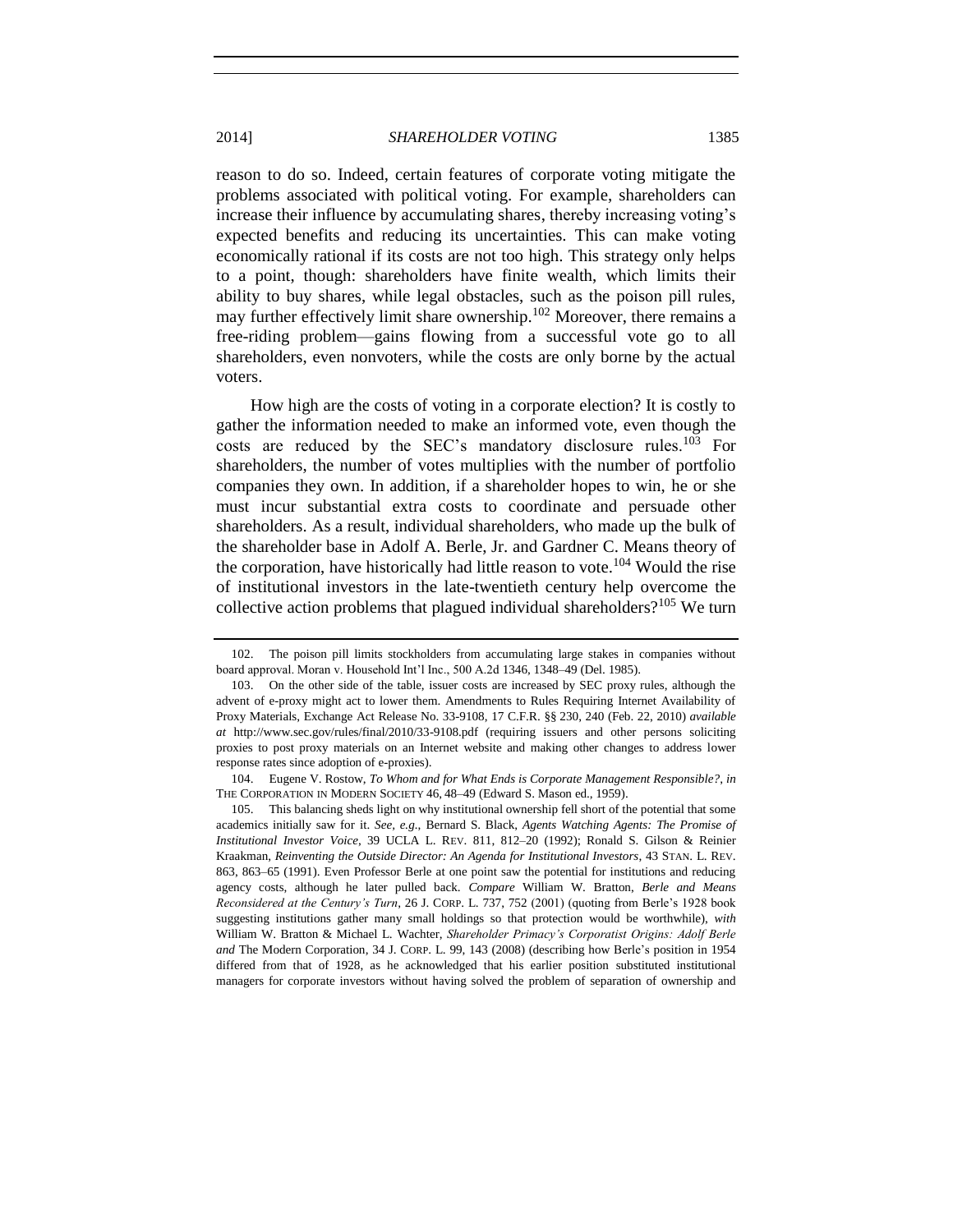<span id="page-27-0"></span>

next to that topic.

1. Institutional Investors' Dominance Today and the Centrality of Retirement Plans

Most voters in American corporations are not real people, a fact that profoundly affects the voting process in the corporate setting. Indeed, more than 70 percent of the shares of the largest American corporations are held by institutions, particularly mutual funds and pension funds.<sup>106</sup> These institutions are usually intermediaries: they hold title to the stock, but the person who will gain or lose from the governance decisions relating to the corporation is a beneficiary. This means that the separation of ownership and control identified by Berle and Means in the 1930s has given way to a further separation within ownership in which institutions, acting as agents, exercise shareholder power.

Particularly important for our purposes, most of these institutional shares are in various forms of retirement plans, a fact that reflects the particular way the United States has chosen to fund its workers' retirement. Table 1 shows that private company pension funds, state and local pension funds, and mutual funds, all of which are largely holding retirement monies, comprise about three-fourths of the institutional holdings of equity in American corporations. Regulatory funding requirements and tax deferral have swelled dollars available to these plans, as described below. In turn, the particular characteristics of these retirement plans shape their incentives to participate in corporate governance, such as voting, as described in the following section.

control).

<sup>106.</sup> CONFERENCE BD., *supra* note [9,](#page-2-1) at 22 tbl.10, 27 tbl.13. The number is smaller if the denominator is equity in all American corporations. *See* FED. RESERVE BD., Z1 FINANCIAL ACCOUNTS OF THE U.S.: FLOW OF FUNDS, BALANCE SHEETS, AND INTEGRATED MACROECONOMIC ACCOUNTS FIRST QUARTER 2014 at 100 tbl.L.213 (2014), *available at* http://www.federalreserve.gov/ releases/z1/Current/z1.pdf (reporting the institutions listed in Table 1 as owning about 55 percent of corporate equity, after excluding holdings of U.S. equity held by foreign residents). That number likely understates the percentage of institutional holdings, since the non-institutional "household" category, which acts as a default category, sweeps in hedge funds and not-for-profits which are not otherwise separately broken out. This removes another 6 percent from the household number that should best be included in the institution total. *See id*. at 66 tbl.L.100 n.1 (noting that the household sector includes domestic hedge funds, private equity funds, and personal trusts).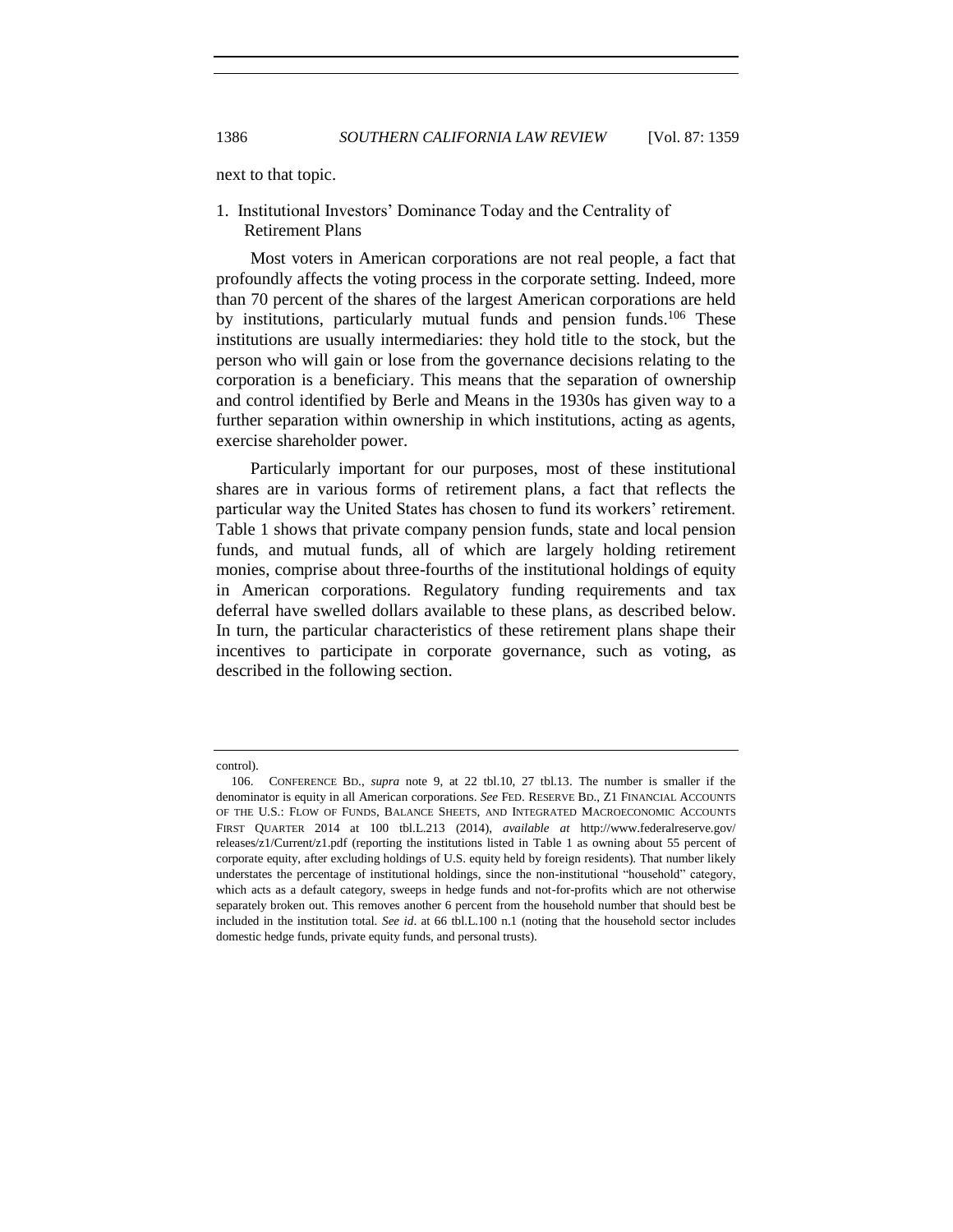| Type of Institutional Holder                                                                        | Equity Holdings (in billions<br><i>of dollars</i> ) |
|-----------------------------------------------------------------------------------------------------|-----------------------------------------------------|
| <b>Private Pension Funds</b>                                                                        | \$2,517.3(15.6%)                                    |
| State & Local Pension Funds                                                                         | $$2,294.5(14.2\%)$                                  |
| Mutual Funds (Including Closed End Funds)                                                           | \$7,057.4 (43.7%)                                   |
| <b>Exchange Traded Funds</b>                                                                        | $$1,449.9(9.0\%)$                                   |
| <b>Insurance Companies</b>                                                                          | $$2,134.3(13.2\%)$                                  |
| Other (for example, Depository Institutions,<br>Brokers/Dealers, Government's Outside Pension Plans | \$701.5(4.3%)                                       |
| Total                                                                                               | \$16,154.9                                          |

TABLE 1. Institutional Ownership of Equity in American Corporations

 *Source*: FED. RESERVE BD., *supra* note [106](#page-27-0) at 100 tbl.L.213 (after excluding holding of U.S. equity foreign residents).

<span id="page-28-0"></span>The United States has long provided tax deferral treatment for money in retirement plans $107$  and employers have had multiple reasons to provide retirement benefits.<sup>108</sup> But in post-World War II America, retirement policy, such as it was, did not center on investments in equity: social security was funded out of tax dollars, and employer-funded private pension plans were growing but looked to the corporation's cash flow for funding as much as to separate funds set aside and invested in equity investments.<sup>109</sup> And institutions were a much smaller presence; in 1950, for

<sup>107.</sup> Government tax policy imposes no immediate tax liability on income earned in qualified plans, with individual beneficiaries only taxed upon their receipt of funds after retirement. I.R.C. § 401(k) (2012) (discussing cash and deferred arrangements). *See also* PETER J. WIEDENBECK, ERISA: PRINCIPLES OF EMPLOYEE BENEFIT LAW 212–15 (2010) (describing ERISA participation standards).

When income tax rates rise, this benefit to tax-deferred retirement plans becomes larger. *See* Kristian Rydqvist, Joshua Spizman & Ilya Strebulaev, *Government Policy and Ownership of Equity Securities* 111 J. FIN. ECON. 70, 71 (2014) (showing the trend toward indirect ownership of stock and linking it to the incentive of higher marginal tax rates that push investors to hold assets in tax deferred vehicles).

<sup>108.</sup> Martin Gelter, *The Pension System and the Rise of Shareholder Primacy*, 43 SETON HALL L. REV. 909, 921–22 (2013) (positing that large employers introduced pension plans because unions and employees favored them when labor was scarce, since "generous pension plans were thought to secure union support of labor peace," with defined benefit plans creating an incentive to stay in the same firm until retirement).

<sup>109.</sup> In some other countries, retirement planning continues to rely more on these non-equity sources than in the United States. To the extent that the government is the primary source for worker retirement through current revenues and taxes, this institutional ownership of shares will not be present.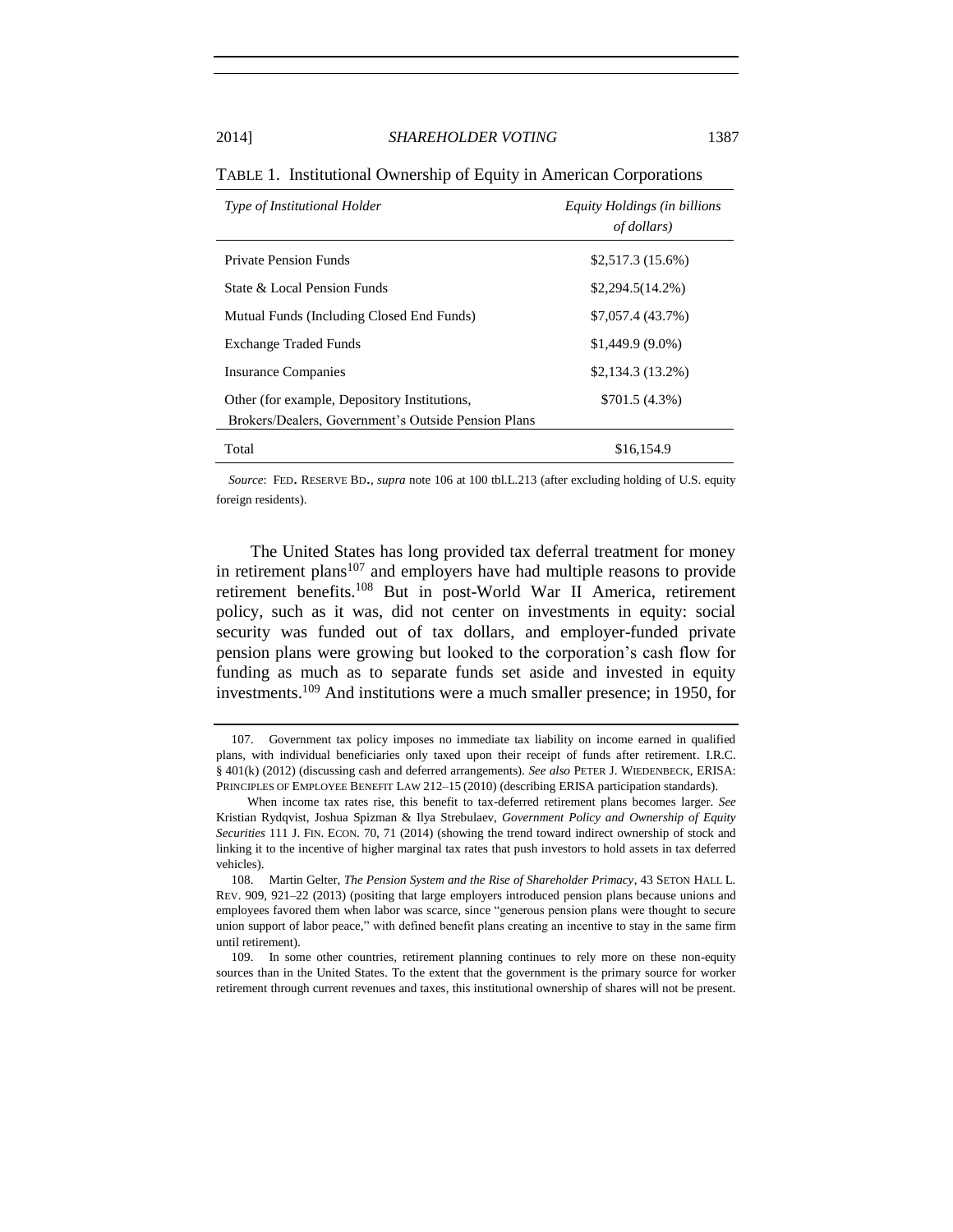example, institutions owned only about 6 percent of the total equity in American corporations.<sup>110</sup>

<span id="page-29-0"></span>Regulatory funding requirements included in the Employee Retirement Income Security Act ("ERISA") in 1974,<sup>111</sup> dramatically shifted this approach as Congress required employers to meet minimum funding levels and hold retirement monies in a separate trust fund.<sup>112</sup> Pension fund assets skyrocketed $113$  and a large segment of these assets found their way into equities, which seemed to offer the best chance to generate the growth in returns necessary to pay temporally remote retirement obligations.<sup>114</sup>

<span id="page-29-1"></span>The retirement plans in Table 1 divide into two groups—defined benefit plans and defined contribution plans—reflecting how retirement benefits accrue (and also leading to particular differences in incentives and conflicts that affect governance and voting as discussed in the next section). In a defined benefit plan, the employer sets aside money with a promise to pay a specified amount to employees during their retirement.<sup>115</sup> In a defined contribution plan, the employer's retirement contribution each pay period goes into a separate account for each employee. Upon retirement, the employee would get as much or as little as the contributions had produced; thus, the risk of the market returns is on the shareholder and

*See id.* at 965 ("In the Continental European jurisdictions, public transfers (that is, public pensions) dominate.").

<sup>110.</sup> CONFERENCE BD., *supra* not[e 9,](#page-2-1) at 22 tbl.10, 27 tbl.13.

<sup>111.</sup> Pub. L. No. 93-406, 88 Stat. 829 (codified as amended in scattered sections of 26 and 29 U.S.C.). *See* STEVEN A. SASS, THE PROMISE OF PRIVATE PENSIONS: THE FIRST ONE HUNDRED YEARS 228 (1997) (discussing the enactment of ERISA and its effects).

<sup>112.</sup> 29 U.S.C. § 1053 (requiring actuarial-determined annual payments and plans to pay down prior unfunded obligations).

<sup>113.</sup> The share of American GDP made up of pension assets has been between 42 and 47 percent over the last fifteen years, an increase from about 15 percent in 1975. *See* Christopher Chantrill, *US Gross Domestic Product GDP History*, US GOVERNMENT SPENDING, http://www.usgovernmentspending.com/us\_gdp\_history (last visited Aug. 18, 2014). Just in the 1980s, total pension fund assets increased 350 percent. CONFERENCE BD., *supra* not[e 9,](#page-2-1) at tbl.12 (showing an increase in pension fund assets from \$871 billion to \$3.023 trillion between 1980 and 1990).

<sup>114</sup>*. See* SASS, *supra* note [111,](#page-29-0) at 224–25; Gilson & Gordon, *supra* note [13,](#page-2-0) at 880 ("Although plainly unintentional, the U.S. requirement—that a pension promise must be supported by assets held in trust rather than by a book entry on a corporate balance sheet—both generated and concentrated very large amounts of funds that would be invested in the capital markets by a class of fiduciaries on behalf of future retirees.").

<sup>115.</sup> Edward A. Zelinsky, *The Defined Contribution Paradigm*, 114 YALE L.J. 451, 455 n.5 (2004) (explaining the operation of defined benefit plan). Their dominance in retirement planning prior to ERISA is documented in MATTHEW P. FINK, THE RISE OF MUTUAL FUNDS: AN INSIDER'S VIEW 117 (2008) ("It cannot be emphasized too strongly that congressional draftsmen of ERISA were concerned almost exclusively with defined benefit . . . plans . . . .").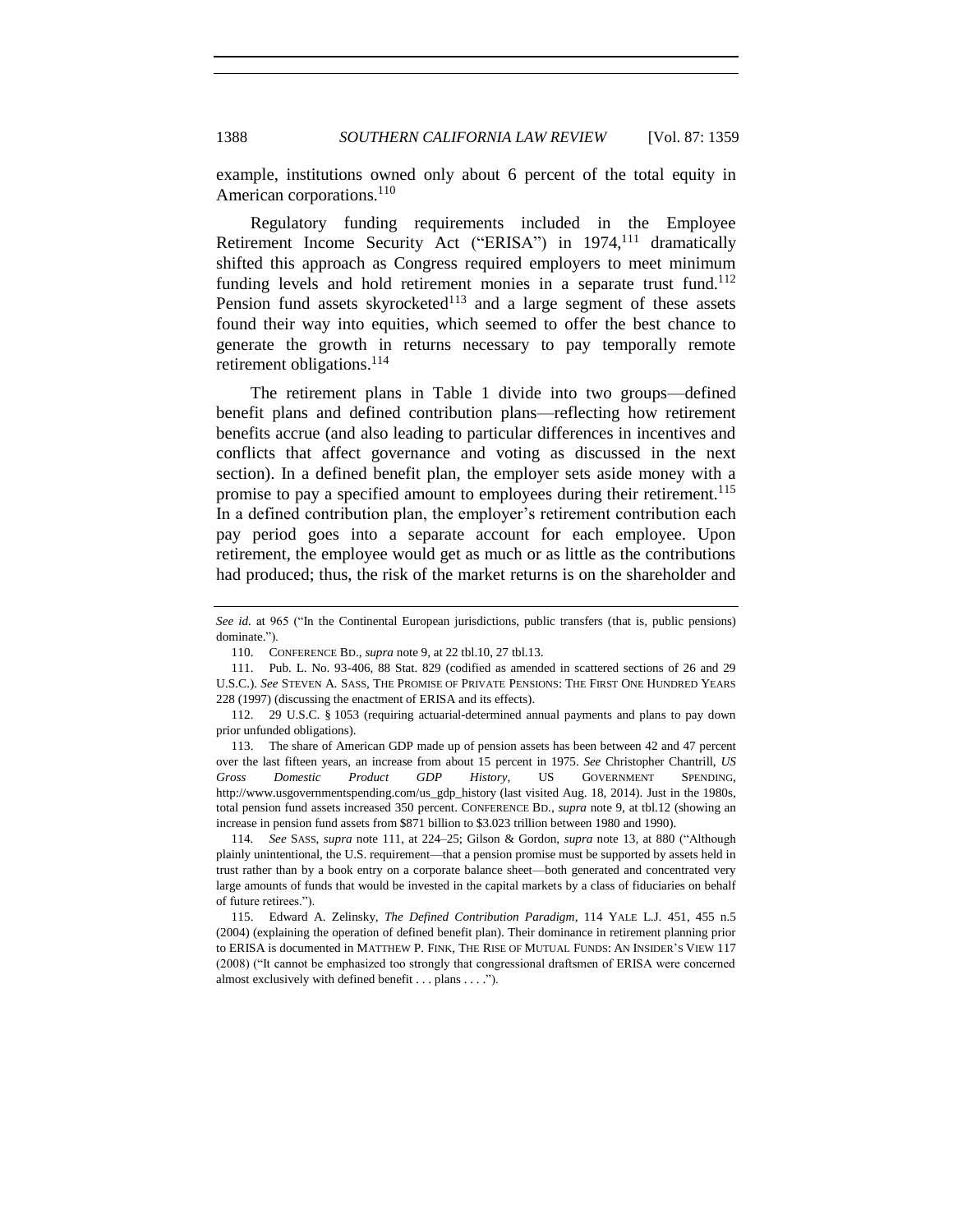### not the company.<sup>116</sup>

Defined benefit plans, reflected in the first two lines of Table 1, include traditional company pension plans for their employees,  $117$  plans established by state and local governments for their employees' retirement,<sup>118</sup> and multi-employer plans in the unionized sector of the work force.<sup>119</sup> Defined contribution plans are often invested in mutual funds, with employees usually being given a handful of specific fund alternatives set out in the plan (based on employer-provided choices after negotiating with various fund providers). In each of these forms, shares are titled in the name of the retirement plan, which gives the plan the right to vote.<sup>120</sup>

ERISA accelerated a dramatic shift in retirement funding from defined benefit plans to defined contribution plans.<sup>121</sup> Employer worries about fiduciary obligations written into ERISA and the employer's potential cash requirements if earnings on the defined benefit plan were insufficient to fund the benefits that had been promised, shifted plans toward the defined contribution format.<sup>122</sup> By the end of the 2000s, assets in defined contribution plans, which had been roughly equal to the amount in defined

<sup>116.</sup> Zelinsky, *supra* note [115,](#page-29-1) at 458–61.

<sup>117.</sup> In some high-profile American companies as late as the turn of the twenty-first century, most pension plan assets consisted of stock in the company itself; during the succeeding decade, and in the wake of scandals such as Enron, the mean share of company stock in plans declined by more than half from 19 percent to 5 percent *See* David Millon, *Enron and the Dark Side of Worker Ownership*, 1 SEATTLE J. SOC. JUST. 113, 117–20 (2002); ALICIA H. MUNNELL & ANNIKA SUNDÉN, COMING UP SHORT: THE CHALLENGE OF 401(k) PLANS 113 (2004).

<sup>118.</sup> Defined benefit plans invest in assets beyond equity and often have not made great use of equity. The California State Employees Pension System, for example, could not have invested more than 25 percent of its assets in equity until 1984. CAL. CONST. art. XVI, § 17 (repealed 1984) ("[T]he Legislature may authorize the investment of moneys of any public pension or retirement fund, not to exceed 25 percent of the assets of such fund determined on the basis of cost in the common stock or share . . . ."). *See also* Gelter, *supra* note [108,](#page-28-0) at 959 ("[M]any pension funds held few or no equities in their portfolios until the mid 1990s.").

<sup>119</sup>*. See* Labor Management Relations ("Taft-Hartley") Act section 302(c)(5), 29 U.S.C. § 186(c)(5)(B) (2012) (specifying equal representation of employers and employees on the board of union-run pension plans receiving payments from employers). *See generally* Stewart J. Schwab & Randall S. Thomas, *Realigning Corporate Governance: Shareholder Activism by Labor Unions*, 96 MICH. L. REV. 1018, 1075–77 (1998) (describing the origin, structure and use of Taft-Hartley plans).

<sup>120</sup>*. Cf. id.* Employee Stock Ownership Plans, unlike pension plans, generally are not pooled investments and are required to provide pass-through voting to their participant. *See* 26 U.S.C. § 409(E)(2) (2012).

<sup>121.</sup> EDWARD A. ZELINSKY, THE ORIGINS OF THE OWNERSHIP SOCIETY: HOW THE DEFINED CONTRIBUTION PARADIGM CHANGED AMERICA 38–39 (2007) (describing how ERISA led the US down the path to a "defined contribution society").

<sup>122</sup>*. See* Gelter, *supra* note [108,](#page-28-0) at 948 ("[ERISA] probably accelerated the trend toward more mobility, less firm-specific human capital, and possibly more general or industry-specific human capital.").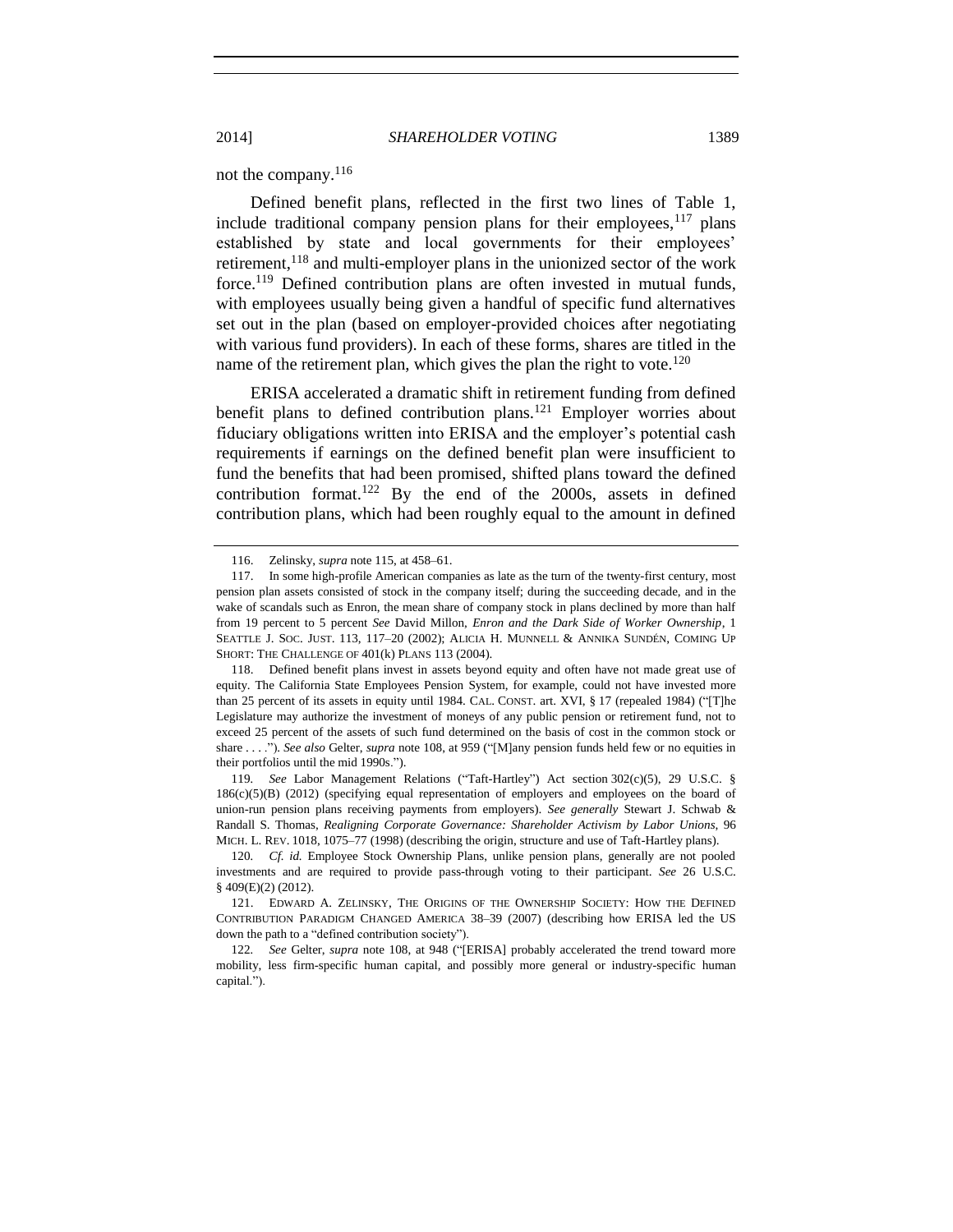benefit plans two decades earlier, were four times as large.<sup>123</sup> Much of that new money was placed in mutual funds, $124$  which also included funds from self-employed workers as federal law extended tax-deferred status to Individual Retirement Accounts ("IRAs"). 125

<span id="page-31-0"></span>Retirement plans today hold at least half of funds invested in equity mutual funds and probably a good bit more.<sup>126</sup> Individual investors also invest in mutual funds outside of their tax-favored retirement plans, attracted to the same low-cost way to gain diversification even without the tax deferral<sup>127</sup> (although these non-retirement plan investments are more likely to be in non-equity mutual funds).<sup>128</sup> Institutions also invest in mutual funds. Title to all these shares is in the name of the fund.

In Table 1, there are some other categories of institutional owners of equity that do not directly hold retirement funds, for example, insurance companies, depository institutions, and foundations, including those for college and university endowments.<sup>129</sup> However, these institutions possess only a small minority of equity securities.

<sup>123</sup>*. See id.* at 924–25 figs.1–3 (graphing the reversal of positions of defined benefit plans and defined contribution plans).

<sup>124.</sup> FINK, *supra* note [115,](#page-29-1) at 132 ("It is impossible to overestimate the importance of [individual retirement accounts] and defined contribution plans to the mutual fund industry.")

<sup>125.</sup> Congress authorized self-employed individuals to establish tax-favored retirement plans then called Keogh plans in 1962 and expanded this favorable tax treatment multiple times in the decades that followed. *Id.* at 112–16. Federal regulations now permit individuals who have left their employers to roll over their funds in an IRA and preserve tax-deferred growth of their retirement savings, leading to growth of this segment of the market. *See* 26 U.S.C. § 72(t)(2)(A)(v) (2012) (permitting a tax-free rollover of an employee retirement benefit to an IRA).

<sup>126</sup>*. See* INV. CO. INST., 2013 INVESTMENT COMPANY FACT BOOK: A REVIEW OF TRENDS AND ACTIVITIES IN THE U.S. INVESTMENT COMPANY INDUSTRY 9 fig.1.1, 22, 25 fig.2.1, 133 (53d ed. 2013) [hereinafter ICI FACT BOOK 2013] (demonstrating that assets in mutual funds totaled \$13.045 trillion, and of that amount, one-third or roughly \$4.3 trillion was in domestic equity funds). Retirement plans' investment in domestic equity was \$2.159 trillion, or more than half of the amount invested in equity funds. *Id.* at 133 fig.7.23 (providing the total amount of mutual fund retirement assets invested in equity). The retirement plans' portion of equity mutual funds is undoubtedly higher, since the computation above does not count retirement account assets in hybrid funds (about half of the size of mutual funds) which include a mix of equities and fixed-income securities including the bulk of target date and lifecycle funds. *Id.*

<sup>127.</sup> Portfolio theory, developed by financial economists over the last five decades, has shown diversified investments like a mutual fund can reduce risk as compared to non-diversified investments at a low cost, such that most investors prefer the built-in diversification of a mutual fund to creating their own diversified portfolio. *See* Gilson & Gordon, *supra* note [13,](#page-2-0) at 885 (noting that households increasingly invest through diversification-providing intermediaries—mutual funds).

<sup>128.</sup> *See* ICI FACT BOOK 2013, *supra* note [126,](#page-31-0) at 134–36, 135 fig.7.24 (demonstrating college plans and annuities outside retirement plans).

<sup>129.</sup> There was a time when banks were a prime institutional holder of funds invested in equity, including estates and trust, but they now own only a portion of the small slice of equity owned by financial institutions, set out in Table 1.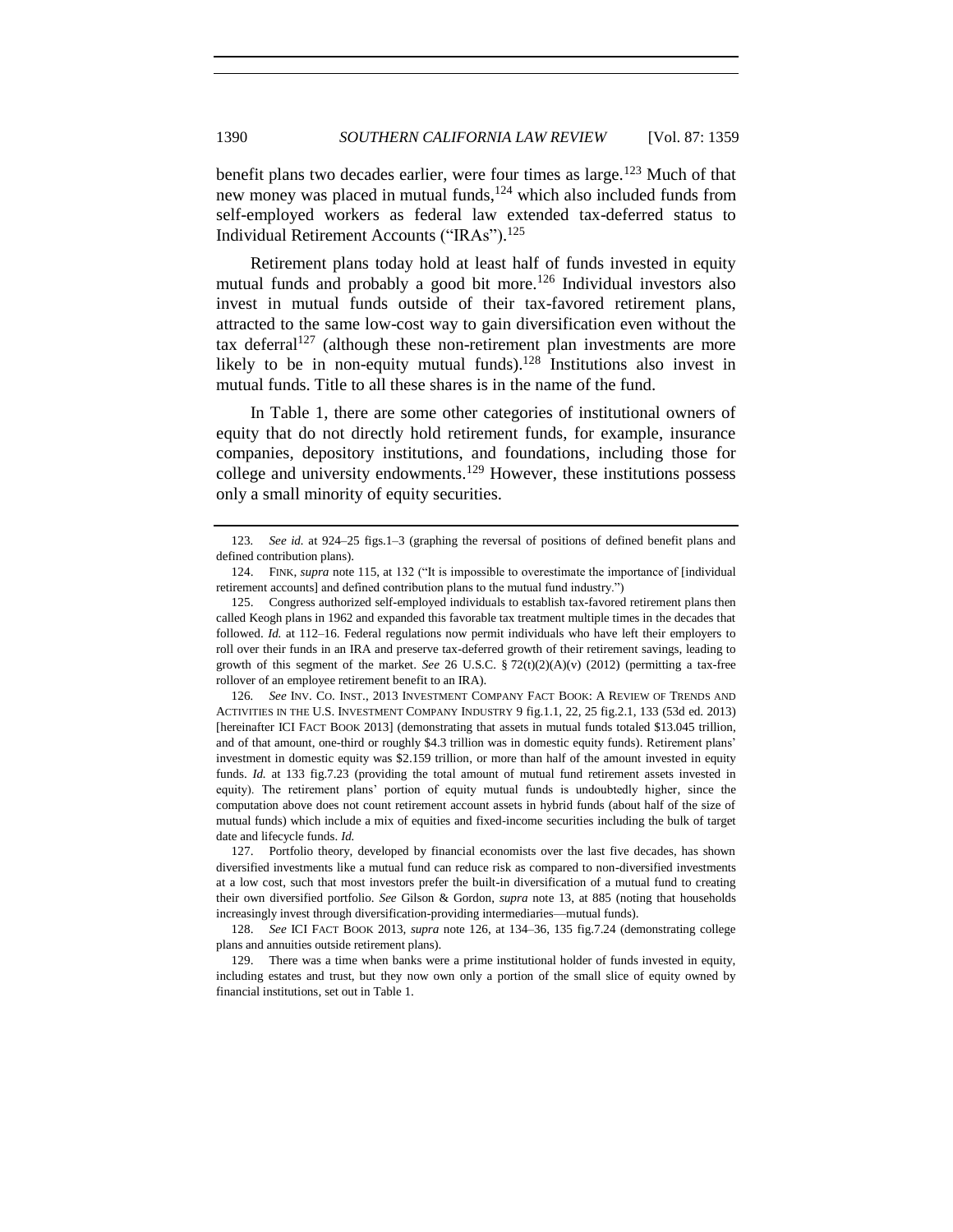Two categories of institutional investors—asset managers and hedge funds—are not separately broken out in Table 1, but can be significant players in corporate governance. Asset management firms invest money from both individuals and institutions in a variety of asset categories, including exchange traded funds or alternative investments. For example BlackRock Institutional Trust Company, N.A., the largest asset manager in America, is the first- or second-largest shareholder in ExxonMobil, Microsoft, Apple, and General Electric.<sup>130</sup> The multi-trillion dollars worth of assets under its management are split among different categories, with more than a trillion in mutual funds and a trillion managed for other institutional investors.<sup>131</sup> Asset management can create another layer of intermediation for voting, with the asset manager serving as the owner of the shares, or as an agent for institutional clients investing money on behalf

Hedge funds include a variety of different entities pursuing a broad range of investment strategies, often taking higher risks to achieve aboveaverage market returns. While some of their investors are individuals investing their own money, two-thirds of hedge fund capital comes from institutional investors—\$1.49 trillion in 2012—and this segment is growing rapidly.<sup>132</sup> What is relevant for our project is the subset of hedge funds whose strategy is to actively buy and sell equity, who we will call activist hedge funds. Equity investments for hedge funds, estimated to total \$600 billion, remain lumped in the default category of households in the government reports reflected in Table 1.<sup>133</sup> Logically, as they should be included in the institutional data, Table 1 understates institutional ownership by that amount.<sup>134</sup> Like asset managers, activist hedge funds

of individual beneficiaries.

<sup>130.</sup> CONFERENCE BD., *supra* not[e 9,](#page-2-1) at 30–32.

<sup>131</sup>*. See* Gilson & Gordon, *supra* not[e 13,](#page-2-0) at 886 n.79 (presenting self-reported data disclosed on eVestment.com, a site providing data and analytical tools for investors); *The Monolith and the Markets*, ECONOMIST (Dec. 7, 2013), http://www.economist.com/news/briefing/21591164-getting-15-trillionassets-single-risk-management-system-huge-achievement (reporting that passive investment products, such as exchange-traded funds, account for 64 percent of BlackRock's assets under management).

<sup>132</sup>*. See* Adam Brown, *Institutional Investors to Boost Allocations to Hedge Funds*, IR MAG. (May 16, 2013), *available at* http://www.irmagazine.com/articles/buy-side/19493/institutionalinvestors-boost-allocations-hedge-funds/ (referencing CITI PRIME FIN., INSTITUTIONAL INVESTMENT IN HEDGE FUNDS: EVOLVING INVESTOR PORTFOLIO CONSTRUCTION DRIVES PRODUCT CONVERGENCE, (June 2012) [hereinafter CITI PRIME FINANCE REPORT], *available at* http://www.citibank.com/ transactionservices3/homepage/demo/IIHF\_June2012/.).

<sup>133</sup>*. See supra* note [106](#page-27-0) for a discussion of hedge funds as being included within the default category of households in Table 1, and not the category of institutions.

<sup>134.</sup> Hedge funds were not required to register with federal regulators until Dodd-Frank; that legislation blocks the public disclosure of data now collected. Reporting by Investment Advisers to Private Funds and Certain Commodity Pool Operators and Commodity Trading Advisors on Form PF,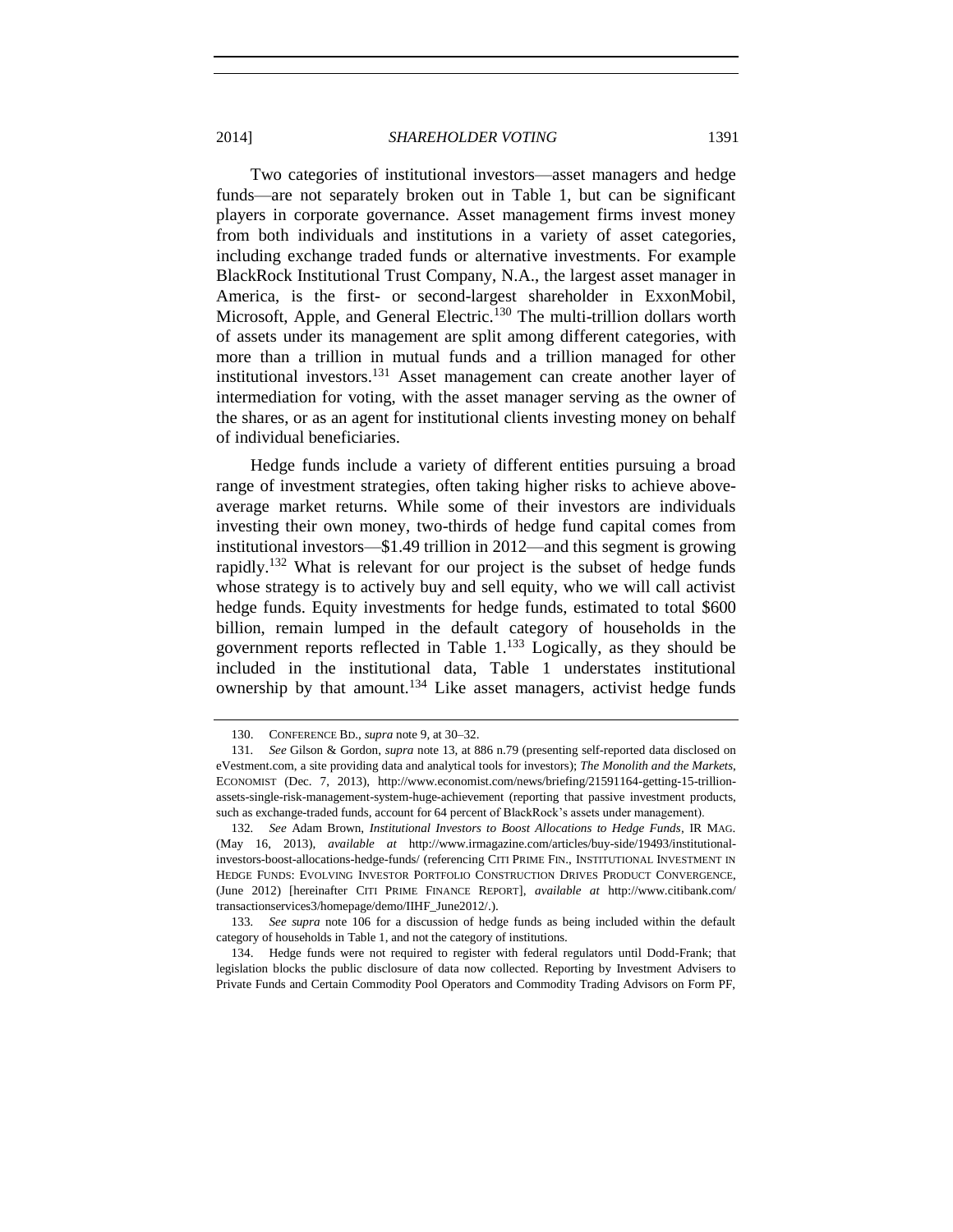create an additional layer of intermediation—the hedge funds invest money from institutional investors, who in turn are investing funds received for the benefit of individual shareholders. Hedge funds hold title to the shares that they have purchased and vote them.

#### 2. Why Don't Most Intermediaries Care About Voting?

Most institutions would often prefer not to vote. For example, the issue on the ballot, such as a Rule 14a-8 social responsibility proposal, might not affect firm value, so that the institution's vote produces no benefit.<sup>135</sup> More generally, as John C. Coffee, Jr. has observed, the "expected gains from most governance issues are small, deferred, and received by investors, while the costs are potentially large, immediate, and borne by money managers."<sup>136</sup>

Consider the typical mutual fund's business model. These funds compete to become one of the retirement investment options that an employer presents to its workers. Applying modern portfolio theory, company retirement plans typically seek to provide their beneficiaries with options to create a diversified portfolio at a low cost. In choosing among the proffered investment options, individual beneficiaries focus on the relative performance of a particular fund as compared to alternative funds. They are likely to choose the fund that offers the best relative performance record.

From the fund's perspective, any monies spent on voting may reduce marginally the firm's relative performance compared to its competitors.<sup>137</sup> Costs incurred to gather information and formulate an informed vote reduce the active fund's bottom line, while any benefits resulting from the vote can be realized by competitors holding the same stock who do not

Exchange Act Release No. IA-3308, 17 C.F.R. §§ 275, 279 (Oct. 31, 2011), *available at* http://www.sec.gov/rules/final/2011/ia-3308.pdf.

<sup>135.</sup> Some institutions, for example labor-affiliated and state and local government pension funds, sponsor a disproportionate number of shareholder proposals, while other institutions sponsor few of those. *See infra* not[e 163](#page-38-0) and accompanying text.

<sup>136.</sup> John C. Coffee, Jr., *Liquidity versus Control: The Institutional Investor as Corporate Monitor*, 91 COLUM. L. REV. 1277, 1328 (1991)*. See also* Sanjai Bhagat & Bernard Black, *The Non-Correlation Between Board Independence and Long-Term Firm Performance* 27 J. CORP. L. 231, 234 (2002).

<sup>137.</sup> Mutual funds are not likely to be a large percentage investor in any one company because exceeding 10 percent, for example, will eliminate their preferred flow through tax advantage and may open them to possible liability for insider trading. *See* Mark Roe, *Political Elements in the Creation of a Mutual Fund Industry*, 139 U. PA. L. REV. 1469, 1474–76 (1991) (describing the political reasons behind the tax framework for restricting a mutual fund's ownership of a company to 10 percent).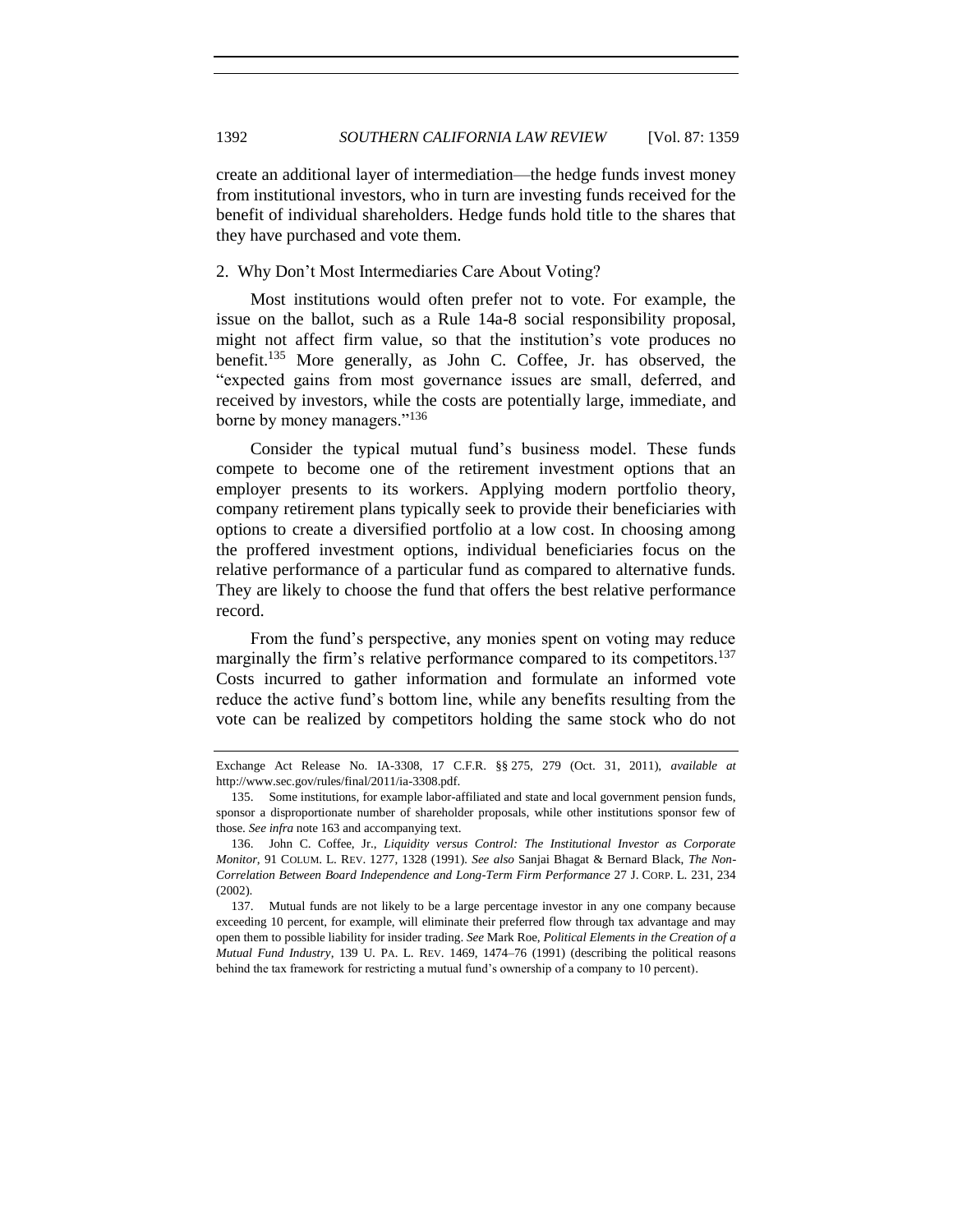incur voting costs.<sup>138</sup> Mutual funds will prefer to focus on, "delivering lowcost, high-powered diversification and scale economies in active management . . . [which creates] significant problems in the efficient assignment of governance rights."<sup>139</sup> In the words of Ronald J. Gilson and Jeffrey N. Gordon, mutual funds will be "rationally reticent," reluctant to invest resources in voting because at best it is irrelevant to getting business, and at worst it costs them business if they alienate any corporate plan sponsors who determine which mutual fund option to offer their beneficiaries.<sup>140</sup>

Defined benefit plans have better incentives to vote because their trustees know that any improved investment returns resulting from voting will reduce the amount that the sponsoring employer needs to contribute to fund the requisite payouts. These heightened voting incentives can be muted, at least for a private company, to the extent that bankruptcy potentially allows some firms to escape liability for their underfunded pension obligations.

Unlike mutual funds, state government pension funds do not compete for investment funds because state law mandates the flow of deposits into the fund and locks in deposited funds. As with other defined benefit plans, they have some incentives to use the vote so as to increase returns and thereby limit the amount that the particular governmental entity contributes. This incentive is muted if politicians can "kick the can" of underfunded pension liabilities down the road to the next generation of voters and taxpayers.<sup>141</sup>

Insurance companies also put money in equities to generate funds to pay distant claims. As with defined benefit plans, the insurer commits to pay a fixed amount at a future time in exchange for bearing the risk that its investment returns will cover those claims. Voting that increases investment returns is therefore beneficial.

<sup>138.</sup> Gilson & Gordon, *supra* note [13,](#page-2-0) at 890 (noting that "absolute performance will play a secondary role").

<sup>139.</sup> *Id.* at 895.

<sup>140</sup>*. Id.*

<sup>141.</sup> Natalya Shnitser, Funding Discipline for U.S. Public Pension Plans: An Empirical Analysis of Institutional Design 9–11 (Sept. 1, 2013), *available at* http://papers.ssrn.com/sol3/papers.cfm? abstract\_id=2151556 (unpublished manuscript) (describing how underfunding levels of pension plans varies with factors such as political control). *See also* Mark Peters, *Pension Pinch Busts City Budgets*, WALL ST. J. (Nov. 5, 2013, 6:05 PM), http://online.wsj.com/news/articles/ SB10001424052702303471004579163602529729442 (discussing the effects of a current crisis in local and state funding of these plans).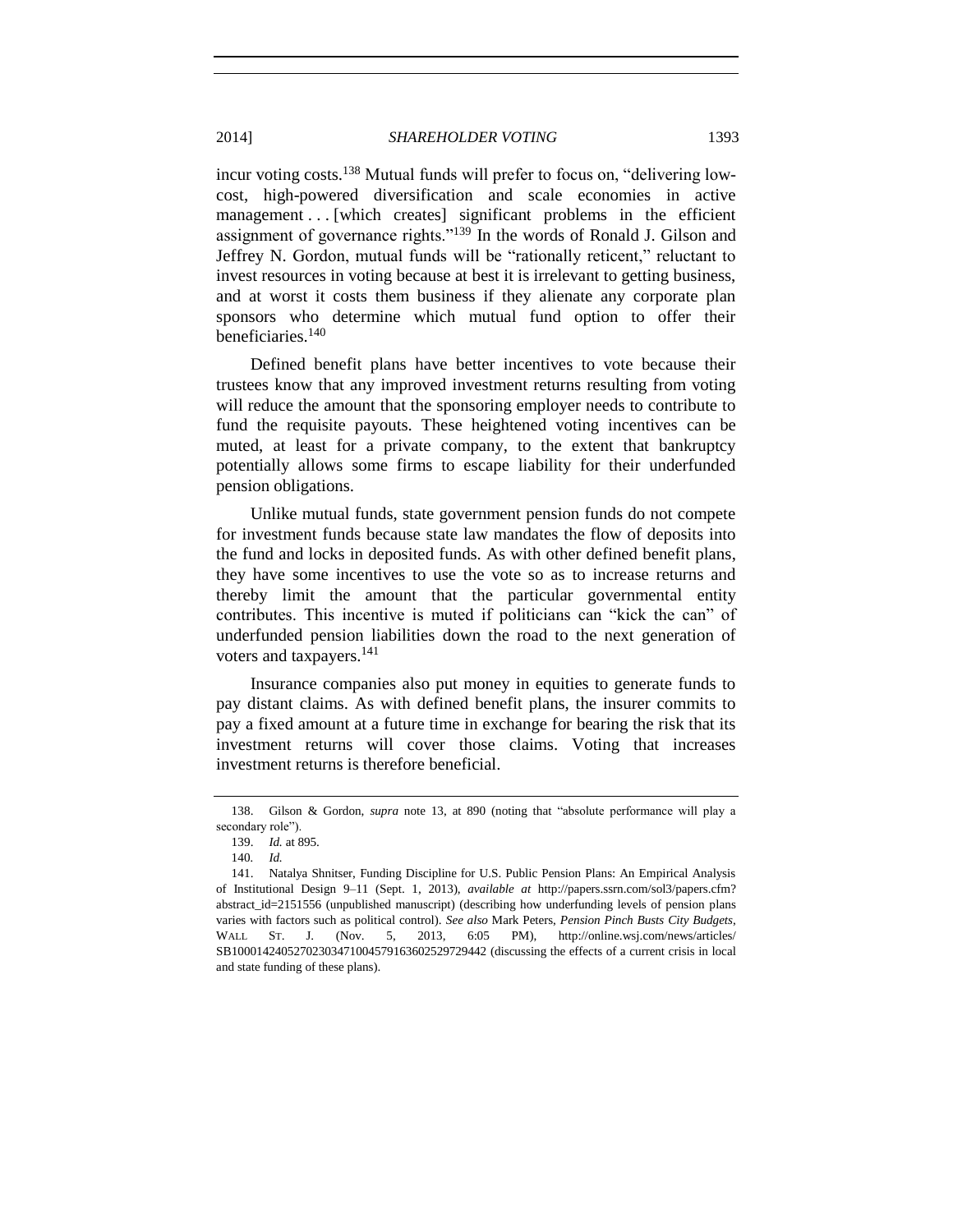Even if the fund has an incentive to vote, managers who make decisions for the fund may have weak personal incentives to invest in voting to increase firm value. Partly this stems from government regulation. The Investment Advisers Act, for example, prevents the general use of incentive fee structures in mutual funds.<sup>142</sup> Markets also have an effect: fund managers tend to be evaluated on metrics that can discourage an active use of voting. For example, *The Big Short* described how the managers of a German insurance company took a terribly timed long position on housing derivatives because they were being paid based on assets under management rather than based on performance.<sup>143</sup>

Overall, the result is that institutional investors prefer not to vote and are not activist shareholders. Company pension plans are the least active in corporate governance.<sup>144</sup> Government employees' pension plans are relatively more active in voting, although their focus has been on more generic governance proposals and some specific social and political shareholder proposals.<sup>145</sup> Historically, insurance companies and foundations have been relatively less active in voting and corporate governance. Generally, mutual funds have been less active in voting and corporate governance issues than might be expected for a concentrated group owning 25 percent of equities in many large corporations, although in some instances they have worked with activist hedge funds.<sup>146</sup>

Activist hedge funds are different from the institutional investors because of their focus on corporate governance as an investment strategy.<sup>147</sup> They typically acquire a sizeable equity position and seek to

147. Brav et al., *supra* note [12,](#page-2-2) at 1749, 1750 tbl.III, 1751 (providing data and analysis of the

<sup>142.</sup> Investment Advisers Act section 205, 15 U.S.C. § 80b-5(a)(1) (2012).

<sup>143.</sup> MICHAEL LEWIS, THE BIG SHORT: INSIDE THE DOOMSDAY MACHINE 200–19 (2011).

<sup>144.</sup> *See, e.g.*, The Manhattan Inst.'s Ctr. for Legal Policy, *2013 Proxy Season Review*, PROXY MONITOR, *available at* http://www.proxymonitor.org/Forms/2013Finding5.aspx ("As was the case in 2012 and throughout the 2006–13 period, only 1 percent of shareholder proposals in 2013 were introduced by shareholders without a tie to organized labor or a social, religious, or policy purpose.").

<sup>145</sup>*. See* Gretchen Morgenson, *New Momentum for Change in Corporate Board Elections*, N.Y. TIMES (July 6, 2013), http://www.nytimes.com/2013/07/07/business/new-momentum-for-change-incorporate-board-elections.html (including list of state plans supporting Harvard's shareholder rights project). They have also been more willing than other institutional investors to act as class representatives in shareholder litigation. Michael Perino, *Institutional Activism Through Litigation: An Empirical Analysis of Public Pension Fund Participation in Securities Class Actions*, 9 J. EMPIRICAL LEGAL STUD. 368, 375 (2012) (noting that public and union pension funds were listed as lead plaintiffs in 34.4 percent of filed cases).

<sup>146.</sup> *See, e.g.*, Susanne Craig, *The Giant of Shareholders, Quietly Stirring*, N.Y. TIMES (May 18, 2013, http://www.nytimes.com/2013/05/19/business/blackrock-a-shareholding-giant-is-quietlystirring.html (noting that BlackRock, the largest shareholder in more than 1400 U.S. listed companies, has never sponsored a shareholder proposal).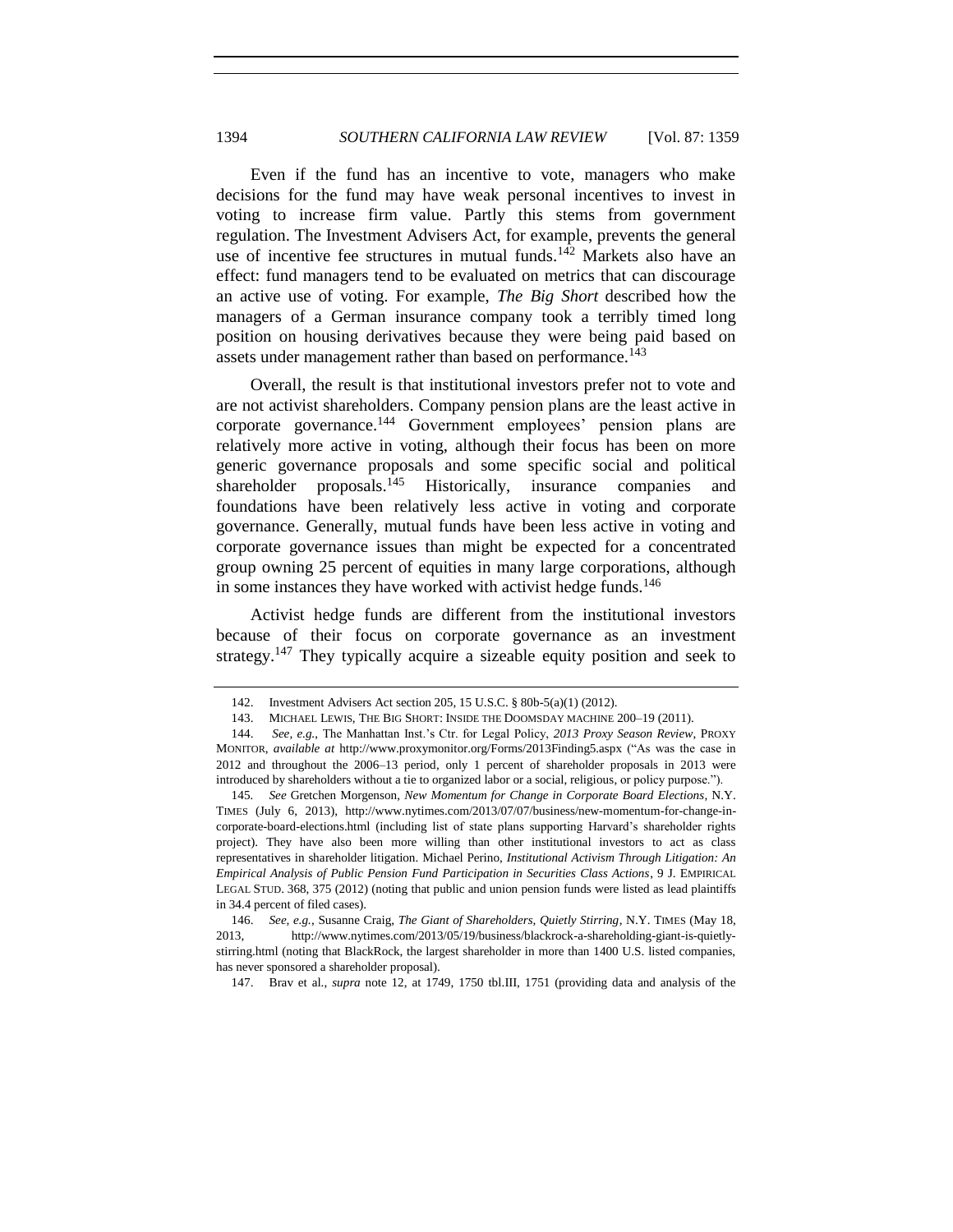<span id="page-36-1"></span>influence the board to change corporate policy: sometimes seeking to produce more cash quickly;<sup>148</sup> other times engaging in merger arbitrage,<sup>149</sup> or initiating a change in control transaction.<sup>150</sup> Hedge funds identify governance initiatives where active monitoring might be valuable, which institutions can then decide to support with their voting power.<sup>151</sup> Hedge funds are similar to other institutions, though, because they are the record owners for the shares they own, while the beneficial ownership accrues to the investors in the fund, creating the additional layer of agency costs in voting previously mentioned.<sup>152</sup>

#### 3. Government Responses to Weak Institutional Voting Incentives

Voting in American democracy has always been voluntary, and citizens that fail to vote face at worst mild social ostracism.<sup>153</sup> Not so for institutional investors who hold equity securities in corporations. In 1988, the Department of Labor ("DOL"), the agency responsible for administering and enforcing ERISA (and thus the regulator of defined benefit plans), declared that "the fiduciary act of managing plan assets which are shares of corporate stock would include the voting of proxies . . . . "<sup>154</sup> Plan trustees or managers suddenly faced potential regulatory sanctions if they failed to vote shares their institutions held. In a later codification of this mandate, the DOL added that shareholder activism

<span id="page-36-0"></span>is consistent with a fiduciary's obligations under ERISA where the responsible fiduciary concludes that there is a reasonable expectation that such monitoring or communication with management, by the plan alone or together with other shareholders, will enhance the economic

characteristics found in target companies of activist hedge funds).

<sup>148</sup>*. See, e.g.*, CSX Corp. v. Children's Inv. Fund Mgmt. (UK) LLP, 654 F.3d 276, 279–81 (2d Cir. 2011) (describing efforts of shareholder investment funds to get the board of a railroad to implement policies providing more cash to shareholders).

<sup>149</sup>*. See, e.g.*, William W. Bratton, *Hedge Funds and Governance Targets*, 95 GEO. L.J. 1375, 1423 (2007) ("The sixteen additional cases involve shareholder intervention respecting a single transaction. Such sideline input from Wall Street has been a fact of life in the acquisitions market for three decades, generated by merger arbitrageurs seeking to make sure the target gets sold at the maximum possible amount.").

<sup>150</sup>*.* See, for instance, the Dell transaction described *supra* not[e 5](#page-1-0) and accompanying text.

<sup>151.</sup> Gilson & Gordon, *supra* not[e 13,](#page-2-0) at 896–902.

<sup>152.</sup> There is a third level of agency costs created by hedge fund investing, as many institutions invest in hedge funds through funds of funds.

<sup>153.</sup> Voting is mandatory in some other countries. *See* Note, *The Case for Compulsory Voting in the United States*, 121 HARV. L. REV. 591, 592 (2007) (noting that twenty-four nations have compulsory voting in political elections).

<sup>154.</sup> Letter from Alan D. Lebowitz, Deputy Assistant Sec'y, Pension & Welfare Benefits Admin. of the U.S. Dep't of Labor, to Helmuth Fandl, Chair of the Retirement Bd., Avon Products, Inc., 1988 WL 897696 \*2 (Feb. 23, 1988).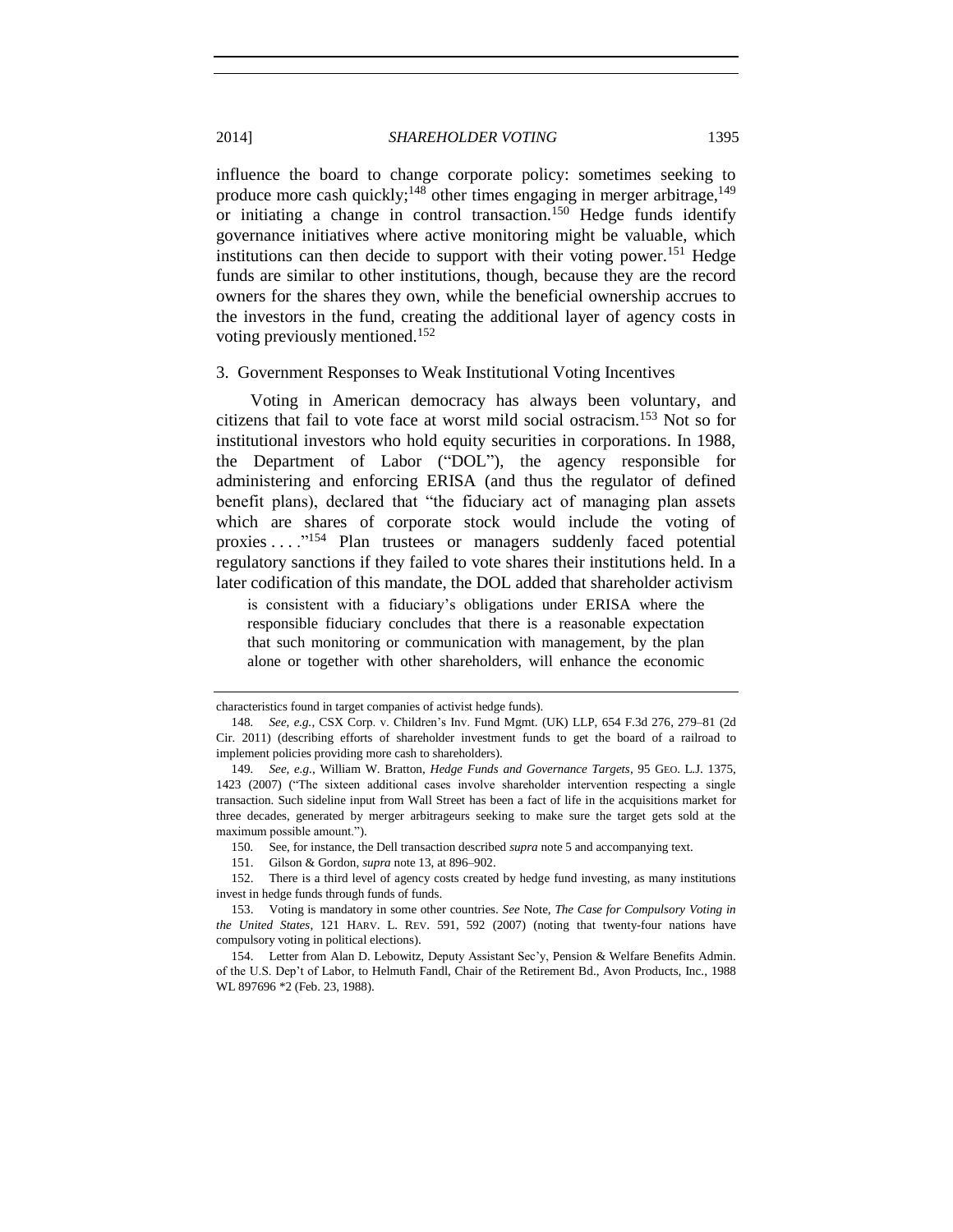value of the plan's investment in the corporation, after taking into account the costs involved.<sup>155</sup>

In 2003, the SEC extended a similar rule to mutual funds, defined contribution plans, and other entities holding votes for the beneficial interests of others.<sup>156</sup>

<span id="page-37-0"></span>Under these rules, an investment adviser has a fiduciary duty to vote stock using policies and procedures reasonably designed to ensure proxies are voted in the best interests of the clients.<sup>157</sup> Both the DOL and SEC rules reflect agency cost concerns: agents who vote for beneficiaries may be failing to exercise a valuable part of the shareholder investment. Additional SEC regulations require mutual funds to disclose how they exercise the vote.<sup>158</sup>

These regulations changed the pattern of voting, but enforcement remains weak. An Inspector General's report on the DOL program questioned its effectiveness, noting that few resources were devoted to it and that the DOL lacked authority to assess penalties for violations.<sup>159</sup> Under the SEC rules, there was an enforcement action in 2009.<sup>160</sup>

Separately, there has been a dramatic increase in the number of votes held. Rule 14a-8, promulgated in 1942, has long permitted precatory votes on certain shareholder proposals.<sup>161</sup> Today there are hundreds of these proposals every year, covering social responsibility issues and corporate

161. 17 C.F.R. § 240.14a-8.

<sup>155.</sup> Interpretative Bulletin Relating to the Exercise of Shareholder Rights and Written Statement of Investment Policy Including Proxy Voting Guidelines, 29 C.F.R. § 2509.08.2 (Oct. 17, 2008), *superseding* 59 Fed. Reg. 32607 (June 23, 1994). The Bulletin also notes: "Plan fiduciaries risk violating the exclusive purpose rule [of economic value maximization for shareholders] when they exercise their fiduciary authority in an attempt to further legislative, regulatory or public policy issues through the proxy process."

<sup>156.</sup> Final Rule: Proxy Voting by Investment Advisers, Exchange Act Release No. IA-2106, 17 C.F.R. § 275 (Jan. 31, 2003) [hereinafter Investment Advisers Act Release], *available at* http://www.sec.gov/rules/final/ia-2106.htm.

<sup>157.</sup> *See supra* note[s 154](#page-36-0)[–156](#page-37-0) and accompanying text.

<sup>158</sup>*. See* Rule 30b1-4 of the Investment Company Act of 1940, 17 C.F.R. § 270.30b1-4 (requiring mutual funds to disclose their complete voting records annually, including portfolio securities they hold); Annual Report of Proxy Voting Record of Registered Management Investment Company (Form N-PX), *available at* https://www.sec.gov/about/forms/formn-px.pdf.

<sup>159.</sup> *See* U.S. DEP'T OF LABOR: OFFICE OF INSPECTOR GEN., PROXY-VOTING MAY NOT BE SOLELY FOR THE ECONOMIC BENEFIT OF RETIREMENT PLANS 2 (2011), *available at*  http://www.oig.dol.gov/public/reports/oa/2011/09-11-001-12-121.pdf.

<sup>160.</sup> Intech Inv. Mgt. LLC, Exchange Act Release No. 1A-2872, 95 SEC Docket 2265 (May 7, 2009), *available at* http://www.sec.gov/litigation/admin/2009/ia-2872.pdf (regarding a fund that engaged a proxy advisory firm to vote proxies in accordance with AFL-CIO proxy recommendations in an effort to maintain and attract clients, but failed to disclose material conflict).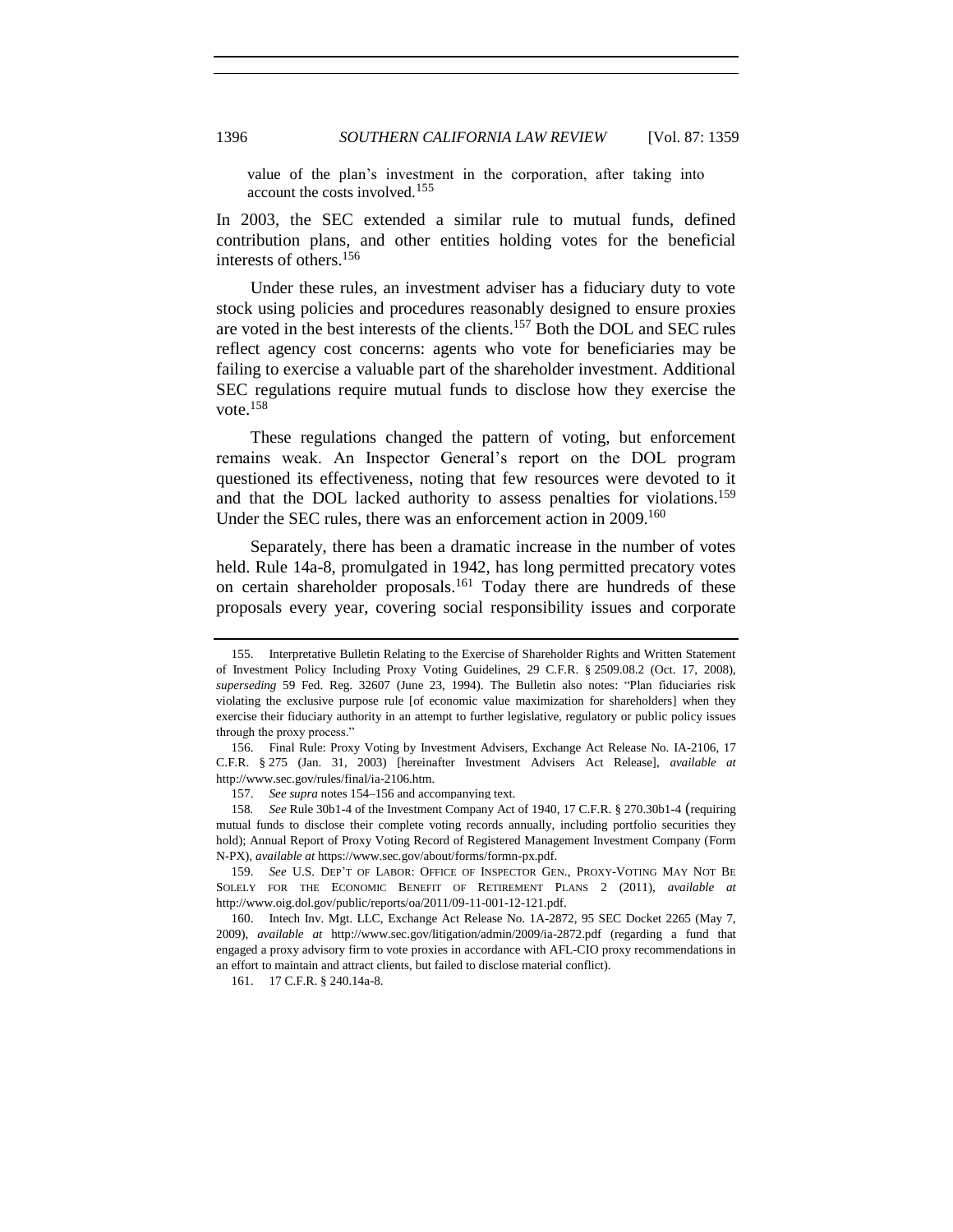governance concerns, such as the removal of staggered boards and poison pills.<sup>162</sup> Furthermore, Dodd-Frank extended precatory shareholder votes to executive compensation (Say on Pay).<sup>163</sup> As a result, shareholders vote on more issues than ever before and most institutional intermediaries are required to vote on all of them.<sup>164</sup>

## 4. Responses from the Market: Proxy Advisory Firms

The institutions' urgent need to be informed about these votes, and their lack of incentive to spend much money to do so, created an opening for a new set of agents in the voting process—proxy advisory firms that focus on providing information and voting services to institutional investors. These firms exploit economies of scale by collecting information about each of the votes held at public companies and then distributing them to each of the many institutional investors owning shares in that company. Their efficiencies extend to tracking and submitting the tens of thousands of votes cast each year by each institution. Moreover, these advisory firms have developed expertise on governance issues.

The cost of proxy advisory firms' services can be kept down by spreading them over many institutions that hold stock in companies in

<sup>162</sup>*. See, e.g.*, The Manhattan Inst.'s Ctr. for Legal Policy, *2013 Proxy Season Scorecard*, PROXY MONITOR, http://www.proxymonitor.org/ScoreCard2013.aspx (last visited Aug. 18, 2014)

<sup>163.</sup> Dodd-Frank Wall Street Reform and Consumer Protection Act ("Dodd-Frank"), Pub. L. No. 111-203, § 951, 124 Stat. 1375, 1899 (2010) (adding new section 14A to the Securities Exchange Act of 1934). Ancillary regulatory changes, such as the New York Stock Exchange's elimination of brokers' freedom to vote undirected shares for their clients in uncontested elections, have further enhanced the voting role of institutional shareholders. *See* David A. Katz & Laura A. MacIntosh, *A Seismic Shift in Mechanics of Electing Directors*, N.Y.L.J., July 27, 2006, at 5 (describing the change as a "massive shift of voting power from brokers to institutions").

<sup>164.</sup> In 2013, two commentators suggested that "[t]he SEC should reconsider the entirety of the shareholder voting process, including the mandate that institutional investors participate in all corporate votes." David F. Larcker & Allan L. McCall, *Proxy Advisers Don't Help Shareholders*, WALL ST. J. (Dec. 8, 2013, 6:51 PM), http://online.wsj.com/news/articles/SB1000142405270230349780457924184 2269425358. While a full examination of this issue lies outside the scope of this Article, we note several potential problems with their approach. First, as we noted above, there is a collective action problem in the provision of shareholder monitoring that the government's voting mandate solves: eliminating the mandated vote would result in suboptimal levels of shareholder monitoring. Second, if institutional investors choose not to participate in the voting process, several practical problems are likely to develop. For example, companies may no longer be able to obtain quorums at their annual meetings for the conduct of routine business. In addition, the absence of institutional investors from voting would increase the relative voting power of shareholders that have noneconomic interests, such as the sponsors of many social responsibility proposals under Rule 14a-8. Third, to the extent that institutional shareholders do not calculate the long-term value effects of voting on certain matters, they may fail to support proposals that increase firm value in the long run. The current government mandate requires them to make these determinations.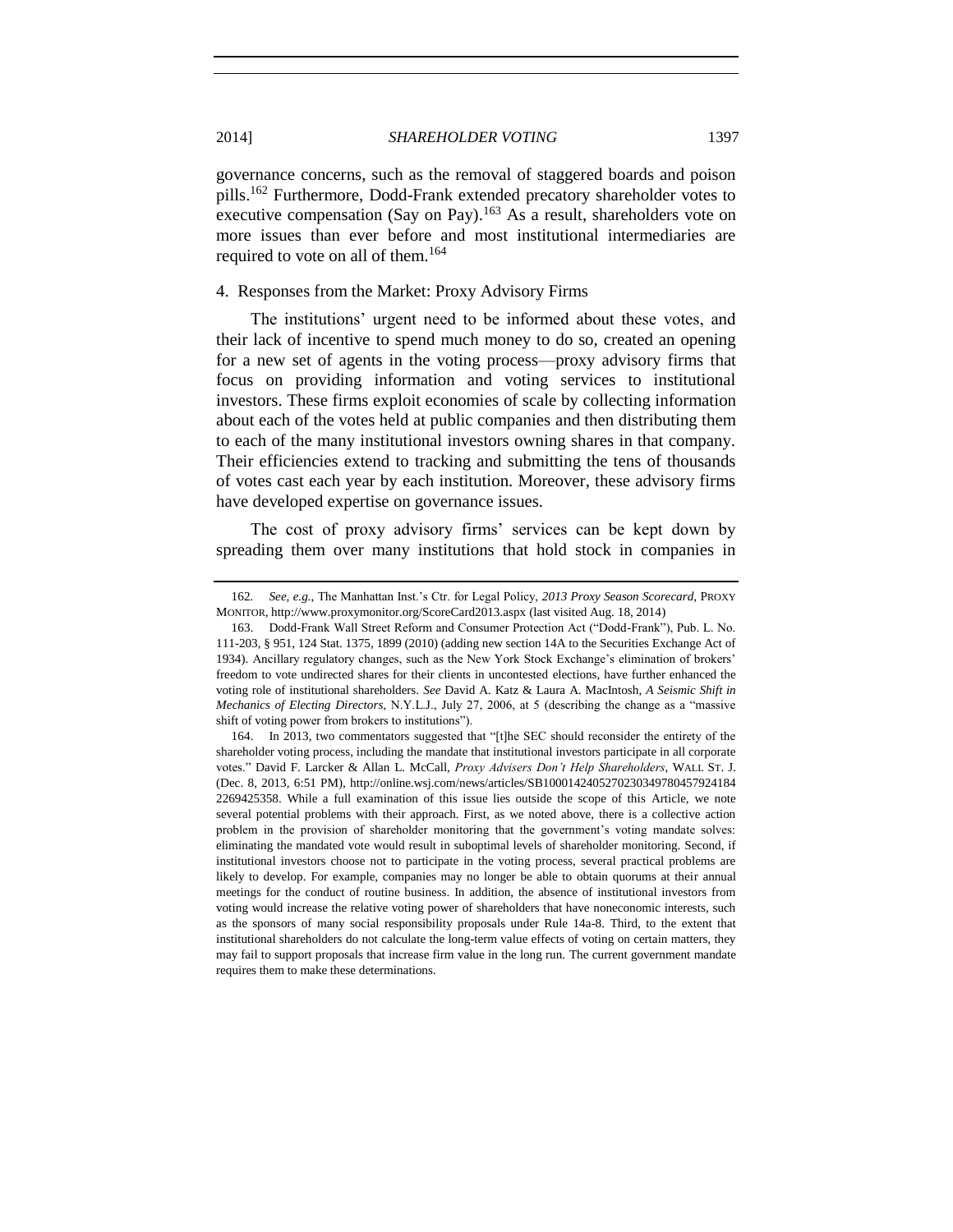which similar issues will arise.<sup>165</sup> Institutional investors have noticed: as TIAA-CREF, one of the largest institutional investors, stated, "Though we dedicate a significant amount of resources to corporate governance research and the voting of proxies, we still would have difficulty processing the 80,000 plus unique agenda items voted by our staff annually without utilizing  $[proxv]$  firm] research."<sup>166</sup>

A small group of proxy advisory firms that sells information about corporate voting as well as voting recommendations to institutional investors has grown up over the last twenty-five years.<sup>167</sup> The origins of the industry were in the corporate governance movement of the 1980s, spurred at times by profit opportunities and enhanced by the regulatory changes just discussed. Institutional Shareholder Services is the oldest, best-known proxy advisory firm, and has the largest current client base. One of its founders, Robert Monks, had been an administrator of the DOL's ERISA program prior to the founding of ISS and was a key player in the development of the DOL's decision to treat proxy voting as a plan asset.<sup>168</sup> It has 1100 clients, including most of the largest mutual funds, and offices in the U.S. and around the globe.<sup>169</sup> In addition to its advice on proxy voting, it has a large consulting business advising clients on governance issues. $170$ 

170. This consulting business has generated some concerns about potential conflicts of interest.

<sup>165</sup>*. See* BEW & FIELDS, *supra* note [17,](#page-3-0) at 1–2.

<sup>166.</sup> Comment Letter from Jonathan Feigelson, Senior Vice President, Gen. Counsel & Head of Corp. Governance, Teachers Ins. & Annuity Ass'n of Am. & College Retirement Equities Fund ("TIAA-CREF") to Elizabeth M. Murphy, Sec'y, U.S. Sec. & Exch. Comm'n, On Concept Release on the U.S. Proxy System in Release No. 34-62495, at 5 (Nov. 8, 2010), *available at*  http://www.sec.gov/comments/s7-14-10/s71410-263.pdf.

<sup>167.</sup> This has been described as "a classic oligopoly structure" in an earlier version of a paper by David Larcker, Allan McCall, and Gaizka Ormazabal. David F. Larcker, Allan L. McCall & Gaizka Ormazabal, *Proxy Advisory Firms and Stock Option Repricing* 2 n.6 (Rock Ctr. for Corporate Governance, Working Paper No. 100, Apr. 9, 2012), *available at* http://papers.ssrn.com/sol3/ papers.cfm?abstract\_id=1811130## (subsequently published as David F. Larcker, Allan L. McCall & Gaizka Ormazabal, *Proxy Advisory Firms and Stock Option Repricing*, 56 J. ACCT. & ECON. 149 (2013)).

<sup>168.</sup> Robert Monks and ISS co-founder Nell Minow also formed Lens, Inc., an early entry in activist investment. Minnow said "We wanted to be a critic on the stage rather than in the audience the kind of entity that organizations like the ISS and the IRRC write about." Lucy Alexander, *Profile: Nell Minow*, IR MAG. (Feb. 1, 1997), http://www.irmagazine.com/articles/people-careers/17680/profilenell-minow/. More recently Monks and Minow have run GMI Ratings, a firm that focuses not on proxy recommendations but on ratings more generally, including governance metrics.

<sup>169.</sup> *About ISS Corporate Services*, ISS CORPORATE SERVICES, http://www.isscorporateservices.com/about (last visited Aug. 19, 2014). ISS was sold to private equity firm Vestar Capital Partners in 2014, its third ownership change in seven years. Liz Hoffman, *Vestar to Buy ISS for \$364 Million*, WALL ST. J., (Mar 18, 2014, 5:19 PM), http://online.wsj.com/news/articles/ SB10001424052702304017604579447013092286156.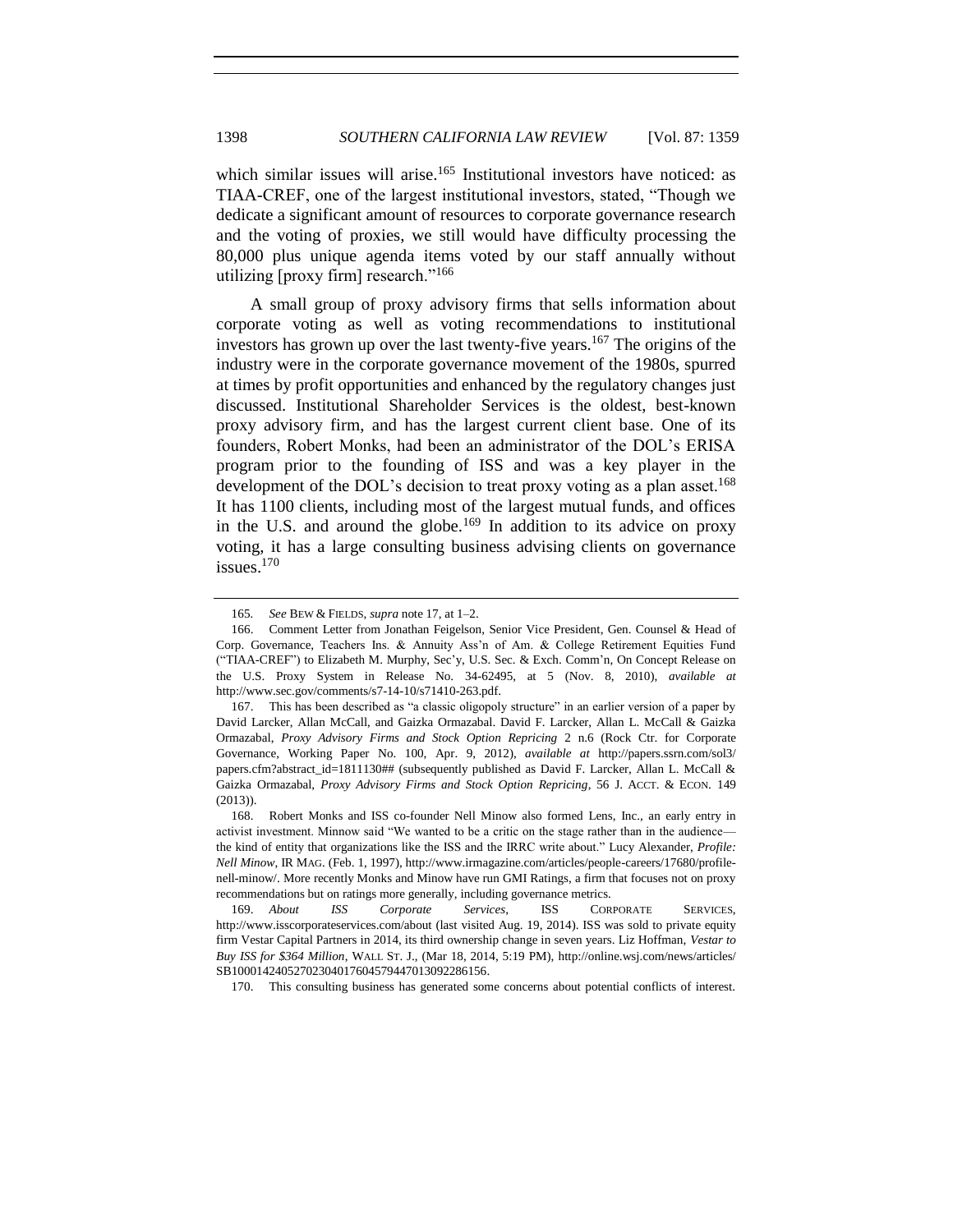Glass, Lewis & Co., LLC's ("Glass Lewis") recent growth has made it a very visible number two.<sup>171</sup> It grew up after the SEC's 2003 expansion of the voting obligations of mutual funds and has been owned since 2007 by the Ontario Teachers' Pension Plan, itself an institutional investor.<sup>172</sup> Glass Lewis has doubled its client base over the last half-decade, in part through its 2010 acquisition of PROXY Governance.<sup>173</sup>

Proxy advisory firms have acquired an aura of great influence in proxy voting, but their power may be overstated. ISS gained early prominence for its perceived influence in the bitterly fought Hewlett-Packard acquisition of Compaq in 2002.<sup>174</sup> Corporations have complained about ISS's power, citing anecdotal evidence that many shareholders vote immediately after ISS makes a recommendation.<sup>175</sup> Several academic studies show a 15–

173. Press Release, Glass, Lewis & Co., LLC, Glass Lewis Announces Agreement with PGI (Dec. 20, 2010), *available at* http://www.glasslewis.com/about-glass-lewis/press-releases/. Smaller segments of the market are held by Egan-Jones, owned by the Egan Jones Rating Agency, Inc., and Marco Consulting Group, which has focused on advising Taft-Hartley firms.

174. Luisa Beltran, *ISS Could Kill HP-Compaq*, CNN MONEY (Mar. 4, 2002, 4:02 PM), http://money.cnn.com/2002/03/04/deals/iss\_hp/index.htm ("A little known but very influential proxy advisory firm could kill Hewlett-Packard Co.'s chances to succeed in its \$22 billion takeover . . . ."). *But see* Luisa Beltran, *ISS Backs HP-Compaq Merger*, CNN.COM (EUROPE) (Mar. 5, 2002, 9:01 PM), *available at* http://premium.europe.cnn.com/2002/BUSINESS/03/05/iss.hp/ ("Institutional Shareholder Services issued an opinion late Tuesday backing Hewlett-Packard Co.'s \$22 billion takeover of Compaq Computer Corp.").

175. A comment letter from Douglas K. Chia, Assistant General Counsel and Corporate Secretary of Johnson & Johnson, demonstrates that the number of shares voted within one business day after an ISS report (and voted in accordance with the ISS recommendation) was more than four times larger than the average shares voted per day during the five business days before the ISS report was published. *See* Comment Letter from Douglas K. Chia, Assistant Gen. Counsel & Sec'y, Johnson & Johnson, to Elizabeth M. Murphy, Sec'y, U.S. Sec. & Exch. Comm'n, on Concept Release on the U.S. Proxy System in Release No. 34-62495 at 2 (Oct. 19, 2010), *available at* http://www.sec.gov/comments/s7- 14-10/s71410-115.pdf.

A comment letter from IBM's vice president noting a similar pattern of voting emphasized that

the IBM voting bloc essentially controlled by ISS has more influence on the voting results than IBM's largest shareholder. And this voting block is controlled by a proxy advisory firm that has no economic stake in the company and has not made meaningful public disclosure about its voting power, conflicts of interest or controls.

Comment Letter from Andrew Bonzani, Vice President, Assistant Gen. Counsel & Sec'y, IBM, to Elizabeth M. Murphy, Sec'y, U.S. Sec. & Exch. Comm'n, on Concept Release on the U.S. Proxy System in Release No. 34-62495 at 3 (Oct. 15, 2010), *available at* http://www.sec.gov/comments/s7- 14-10/s71410-84.pdf.

*See infra* Part II.B.2.

<sup>171.</sup> Ross Kerber, *For Glass Lewis, More Proxy Clout Means More Heat*, CHI. TRIB. (June 13, 2012), http://articles.chicagotribune.com/2012-06-13/news/sns-rt-corporate-governanceglasslewis l1e8h763g-20120613\_1\_proxy-adviser-iss-clients (noting that in nine years Glass Lewis had gone from a start-up to the chief rival of ISS).

<sup>172.</sup> In 2013, it sold 20 percent to another Canadian institutional investor, AIMCo. Press Release, Ont. Tchr. Pension Plan, Teachers' Sells 20% Stake in Glass Lewis to AIMCo (Aug. 28, 2013), *available at* http://www.otpp.com/news/article/-/article/697097.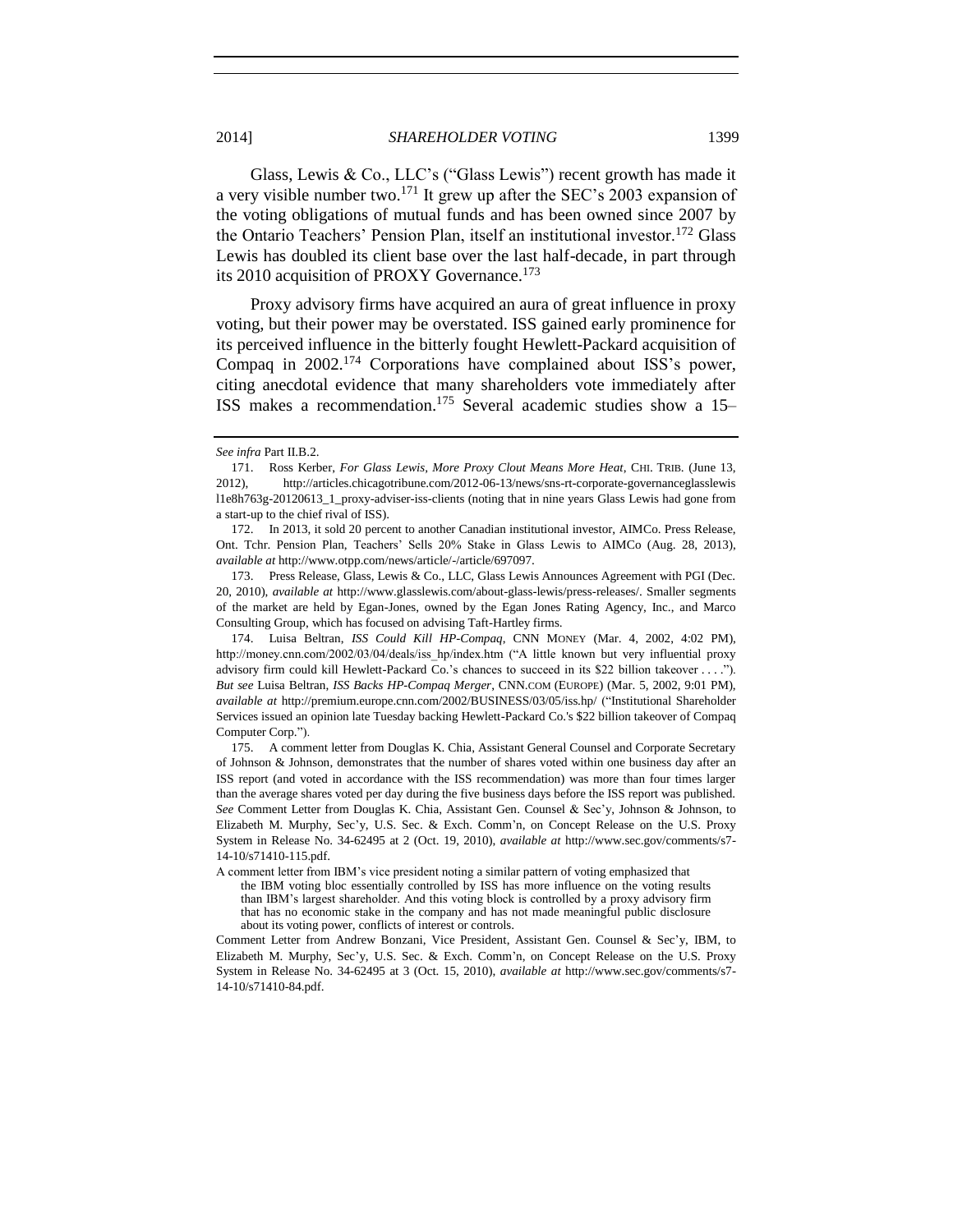30 percent correlation of shareholder voting with proxy advisory recommendations.<sup>176</sup> James Cotter, Alan Palmiter, and Randall Thomas found that mutual funds tend to vote in line with ISS recommendations and follow them more consistently than they do management recommendations.<sup>177</sup>

<span id="page-41-2"></span>However, these correlations do not establish a causal link between the outcome of a shareholder vote and an ISS recommendation. ISS develops its policies in conjunction with its institutional clients, and during this process clients give input to ISS about their views on corporate governance issues, leading some academics to discount the independent effect of ISS's recommendations.<sup>178</sup> Even so, Yonca Ertimur, Fabrizio Ferri, and David Oesch suggest some portion of voting results can be attributed to the advisory firm.<sup>179</sup>

<span id="page-41-0"></span>Some large institutional advisers have said they do not use proxy advisory firms. BlackRock's head, for example, wrote:

<span id="page-41-1"></span>Companies that focus only on gaining the support of proxy advisory firms risk forgoing valuable and necessary engagements directly with shareholders. . . . We reach our voting decisions independently of proxy advisory firms on the basis of guidelines that reflect our perspective as a fiduciary investor with responsibilities to protect the economic interests of our clients.<sup>180</sup>

Other institutions use proxy advisers only for information collection. The Council of Institutional Investors ("CII") noted that nine of its ten largest member funds do not delegate voting decisions to a proxy adviser, using instead their own voting guidelines. However, the CII supports their use, stating that, "without proxy advisers, many pension plans—

<sup>176</sup>*. See infra* notes [178–](#page-41-0)[179.](#page-41-1) *See generally* KENNETH L. ALTMAN & JAMES F. BURKE (THE ALTMAN GROUP), PROXY ADVISORY FIRMS: THE DEBATE OVER CHANGING THE REGULATORY FRAMEWORK (Mar. 1, 2011), *available at* http://astfundsolutions.com/pdf/TAGSpecRptProxyAdv.pdf (providing summary and analysis of comments submitted to the SEC regarding the influence of proxy advisory firms on the proxy voting process).

<sup>177.</sup> James Cotter, Alan Palmiter & Randall Thomas, *ISS Recommendations and Mutual Fund Voting on Proxy Proposals*, 55 VILL. L. REV. 1, 2 (2010). *But see* Peter Iliev and Michelle Lowry, Are Mutual Funds Active Voters? (Apr. 15, 2014), *available at* http://papers.ssrn.com/sol3/ papers.cfm?abstract\_id=2145398 (unpublished manuscript) (arguing that many mutual funds place relatively little weight on proxy advisory services' voting recommendations).

<sup>178.</sup> Stephen Choi, Jill Fisch & Marcel Kahan, *The Power of Proxy Advisors: Myth or Reality?*, 59 EMORY L.J. 869, 906 (2010) (suggesting that many overemphasize the influence of ISS and estimating that its report shifts 6–10 percent of shareholder votes as opposed to figures of up to onethird in some other analyses).

<sup>179.</sup> Ertimur, Ferri & Oesch, *supra* note [11,](#page-2-1) at 979–80 (using the difference between voting behavior of block and non-block institutional holders to suggest a floor of causation).

<sup>180.</sup> Craig, *supra* note [146,](#page-35-0) at 2.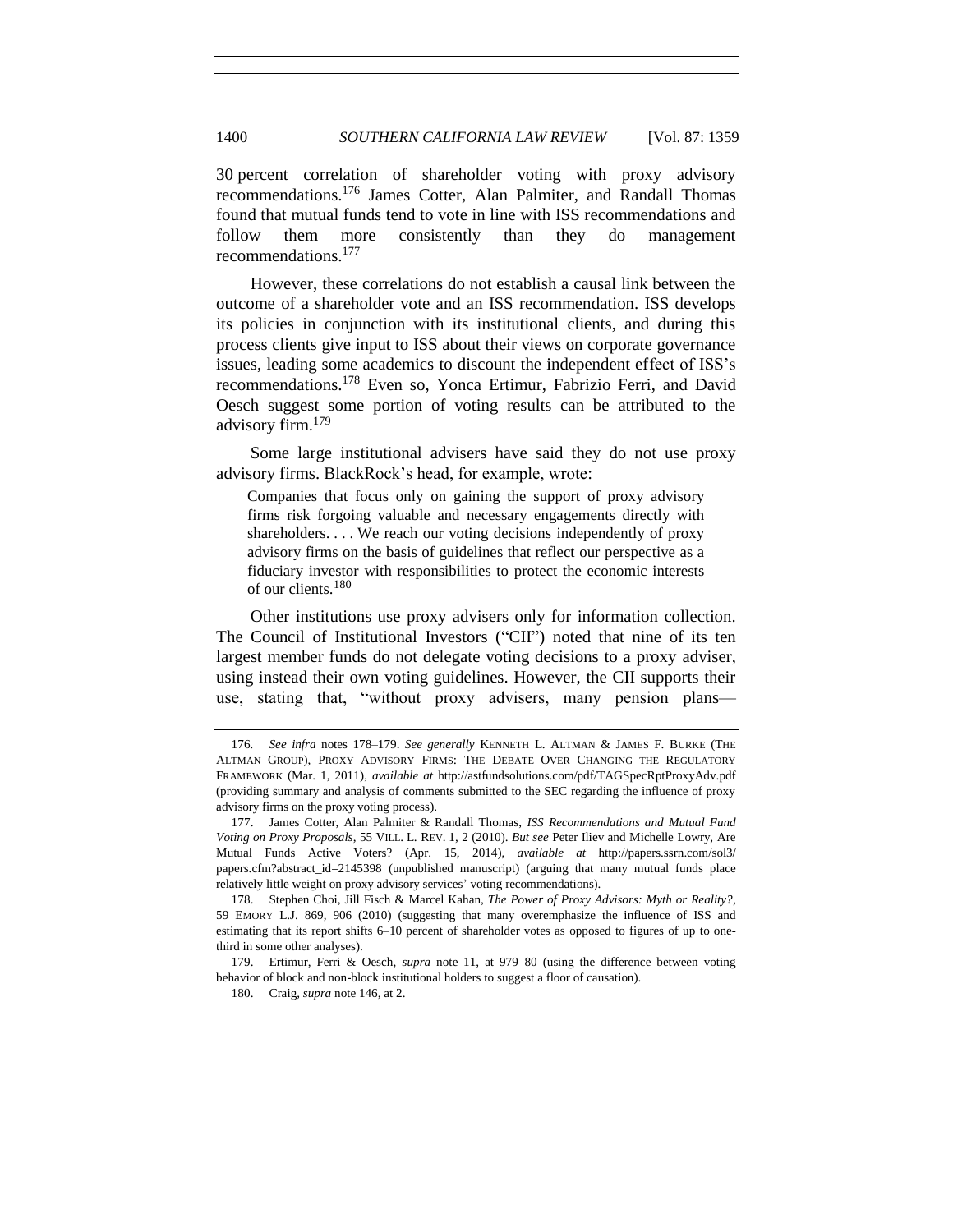particularly smaller funds with limited resources—would have difficulty managing their highly seasonal proxy voting responsibilities for the thousands of companies in their portfolios."<sup>181</sup>

In sum, proxy advisory firms help their clients to lower their cost of informed voting and to address collective action problems. They also have some degree of influence over voting outcomes and suffer some conflicts of interest.<sup>182</sup>

# B. CONFLICTS OF INTEREST OF INSTITUTIONAL INTERMEDIARIES, PROXY ADVISORY FIRMS, AND HEDGE FUNDS

<span id="page-42-0"></span>Conflicts of interest may lead institutional investors, hedge funds, and even proxy advisory firms to cast votes to further their own interests at the expense of their beneficiaries.<sup>183</sup> When this happens, institutions may not be voting to maximize shareholder value, and our theory of corporate voting—which assumes that shareholders vote to maximize firm value will be undercut. In this section, we identify three significant types of conflicts and potential policy solutions for each of them.

### 1. Institutional Investor Conflicts

Institutional investors' conflicts of interest vary by investor category. For example, the three types of defined benefit plans—corporate pension plans, state and local government pension plans, and multi-employer plans in the unionized sector—have distinct sets of conflicts. In private pension plans, company management picks the trustee who operates the plan, and the trustee selects the outside managers that actually invest its capital. Both are likely to want to please those who have appointed them,  $184$  especially if the plan holds a large block of the company's stock. These ties of the plan's managers to company managers could affect voting. For example, corporate pension plans may oppose shareholder initiatives to change governance at other companies with a mentality of "There but for the grace of God go I."

<sup>181.</sup> Comment Letter from Council of Institutional Investors, *supra* not[e 19,](#page-4-0) at 5.

<sup>182.</sup> We explore these conflicts more fully in Part II.B.2.

<sup>183.</sup> Jill Fisch, *Securities Intermediaries and the Separation of Ownership from Control*, 33 SEATTLE U. L. REV. 877, 887 (2010) ("Institutional intermediaries and their decision-makers hold a variety of complex economic interests that challenge their incentive to maximize firm value.").

<sup>184</sup>*. See, e.g.*, Investment Advisers Act Release, *supra* note [156,](#page-37-0) § I ("An adviser may have a number of conflicts that can affect how it votes proxies. For example, an adviser (or its affiliate) may manage a pension plan, administer employee benefit plans, or provide brokerage, underwriting, insurance, or banking services to a company whose management is soliciting proxies. Failure to vote in favor of management may harm the adviser's relationship with the company.").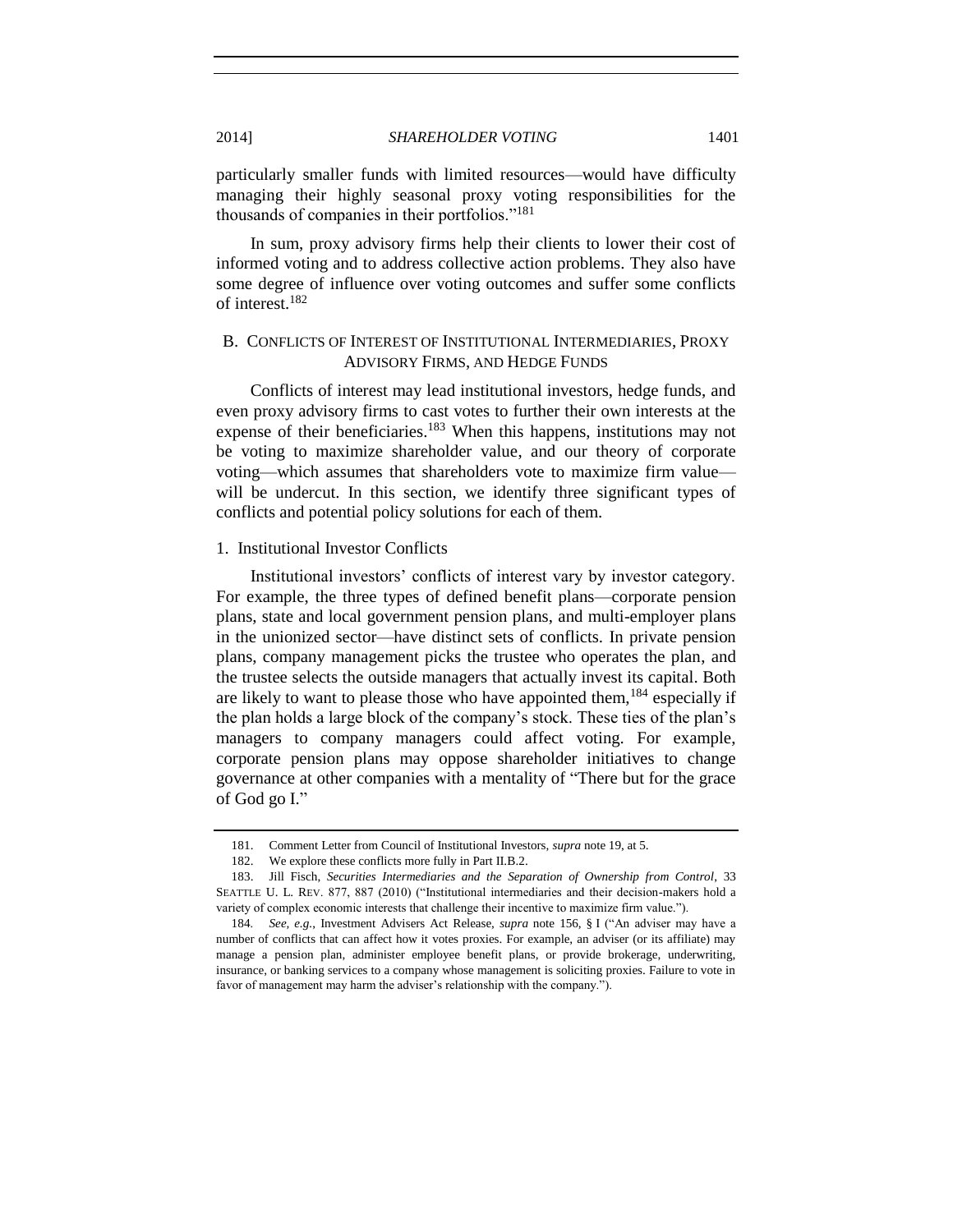In government pension plans, those who run the plan may have a different type of conflict. The fund trustees are often elected officials or political appointees. For example, the New York City Comptroller, an elected official, controls NYCERS, a large pension plan for city employees.<sup>185</sup> The political ambitions of the trustees may lead them to cast votes to further their political objectives at the expense of pension plan beneficiaries. As a result, these public sector funds may be more involved in broader public policy issues, such as supporting social investments.<sup>186</sup> Outright corruption, or pay to play, is possible as well if prospective fund managers and their proxy advisory firms use political contributions to gain favor with those elected officials who allocate investment responsibilities at these entities.

Labor-affiliated multi-employer pension plans must have "balanced" boards of management and union representatives, but management's trustees often cede authority for investment decisions to union trustees.<sup>187</sup> The union trustees must balance the labor-organizing motives of unions and their members' desire for improved wages and working conditions against the more capitalist concern of generating higher returns to provide for employees' future retirement benefits.<sup>188</sup> In the 1990s, union-affiliated pension plans became more active in governance as to shareholder proposals.<sup>189</sup>

Mutual funds' conflicts stem from employers' choices about which

<sup>185.</sup> The plans for California employees and teachers also have or have had elected officials in management roles. *See* Fisch, *supra* note [183,](#page-42-0) at 883.

<sup>186</sup>*. Id.* at 881–82.

<sup>187.</sup> Management trustees are largely concerned with the size of their company's contributions to the plan. These payments tend to be a fixed amount, so that these trustees have little incentive to get further involved. *See* Schwab & Thomas, *supra* note [119,](#page-30-0) at 1077 ("Despite the balanced board membership, unions have tended to dominate these jointly managed funds. Indeed, it is '[o]ften . . . very difficult to distinguish between the pension fund and the union.' One reason is that the union pension funds have typically been funded through fixed contributions by the employer with the trustees of the fund setting the pension levels. Whether the pension does well or poorly on its investment of such funds does not impact the employer directly.").

<sup>188.</sup> Gelter, *supra* note [108,](#page-28-0) at 910–11 (describing labor's shift toward more shareholder friendly policies as focus has moved from wealth created by human capital to wealth created by financial capital). *See also* David F. Larcker & Brian Tayan, *Union Activism: Do Union Pension Firms Act Solely in the Interests of Beneficiaries?*, STANFORD CLOSER LOOK SERIES 1–3, 5 Ex.1 (2012) (discussing pension fund shareholder activism), https://www.gsb.stanford.edu/sites/default/files/ 30\_UnionActivism.pdf.

<sup>189</sup>*.* Schwab & Thomas, *supra* note [119,](#page-30-0) at 1080. *See also* Richard Trumka, *Multiemployer Pension Plans*, PLANSPONSOR MAG., Feb. 1998, *available at* http://www.plansponsor.com/ MagazineArticle.aspx?id=6442461269 (noting that multiemployer plans used voting rights to pursue corporate governance proposals).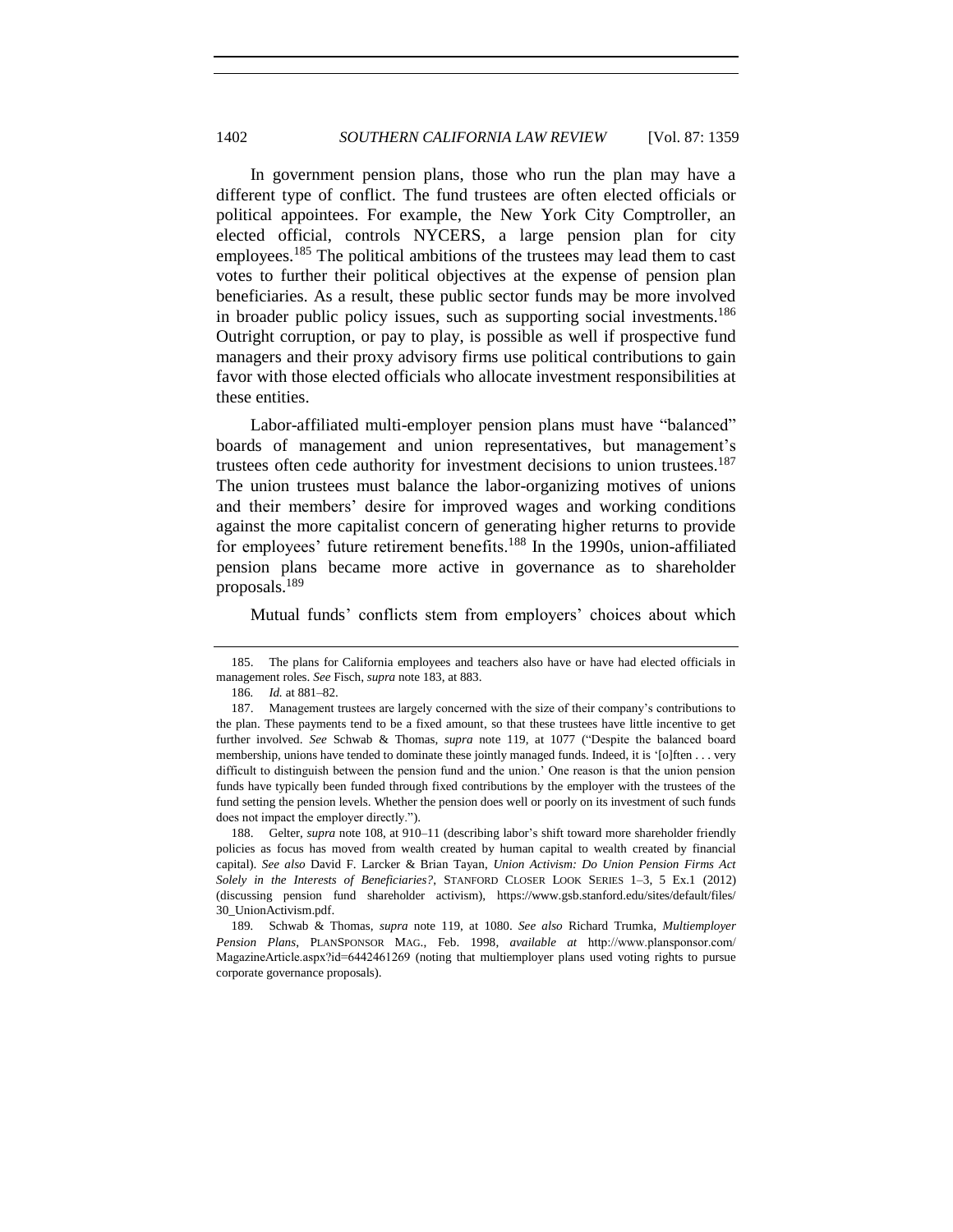<span id="page-44-0"></span>options to provide employees in their tax-favored retirement plans.<sup>190</sup> Employers can choose from a wide variety of funds and fund managers and are loath to cast votes that might cause employers to cut off their access to employees' retirement money.<sup>191</sup> Offsetting these worries is the fact that the most successful fund families now control more than 70 percent of the market for retirement plans,<sup>192</sup> and these large funds know that the retention of any one company's business is less critical to the fund's overall success.

SEC rules requiring policies and procedures by investment advisers to show shares are voted in the best interest of plan beneficiaries specify that such policies and procedures must explain how the fund resolves material conflicts of interest. <sup>193</sup> The SEC's release accompanying the rules lists various means advisers might use to ensure proxy votes are voted in the client's best interest, including basing votes on a predetermined policy, or basing votes on a predetermined policy based on recommendations of an independent third party such as a proxy advisory firm.<sup>194</sup>

Our theory assumes that institutions can overcome their conflicts of interest and cast their proxies to maximize the value of the firm. Chinese walls, such as those described below for ISS,<sup>195</sup> can be a productive addition in institutions as well. The SEC's rules and regulations provide a strong foundation for ensuring that occurs if they are adequately enforced, although the relatively small number of enforcement actions noted in Part II.A.3 suggests there is room for a broader impact.

### 2. Proxy Advisory Firms' Conflicts

Proxy advisory firms' perceived influence has led to close scrutiny of their operations. In a 2010 concept release, the SEC raised the issue of whether proxy firms should be subject to regulatory oversight, as they influenced voting at firms in which they had no economic stake.<sup>196</sup> Large

<sup>190.</sup> Jill E. Fisch, *Rethinking the Regulation of Securities Intermediaries*, 158 U. PA. L. REV. 1961, 2003–04 (2010) (describing alternatives chosen by plan providers).

<sup>191</sup>*. See* Marcel Kahan & Edward B. Rock, *Hedge Funds in Corporate Governance and Corporate Control*, 155 U. PA. L. REV. 1021, 1055–56, n.170 (2007) (quoting John Bogle, founder and former head of Vanguard, who noted that merely voting against management could "jeopardize the retention of clients of 401(k) and pension accounts.").

<sup>192.</sup> Gilson & Gordon, *supra* not[e 13,](#page-2-0) at 886, n.78.

<sup>193.</sup> For a further explanation of these rules, see *supra* Part II.A.3.

<sup>194.</sup> Investment Advisers Act Release, *supra* not[e 156,](#page-37-0) § II.A.2.b.

<sup>195.</sup> *See infra* Part II.B.2. A Chinese wall is an information barrier within a firm to prevent an exchange of information that could raise conflict questions.

<sup>196.</sup> U.S. Proxy System Concept Release, *supra* note [18.](#page-4-1) No action has been taken on this proposal. The SEC's Division of Investment Management issued a staff legal bulletin in 2014 requiring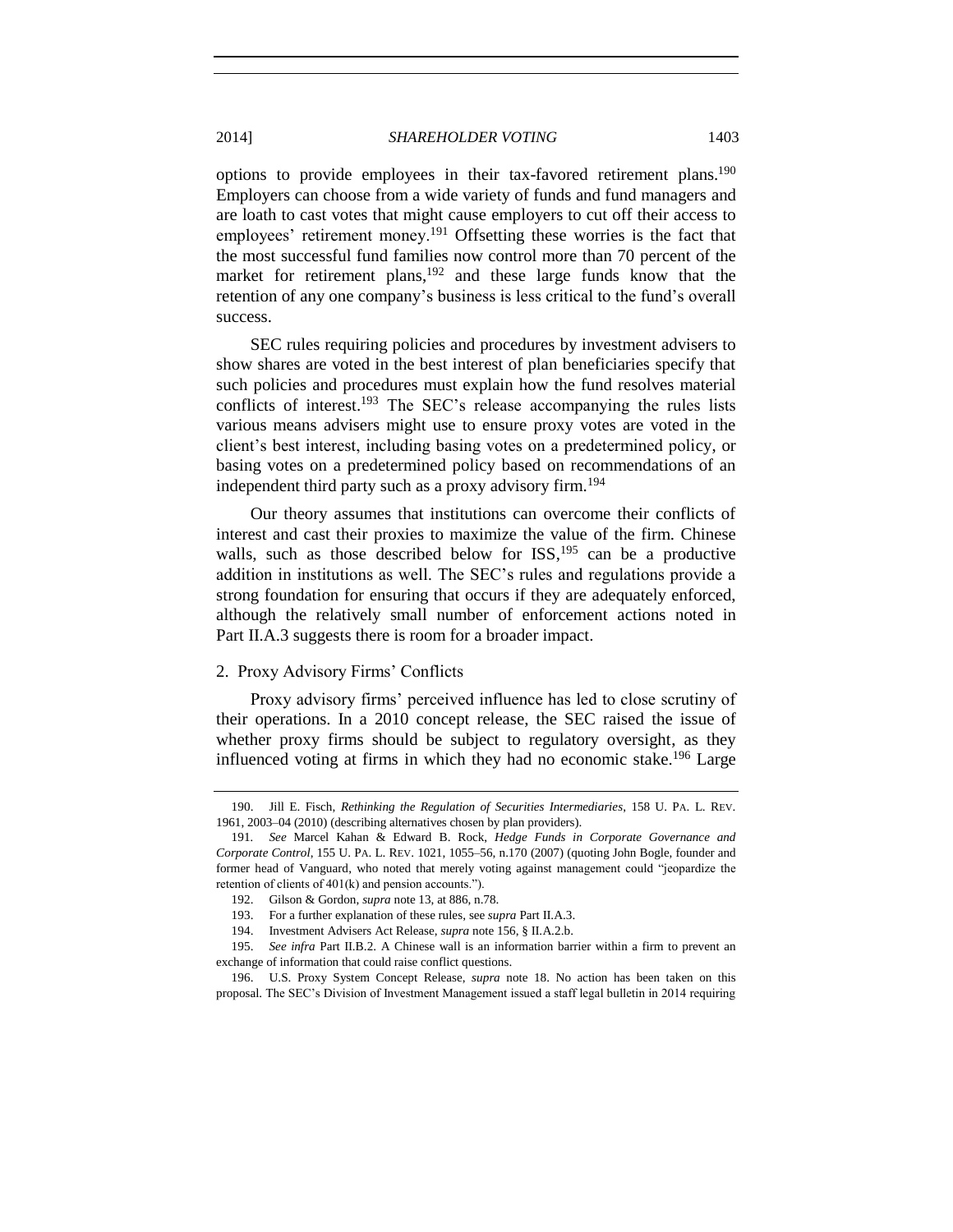corporate issuers and prominent corporate lawyers have raised similar concerns.<sup>197</sup> Critics have also complained about a lack of transparency in how proxy advisory firms determine their voting recommendations, possible conflicts of interest when advisory firm employees serve on boards of companies that the adviser is rating, and the potential political biases of those running the advisory firms.<sup>198</sup>

Actual business conflicts are another issue. In particular, ISS has a separate consulting business on voting issues that is marketed to issuers. Issuers that purchase those services may improve their chances of getting a favorable recommendation from ISS on an important issue. The SEC's 2010 concept release suggested it might further examine proxy firm disclosures to determine if they "adequately indicate[] to shareholders the existence of a potential conflict with respect to any particular proposal."<sup>199</sup> ISS has taken steps to wall off that part of the business from advisory recommendations; a Government Accountability Office study reports that most ISS clients are satisfied with the steps it has taken in that regard.<sup>200</sup>

For our purposes, it is important that ISS provide voting information and recommendations that assist shareholders in voting to maximize firm value. Full disclosure of its voting recommendation methodology and placement of Chinese walls between its voting advisory services and its corporate consulting branch are important ways to help ensure this happens. Of course, we can also rely upon corporate management to aggressively point out any persistent conflicts of interest.

## 3. Hedge Fund Conflicts: Empty Voting

Hedge funds, because of their activist nature and sophisticated financial strategies, may put themselves in conflicted voting positions.

proxy advisers to affirmatively disclose "significant relationships" or "material interests" that may pose a conflict of interest when they advise clients. Sec.& Exch. Comm'n, Div. of Inv. Mgmt., Staff Legal Bulletin No. 20 (IM/CF) (June 30, 2014), http://www.sec.gov/interps/legal/cfslb20.htm.

<sup>197</sup>*. See* BEW & FIELDS, *supra* note [17,](#page-3-0) at 6–7 ("In their comments in response to the SEC's concept release on the proxy industry review, corporate issuers called out specific instances in which proxy adviser recommendations seemed to dramatically affect voting.").

<sup>198.</sup> James R. Copeland, *Politicized Proxy Advisers vs. Individual Investors: Institutional Shareholder Services' Ballot Advice Often Clashes with the Desires of the Average Diversified Investor*, WALL ST. J. (Oct. 7, 2012, 7:06 PM), http://online.wsj.com/article/SB100008723963904446201 04578012252125632908.html.

<sup>199.</sup> U.S. Proxy System Concept Release, *supra* note [18,](#page-4-1) at 120. That same SEC proposal also raises the possibility of requiring proxy advisory firms to register as investment advisers. *Id.* § I.

<sup>200.</sup> U.S. GOV'T ACCOUNTABILITY OFFICE, GAO-07-765, CORPORATE SHAREHOLDER MEETINGS: ISSUES RELATING TO FIRMS THAT ADVISE INSTITUTIONAL INVESTORS ON PROXY VOTING 10–11 (2007), *available at* http://www.gao.gov/products/GAO-07-765.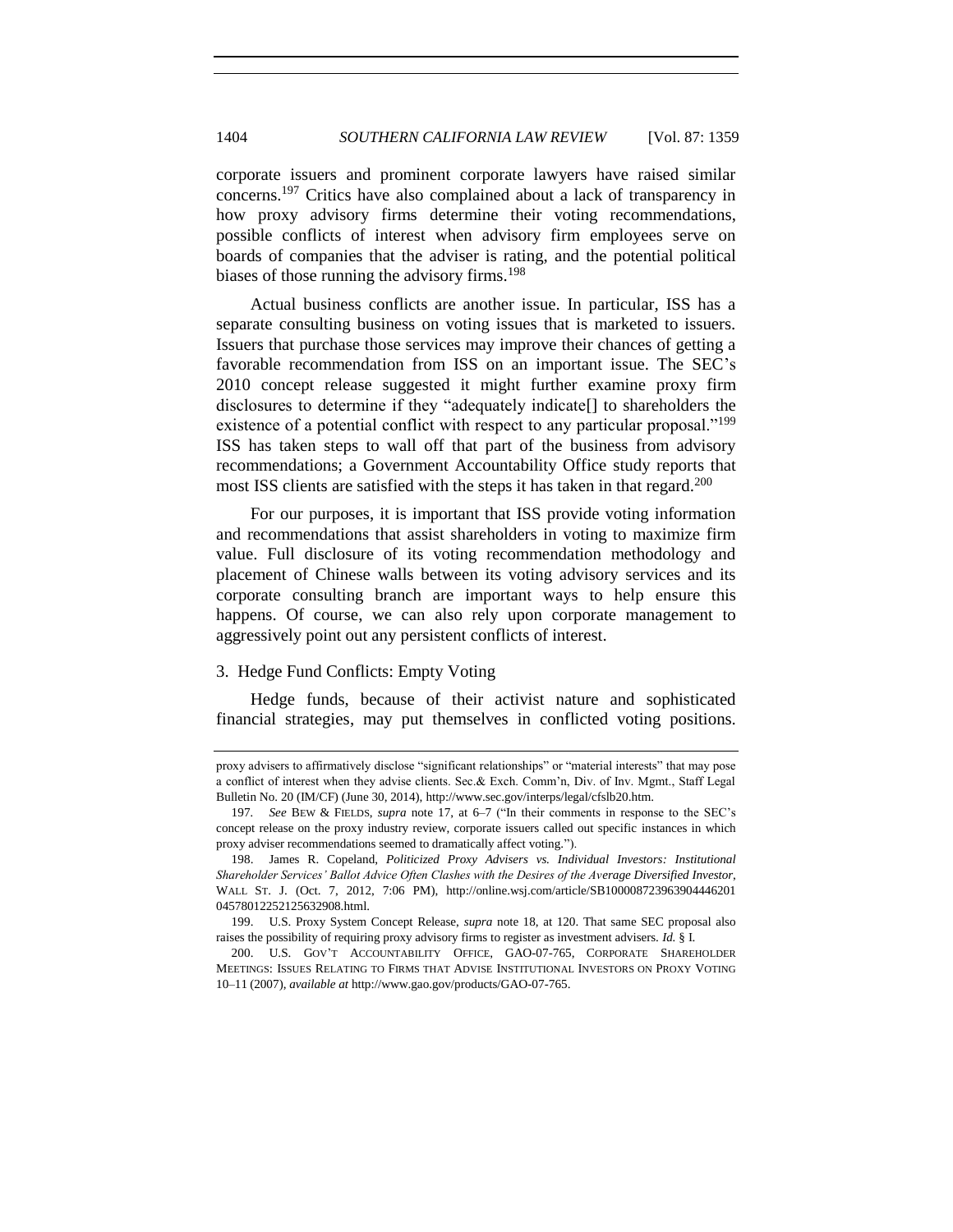<span id="page-46-1"></span><span id="page-46-0"></span>Funds employ various hedging techniques that can eliminate their financial stake in a firm while still retaining voting rights, employing what is commonly referred to as "empty voting."<sup>201</sup> The most notorious example of this phenomenon occurred during Mylan Laboratories' ("Mylan") acquisition of King Pharmaceuticals ("King") by a merger form that required a vote by Mylan shareholders.<sup>202</sup> Richard Perry's hedge fund, Perry Capital, held shares in King and was anxious to have the deal consummated. The market viewed the acquisition as bad for Mylan but good for King, and some Mylan shareholders—led by Carl Icahn with a 9.9 percent stake—threatened to vote against the merger.

In response, Perry Capital accumulated a 9.9 percent stake in Mylan and simultaneously entered into derivative contracts which hedged its financial exposure to Mylan stock while retaining the stock's voting rights. It was then in a position to vote those shares in the Mylan merger election.<sup>203</sup> The parties' termination of the deal after King announced an earnings restatement mooted the vote,<sup>204</sup> but the point had been made sophisticated financial techniques can be employed to separate voting rights from financial interest and severely undercut the efficacy of shareholder voting.

Alternative transactions raise similar conflicts outside of a takeover context. In *CSX Corp. v Children's Investment Fund Management (UK)*, 205 a hedge fund, trying to avoid disclosure requirements, entered into total return equity swaps based on CSX Corp.<sup>206</sup> Its counterparties were banks performing market-making services to a client for a fee. To cover their potential exposure if their side of the swap generated liability, the banks bought an equivalent number of CSX shares. The result was that the banks

<sup>201.</sup> Brav et al., supra note [12,](#page-2-2) at 1748. The term "empty voting" was coined in Henry T.C. Hu & Bernard Black, *The New Vote Buying: Empty Voting and Hidden (Morphable) Ownership*, 79 S. CAL. L. REV. 811, 815 (2006). We will be using the term in a somewhat more specific to way to refer to the voting of shares whose economic value has been hedged—what Hu and Black would refer to as negative economic ownership. *Id.* at 815.

<sup>202.</sup> Frank Partnoy & Randall Thomas, *Gap Filling, Hedge Funds, and Financial Innovation*, *in* NEW FINANCIAL INSTRUMENTS AND INSTITUTIONS: OPPORTUNITIES AND POLICY CHALLENGES 101, 126–27 (Yasuyuki Fuchita & Robert E. Litan eds., 2007).

<sup>203.</sup> Hu & Black, *supra* not[e 201,](#page-46-0) at 825.

<sup>204.</sup> *Drug Firms Abandon Transaction*, N.Y. TIMES (Feb. 28, 2005), http://query.nytimes.com/gst/fullpage.html?res=950DE7D9153DF93BA15751C0A9639C8B63.

<sup>205.</sup> CSX Corp. v. Children's Inv. Fund Mgmt. (UK) LLP, 562 F. Supp. 2d 511 (S.D.N.Y. 2008) *aff'd*, 292 F. App'x 133 (2d Cir. 2008) and *aff'd in part, vacated in part, remanded*, 654 F.3d 276 (2d Cir. 2011).

<sup>206.</sup> For a nice explanation of total return equity swaps, see *CSX Corp.*, 562 F. Supp. 2d at 519– 21.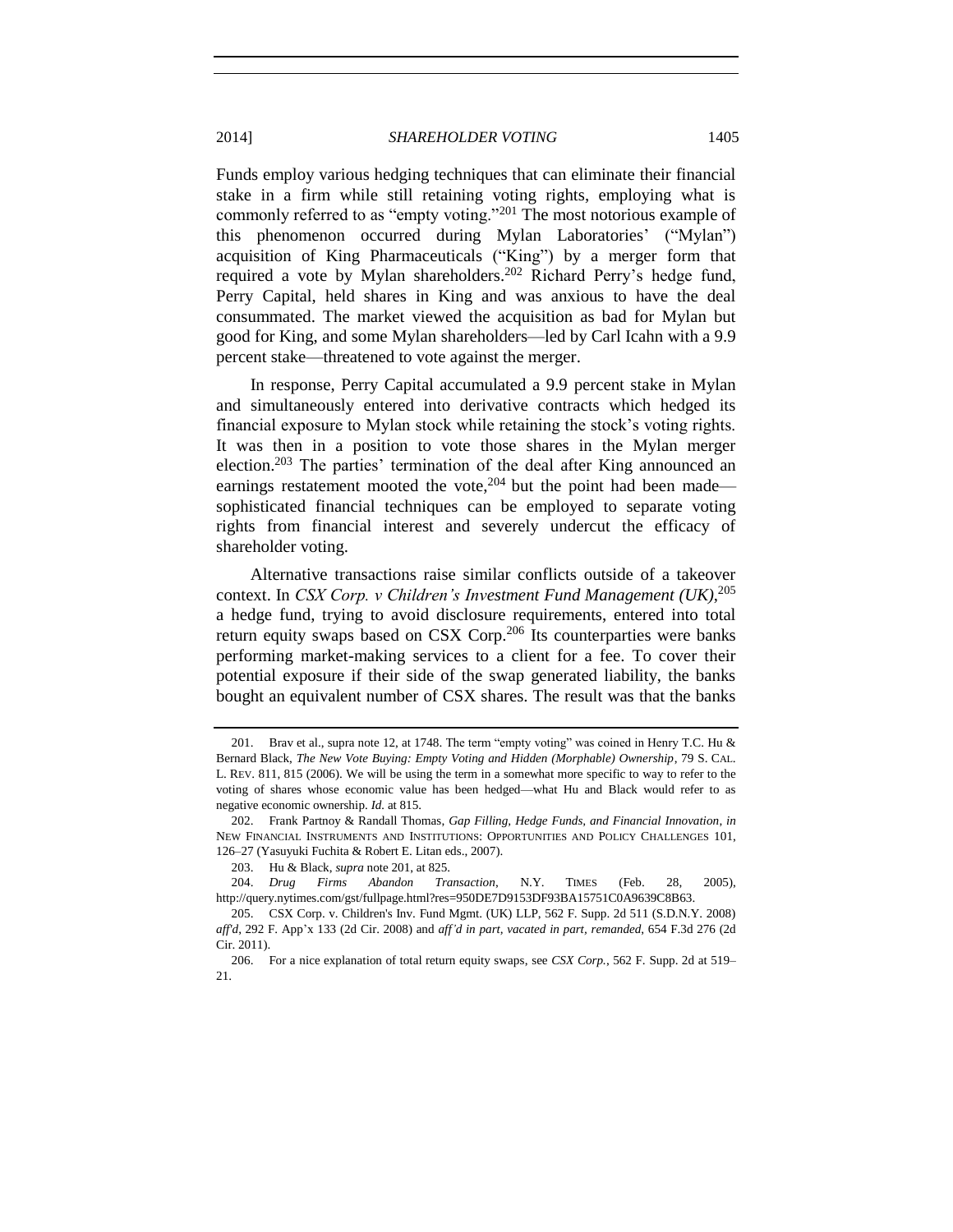were now empty voters in the CSX Corp: they owned the shares but held none of the financial risk.

Empty voting has been available for some time. By holding shares in a corporation while simultaneously selling them short, an investor can retain a vote in the corporation yet still benefit from a decline in the price of the stock. This possibility has grown with the expansion of sophisticated securities derivatives markets, and includes the equity swaps mentioned above. Such transactions have the potential to completely separate voting rights from the economic interest in the corporation and represent a real threat to the basis of the shareholder franchise. $207$ 

<span id="page-47-0"></span>We should emphasize that this is not a principal-agent problem between the hedge funds and their investors, as empty voting benefits the investors in the hedge fund. It can, however, lead to a vote that does not maximize firm value so as to threaten the foundation of our justification for a shareholder vote: that the shareholders have a unique interest in increasing the share price. If a hedge fund actually has an interest in lowering the share price, then our theory would suggest they should not have a vote at all.

Our theory suggests that empty voting is not a legitimate exercise of the franchise and should be banned. As a practical matter, there do not appear to have been a large number of American cases since the Mylan episode. Additionally, it may be too costly to enforce such a ban because of the line drawing problems inherent in defining empty voting, and the sophistication of the derivatives market will make it difficult to determine when it occurs.<sup>208</sup> A mix of disclosure and limitation is a second-best option in such a setting,<sup>209</sup> but we acknowledge empty voting could undercut the effectiveness of shareholder voting. $210$ 

<sup>207.</sup> For some examples of empty voting, see Henry T.C. Hu & Bernard Black, *Empty Voting and Hidden (Morphable) Ownership: Taxonomy, Implications, and Reforms*, 61 BUS. LAW. 1011, 1024–37 (2006); Hu & Black, *supra* not[e 201,](#page-46-0) at 828–36; Shaun Martin & Frank Partnoy, *Encumbered Shares*, 2005 U. ILL. L. REV. 775, 809–11.

<sup>208.</sup> In a recent court case, Henry Hu and Bernard Black, authors of some of the original papers on empty voting, saw themselves on opposite sides of the question of whether it had occurred. For a discussion of this case, see Frank Partnoy, *U. S. Hedge Fund Activism*, *in* RESEARCH HANDBOOK ON SHAREHOLDER POWER 29–32 (Jennifer G. Hill & Randall S. Thomas, eds.) (forthcoming 2014) (on file with author).

<sup>209.</sup> *Id.* at 21. *See also* Hu & Black, *supra* not[e 201,](#page-46-0) at 875–85, 899–901 (discussing a proposal for integrated ownership disclosure and limits on voter rights); Hu & Black, *supra* note [207,](#page-47-0) at 1047– 55, 1057 (same).

<sup>210.</sup> For a broader point about how limitations in the technology of voting should lead to less use of voting, see Marcel Kahan & Edward B. Rock, *On Improving Shareholder Voting: An Essay for D Daniel Prentice*, *in* RATIONALITY IN COMPANY LAW: ESSAYS IN HONOUR OF DD PRENTICE 257, 262–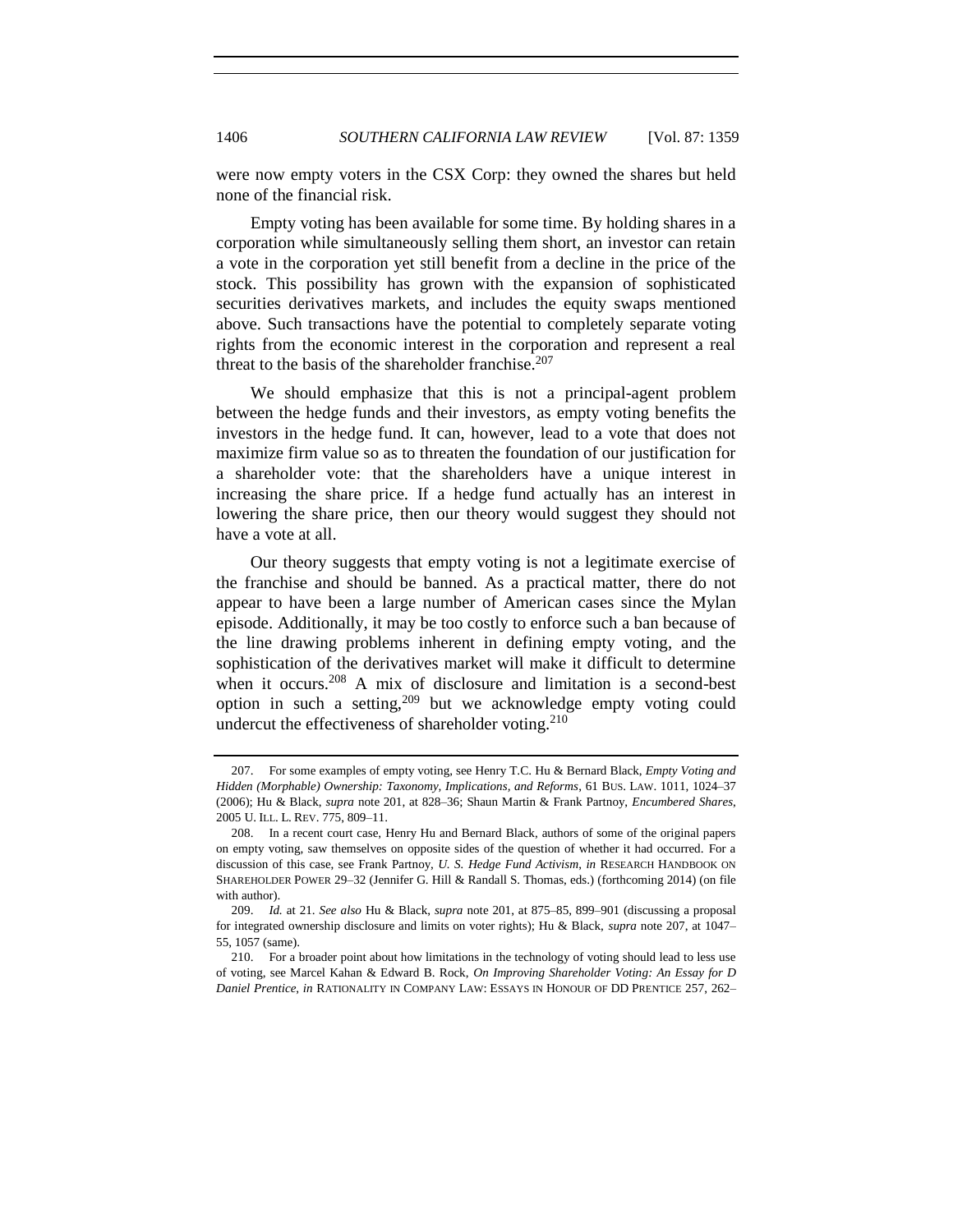# III. APPLYING OUR VOTING THEORY IN THE WORLD OF INTERMEDIARY CAPITALISM

Having analyzed the challenges that weak incentives to vote and conflicts of interest pose to our theory, as well as potential solutions to them, we now use our theory to analyze two applications of corporate voting's role today. Part III.A examines high-dollar immediate-value votes, that is, a shareholder vote that has a clear, immediate impact on the firm's stock price. Hedge funds often push for these votes when the transactions can translate directly into investment gains. Here, shareholders can have a relative advantage as a decisionmaker when boards and management are conflicted or captured. Two important examples are shareholder votes on proposed merger transactions, especially in management buyouts, and contested elections of directors, both control contests and short slate contests.

Part III.B looks at voting when the outcome will only have a small or negligible immediate dollar impact on the corporation's stock price, but is likely to affect the long-term value of the firm. In these instances, hedge funds are unlikely to lead shareholder opposition because the immediate payoffs are too low to attract their attention. These shareholder votes may also serve to monitor conflicts of interest or board capture situations, such as interested transactions between directors and the corporation, or decisions relating to executive compensation. In this situation, a shareholder vote might be appropriate if: (1) managers' actions affect the current stock price or long-term value of the company; (2) potential or actual conflicts of interest exist; and (3) there are systemic benefits that will be realized by all shareholders if the costs of monitoring these conflicts are less than the benefits. We examine Say on Pay advisory votes on executive compensation as an example of this situation.

#### A. HIGH-DOLLAR IMMEDIATE-VALUE MONITORING SITUATIONS

When there is an immediate significant impact on a firm's stock price from shareholder voting, and management is conflicted or captured, shareholders have strong incentives to vote. But the proponents of a shareholder initiative, or the leaders of shareholder opposition to management proposals, must shoulder the full costs of their actions and will only capture their pro rata share of any gains that may result. As a result, many shareholders will be reluctant to initiate activism, although they are willing to free-ride on the efforts of others. Institutional investors

<sup>64,</sup> 271 (John Armour & Jennifer Payne eds., 2009).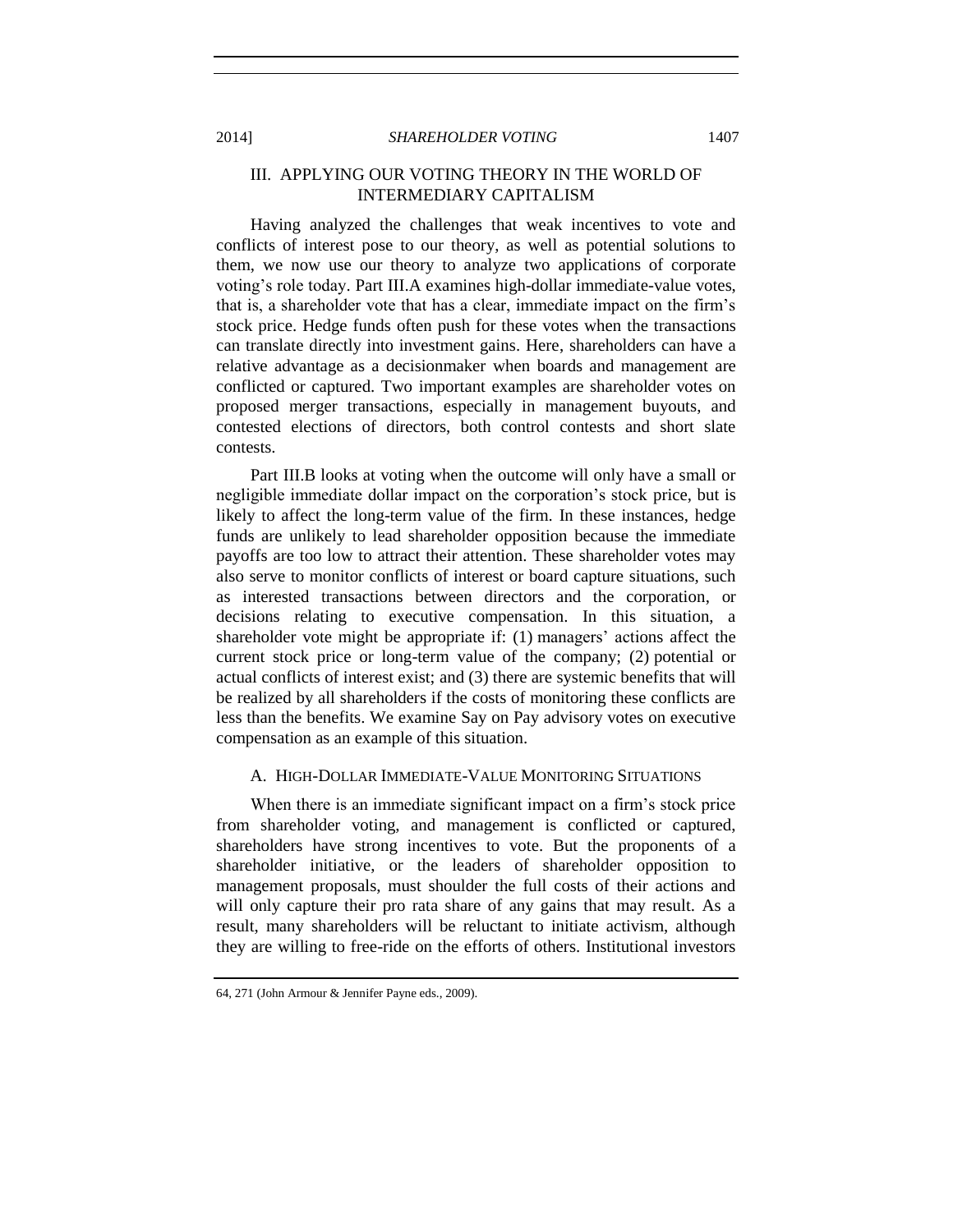are "rationally reticent,"<sup>211</sup> waiting for someone to lead them in voting activism.

The new prominence of shareholder voting in this context reflects the interaction of several actors. First, the organization and regulation of, and business plans followed by, hedge funds give them high-powered incentives to seek out governance changes that produce immediate payoffs for shareholders. Second, groups of hedge funds, known as wolf packs, magnify this effect, while providing some diversification benefits for individual funds. Third, other investors, particularly mutual funds, who are unwilling to initiate voting initiatives, are willing to vote for at least some of the initiatives put forward by the hedge funds. Fourth, the growing inflow of institutional fund money into hedge funds magnifies the prior effect. Finally, hedge funds effectively lobby proxy advisory firms so as to increase their yield from the institutional investor vote.

### 1. Hedge Funds Lead Voting Activism in High-Dollar Situations

<span id="page-49-0"></span>Hedge fund shareholder activists are good candidates to take the leadership role. Today, over one hundred hedge funds are engaged in activism and led over 300 interventions at major American companies in 2013.<sup>212</sup> Several characteristics of hedge funds make them well suited to act as leaders in shareholder voting, and more generally, corporate governance activism. First, hedge fund managers have more powerful incentives to seek out return-generating transactions than other institutional investors. Their income is largely performance based, usually including a performance fee of  $15-20$  percent of portfolio profits<sup>213</sup> in addition to a management fee of  $1-2$  percent of assets under management.<sup>214</sup> Thus, successful activism can generate enormous personal benefits to these managers.

<span id="page-49-2"></span><span id="page-49-1"></span><sup>211.</sup> Gilson & Gordon, *supra* not[e 13,](#page-2-0) at 917.

<sup>212.</sup> Martin Lipton, *Dealing With Activist Hedge Funds*, CLS BLUE SKY BLOG (June 21, 2013), http://clsbluesky.law.columbia.edu/2013/06/21/dealing-with-activist-hedge-funds/ ("The 2013 proxy season saw a continuance of the high and increasing level of activist campaigns experienced during the last ten years. There have been more than 300 activist attacks on major companies during this period."); Marty Lipton, Karessa L. Cain & Sabastian V. Niles, *Lessons from the 2013 Proxy Season*, CONF. BD. GOVERNANCE CENTER BLOG (June 10, 2013), http://tcbblogs.org/governance/2013/06/10/lessons-fromthe-2013-proxy-season/ (reporting that in 2013, "[s]hareholder activism [was] growing at an increasing rate").

<sup>213.</sup> Houman B. Shadab, *The Law and Economics of Hedge Funds: Financial Innovation and Investor Protection*, 6 BERKELEY BUS. L.J. 240, 250 (2009).

<sup>214.</sup> Stephen L. Bonasso, *Enemy at the Gates: How Can Investors Stop Hedge-Fund Managers from Unnecessarily Suspending Redemptions?*, 7 OHIO ST. ENTREPRENEURIAL BUS. L.J. 139, 145 (2012).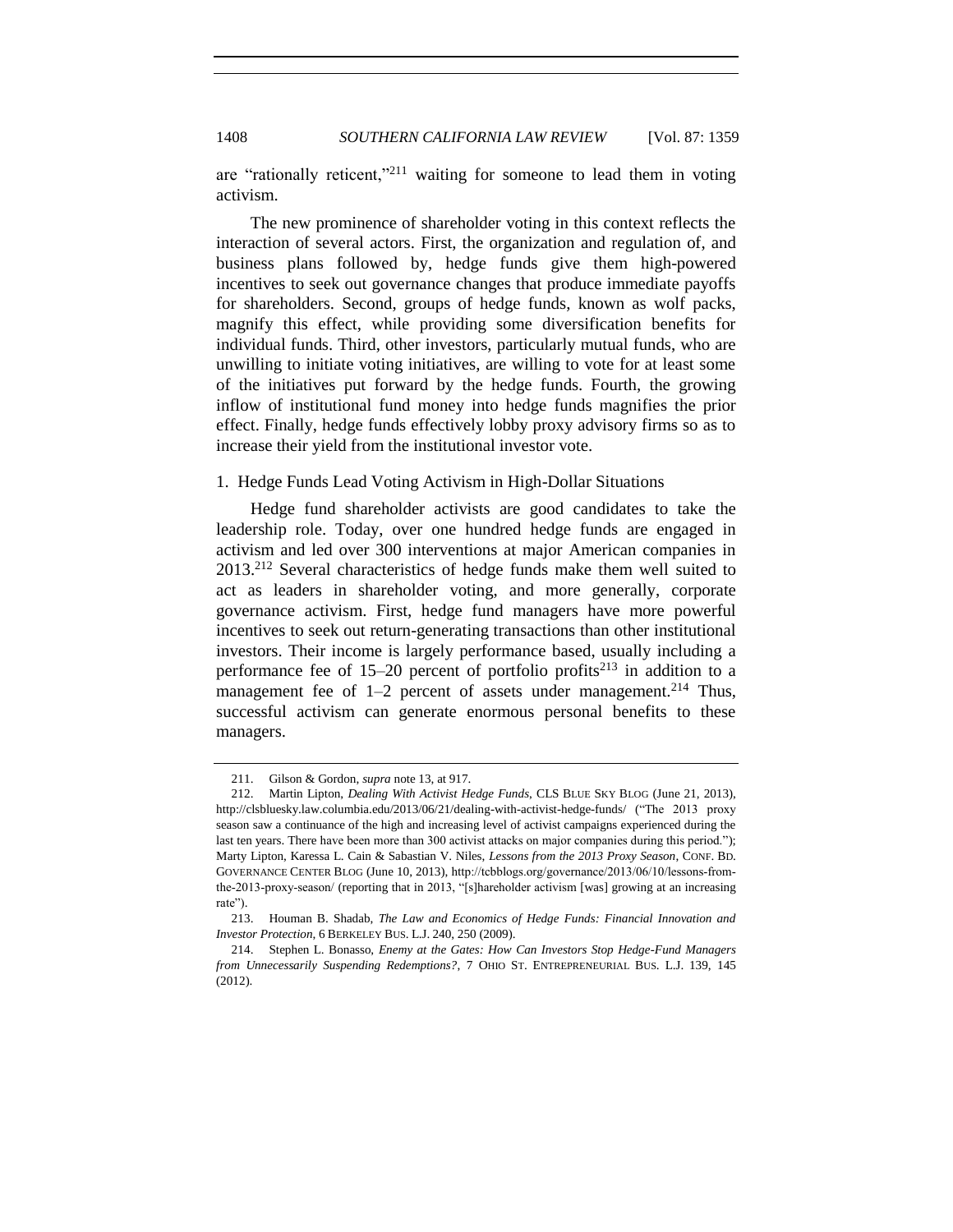Second, hedge funds are less regulated as to the kinds of investments they can make, avoiding the regulatory requirements for diversification imposed on mutual funds, for example.<sup>215</sup> On average, activist hedge funds take a larger ownership stake in a target company than other institutional investors—initially around 6.3 percent, rising to a maximum of 9.1 percent of the target's shares.<sup>216</sup> Furthermore, hedge funds trade on margin and engage in derivatives trading, strategies that can magnify returns on investment, but that are not available to other institutions, such as mutual and pension funds. $217$ 

Finally, hedge fund managers suffer fewer conflicts of interest with companies in their portfolios than fund managers at other institutional investors.<sup>218</sup> For example, in contrast to mutual funds, hedge funds do not sell products to the target firms whose shares they hold. Unlike government pension funds, hedge funds are not subject to extensive political control. As a result, hedge funds are in a good position to monitor corporate boards.

In their monitoring capacity, activist hedge funds push management to take corporate action to produce high returns. These changes can take the form of a sale of the company, a financial restructuring, a change to the company's operating model or governance structure, and other changes.<sup>219</sup> In other cases, they oppose management-initiated changes, such as proposed mergers that could hurt share value.

While the financial crisis and subsequent weak stock market performance put a temporary damper on activism, the economic recovery since 2009 "has given companies time to pay down debt and build cash

Lipton, Cain & Niles, *supra* note [212.](#page-49-0)

<sup>215.</sup> *See* Partnoy & Thomas, *supra* note [202,](#page-46-1) at 112 ("For example, many institutional investors are subject to the prudent investor standard, a rule that mandates diversification of the institution's investments so that no one position puts at risk their returns to their beneficiaries."). Hedge funds are also not subject to heightened fiduciary standards in making their investments, unlike many institutional investors, such as pension funds and mutual funds. *Id.* at 117–19.

<sup>216.</sup> Brav et al., *supra* not[e 12,](#page-2-2) at 1747 tbl.II (Panel A).

<sup>217.</sup> Partnoy & Thomas, *supra* note [202,](#page-46-1) at 119–20.

<sup>218.</sup> Brav et al., *supra* note [12,](#page-2-2) at 1730 ("Hedge fund managers . . . suffer fewer conflicts of interest because they are not beholden to the management of the firms whose shares they hold.").

<sup>219.</sup> Brav et al., *supra* note [12,](#page-2-2) at 1742–43 tbl.1. More recently, Martin Lipton has stated that there are six "attack devices" employed by hedge funds:

<sup>(</sup>a) proposing a proxy resolution for creation of a special committee of independent directors to undertake a strategic review for the purpose of "maximizing shareholder value"; (b) conducting a proxy fight to get board representation . . . ; (c) orchestrating a withhold the vote campaign; (d) convincing institutional investors to support the activist's program; (e) stock loans, options, derivatives and other devices to increase voting power beyond the activist's economic equity investment; and (f) using sophisticated public relations campaigns to advance the activist's arguments.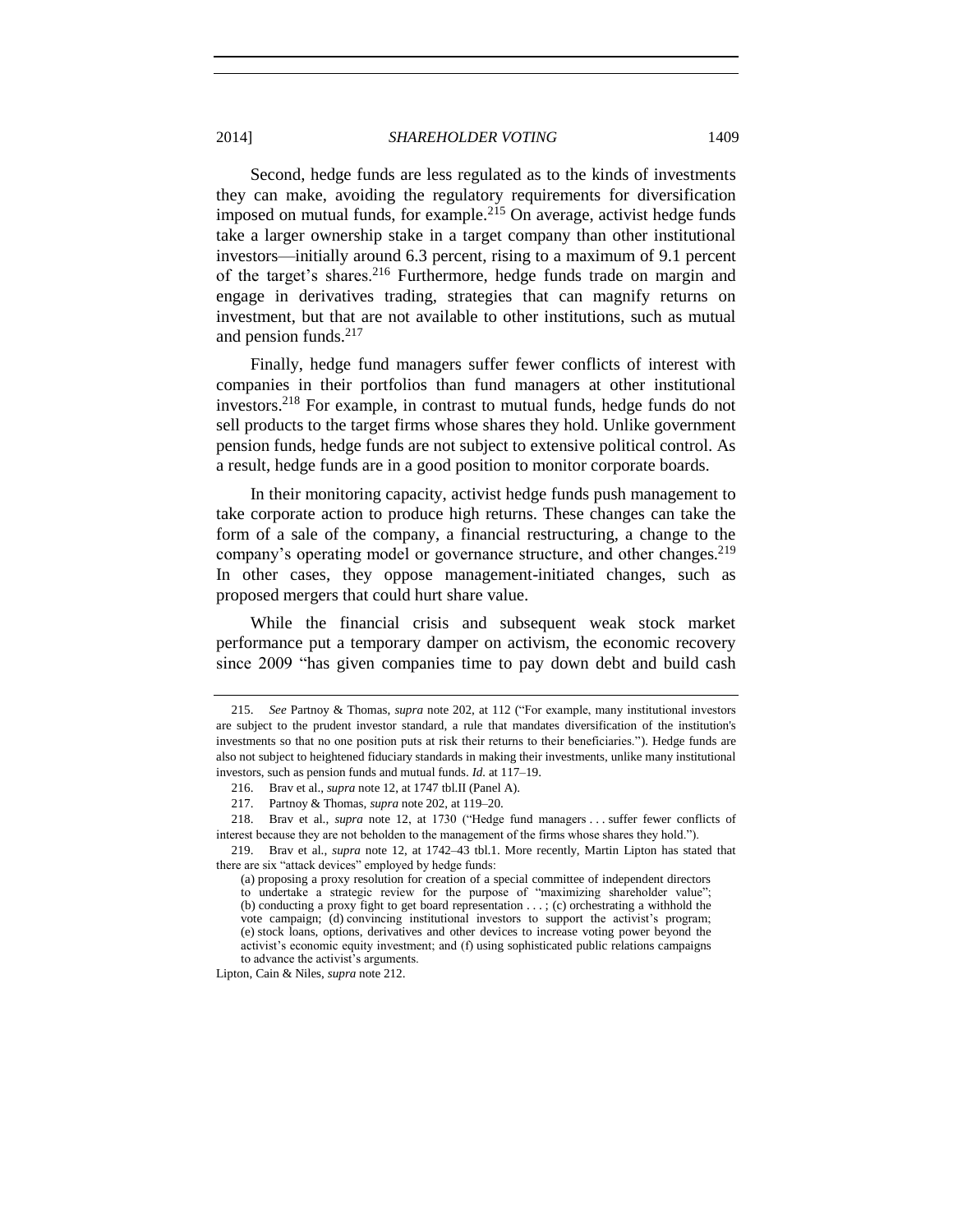<span id="page-51-0"></span>piles that activists would like to see returned" to shareholders.<sup>220</sup> This has led to a resurgence in activism, so that by 2013 over \$100 billion was dedicated to activist strategies. $^{221}$ 

## <span id="page-51-1"></span>2. The Benefits and Costs of Hedge Fund Activism

<span id="page-51-2"></span>The largest corporate governance benefit of hedge fund activism is reducing the agency costs of corporate management in dispersed publiclyheld corporations. This form of monitoring is reflected in hedge funds targeting firms that are undervalued by the market, often because of poor management.<sup>222</sup> Empirical studies have found the filing of an activist hedge fund's Schedule 13D creates positive average abnormal returns of 7–8 percent.<sup>223</sup> These benefits appear to last: firms targeted by activists see a 1.22 percent increase in operating efficiency one year after acquisition.<sup>224</sup> Activist hedge funds pursue different strategies at targeted firms.<sup>225</sup> Hedge funds often seek to get a company to use "excess" cash to pay out dividends or buy back shares. For example, after blocking Deutsche Börse's acquisition of the London Stock Exchange, a group of hedge fund activists was able to force Deutsche Börse to commence a share buyback

<sup>220.</sup> Dan McCrum & David Gelles, *Stirrers and Shakers*, FIN. TIMES (Aug. 21, 2012, 9:16 PM), http://www.ft.com/intl/cms/s/0/db815c6a-e603-11e1-a430-00144feab49a.html#axzz2vh8sYBW0.

<sup>221.</sup> Alexandra Stevenson, *No Barbarians at the Gate; Instead, a Force for Change*, N.Y. TIMES (Jan. 6, 2014, 6:42 PM), http://dealbook.nytimes.com/2014/01/06/no-barbarians-at-the-gate-instead-aforce-for-change/. We note that the universe of hedge funds, of which activists are a small part, is much larger. One source estimated their total capital in 2006 at \$1.2 trillion. David A. Katz & Laura A. McIntosh, *Corporate Governance: Advice on Coping with Hedge Fund Activism*, N.Y.L.J., May 25, 2006, at 5, col.1.

<sup>222.</sup> *See* Brav et al., *supra* note [12,](#page-2-2) at 1730 ("Hedge fund activists tend to target companies that are typically 'value' firms, with low market value relative to book value, although they are profitable with sound operating cash flows and return on assets."). One recent working paper finds that sustained selling of a company's stock by institutional investors significantly raises the odds that it will be targeted by activist hedge funds. Nickolay Gantchev & Chotibhak Jotikasthira, Hedge Fund Activists: Do They Take Cues from Institutional Exit? 21 (Feb. 2013), *available at* http://events.isb.edu/FinanceConference2013/UpLoad/323f\_hf%20draft%202013.2.pdf (unpublished manuscript).

<sup>223.</sup> Brav et al., *supra* note [12,](#page-2-2) at 1730. In contrast, Robin Greenwood and Michael Schor find that while activist hedge funds do produce these abnormal returns, the returns are produced by takeover premiums, not improvements in management. Robin Greenwood & Michael Schor, *Investor Activism and Takeovers*, 92 J. FIN. ECON. 362, 363, 374 (2009). The authors find that activist targets which do not result in a takeover have abnormal returns statistically indistinguishable from zero.

<sup>224.</sup> Christopher P. Clifford, *Value Creation or Destruction? Hedge Funds as Shareholder Activists*, 14 J. CORP. FIN. 323, 324 (2008). *See also* Brav et al., *supra* note [12,](#page-2-2) at 1772 ("In 2 years, the leverage ratio (by book values) increases on average by 1.3–1.4 percentage points compared to the level during the year before the [hedge fund intervention] . . . .").

<sup>225.</sup> Brav et al., *supra* note [12,](#page-2-2) at 1733 (detailing "successful forms of shareholder activism during the 1980s"). *See also* McCrum & Gelles, *supra* note [220](#page-51-0) (discussing different strategies employed by activist investors to financially benefit corporations in which they have holdings).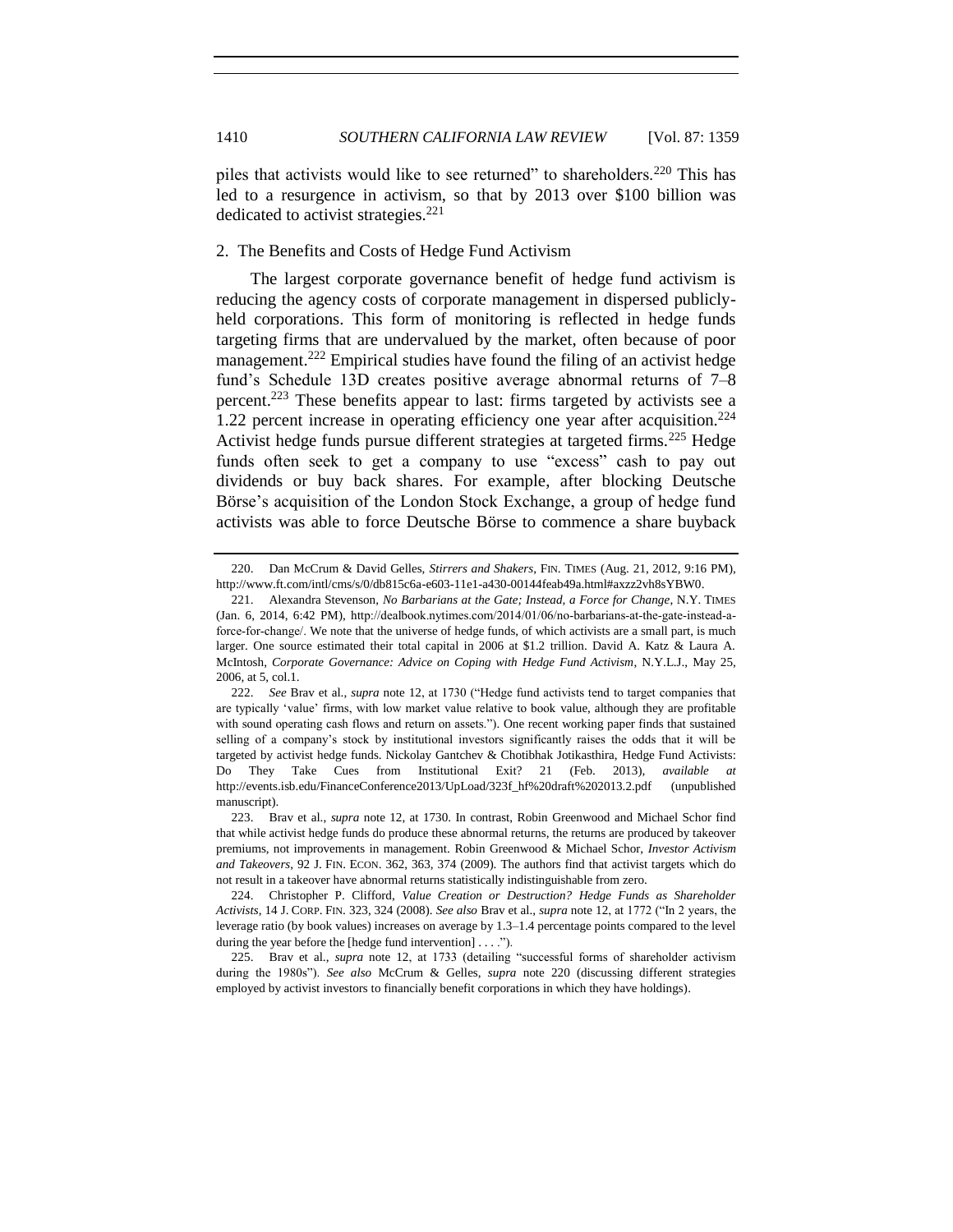and thereby distribute some of its cash holdings.<sup>226</sup> Hedge fund manager David Einhorn's run at Apple, seeking to force it to pay out some of its \$140 billion in cash to shareholders, is another example.<sup>227</sup> Alternatively, hedge funds may pressure target firms to spin off less efficient divisions or assets, or even force the sale of an entire company.<sup>228</sup>

<span id="page-52-0"></span>A frequent mechanism for a hedge fund to implement any of these goals is to seek to replace some of the incumbent directors (but less than a majority) through a short slate proxy contest.<sup>229</sup> For example, TPG-Axon Capital Management ("TPG-Axon") sought the removal of SandRidge Energy's CEO and launched a proxy contest to gain seats on the company's board.<sup>230</sup> After a hard-fought battle, the company capitulated and agreed to give four board seats to TPG-Axon as well as to formally consider firing the CEO.<sup>231</sup>

When hedge funds own shares in a company that is the target of an acquisition, they want to negotiate a higher price for the target company's shares than the company's management may have negotiated. For example, Carl Icahn and Southeastern Asset Management sought to block the sale of Dell, Inc. to its founder Michael Dell and private equity firm Silver Lake Partners.<sup>232</sup> In another case involving Novartis's acquisition of Chiron, ValueAct Capital was able to step in and force up the offer premium from 23 to 32 percent.<sup>233</sup> In such a setting, activist hedge funds can also work to monitor opportunism by other hedge funds in addition to monitoring corporations. Thus, when the hedge fund controlling Sears attempted to freeze out the minority shareholders of Sears Canada, a second activist hedge fund was able to step in and block the underpriced takeover.<sup>234</sup>

230. Michael J. de la Merced, *SandRidge Settles Fight with Hedge Fund*, N.Y. TIMES (Mar. 13, 2013, 5:11 PM), http://dealbook.nytimes.com/2013/03/13/sandridge-settles-fight-with-activist-investor/. 231*. Id.*

232. Steven Davidoff Solomon, *In Battle Over Dell's Fate, Don't Underestimate Carl Icahn*, N.Y. TIMES (July 11, 2013, 3:44 PM), http://dealbook.nytimes.com/2013/07/11/in-battle-over-dells-fatedont-underestimate-carl-icahn/.

233. Kahan & Rock, *supra* not[e 191,](#page-44-0) at 1037.

<sup>226.</sup> Kahan & Rock, *supra* note [191,](#page-44-0) at 1035–36.

<sup>227.</sup> Steven Davidoff Solomon, *Unusual Moves in Confronting Apple's Huge Pile of Cash*, N.Y. TIMES (Feb. 12, 2013, 4:55 PM), http://dealbook.nytimes.com/2013/02/12/unusual-moves-inconfronting-apples-mountain-of-cash/.

<sup>228.</sup> Brav et al., *supra* not[e 12,](#page-2-2) at 1741.

<sup>229</sup>*. See* Nickolay Gantchev, *The Costs of Shareholder Activism: Evidence from a Sequential Decision Model*, 107 J. FIN. ECON. 610, 612–13 (2013) (highlighting two instances in which activist shareholders notified current boards of companies that they would be nominating their own slate of directors to pursue an agenda).

<sup>234.</sup> *Id.* at 1038.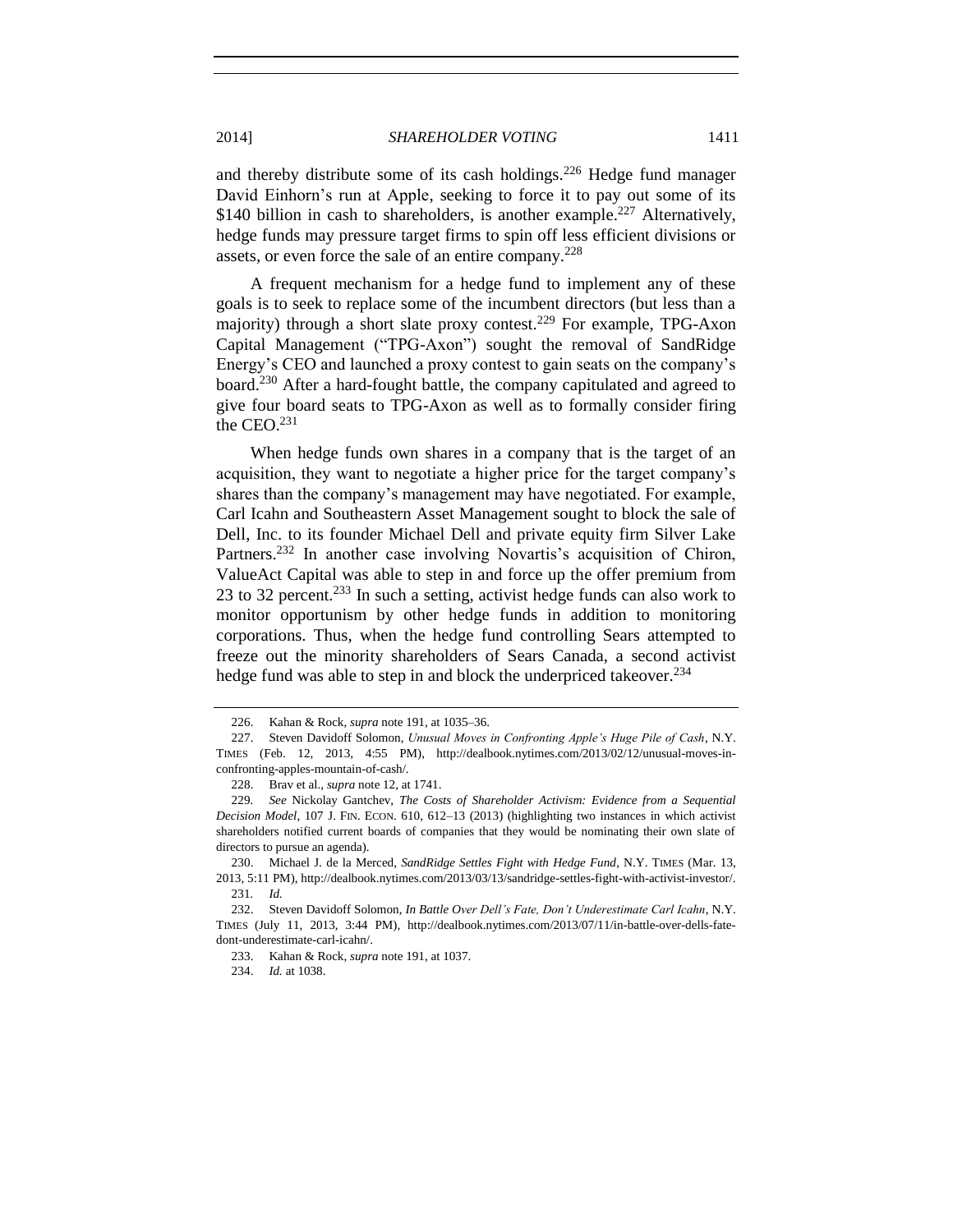<span id="page-53-1"></span><span id="page-53-0"></span>However, hedge funds have detractors. Some corporate lawyers have claimed that hedge funds are "villains,"<sup>235</sup> pointing to activist hedge funds' focus on booking short-term profits at the expense of the long-term value of their portfolio companies.<sup>236</sup> Whether hedge funds harmfully focus on short-term gains is difficult to determine conclusively.<sup>237</sup> Some evidence would seem to suggest that hedge fund short-termism is not a huge problem.<sup>238</sup> First, hedge funds seem to have little trouble recruiting longterm investors to support their activist goals.<sup>239</sup> If a hedge fund's plans actually only produced a short-term gain at the expense of long-term profitability, long-term investors would be reluctant to support them.<sup>240</sup> Second, as already mentioned, empirical evidence suggests that hedge fund activism improves a firm's long-term prospects. $^{241}$  Third, activist hedge fund holding periods are not that short, with one study finding an average holding period of thirty-one months.<sup>242</sup> Finally, one study of hedge fund interventions from 1994 to 2007 found that the stock price gains resulting from the initial announcement of a hedge fund's activism were sustained over a five-year period, as were improvements in other measures of returns.<sup>243</sup> All of this evidence supports the claim that hedge fund activism

237. Thomas W. Briggs, *Corporate Governance and the New Hedge Fund Activism: An Empirical Analysis*, 32 J. CORP. L. 681, 702 (2007) ("The allegedly value-destroying short term approach of many hedge fund[] activists is harder to analyze, but again seems to cause little concern for other investors.").

238. See generally Roe, *supra* note [15,](#page-3-1) for an extensive discussion of the evidence regarding positive and negative claims that investors have a short-term perspective harmful to corporations, in which the author ultimately rejects these arguments.

243. Lucian A. Bebchuk, Alon Brav & Wei Jiang, *The Long Term Effects of Hedge Fund* 

<span id="page-53-2"></span><sup>235.</sup> Katz & McIntosh, *supra* note [221](#page-51-1) (arguing that activist hedge funds are the villains of the 2000s).

<sup>236.</sup> Lipton, *Deconstructing American Business II*, *supra* note [15,](#page-3-1) at 1 (arguing that the most important problem for American business in the future is "[p]ressure on boards from activist investors to manage for short-term share price performance rather than long-term value creation."); Roe, *supra* note [15,](#page-3-1) at 982 (reporting that managerial and boardroom autonomy has been justified recently by claims that activist hedge fund shareholders are focused on short-term gains). *But see* Bebchuk, *supra*  note [15,](#page-3-1) at 1638 (arguing against claims that activist investors take profitable short-term actions that are in the long term value-decreasing); Steven Davidoff Solomon, *A Label for Activist Investors that No Longer Fits*, N.Y. TIMES (July 9, 2013, 3:42 PM), http://dealbook.nytimes.com/2013/07/09/a-label-foractivist-investors-that-no-longer-fits/ (rejecting the claim that hedge funds are short-term shareholders).

<sup>239.</sup> Kahan & Rock, *supra* note [191,](#page-44-0) at 1089 ("To the extent that the largest shareholders are effectively indexers, a strategy that results in a short-term increase in share price (which benefits hedge funds), but a long-term loss (that hurts long-term shareholders), will not be attractive."). *See also*  Briggs, *supra* note [237,](#page-53-0) at 701–03.

<sup>240.</sup> Kahan & Rock, *supra* note [191,](#page-44-0) at 1088–89.

<sup>241.</sup> Brav et al., *supra* not[e 12,](#page-2-2) at 1731.

<sup>242.</sup> William W. Bratton, *Hedge Funds and Governance Targets: Long-Term Results* 10 (Univ. Pa. Law Sch. Research Paper No. 10-17, Sept. 2010), *available at* http://papers.ssrn.com/ sol3/papers.cfm?abstract\_id=1677517. *See also* Brav et al., *supra* note [12,](#page-2-2) at 1731–32 ("Hedge funds are not short-term in focus, as some critics have claimed.").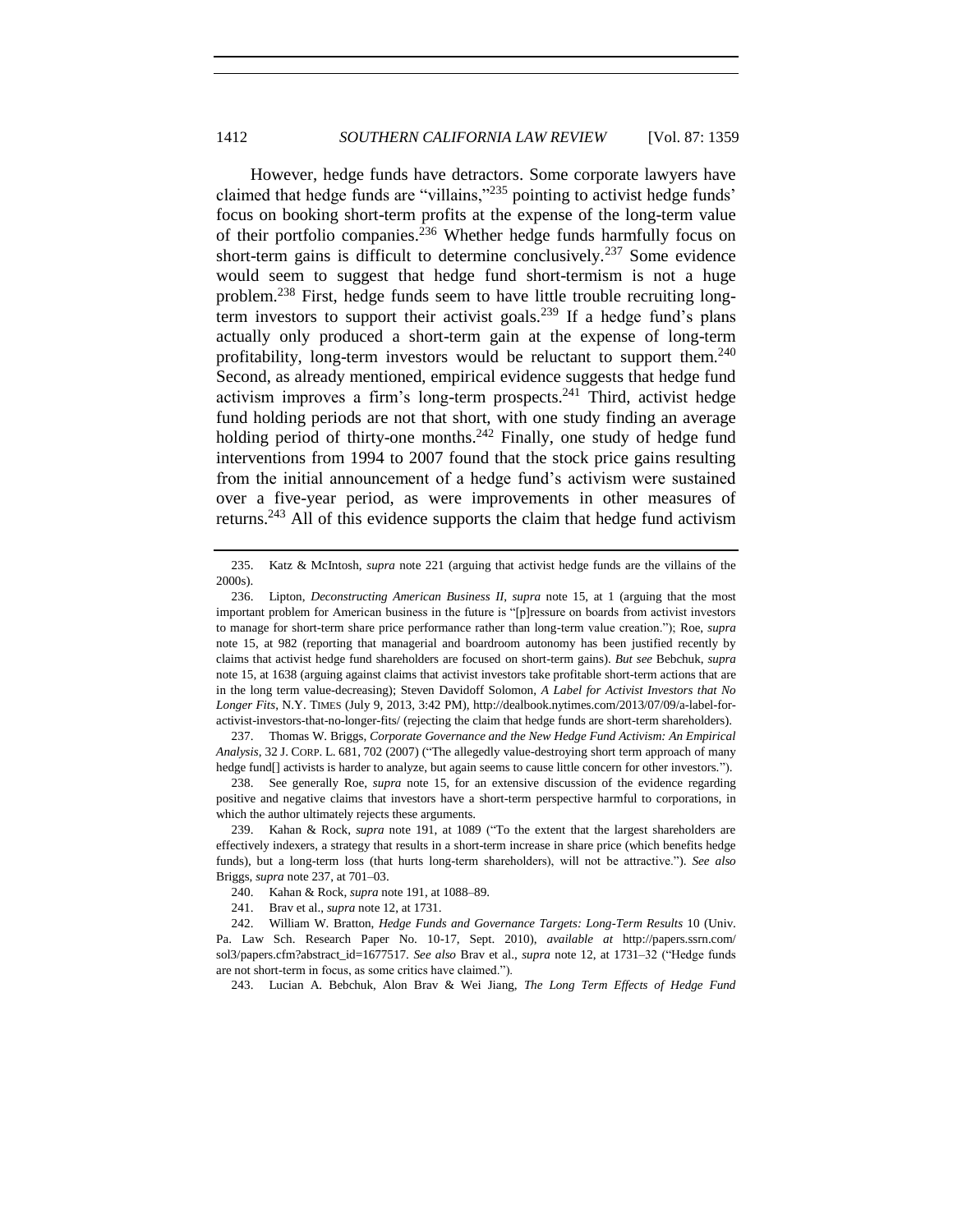is not generally a short-term strategy and generates valuable monitoring of corporate management.<sup>244</sup>

Is the value created cost-justified? As we noted above, investors pay hedge fund managers very well.<sup>245</sup> Investors' interests in the hedge fund are also illiquid. Lockup provisions at hedge funds generally prohibit investments from being withdrawn for a specific period of time after being invested in the fund, often six to twenty-four months.<sup>246</sup> In addition to the lockup period, funds also require a thirty- to ninety-day notice period before withdrawing funds. $247$  Activist funds normally have longer lockup and notice periods.<sup>248</sup> Hedge fund managers may also impose additional "gates" or "side pockets" to limit investor withdrawals in crisis situations.<sup>249</sup> Investors would need to get very high returns to convince them to invest in these limited-liquidity, high-cost investments.<sup>250</sup> Even so, hedge funds' high costs reduce their net monitoring benefits.

*Activism*, 114 COLUM. L. REV. (forthcoming Dec. 2014) (manuscript at 13). *See also* Nicole M. Boyson & Robert M. Mooradian, Experienced Hedge Fund Activists (Apr. 3, 2012) (unpublished manuscript at 2–3) (on file with authors) (finding that hedge fund activism "can lead to superior long-term target firm and hedge fund performance").

<sup>244.</sup> Davidoff Solomon, supra note [236](#page-53-1)*. See also*, Dionysia Katelouzou, *Myths and Realities of Hedge Fund Activism: Some Empirical Evidence*, 7 VA. L. & BUS. REV. 459, 477–83 (2013) (claiming to debunk the myth that hedge funds are short-term in their focus).

<sup>245.</sup> Some investors prefer to hold a portfolio of hedge funds rather than investing in a single hedge fund. They can do so by buying shares in a "Fund of Hedge Funds", an investment vehicle whose portfolio consists of equity interests in a number of hedge funds. *Hedge Fund Strategy—Fund of Hedge Funds*, BARCLAYHEDGE: ALTERNATIVE INVESTMENT DATABASES, *available at* http://www.barclayhedge.com/research/educational-articles/hedge-fund-strategy-definition/hedge-fundstrategy-fund-of-funds.html. These Fund of Hedge Fund investments typically have higher fees than single hedge funds because they include an additional management fee charged by the firm organizing them. *Id.* They do have the advantages of providing a new investor with the services of an experienced fund manager, giving investors some degree of diversification in their investment, and having lower minimum investment requirements. *Id.*

<sup>246.</sup> Shadab, *supra* note [213,](#page-49-1) at 252; Bonasso, *supra* note [214,](#page-49-2) at 149. In some funds, investors are able to choose longer lockup periods for lower fees. Bonasso, *supra* not[e 214,](#page-49-2) at 149.

<sup>247</sup>*. Id.* at 150.

<sup>248.</sup> Clifford, *supra* note [224,](#page-51-2) at 333.

<sup>249.</sup> Adam L. Aiken, Christopher P. Clifford & Jesse A. Ellis, *Hedge Funds and Discretionary Liquidity Restrictions*, J. FIN. ECON. (forthcoming) (manuscript at 2–4) (finding that hedge funds enacted discretionary liquidity restrictions following poor performance and when their assets were more illiquid). A "side pocket" is a separate account created by a hedge fund for segregating illiquid or hardto-value securities. *Id.* at 6. A "gate" temporarily, partially, or fully restricts the ability of investors to redeem their interest in the fund. *Id.* at 5.

<sup>250.</sup> Recent returns to activism have been high. Dan McCrum & David Gelles, *Activist Investors Celebrate a Banner Year*, FIN. TIMES (Dec. 23, 2012, 6:24 PM), http://www.ft.com/intl/cms/s/0/ 6448e810-3a5f-11e2-a32f-00144feabdc0.html#axzz3BU00xpIL (stating that "cash has flooded into the sector" because of the high returns to activist funds). *See also* Boyson & Mooradian, *supra* not[e 243,](#page-53-2) at 2–4 (finding that experienced activist funds outperformed less experienced funds and that their targets earned higher long-term stock returns than the targets of the less experienced funds).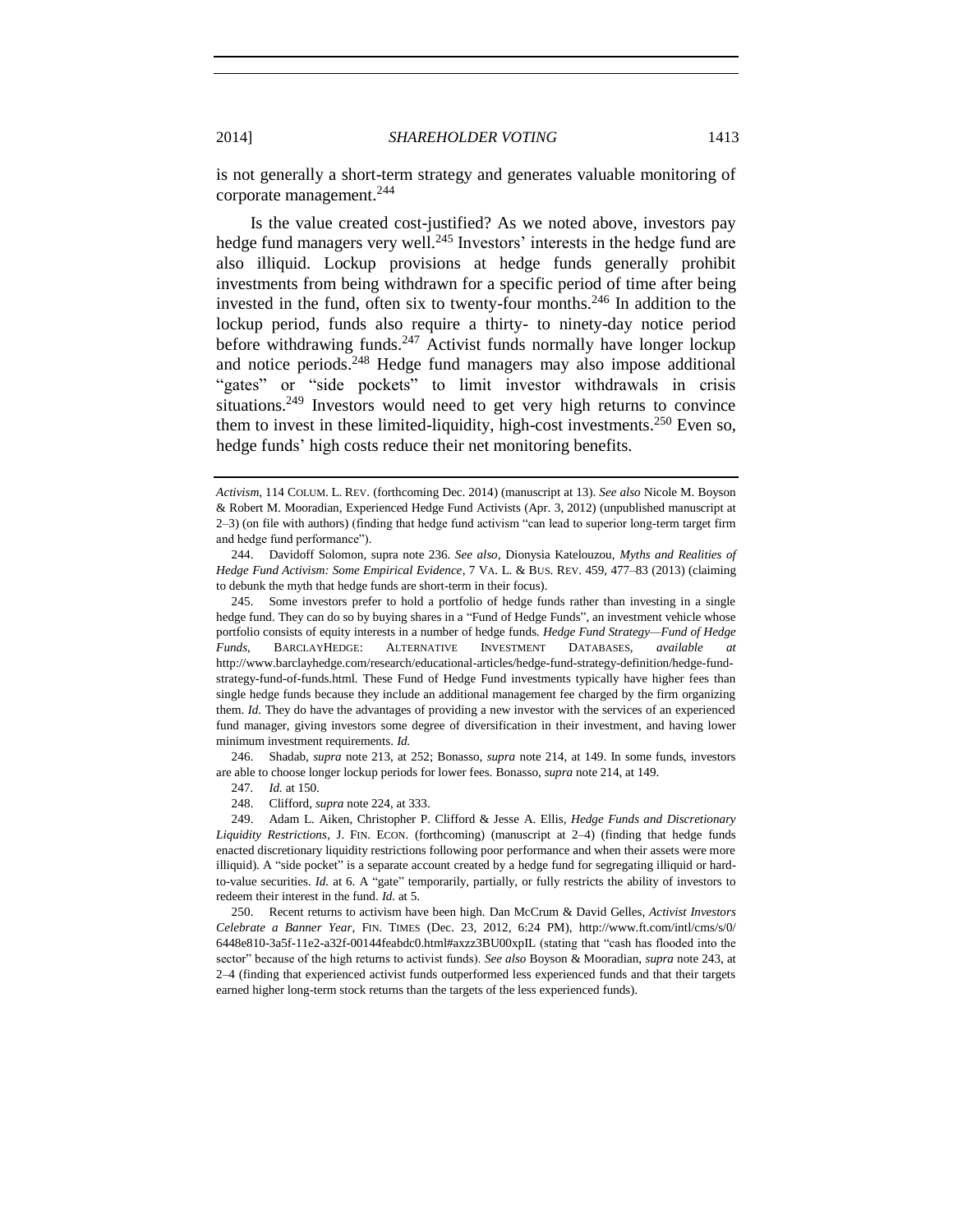#### 3. Hedge Activists Gain Support from Wolf Packs

Hedge funds need other shareholders to support their efforts if they are going to be successful in bringing about changes at portfolio firms. One place they may look is other activist hedge funds that take positions in the same companies, sometimes called the "wolf pack."<sup>251</sup> While explicit coordination between hedge funds is limited because funds normally want to avoid forming a Schedule 13D group and making the subsequent disclosure, $252$  market forces encourage pack behavior. When one activist fund announces a large stake in a target company, other funds may follow hoping to free ride on the benefits—and these free riders usually support the activist fund.<sup>253</sup> By joining together, this collection of hedge funds can exert significantly more influence than any individual fund could.<sup>254</sup> This pack behavior allows hedge funds to establish sufficiently large dollar amounts of holdings to take on even large companies without compromising the diversity of their activism.<sup>255</sup>

Wolf pack behavior appears to be a significant phenomenon. For example, in the proposed 2006 Lexar Media-Micron Technology deal, a wolf pack joined with hedge fund investor Icahn Associates Corp. to oppose the merger, assembling 46 percent of the outstanding shares.<sup>256</sup> In 2004, the hedge fund Children's Investment Fund announced its opposition to Deutsche Börse's attempt to acquire the London Stock Exchange, leading within weeks to a wolf pack's formation with 35 percent of the outstanding stock.<sup>257</sup>

While wolf packs can force targeted firms to capitulate to the hedge funds' demands, the result will not always be value-enhancing. When Steel Partners, one of the most prominent activist funds, announced its campaign to elect a minority of BKF Capital Group's board, "a concerted 'wolf pack' campaign" of activists formed, allowing Steel Partners to subsequently

<sup>251.</sup> Andrew R. Brownstein & Trevor S. Norwitz, *Shareholder Activism in the M&A Context*, WACHTELL, LIPTON, ROSEN & KATZ (May 15, 2006), *available at* http://online.wsj.com/public/ resources/documents/wlrkmemo51506.pdf ("Many hedge funds move in loosely aligned packs, testing the limits of securities reporting and antitrust rules by taking advantage of the ambiguity in concepts like 'groups' . . . .").

<sup>252.</sup> Briggs, *supra* note [237,](#page-53-0) at 697–98, 698 n.109.

<sup>253.</sup> Bratton, *supra* note [149,](#page-36-1) at 1379.

<sup>254.</sup> *Id.* 

<sup>255</sup>*. Id.* 

<sup>256.</sup> Jeff Chappell, *Hedge Fund Investors Question Lexar-Micron Deal*, EDN NETWORK (Apr. 7, 2006), http://www.edn.com/electronics-news/4319016/Hedge-Fund-Investors-Question-Lexar-Micron-Deal.

<sup>257.</sup> Kahan & Rock, *supra* note [191,](#page-44-0) at 1035–36. The wolf pack's stake subsequently grew to between 40–60 percent of shares. *Id.* at 1036.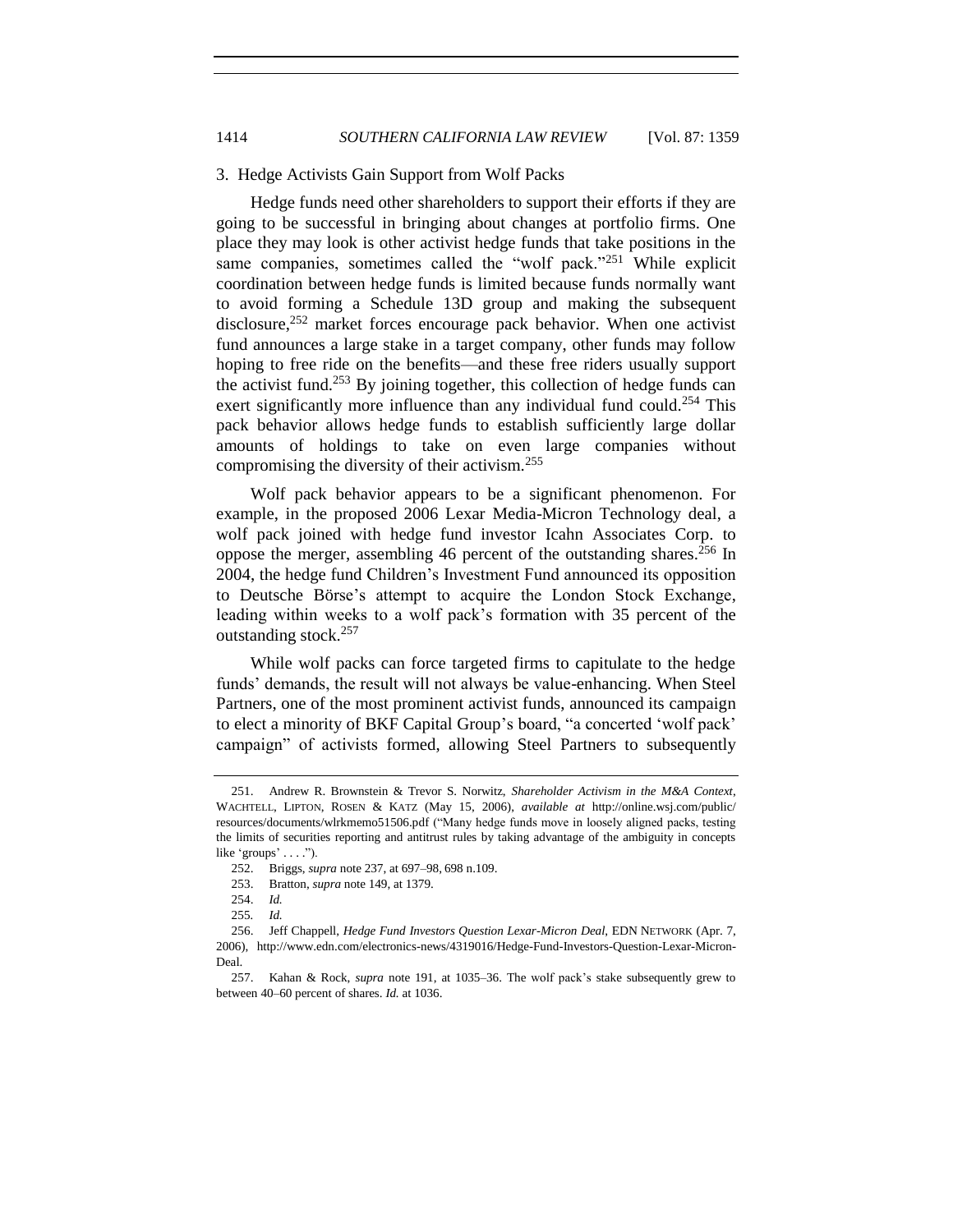succeed in its efforts to elect some directors.<sup>258</sup> Nevertheless, the firm's employees responded by leaving the company and taking their clients with them, leaving Steel Partners and its wolf pack to take heavy losses on their investments.<sup>259</sup>

From the perspective of our theory, the importance of wolf packs is that they represent large blocks of voting support for the lead hedge fund, with most (if not all) of the pack members having similar voting preferences to the lead fund. In situations where the issue being voted on is one in which all shareholders hold similar interests, such as the desire to get the best price in a sale of the company, having a large wolf pack block will further the interests of all shareholders. However, if the issue is one in which shareholders may disagree, perhaps because of different internal rates of return or views of the appropriate time horizon, then the presence of the wolf pack may result in pushing the outcome of the vote in the direction that the hedge funds prefer, potentially disappointing other investors who have different internal rates of return or time preferences.

The wolf pack scenario shows that there may be some tension between the two positive functions of a shareholder vote. On one side, if we believe that wolf packs provide some private information about the wisdom of a certain corporate decision, the shareholder vote will act to aggregate the private information so that the corporation will make the best decision. On the other hand, if there is a conflict in the preferences among shareholders, then the wolf pack will act to dilute the influence of the other shareholders, and the preference aggregation function of the vote will be less effective. Which of these effects dominates will depend on how influential hedge funds' views are to institutional investors.

### 4. Institutional Investors Follow Hedge Funds' Lead

<span id="page-56-0"></span>Even with the support of wolf packs, activist hedge funds need institutional investors to vote with them in order to succeed.<sup>260</sup> Hedge funds can improve institutional investor monitoring by identifying

<sup>258.</sup> Timothy A. Kruse & Kazunori Suzuki, *Steel Partners' Activism Efforts at United Industrial, Ronson, and BKF Capital: The Good, The Bad, and The Ugly*, 38 MANAGERIAL FIN. 587, 589 (2012) *available at* http://papers.ssrn.com/sol3/papers.cfm?abstract\_id=1485696.

<sup>259</sup>*. Id.*

<sup>260.</sup> Gilson & Gordon, *supra* note [13,](#page-2-0) at 897 ("By giving institutions [the ability to vote by creating a proxy fight], the activists increase the value of governance rights; the institutions' exercise of governance rights then becomes the mechanism for creating value for beneficial owners."). *See also* J.W. Verret, *Economics Makes Strange Bedfellows: Pensions, Trusts, and Hedge Funds in an Era of Financial Re-Intermediation*, 10 U. PA. J. BUS. & EMP. L. 63, 69–70 (2007) (discussing how institutional investors may invest in activist hedge funds and facilitate activism).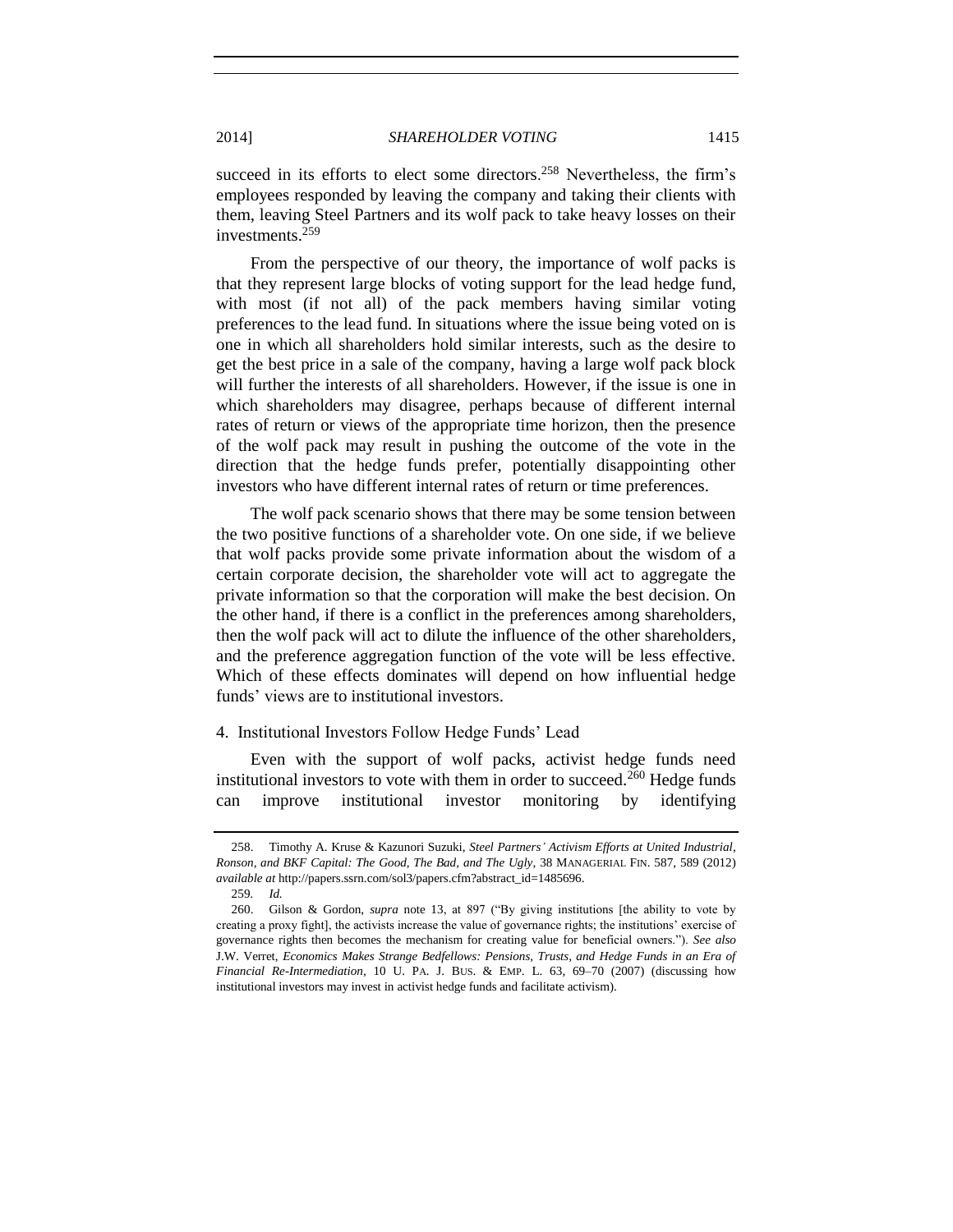underperforming companies, making the necessary undiversified investment in those companies, and taking the leadership role in challenging incumbent management. Hedge fund activism has the ability to mitigate institutional investors' passivity. For example, hedge funds' concentrated holdings allow them to invest the necessary resources even when institutions' holdings are too small to justify activism.

Hedge funds seek support from institutional investors to achieve their goals.<sup>261</sup> In some cases, this means a two-step approach: hedge funds first talk with institutional investors about the target company, then contact that company once they know they have the support of institutions and their large shareholdings.<sup>262</sup> Alternatively, some institutional investors "maintain open and regular lines of communication with activists, including sharing potential 'hit lists' of possible targets."<sup>263</sup> Overall though, the hedge funds frequently get institutional support. As one institutional investor manager put it, "[t]he hedge funds have done a marvelous job. No matter how we feel about companies, traditional managers simply cannot move as fast to achieve our aims. We were right behind (the hedge funds), but we couldn't have done it without them."<sup>264</sup>

Mutual funds frequently work with hedge funds in shareholder activism. While mutual funds face disincentives to shoulder the cost of monitoring, they are well-situated to support hedge fund activism.<sup>265</sup> For example, in the Deutsche Börse-London Stock Exchange proposed merger, mutual funds joined with the activist hedge fund to confront the Deutsche Börse board.<sup>266</sup> In another situation, the Legg Mason mutual fund worked with ValueAct Capital hedge fund to raise the acquiring price for Novartis's acquisition of Chiron in 2005.<sup>267</sup>

Public pension funds and company pension funds are more hesitant to openly follow activist investors than mutual funds.<sup>268</sup> Public pension fund

<sup>261.</sup> Lipton, *supra* note [212,](#page-49-0) at 1 (noting that hedge funds seek to "convinc[e] institutional investors to support the activist's program"). Lipton argues that potential target companies should "[m]aintain regular, close contact with major institutional investors [as] CEO and CFO participation is very important." *Id.*

<sup>262.</sup> McCrum & Gelles, supra note [220](#page-51-0) ("The activists are having discussions with major shareholders beforehand. . . . They can go in and say, 'Most of your shareholders feel this way.'").

<sup>263.</sup> Lipton, Cain & Niles, *supra* note [212](#page-49-0) (claiming that even when institutions don't have limited partnership interests in these funds, they are actively supporting them).

<sup>264.</sup> Louise Armistead, *Saved by the Growing Power of Hedge Funds*, SUNDAY TIMES, (Mar. 13, 2005) , http://www.thesundaytimes.co.uk/sto/business/article103547.ece.

<sup>265.</sup> Kahan & Rock, *supra* not[e 191,](#page-44-0) at 1048.

<sup>266</sup>*. Id.* at 1035.

<sup>267</sup>*. Id.* at 1037.

<sup>268</sup>*. Id.* at 1061–62.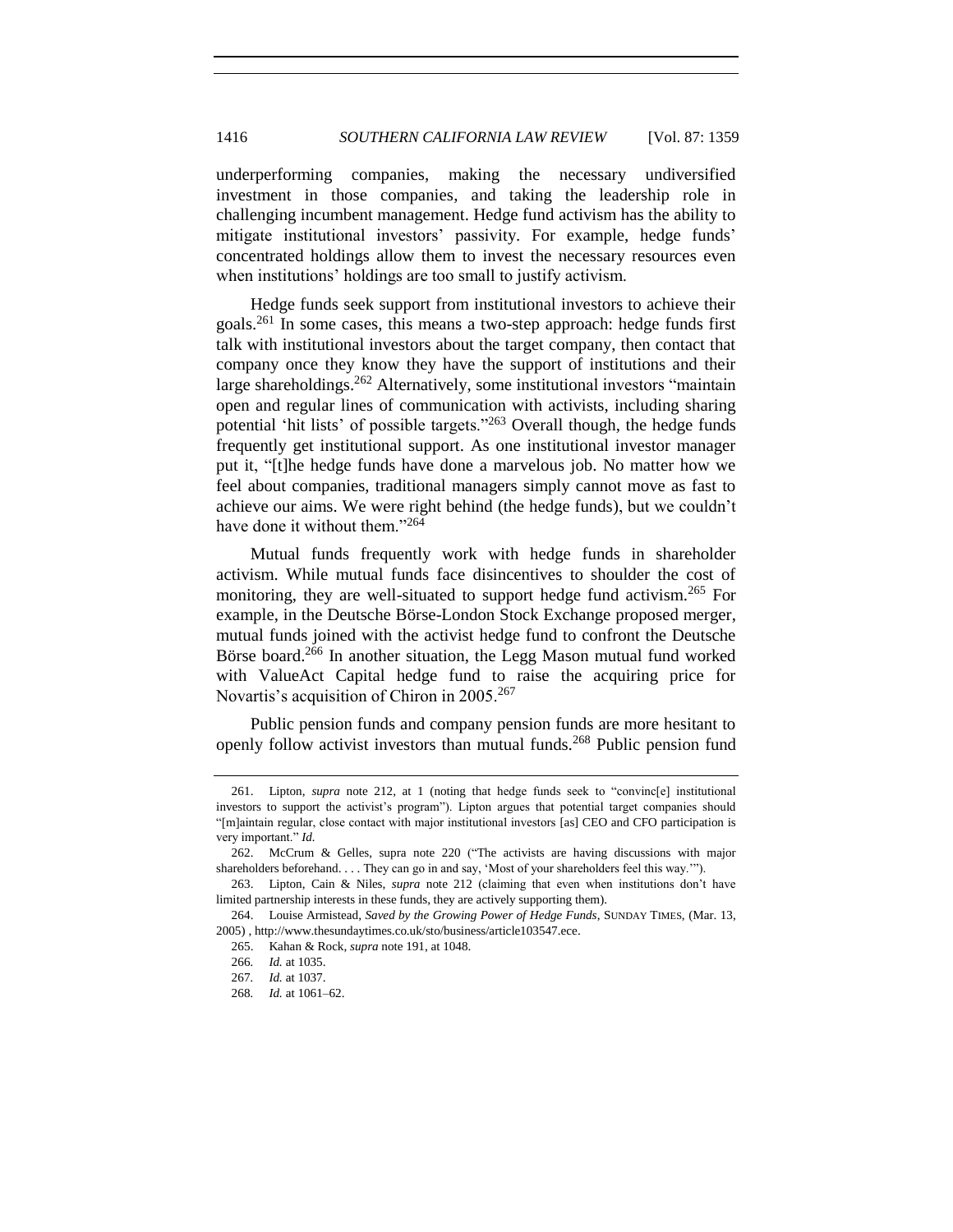trustees are normally elected or appointed officials who lack both the compensation incentives and often the credibility and knowledge to pursue aggressive investment strategies.<sup>269</sup> In addition, public pension funds operate in a political environment where aggressive activism might be seen as inappropriate, $270$  while the company pension fund manager prefers to be one step removed and not as directly associated with the activism.<sup>271</sup> But, overall, hedge funds actively and often successfully court the voting support of institutional investors.

#### 5. Institutional Investors Invest Heavily in Hedge Funds

Institutional investors support hedge funds in a more direct way as well—they are their main source of investment capital.<sup>272</sup> Citi Prime Finance, a division of Citibank, estimates that institutional investors accounted for 66 percent of all hedge fund capital, with over \$1.47 trillion dollars in hedge fund investments in  $2011$ .<sup>273</sup> It projects these investment levels to rise rapidly over the next several years to reach \$2.47 trillion by  $2016<sup>274</sup>$  Hedge funds would be hard pressed to engage in many of their activities without this capital.

More importantly for our purposes, this suggests that institutional investors have a second interest in supporting hedge fund activism beyond the returns that they generate in any particular company by voting in favor of activists' agendas—a direct return on their investments in the hedge funds themselves. In other words, institutional fund investors have multiple interests in hedge fund activism generating increases in target company value.

When a private pension fund invests in an activist hedge fund, it is supporting the hedge fund's activism. $275$  This investment solves two problems that company pension funds would face if they were activists

<sup>269</sup>*. Id.* at 1059–61.

<sup>270</sup>*. See id.* at 1059–60 (discussing pension fund controllers who have come under scrutiny for potentially politically-motivated governance choices).

<sup>271.</sup> Verret, *supra* note [260,](#page-56-0) at 70 ("With corporate governance activity one step removed, corporate pension managers can wash their hands of the dirty work.").

<sup>272.</sup> *See* Lipton, Cain & Niles, *supra* note [212](#page-49-0) ("'Activist Hedge Fund' has become an asset class in which institutional investors are making substantial investments.").

<sup>273</sup>*.* CITI PRIME FINANCE REPORT, *supra* not[e 132,](#page-32-0) at 33 tbl.21, 34.

<sup>274.</sup> *Id.*

<sup>275.</sup> However, some commentators question whether these funds are a major source of hedge fund capital. *See* Kahan & Rock, *supra* note [191,](#page-44-0) at 1068 ("While we lack precise data, we do not believe that corporate pension funds are a major source of capital for hedge funds at this time. And, given the declining importance of corporate defined benefit plans, we are skeptical that they ever will become one.").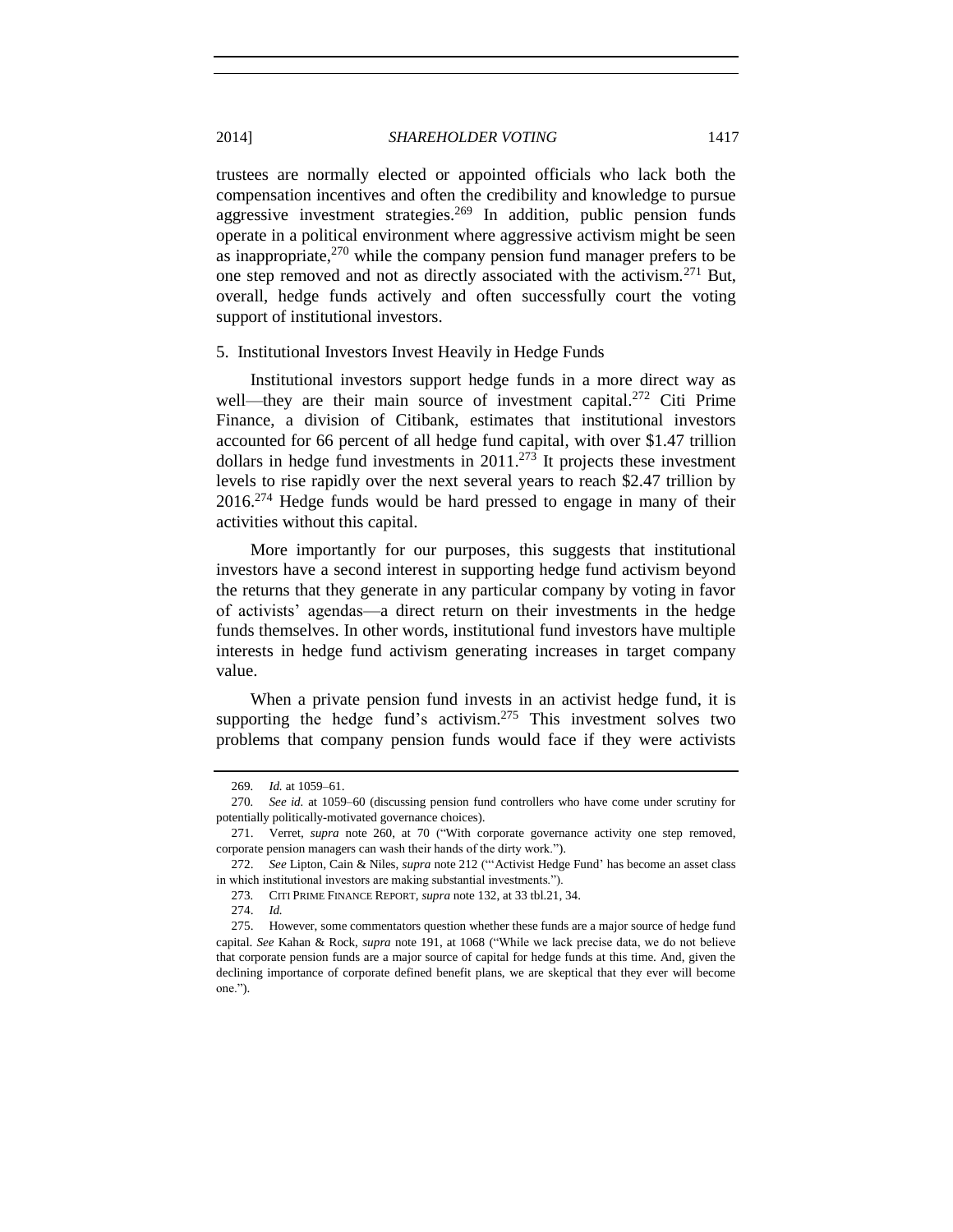themselves. First, being an investor rather than a direct participant allows the pension fund manager to be far removed from any potential fallout related to the activism.<sup>276</sup> Additionally, a pension fund manager can take small stakes in multiple activist hedge funds, which will in turn acquire the large stakes in a target necessary for efficient activism. This permits the private pension fund to make what are essentially undiversified, potentially more valuable, investments than it would otherwise be allowed to make.<sup>277</sup>

Other types of institutional investors also put large sums of money into hedge funds.<sup>278</sup> These include university endowments, sovereign wealth funds, insurance companies, and foundations.<sup>279</sup> Sovereign wealth funds' investment in hedge funds is increasing at a particularly rapid rate. In each case, these investment vehicles will have strong incentives to support hedge funds generally, and more particularly when they engage in hedge fund activism.

Institutions that hold both an interest in an activist hedge fund targeting a firm as well as stock in the target firm may pose a problem for our theory of shareholder voting. Suppose the hedge fund proposes that the target firm take actions that maximize the value of the hedge fund's interest in the firm, but which are value-decreasing for the firm overall.<sup>280</sup> If the institution decides to vote its stock to support the hedge fund's activism, and thereby maximize the value of its investment in the fund, it will be voting not to maximize the value of the target firm.<sup>281</sup> As discussed in Part III.A.2, there is substantial evidence that hedge funds are not shortterm investors, but if this were to occur, it would violate our claim that shareholders vote to maximize firm value.

To summarize, institutions that own interests in activist hedge funds will have two different interests in their activism: (1) their direct interest in maximizing the value of their portfolio companies, and (2) their indirect interest in maximizing the value of their investment in the hedge fund. The claim that institutional investors often follow hedge funds in their voting activism, $282$  while accurate as far as it goes, misses this second very

<sup>276.</sup> Verret, *supra* not[e 260,](#page-56-0) at 70.

<sup>277</sup>*. Id.*

<sup>278.</sup> CITI PRIME FINANCE REPORT, *supra* not[e 132,](#page-32-0) at 10, 29–30.

<sup>279</sup>*. Id.*

<sup>280.</sup> This could happen if there is a divergence in the long-term and short-term value of the firm because of hedge fund proposals.

<sup>281</sup>*. See* Gregor Matvos & Michael Ostrovsky, *Cross-Ownership, Returns, and Voting in Mergers*, 89 J. FIN. ECON. 391, 397 (2008) (finding that mutual funds that hold shares in both a target and acquirer which have entered into a proposed merger are more likely to vote for the merger).

<sup>282.</sup> Gilson & Gordon, *supra* not[e 13,](#page-2-0) at 867.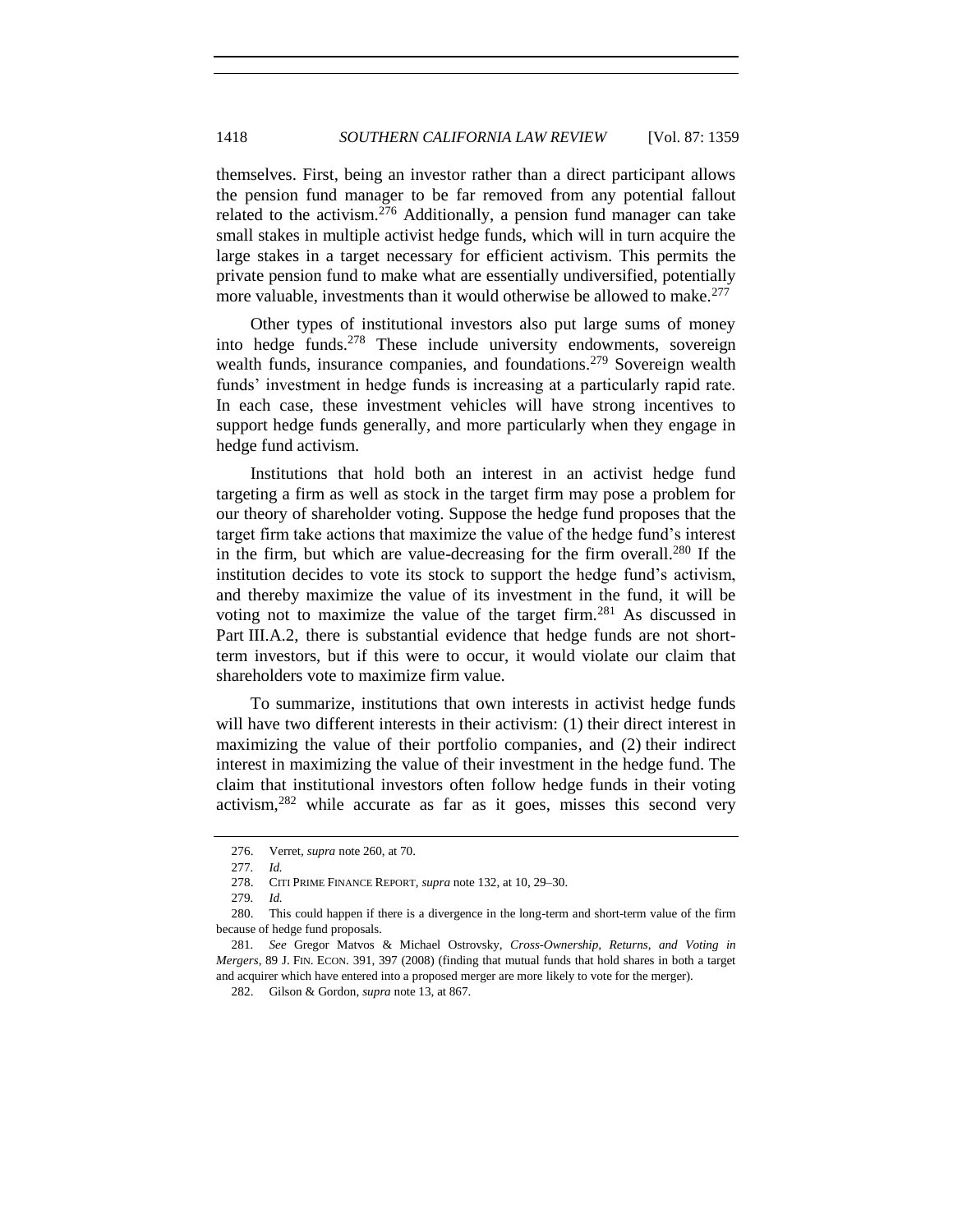important motivation behind institutional investors' support for hedge fund activism.

# 6. Proxy Advisory Services' Role in Hedge Fund Activism

One final set of important players in hedge funds' voting activism is the proxy advisory firms. If ISS recommends that its institutional clients vote in favor of the hedge fund's candidates in a contested election, the hedge fund is much more likely to win.<sup>283</sup> Effectively, the hedge fund supplements its direct connections with institutional investors by leveraging ISS's voting advice and information processing to reach out to institutional shareholders. It is extremely effective: one study examined thirteen incidents where ISS backed hedge funds in proxy fights for board seats and found that in twelve of them the hedge fund won.<sup>284</sup> In other words, when ISS backs hedge funds, "they win."<sup>285</sup>

Not surprisingly, hedge funds try hard to persuade ISS of the merits of their plans for the targeted firms.<sup>286</sup> Hedge funds often prepare presentations and legal briefs about their plans and even hire investment bankers to prepare white papers to promote the activism.<sup>287</sup> Of course, companies are also aware of the importance of the ISS voting recommendation and prepare their own counterarguments and presentations.<sup>288</sup>

Some see proxy advisory firms as favoring activists over managers.<sup>289</sup> For example, in 2003 Barington Capital Group proposed the election of two new directors to the board of Nautica Enterprises.<sup>290</sup> Barington was able to convince ISS to give positive recommendations for its nominees,

<sup>283.</sup> Cindy R. Alexander et al., *The Role of Advisory Services in Proxy Voting* 34–35 (Nat'l Bureau of Econ. Research, Working Paper No. 15143, 2009), *available at* http://papers.ssrn.com/ sol3/papers.cfm?abstract\_id=1434658 (finding that proxy advisory firms' recommendations are a good predictor of proxy contest outcomes, with positive recommendations in favor of one party leading to increased voting support).

<sup>284.</sup> Briggs, *supra* not[e 237,](#page-53-0) at 698.

<sup>285</sup>*. Id.*

<sup>286</sup>*. See id.* at 699 ("The object nevertheless remains to persuade, and it appears that hedge fund activists are taking advantage of their opportunities in new ways. ISS has come to be treated almost as a sort of latter-day cross between Solomon and the Pied Piper of Hamelin before which contestants make road-show financial presentations and, in at least one instance, purely legal arguments.").

<sup>287</sup>*. Id.*

<sup>288.</sup> *See* Lipton, Cain & Niles, *supra* not[e 212](#page-49-0) (arguing that a target firm must make a "sophisticated presentation of the company's finances and business to have any prospect that [proxy advisory firms] will reject the activist's argument and support the company's").

<sup>289.</sup> *Id.* (stating that "ISS and Glass Lewis . . . favor activists over management").

<sup>290.</sup> Kahan & Rock, *supra* not[e 191,](#page-44-0) at 1030.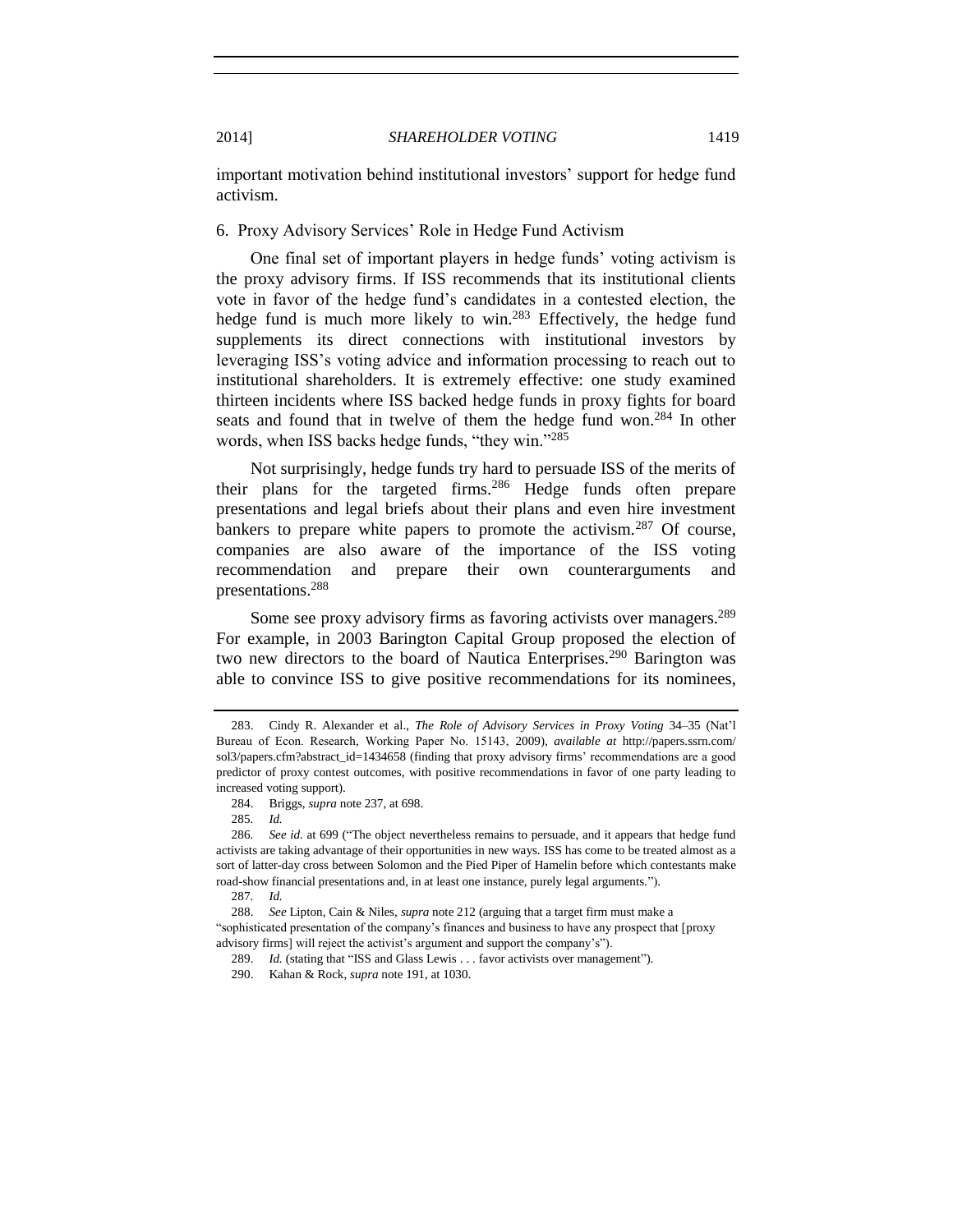and one month later both nominees were elected.<sup>291</sup> Additionally, ISS may provide a convenient third-party opinion on the value of a hedge fund's strategies. For example, in the conflicted MONY deal where two hedge funds put forth competing plans,<sup>292</sup> ISS backed the fund it believed best represented shareholders, Highfields, and ultimately Highfields's proposal was successful.<sup>293</sup> In short, proxy advisory firms play an important role in securing institutional voting support for hedge fund activism.

### 7. Hedge Funds and Our Theory of Corporate Voting

Tying the discussion in Part III.A back into our theory, hedge funds are shareholders whose return is contingent on the stock price and who have strong incentives to raise that stock price for all shareholders. Because of their independence and sharp focus on the stock price, hedge funds are well-positioned to monitor board conflict situations using the shareholder vote. Hedge funds also stimulate other shareholders to overcome their rational reticence to engage in activist, informed voting behavior.

In addition, with their financial expertise and willingness to pay for investment bankers' services, hedge funds are able to bring private information to a corporate decision, such as the appropriate price to be paid in a merger. This permits shareholder voting to play the positive role of aggregating private information to help reach a superior corporate decision.

Finally, hedge fund driven voting may further serve a preference aggregation function. Hedge funds may have higher internal rates of return and view a short-term return (if we accept corporate management's perspective) more positively than long-time horizon shareholders. By aggregating the votes of hedge funds and institutional investors, we ensure that the outcome of the vote is likely to reflect the underlying preferences of all of the company's significant shareholders. Proxy advisory firms further facilitate this process by assisting institutional investors to solve the collective action problem and fully express their preferences in a vote.

Going back to the example discussed in Part I.C.2.b, the fight between Biglari Holdings and Cracker Barrel over a shareholder resolution that the corporation should take on significant debt in order to make an immediate twenty-dollar per share dividend, Biglari's preferences were for a shortterm payout, whereas management preferred to continue to use the cash in its existing business strategy. While management could have ignored any

<sup>291</sup>*. Id.*

<sup>292</sup>*. Id.* at 1073.

<sup>293</sup>*. Id.* at 1073–74. *See also* Gantchev, *supra* not[e 229,](#page-52-0) at 612–13.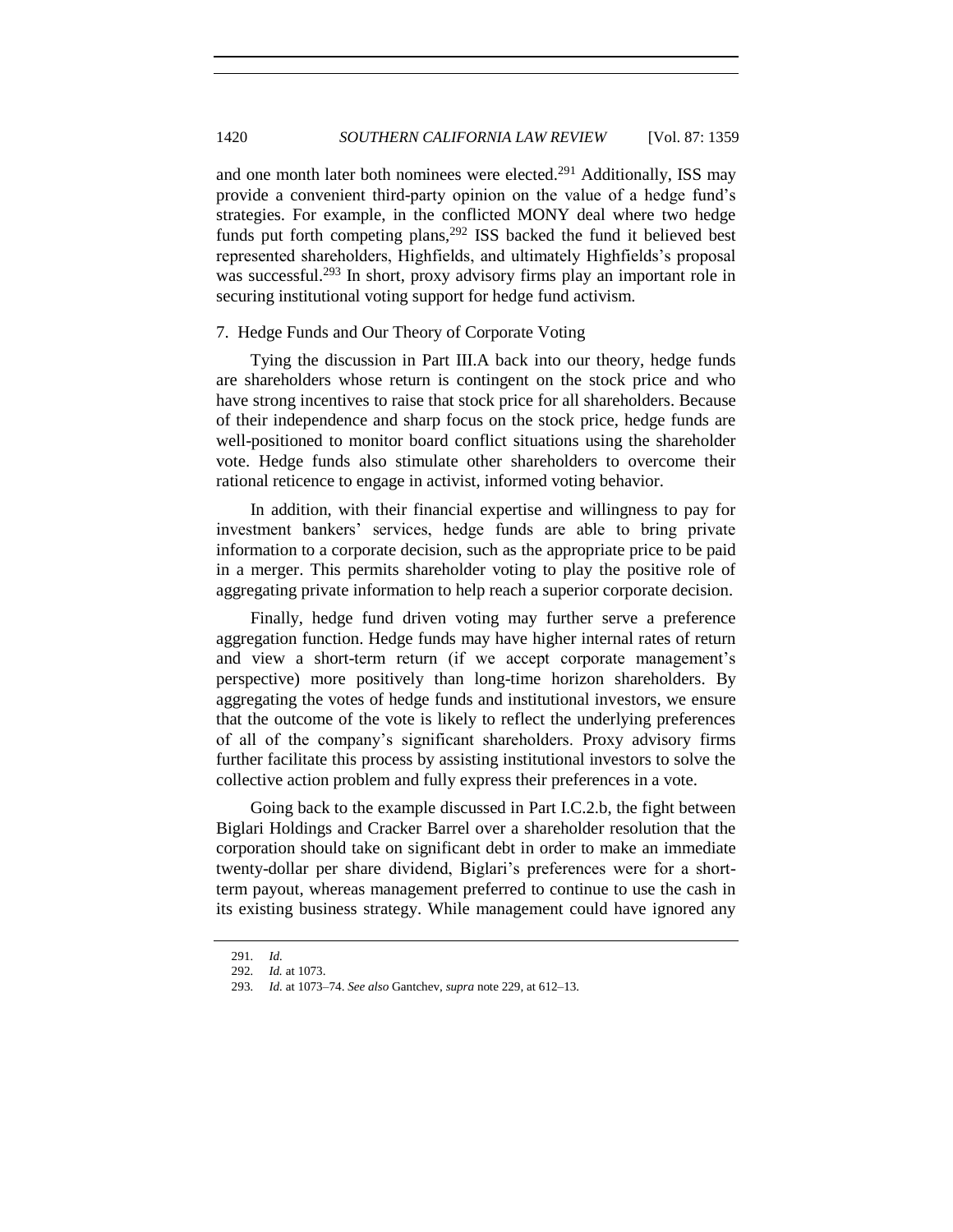vote on Biglari's initial shareholder proposal, it instead chose to put the proposal on the ballot itself to see what Cracker Barrel's shareholders thought about the matter.<sup>294</sup> This permitted the board to find out what shareholders' aggregate preferences were—and to learn that its investors supported management's position. This is a good illustration of how a shareholder vote can provide valuable information to a board.

To summarize, hedge funds have been at the core of high-dollar immediate-value shareholder activism. While they play the leading role in this activism though, other players are important, including institutional investors and proxy advisory firms.

## B. LOW-DOLLAR IMMEDIATE-VALUE VOTING SITUATIONS

Low-value shareholder voting situations arise when shareholders are asked to vote on issues that have little if any immediate discernible effect on the company's stock price. Given that voting is costly, one might conclude that these are not suitable occasions for exercising the franchise. However, our theory of shareholder voting can be extended to situations in which the value of intervention has a long-term impact on firm value that does not show up immediately in stock price.

As a theoretical basis for this distinction between short- and long-run value, we provisionally accept corporate management's stated view that these can be different things.<sup>295</sup> For instance, boards frequently claim such a difference exists when they use defensive tactics to block a tender offer, arguing that they have a better strategy for managing the corporation to maximize its long-term value.<sup>296</sup> Commentators, regulators, and investors have accepted this idea that long-term value is the right metric for managing the corporation.<sup>297</sup>

<sup>294.</sup> *Cracker Barrel and Biglari Proxy Contest Chronology*, *supra* not[e 95.](#page-22-0) 

<sup>295.</sup> *See* Paramount Commc'ns, Inc. v. Time, Inc., 571 A.2d 1140, 1154 (Del. 1989) ("Directors are not obliged to abandon a deliberately conceived corporate plan for a short-term profit unless there is clearly no basis to sustain the corporate strategy."); Lipton, *Deconstructing American Business II*, *supra*  note [15,](#page-3-1) at 1 (stating that the most important problem for American business in the future is "[p]ressure on boards from activist investors to manage for short-term share price performance rather than longterm value creation."); Roe, *supra* note [15,](#page-3-1) at 979–80 ("It would not be unfair . . . to pose the policy issue as: Whether the long-term interests of the nation's corporate system and economy should be jeopardized in order to benefit speculators interested . . . only in a quick profit . . . ?" (quoting Martin Lipton, *Takeover bids in the Target's Boardroom*, 35 BUS. LAW 101, 104 (1979)).

<sup>296.</sup> See, for instance, the argument of Time, Inc.'s management's in *Paramount*, 571 A.2d at 1149–50 ("The Time board maintained that the Warner transaction offered a greater long-term value for the stockholders and, unlike Paramount's offer, did not pose a threat to Time's survival and its 'culture.'").

<sup>297.</sup> Bebchuk, *supra* not[e 15,](#page-3-1) at 1639–40.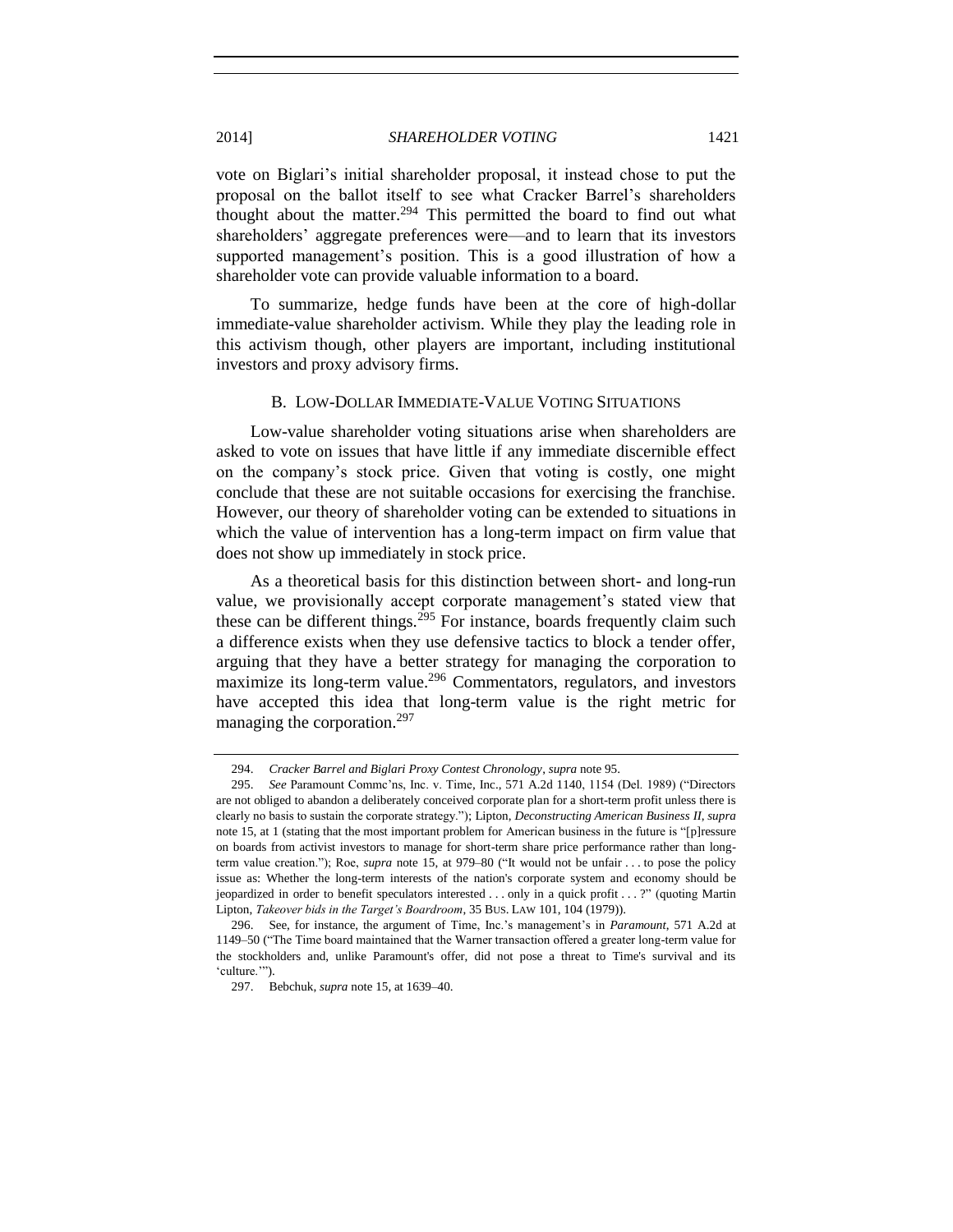Assuming *arguendo* that this is a potential metric for evaluating corporate activities, then corporate voting can be justified whenever (1) managers' actions affect the long-term value of the company; and (2) there are systemic benefits that will be realized by all shareholders if they could monitor managers' divergence from this value, and the cost of the monitoring would not consume the benefit. A shareholder vote to remove takeover defenses, such as classified boards, might be one example.<sup>298</sup> The costs of such a vote are small and the value of removing the classified board is only likely to show up if the company becomes a takeover target.<sup>299</sup>

Shareholders should use the vote to play this monitoring role for actions that pose director conflicts of interest, such as interested transactions, or those involving potentially captured boards setting officer compensation. For example, when the board is considering managerial compensation, concerns about structural bias and independent directors' willingness to bargain hard over pay levels may make shareholders useful additional monitors of CEO pay, $300$  even if resulting changes to pay levels do not affect stock price.

Some initially low-value shareholder votes could also trigger subsequent high-value activism that affects stock price. For instance, a failed Say on Pay vote, in which the company receives a low level of shareholder support for its executives' compensation, could act as a signal of shareholder discontent that attracts the interest of an activist hedge fund. The recent case of Hess Corp. ("Hess") and Elliot Management Corp. ("Elliot Management") may be just such a situation. In 2012, Hess shareholders cast only 58 percent of their votes in favor of management's Say on Pay proposal,  $301$  indicating to the market that the company's shareholders were unhappy. In 2013, activist hedge fund Elliot Management launched a proxy contest for control of Hess. This hotly contested fight led to Elliot Management getting several seats on the Hess

<sup>298.</sup> Thomas & Cotter, *supra* note [85,](#page-20-0) at 398 (finding that boards are more willing to remove classified boards after precatory shareholder proposals asking them to do so receive strong shareholder support).

<sup>299.</sup> Cuñat et al., *The Vote is Cast*, *supra* note [14,](#page-3-2) at 1945–46 (finding that in close votes, the passage of shareholder proposals to declassify the board increases firm value).

<sup>300.</sup> *See* LUCIAN BEBCHUK & JESSE FRIED, PAY WITHOUT PERFORMANCE: THE UNFULFILLED PROMISE OF EXECUTIVE COMPENSATION 100 (2004) (describing a circumstance in which it would be helpful to have shareholders act as additional monitors of CEO pay).

<sup>301.</sup> Daniel Gilbert & Joann S. Lublin, *Board Pay Adds Fuel to Hess Battle*, WALL ST. J. (Mar. 25, 2013, 8:03 PM), http://online.wsj.com/news/articles/SB1000142412788732346620457838267229 6842906.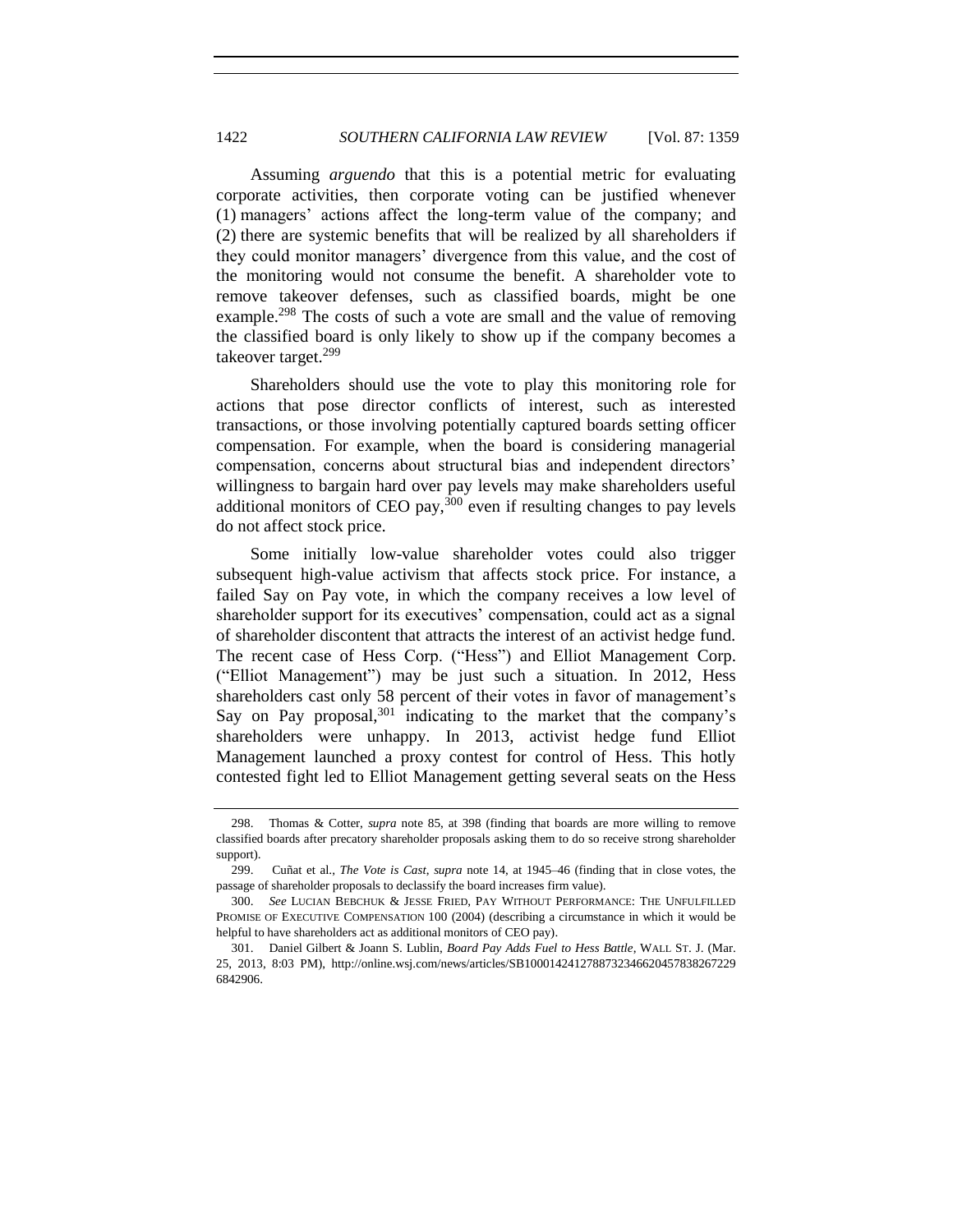board.<sup>302</sup> More generally, any time a company fails its Say on Pay vote, this is likely to signal to activist hedge funds that it is suffering from poor performance, excess compensation levels, and a high degree of shareholder discontent.

We recognize that voting on low dollar value proposals is more difficult to justify than voting that results in high immediate shareholder value. Long-term value is a slippery concept that (some have argued) managers have used to justify entrenching themselves in power,  $303$  and which could potentially serve as a justification for any action directors wish to take. As a result, we believe that its use as a criterion for allowing shareholder voting must be considered on a case-by-case basis and be critically evaluated. For example, we find it difficult to justify shareholder voting on Rule 14a-8 corporate social responsibility proposals. While proponents of such measures may claim that they relate to the firm's longterm value, we find these arguments to be quite attenuated and lacking support in empirical research.<sup>304</sup>

In the remainder of this section we provide a more detailed examination of voting in low immediate-value contexts and how that voting too is consistent with our approach to shareholder voting.

### 1. Shareholders Have Insufficient Incentives to Lead on These Issues

In low-dollar immediate-value situations, the costs to an investor to initiate activism may exceed the immediate payoffs, so that few investors are likely to step up to the plate. For starters, activist hedge funds are focused on actions that will immediately increase shareholder value. Lowdollar immediate-value situations are not interesting to hedge funds because: (1) they usually need to return capital to investors within a sixmonth window, and (2) their form of intervention may have high transaction costs (requiring liquidity to buy and hold a long-term stake). As with high-value situations though, the agency costs of intermediary capitalism make it unlikely that institutional investors will initiate action.<sup>305</sup>

<sup>302.</sup> Michael J. de la Merced, *How Elliot and Hess Settled a Bitter Proxy Battle*, N.Y. TIMES (May 16, 2013, 9:13 AM), http://dealbook.nytimes.com/2013/05/16/hess-and-elliott-settle-fight-overcompanys-board/.

<sup>303.</sup> Bebchuk, *supra* not[e 15,](#page-3-1) at 1642–43.

<sup>304.</sup> Thomas & Cotter, *supra* not[e 85,](#page-20-0) at 370 ("Academic research has generally concluded that corporate governance proposals raise important substantive issues, while the social responsibility proposals are frequently viewed as frivolous."). In the context of Rule 14a-8, we would draw the line at shareholder voting that relates to firms' corporate governance structures and put the burden on proponents of moving outside of those boundaries to justify their positions.

<sup>305.</sup> *See supra* Part II.A.2.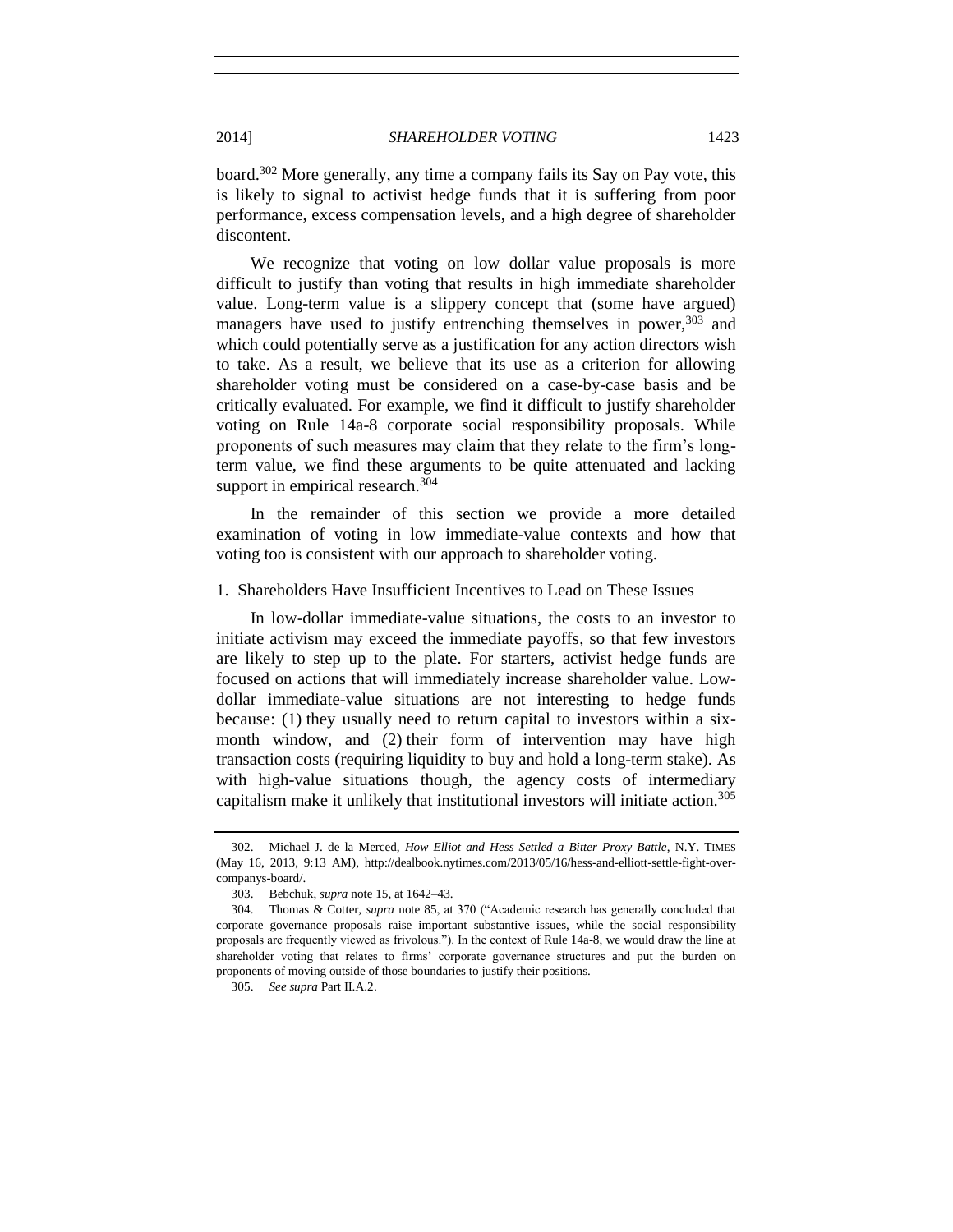Taking a leadership position means incurring the costs of activism, and in low-dollar immediate-value situations, the chance of recouping these costs quickly through activism is very small. On top of that, an individual institution that initiates activism will still face the same free rider problems that it faced in high-dollar immediate-value situations.<sup>306</sup>

# 2. Mandatory Voting and Proxy Advisory Firms Help Shareholders to Act **Collectively**

Even if one investor initiates activism, other institutional investors will not want to incur the necessary costs to cast informed votes if they do not see an immediate payoff sufficient to cover these costs.<sup>307</sup> Here, the governmental mandate for fiduciary voting plays a larger role than in the high-impact context previously discussed. For institutional shareholders following business plans that make them rationally reticent to vote, mandatory voting facilitates a solution to the shareholders' collective action problem, especially when the immediate payoffs to voting are small.<sup>308</sup> A second justification could be that when short-term value effects are low, but long-term value is adversely impacted, there might be a lack of shareholder monitoring, so the government mandates informed institutional corporate voting.

<sup>306.</sup> One exception might be the Shareholder Rights Project that was started by Professor Lucian Bebchuk. It seems to be a type of third-party corporate governance activist, acting on behalf of a number of institutional investors that ultimately are the sponsors for these board declassification proposals. THE SHAREHOLDER RIGHTS PROJECT 2012 REPORT, SHAREHOLDER RIGHTS PROJECT 1–3 (2012), *available at* http://srp.law.harvard.edu/releases/SRP-2012-Annual-Report.pdf. Based on the statistics reported in its documents, it appears to have been very successful in getting companies to declassify their boards. *Id.* at 9. But it is an open question whether such an organization would be possible without the uncompensated efforts of a number of Harvard Law School students and faculty.

<sup>307.</sup> *See* Jill E. Fisch, *Relationship Investing: Will it Happen? Will it Work?*, 55 OHIO ST. L.J. 1009, 1019–20 (1994) ("When investors decide whether to commit resources, they are more concerned with whether an institution performed better than others than with the return realized by the institution. If relationship investing does not create a competitive advantage, an institution has little incentive to engage in it, even if it creates net present value."); Edward B. Rock, *The Logic and (Uncertain) Significance of Institutional Shareholder Activism*, 79 GEO. L.J. 445, 452–53 (1991) ("What interferes with the realization of the optimists' hope—the hope that institutional investors will be as active, informed, and skeptical as individuals holding an equivalent stake—are the agency costs. Money managers, like outside directors, but unlike the large individual shareholders who institutional shareholders are thought to resemble, have precious few economic or legal incentives to discipline corporate management actively, while facing substantial disincentives.").

<sup>308.</sup> In a related vein, if the government is concerned about potential conflicts of interest in institutional voting, it can require disclosure of how the institution votes its shares so that its beneficiaries can assess whether the fund voted to maximize the value of its investment. This may be the justification for the requirement that mutual funds disclose their voting records on corporate matters, thereby potentially exposing any pro-management biases arising out of the funds' efforts to sell their retirement plan services. *See supra* Part II.B.1.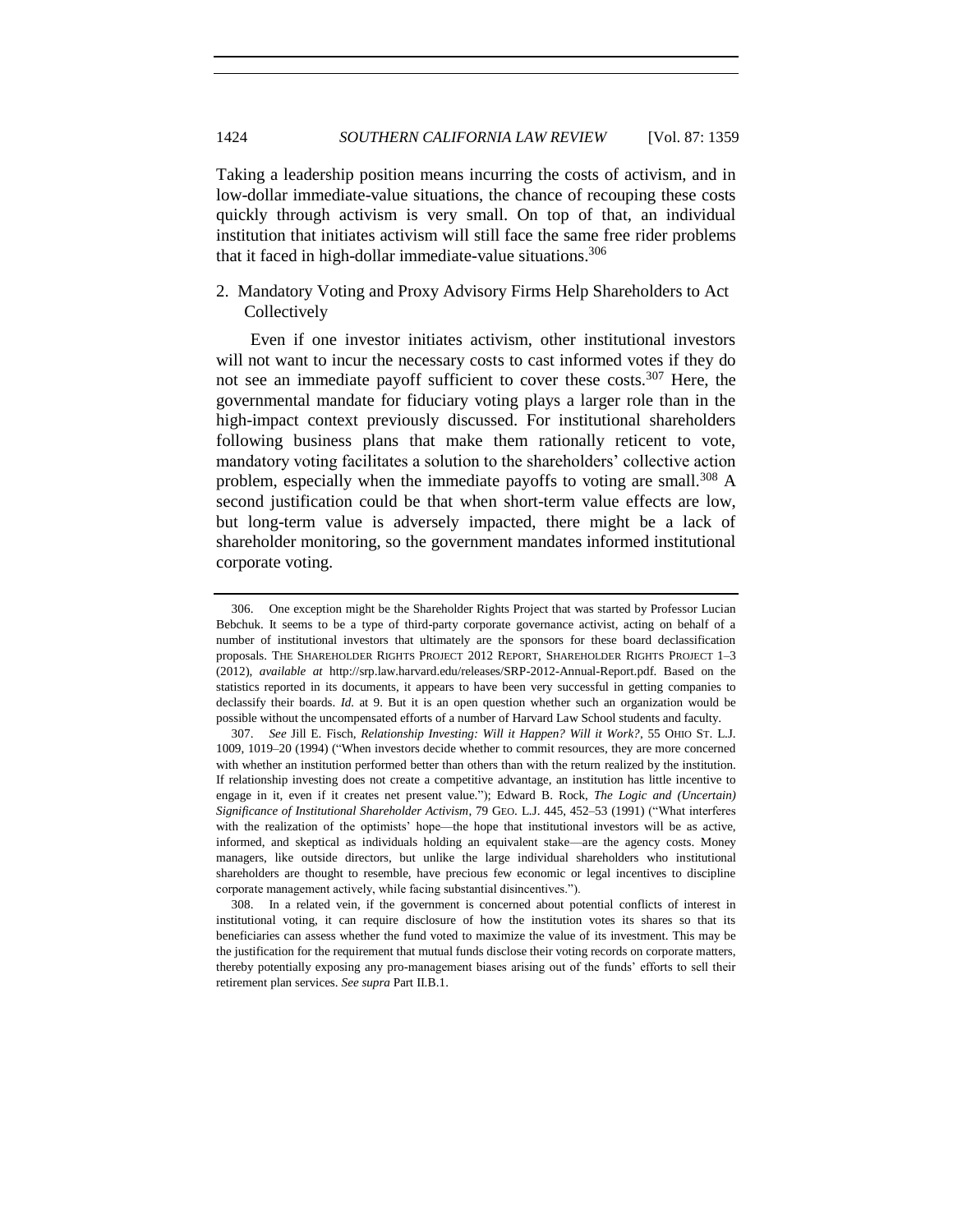To satisfy the government mandate, institutional investors need to be informed and to decide how to vote their shares. Proxy advisory firms provide an efficient source of information, and voting recommendations play a different role in low-impact contexts. In both high- and low-dollar immediate-value situations, proxy advisory firms help to solve the monitoring problem by offering a low-cost way for institutional investors to inform themselves about issues on the corporate ballot and in some cases to cast votes for the institutions. As previously discussed, in the high-value case, activist hedge funds are already providing potential leadership on corporate governance issues by bringing them to shareholders' attention. Rationally reticent institutions will be able to follow the hedge funds' lead in casting their ballots, although proxy advisory firms often function as independent verifiers of the truth of the hedge funds' claims and the target company management's counterclaims.

In low-dollar immediate-value cases, institutions generally vote only because they are required by law to do so, and they want to spend the least amount of money possible to cast their ballots in an informed, valuemaximizing way so as to comply with their legally mandated duties. Proxy advisory firms play a valuable role by reducing voting costs significantly. Exploiting economies of scale, these firms provide necessary information to a wide set of clients at a lower price than they could obtain for themselves; using this information, they may be better able than their clients to determine how to vote the stock in order to increase firm value.<sup>309</sup> In other words, proxy advisory firms' recommendations may provide needed guidance to institutions on how to cast their votes so as to maximize firm value.

Even in situations where the shareholder vote relates to actions that create no value, or even negative value, for shareholders, proxy advisory firms may minimize institutions' voting costs. In these situations, the institution will have even less incentive to invest its own time and resources in deciding how to vote, making it desirable to completely outsource the information gathering and decisionmaking to a (cheaper) third party. This might be the case for Rule 14a-8 social responsibility proposals.

In cases where the stakes for the shareholders are lower, it is important

<sup>309.</sup> Cotter, Palmiter & Thomas, *supra* note [177,](#page-41-2) at 6–8. This last point assumes that proxy advisory firms have better information at a lower cost on how to maximize share price than do their clients. It might also be the case that the proxy advisory firms simply know their clients' preferences so well that their voting recommendations reflect them accurately.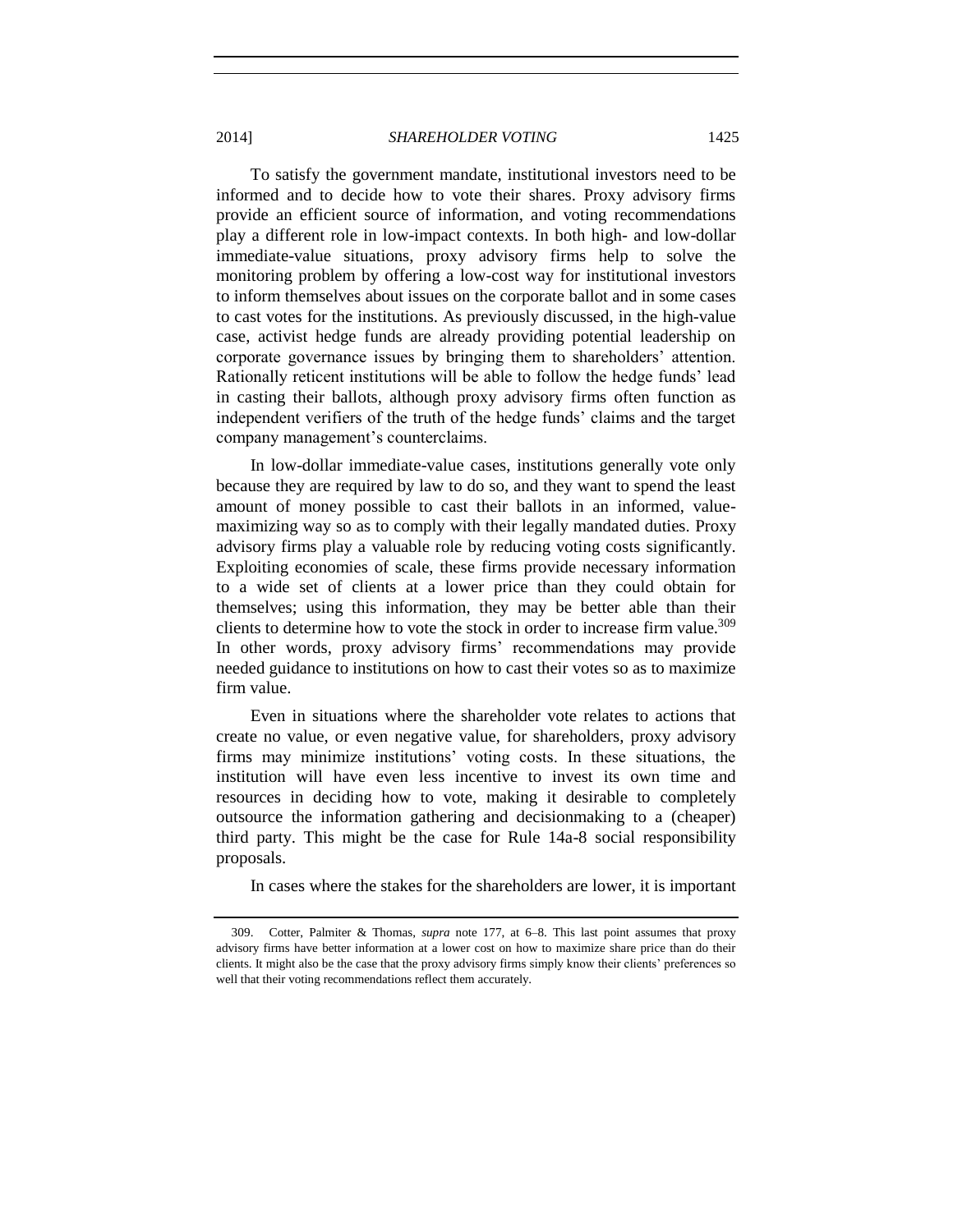that the signals coming out of the proxy advisory firms be unbiased. If they are not, and the voting adviser recommends value-decreasing action, then their institutional clients are unlikely to conduct sufficient research to detect the difference. While corporate management will frequently point out any imperfections in proxy advisory firms' recommendations, possible regulatory responses remain in play.

### 3. The Example of Say on Pay

<span id="page-67-0"></span>One example of low-dollar immediate-value votes are the Say on Pay advisory votes on executive compensation that are required by Dodd-Frank.<sup>310</sup> As discussed below, Say on Pay votes may increase both immediate value as well as long-term value for shareholders, net of the costs of voting. Shareholders use Say on Pay votes to target companies that exhibit both poor performance and high levels of executive pay.<sup>311</sup> However, even considerable overpayments to corporate managers may not affect stock prices when the companies in question have market capitalizations in the billions. In other words, for a \$100 billion company, the loss of several million dollars in compensation overpayments does not immediately affect stock price.<sup>312</sup>

The Say on Pay vote might also be viewed as a vote on the long-term value of the firm because compensation practices reflect the quality of corporate governance: firms with weak governance structures often suffer from poor performance and high levels of managerial compensation.<sup>313</sup> Say on Pay may affect governance and compensation at firms for a variety of reasons, which we identify here and discuss in the remainder of this section. First, if a CEO is powerful enough to extract rents from his or her firm, then Say on Pay may provide the board of directors with additional leverage to negotiate a better deal for the firm.<sup>314</sup> Second, if directors are

<sup>310.</sup> James F. Cotter, Alan R. Palmiter & Randall S. Thomas, *The First Year Of Say-on-Pay Under Dodd-Frank: An Empirical Analysis and Look Forward*, 81 GEO. WASH. L. REV. 967, 977–79 (2013).

<sup>311.</sup> *See infra* text accompanying not[e 321.](#page-69-0)

<sup>312.</sup> *See* Steven Davidoff Solomon, *A Vote Goes Against Outsize Executive Pay, but It's Hardly a Blow*, N.Y. TIMES (Nov. 5, 2013, 8:33 PM), http://dealbook.nytimes.com/2013/11/05/a-vote-goesagainst-outsize-executive-pay-but-its-hardly-a-blow/ (noting that Oracle's general counsel argued that a \$50 million overpayment to its CEO would constitute only 0.36 percent of its free cash flow).

<sup>313.</sup> It might also constitute "a referendum or vote of confidence in the CEO—empowering shareholders by providing a mechanism through which they can punish a CEO for poor performance." Cuñat et al., *Say Pays!*, *supra* not[e 14,](#page-3-2) at 9.

<sup>314</sup>*. Protecting Shareholders and Enhancing Public Confidence by Improving Corporate Governance*: *Hearing Before the Subcomm. on Sec., Ins., & Inv. of the S. Comm. on Banking, Hous. & Urban Affairs*, 111th Cong. 47–49 (2009) (prepared statement of John C. Coates IV, John F. Cogan Jr.,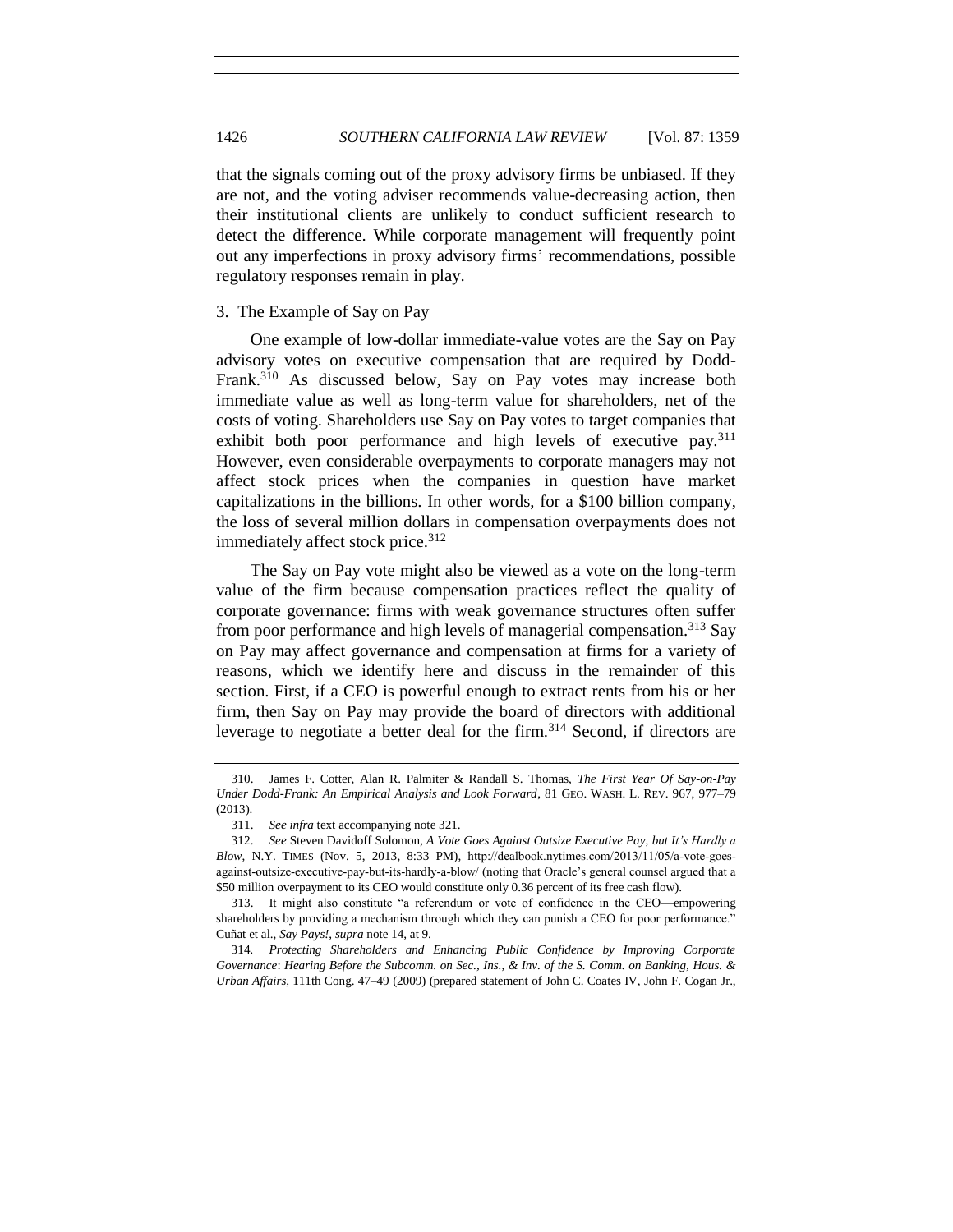worried about being reelected to the board, they may attach great importance to the level of shareholder support in a Say on Pay vote, and therefore be quite willing to reduce compensation levels or eliminate abusive pay practices if shareholders or proxy advisory firms ask them to do so.<sup>315</sup> Finally, Say on Pay may improve communication between shareholders and managers on compensation issues, which could result in a general improvement of corporate governance.<sup>316</sup>

a. Dodd-Frank Makes a Shareholder Say on Pay Vote Mandatory

<span id="page-68-0"></span>In response to the financial crisis that began in 2007, Congress enacted Dodd-Frank, including a provision that required public companies to hold an advisory shareholder vote on the compensation of their top executives.<sup>317</sup> Shareholders strongly supported existing pay practices at most firms with Say on Pay votes in the 2011 proxy season, the inaugural year for Say on Pay, with these proposals garnering on average 91.2 percent support.<sup>318</sup> These average support levels continued to be high in subsequent years, with more than three-quarters of companies in the Russell Index receiving at least 90 percent shareholder support in 2012 and  $2013<sup>319</sup>$  At the other end of the spectrum, only 1–2 percent of firms (40 to 60 of the firms in the Russell 3000 index of U.S. stocks) received less than 50 percent shareholder support during these same years. $320$ 

320. Cotter, Palmiter & Thomas, *supra* note [310,](#page-67-0) at 999–1000; *Say-on-Pay Support Runs High in* 

<span id="page-68-1"></span>Professor of Law & Economics, Harvard Law School), *available at* http://www.gpo.gov/fdsys/pkg/ CHRG-111shrg55479/pdf/CHRG-111shrg55479.pdf.

<sup>315.</sup> Fabrizio Ferri & David A. Maber, *Say on Pay Votes and CEO Compensation: Evidence from the U.K.*, 17 REV. FIN. 527, 531 (2013).

<sup>316</sup>*. Id.*

<sup>317.</sup> Dodd-Frank Wall Street Reform and Consumer Protection Act, Pub. L. No. 111-203, sec. 951, 124 Stat. 1375, 1899 (2010) (adding new section 14A to the Securities Exchange Act of 1934). *See also* Thomas, Palmiter & Cotter, *supra* note [4,](#page-1-1) at 1225 (discussing the phase-in of the requirement based on the size of the company).

<sup>318.</sup> TED ALLEN ET AL., ISS, PRELIMINARY 2011 U.S. POSTSEASON REPORT 2 (updated Aug. 8, 2011), *available at* http://blog.issgovernance.com/docs/2011USSeasonPreview. Equilar, a leading provider of data on executive pay, surveyed 2,252 companies from the Russell 3000 as of June 30, 2011, almost 75 percent of which passed their Say on Pay votes with over 90 percent approval. EQUILAR, VOTING ANALYTICS: AN ANALYSIS OF VOTING RESULTS AND PERFORMANCE AT RUSSELL 3000 COMPANIES 1 (July 2011), *available at* http://www.equilar.com/knowledge-network/researcharticles/2011/pdf/Equilar-Voting-Analytics-July2011.pdf. *See also Say-on-Pay Support Runs High in 2013, With Few Exceptions*, CORP. COUNS. WKLY. (BNA), June 6, 2013 (reporting a study by Meridian Compensation Partners that found on average 90 percent of shareholders voted in favor of company Say on Pay proposals, with only 2 percent of Russell 3000 companies receiving less than 50 percent support); Cotter, Palmiter & Thomas, *supra* note [310,](#page-67-0) at 998–1001 (providing an in-depth discussion of early 2012 say-on-pay voting results).

<sup>319.</sup> *Say-on-Pay Support Runs High in 2013, With Few Exceptions*, *supra* note [318;](#page-68-0) Cotter, Palmiter & Thomas, *supra* not[e 310,](#page-67-0) at 1000.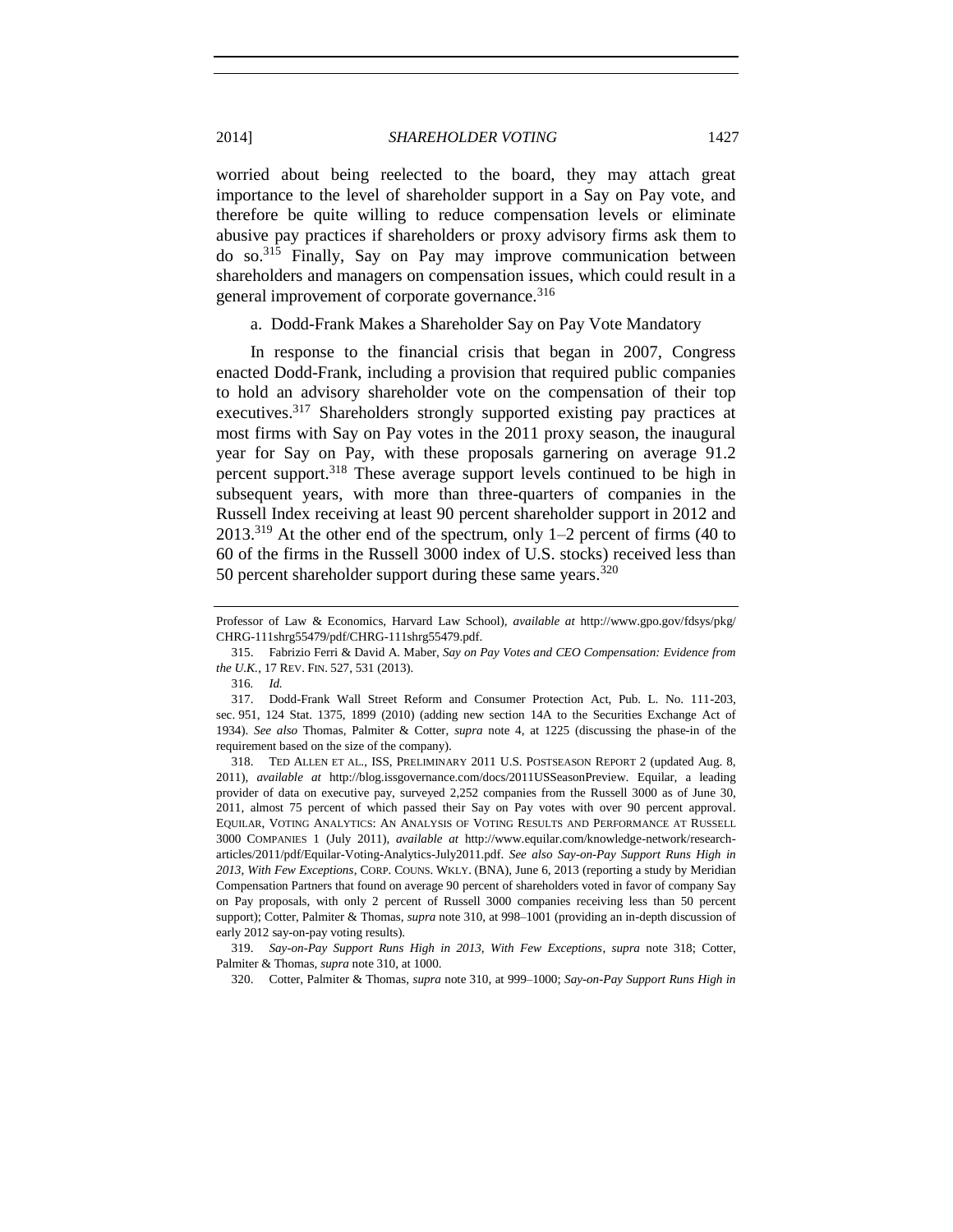What led shareholders to differentiate among companies in their votes? One salient fact is that shareholder votes were highly correlated with company share returns and CEO pay, with low returns and high CEO pay resulting in lower Say on Pay support; excess compensation levels and poor corporate performance were important triggers for negative stockholder votes.<sup>321</sup> Another important factor that influences shareholder voting is the voting recommendation of proxy advisory firms such as ISS and Glass Lewis.<sup>322</sup>

## <span id="page-69-0"></span>b. Say On Pay Causes Changes to Compensation Practices

A key question is whether proxy advisory firms "mostly act as information intermediaries by gathering and processing information for institutional investors who need to fulfill their fiduciary duties to vote, or [whether] they also identify and promote superior governance practices."323 One study concludes that ISS and Glass Lewis are primarily information gatherers, but that their recommendations are correlated with voting results.<sup>324</sup> In particular, it determines that negative recommendations by either ISS or Glass Lewis had a substantial negative impact on Say on Pay vote totals, with an ISS negative recommendation lowering the total by 24.7 percent and a Glass Lewis negative recommendation leading to a 12.9

*<sup>2013,</sup> With Few Exceptions*, *supra*, note [318.](#page-68-0) *See also* GEORGESON, REPORT: FACTS BEHIND 2013 FAILED SAY ON PAY VOTES (2013), *available at* http://www.computershare-na.com/sharedweb/ georgeson/georgeson\_report/GeorgesonReport\_061113.pdf#1 ("In 2011, 36 U.S. corporations failed to receive majority shareholder support for their MSOP proposal and in 2012 that number increased to 59. Based on the YTD results for 2013, it seems that there could be fewer MSOP failures this year compared to 2012."); Mary Hughes, *Pay-for-Performance Is Still No.1 Issue in Say-on-Pay Success*, 16 CORP. GOVERNANCE REPORT (BNA) No. 85, Aug. 5, 2013 ("Say-on-pay statistics in 2013 showed that 77 percent of companies in the Russell 3000 index of U.S. stocks received at least 90 percent shareholder support, compared to 76 percent in 2012 . . . . Only 43 companies, or 2.3 percent of Russell 3000 companies failed say-on-pay."). Some commentators claim that 67 percent support is a more important threshold because "ballots that fail to garner a two-thirds majority are an indication of potential problems, especially since more than 90 percent of the votes analyzed passed with a supermajority." RYAN KRAUSE, KIMBERLY A. WHITLER & MATTHEW SEMADENI, CONFERENCE BD., DIRECTOR NOTES: WHEN DO SHAREHOLDERS CARE ABOUT CEO PAY? 2 (2013).

<sup>321.</sup> Cotter, Palmiter & Thomas, *supra* note [310,](#page-67-0) at 998–1001. One experimental study found that study participants were "significantly more likely to reject high CEO pay relative to low CEO pay *only* if company performance was poor." KRAUSE, WHITLER & SEMANDI, *supra* not[e 320,](#page-68-1) at 3 (emphasis in original). This suggests that poor performance is the trigger for shareholders to engage in closer scrutiny of executive pay levels.

<sup>322.</sup> *E.g.*, Cotter, Palmiter & Thomas, *supra* note [310,](#page-67-0) at 1001 ("ISS recommendations continue to play a key role in the say-on-pay voting process.").

<sup>323.</sup> Ertimur, Ferri & Oesch, *supra* not[e 11,](#page-2-1) at 952.

<sup>324.</sup> First, the study detects a small but significantly negative mean abnormal return when ISS issues an unexpected negative voting recommendation in a Say on Pay vote, which is consistent with it performing an information gathering function. *Id.* at 953.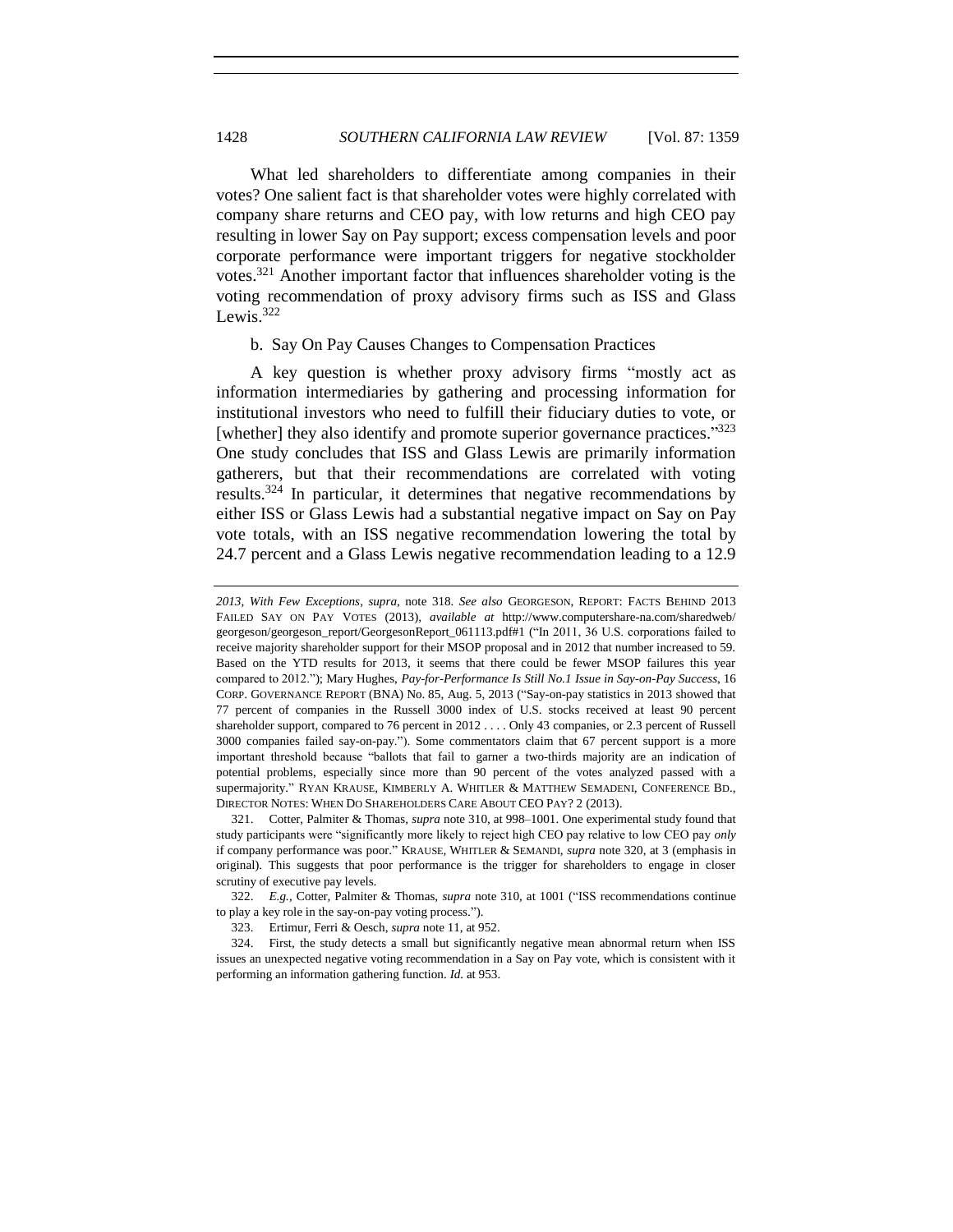percent drop. The study also finds that 55 percent of the companies receiving negative ISS voting recommendations reported compensation plan changes in response to Say on Pay votes, and that their responsiveness increased with the level of negative shareholder votes. However, the study finds no stock market reaction to compensation changes made *after* the Say on Pay vote.<sup>325</sup>

A second study focusing on the impact of proxy advisory firms' voting recommendations on Say on Pay votes examines changes that companies made to their compensation programs *before* Say on Pay votes.<sup>326</sup> It finds that third-party advisers can induce firms to adopt compensation plans that they favor, or to reject certain types of plans that they disfavor (such as tax gross-ups for change of control agreements). However, the study detects a small, statistically significant negative stock market reaction to plan changes "aligned" with ISS and Glass Lewis policies, and no such change with compensation plan changes that are "unrelated" to proxy adviser policies.<sup>327</sup> In sum, Say on Pay's impact on pay practices at targeted firms may lead to small negative market decreases—at least for the first year of Say on Pay—if firms adjust their compensation practices in line with ISS's recommendations before holding their first vote.

#### c. Impact of Say on Pay Votes on Firm Value

Several studies attempt to measure the effect of Say on Pay on firm value. Vincente Cuñat, Mireia Giné, and Maria Guadalupe completed a study on Rule 14a-8 advisory shareholder proposals from 2006–2010 that request that companies permit their shareholders to vote on executive compensation at the firm.<sup>328</sup> It examines the immediate effect on firm stock market returns as well as longer term effects on CEO compensation, accounting performance, productivity, and firm policies. It finds that on the day of the shareholder vote, for Say on Pay proposals that receive more than 50 percent shareholder approval, the company experiences a positive abnormal return of 2.4 percent relative to ones that fail.<sup>329</sup> This study reports that where voting crosses the 50 percent threshold, there is a 50

<sup>325</sup>*. Id.* at 953–55. The study also finds that 36 percent of companies that receive negative ISS voting recommendations file additional documents with the SEC prior to the vote. *Id.* at 955 n.4.

<sup>326.</sup> David F. Larcker, Allan L. McCall & Gaizka Ormazabal, *Outsourcing Shareholder Voting to Proxy Advisory Firms* 5 (Rock Ctr. for Corporate Governance, Working Paper No. 119, 2014), *available at* http://ssrn.com/abstract=2101453.

<sup>327</sup>*. Id.* at 7–8.

<sup>328.</sup> Cuñat et al., *Say Pays!*, *supra* not[e 14,](#page-3-2) at 2.

<sup>329</sup>*. Id.* at 4.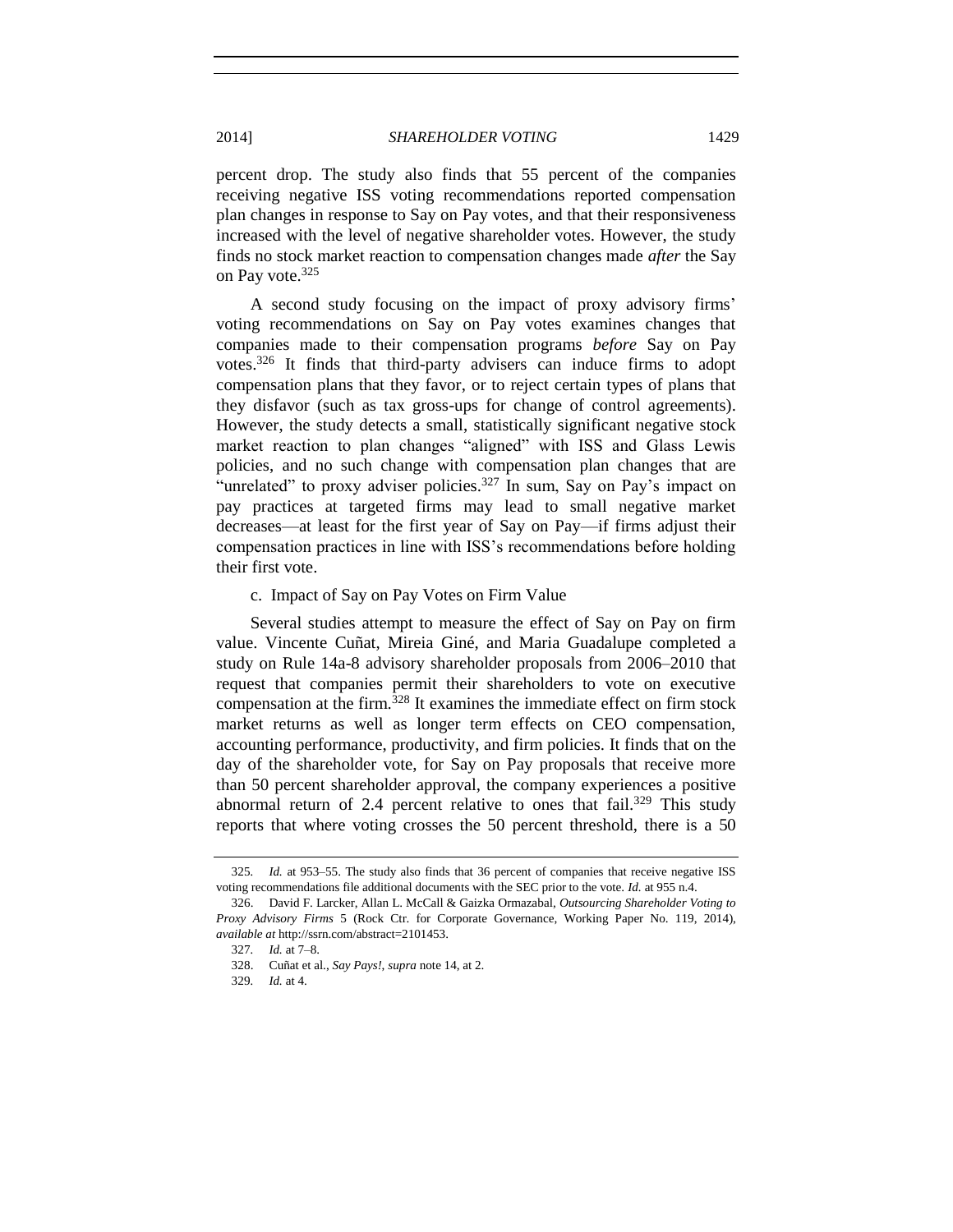percent higher likelihood of the proposal being implemented by the firm in question, and that firms implementing Say on Pay "have higher growth in earnings per share, return on assets, return on equity and Tobin's Q one year after the vote."<sup>330</sup> However, the study finds only small effects on executive compensation, with a 4 percent reduction in salary increases.<sup>331</sup> It suggests that Say on Pay "serves to monitor and incentivize CEOs to deliver better firm performance by providing a clear mechanism for shareholders to voice their opinions, as confirmed by major improvements in shareholder value and firm performance among the firms in [the] sample."332

Another recent study by Peter Iliev and Svetla Vitanova examines the announcement of the SEC rules that gave smaller firms an additional two years before being subjected to the new Say on Pay requirement imposed on larger public companies.<sup>333</sup> They find that the announcement of this rule led to a positive 1.5 percent three-day return for firms that were exempt from the new Say on Pay vote versus those that were not.<sup>334</sup> There are similar findings as to the Congressional adoption of the legislation itself, although there is not unanimity on this point.  $335$ 

Similarly, another paper by Ricardo Correa and Ugur Lel analyzing Say on Pay votes in the eleven countries that have enacted this kind of legislation compares compensation levels and firm value in these countries with those in twenty-seven countries that have not done so.<sup>336</sup> The authors find a positive and statistically significant increase in firm value after the adoption of Say on Pay laws in companies based in the eleven countries that have adopted these laws.<sup>337</sup>

336. Ricardo Correa & Ugur Lel, *Say on Pay Laws, Executive Compensation, Pay Slice, and Firm Value Around the World* 2–3 (Apr. 2014), *available at* http://papers.ssrn.com/sol3/papers.cfm? abstract\_id=2243921 (unpublished manuscript).

337*. Id*. at 2–3. Correa and Lel also find that Say on Pay laws are associated with lower levels of executive compensation, higher pay for performance sensitivity, and lower pay inequality between top

<sup>330</sup>*. Id.* at 5.

<sup>331.</sup> *Id.*

<sup>332</sup>*. Id.* at 5–6.

<sup>333.</sup> Peter Iliev & Svetla Vitanova, *The Effect of the Say-on-Pay Vote in the U.S.* 2 (Feb. 27, 2014), *available at* http://ssrn.com/abstract=2235064 (unpublished manuscript).

<sup>334</sup>*. Id* at 3.

<sup>335.</sup> Jie Cai & Ralph A. Walking, *Shareholders' Say on Pay: Does it Create Value?*, 46 J. FIN. & QUANTITATIVE ANALYSIS 299, 334–35 (2011) (finding positive and statistically significant stock price increase in firm values at companies with high abnormal CEO compensation, or low pay-forperformance sensitivity, within the three days surrounding the House of Representatives' passage of Say on Pay legislation). *But see* David F. Larcker, Gaizka Ormazabal & Daniel J. Taylor, *The Market Reaction To Corporate Governance Regulation*, 101 J. FIN. ECON. 431, 432 (2011) (finding that Say on Pay legislation caused an insignificant market reaction).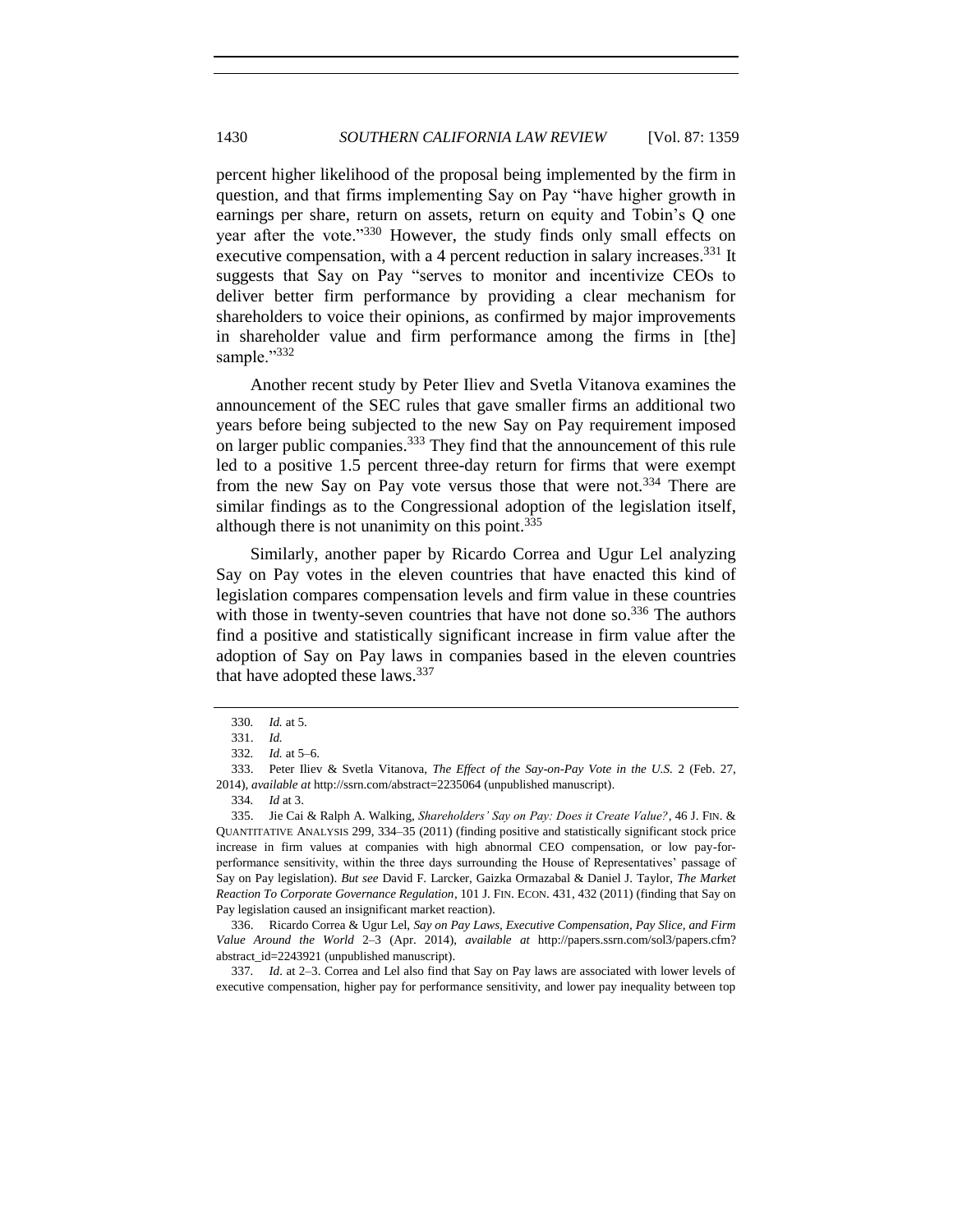## d. Impact of Say on Pay Votes on Executive Compensation

In the United States, Say on Pay has not led to lower executive pay levels or changes in its composition. While some proxy advisory firms recommended that Say on Pay proposals be evaluated, in part to determine whether inappropriate peer group "benchmarking" had led to the upward spiral of executive pay,  $338$  shareholders seem to have largely ignored the suggestion.<sup>339</sup> Prior research finds that Say on Pay had little or no impact on executive compensation levels.<sup>340</sup> In the U.S., this trend continued into the 2013 proxy season.<sup>341</sup> Research in the U.K. has also found that overall CEO pay levels do not seem to have changed as a result of Say on Pay votes. 342

However, Correa and Lel find that pay growth rates are lower in their comparative study of eleven countries that have adopted Say on Pay legislation.<sup>343</sup> Their cross-country study of thirty-eight nations—eleven that have adopted Say on Pay and twenty-seven that have not done so—finds that although "CEO compensation has increased in several [Say on Pay]

339. *See* Thomas, Palmiter & Cotter, *supra* note [4,](#page-1-0) at 1257 ("One thing that did not happen during the 2011 proxy season, however, was a shareholder backlash at increasing levels of executive pay.").

340. Cuñat et al., *Say Pays!*, *supra* note [14,](#page-3-0) at 5. *Compare* Iliev & Vitanova, *supra* not[e 333,](#page-71-0) at 3 (finding that the introduction of Say on Pay votes increased the level of CEO pay by 14 percent).

343. Correa & Lel, *supra* not[e 336,](#page-71-1) at 15.

managers. *Id*.

<sup>338.</sup> Gretchen Morgenson, *If Shareholders Say "Enough Already," the Board May Listen*, N.Y. TIMES (Apr. 6, 2013), http://www.nytimes.com/2013/04/07/business/shareholders-can-slow-theexecutive-pay-express.html (reporting that use of peer group benchmarking seems to contribute "mightily" to growth of CEO pay by creating an "arms race in pay"). For further discussion of the effect of peer group benchmarking on CEO pay levels and composition, see also John M. Bizjak, Michael L. Lemmon & Lalitha Naveen, *Does the Use of Peer Groups Contribute to Higher Pay and Less Efficient Compensation?*, 90 J. FIN. ECON. 152, 166–67 (2008) (examining "the extent to which the use of peer groups and competitive benchmarking process affects compensation," and finding that "the use of peer groups is pervasive," and that this practice has "a nontrivial effect on the changes in pay of the CEO") and Charles M. Elson & Craig K. Ferrere, *Executive Superstars, Peer Groups, and Overcompensation: Cause, Effect, and Solution*, 38 J. CORP. L. 487, 495–500 (2013) (describing the peer benchmarking process and the problem with peer group analysis).

<sup>341.</sup> Jesse Eisinger, *In Shareholder Say-on-Pay Votes, More Whispers Than Shouts*, N.Y. TIMES (June 26, 2013, 12:00 PM), http://dealbook.nytimes.com/2013/06/26/in-shareholder-say-on-pay-votesmore-whispers-than-shouts/ (reporting that executive pay levels continue to rise steadily even after the implementation of Say on Pay). *See also* Gretchen Morgenson, *An Unstoppable Climb in C.E.O. Pay*, N.Y. TIMES (June 29, 2013), http://www.nytimes.com/2013/06/30/business/an-unstoppable-climb-inceo-pay.html (reporting that CEOs received a 16 percent median pay increase in 2012 over 2011 pay levels).

<sup>342.</sup> Martin Conyon & Graham Sadler, *Shareholder Voting and Directors' Remuneration Report Legislation: Say on Pay in the U.K.*, 18 CORP. GOV.: INT'L REV. 296, 297 (2010) (finding no change in the overall level of executive pay or its rate of growth subsequent to Say on Pay votes)*. See also* Ferri & Maber, *supra* not[e 315,](#page-68-0) at 555 (finding that firms did adjust contractual features and increase sensitivity to pay for performance in response to negative vote outcomes).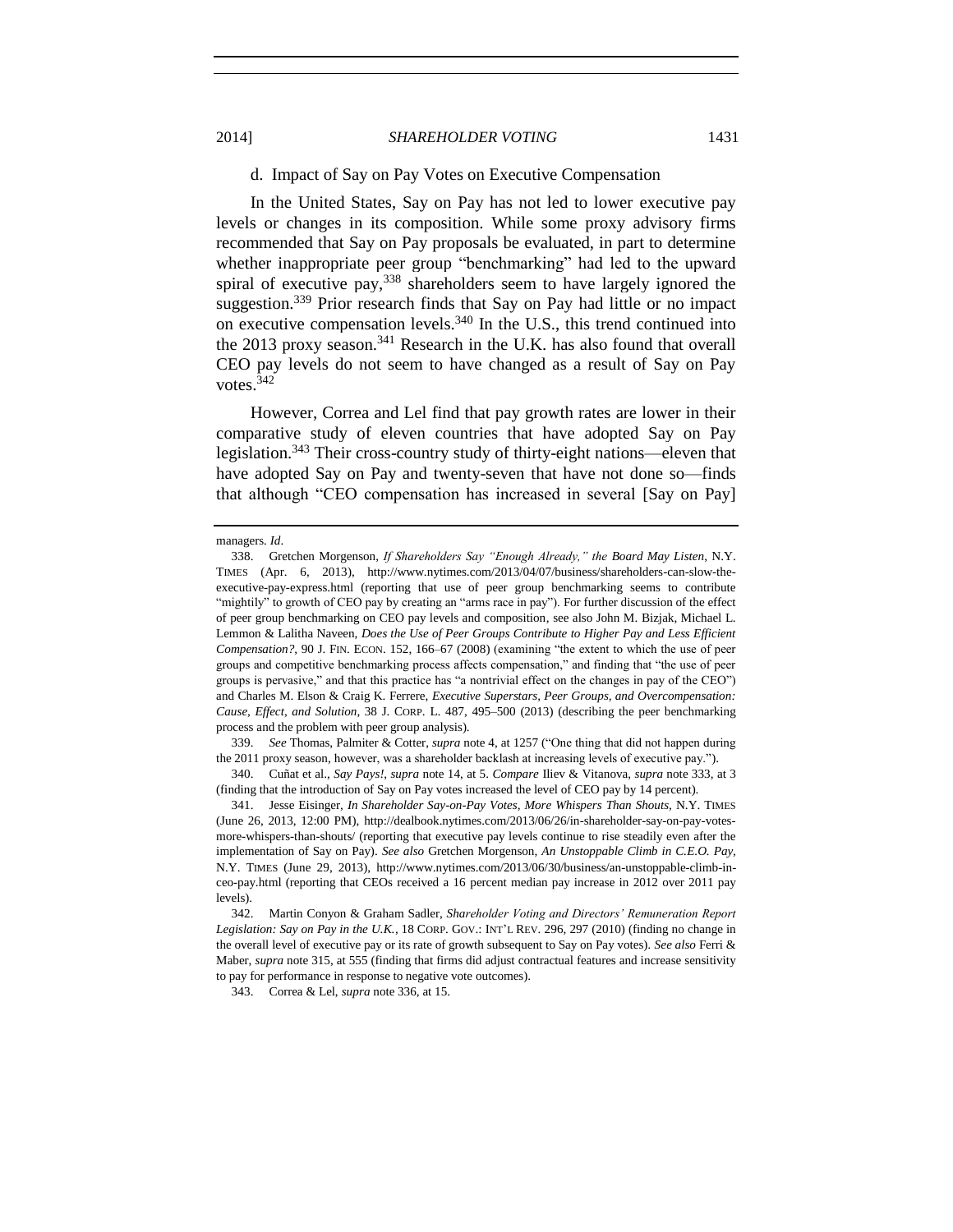countries including the United States and United Kingdom, the growth in CEO pay is higher in countries that have not passed [Say on Pay] laws."<sup>344</sup> If their results are correct, it is hard to know whether the relative decline in CEO pay levels reflects additional leverage for directors in negotiations with CEOs or greater willingness of directors to stand up to CEOs because of their fear of losing their jobs. These relative declines in executive compensation levels may lead to improvements in firm value if they result in more money going into shareholders' pockets.

## e. Say on Pay's Effect on Corporate Governance

Say on Pay's introduction had a significant effect on American corporate governance.<sup>345</sup> Dodd-Frank's mandated shareholder votes focused directors on shareholders' concerns about executive pay, increased shareholder participation in corporate governance, and opened lines of communication between management and shareholders (and proxy advisory firms) regarding executive compensation.<sup>346</sup> Beginning with the U.S. experience, management at many companies made changes to the substance and disclosure of their pay programs in an attempt to more clearly align pay to performance.<sup>347</sup> Many companies revised the content of the compensation discussion and analysis filed with the annual meeting proxy materials, while management at other companies whose pay programs received negative Say on Pay recommendations by proxy advisory firms connected with shareholders following an "against" recommendation.<sup>348</sup>

At some companies, management is becoming more responsive to negative shareholder votes on pay policies.<sup>349</sup> For example, in 2013, Infinera Corp., Hercules Offshore, Inc., and Chesapeake Energy responded to failed Say on Pay votes by changing pay programs to eliminate perceived poor pay practices and by improving proxy disclosures.<sup>350</sup> Such

<sup>344.</sup> *Id.* Figure 1 in Correa and Lel's study illustrates the gap between the two groups of countries. *Id.* at 35.

<sup>345</sup>*. See* Thomas, Palmiter & Cotter, *supra* not[e 4,](#page-1-0) at 1256.

<sup>346.</sup> Luis A. Aguilar, Comm'r, U.S. Sec. & Exch. Comm'n, Speech by SEC Commissioner: An Inflection Point: The SEC and the Current Financial Reform Landscape at the Social Investment Forum 2011 Conference (June 10, 2011), *available at* http://www.sec.gov/news/speech/2011/ spch061011laa.htm.

<sup>347.</sup> MICHAEL LITTENBERG, FARZAD DAMANIA & JUSTIN NEIDIG, CONFERENCE BD., DIRECTOR NOTES: A CLOSER LOOK AT NEGATIVE SAY-ON-PAY VOTES DURING THE 2011 PROXY SEASON 2 (July 2011), *available at* http://www.srz.com/A-Closer-Look-at-Negative-Say-on-Pay-Votes-During-the-2011-Proxy-Season-07-26-2011/.

<sup>348.</sup> Cotter, Palmiter & Thomas, *supra* not[e 310,](#page-67-0) at 994, 998–1001.

<sup>349.</sup> Thomas, Palmiter & Cotter, *supra* note [4,](#page-1-0) at 1260.

<sup>350.</sup> Hughes, *supra* not[e 320.](#page-68-1)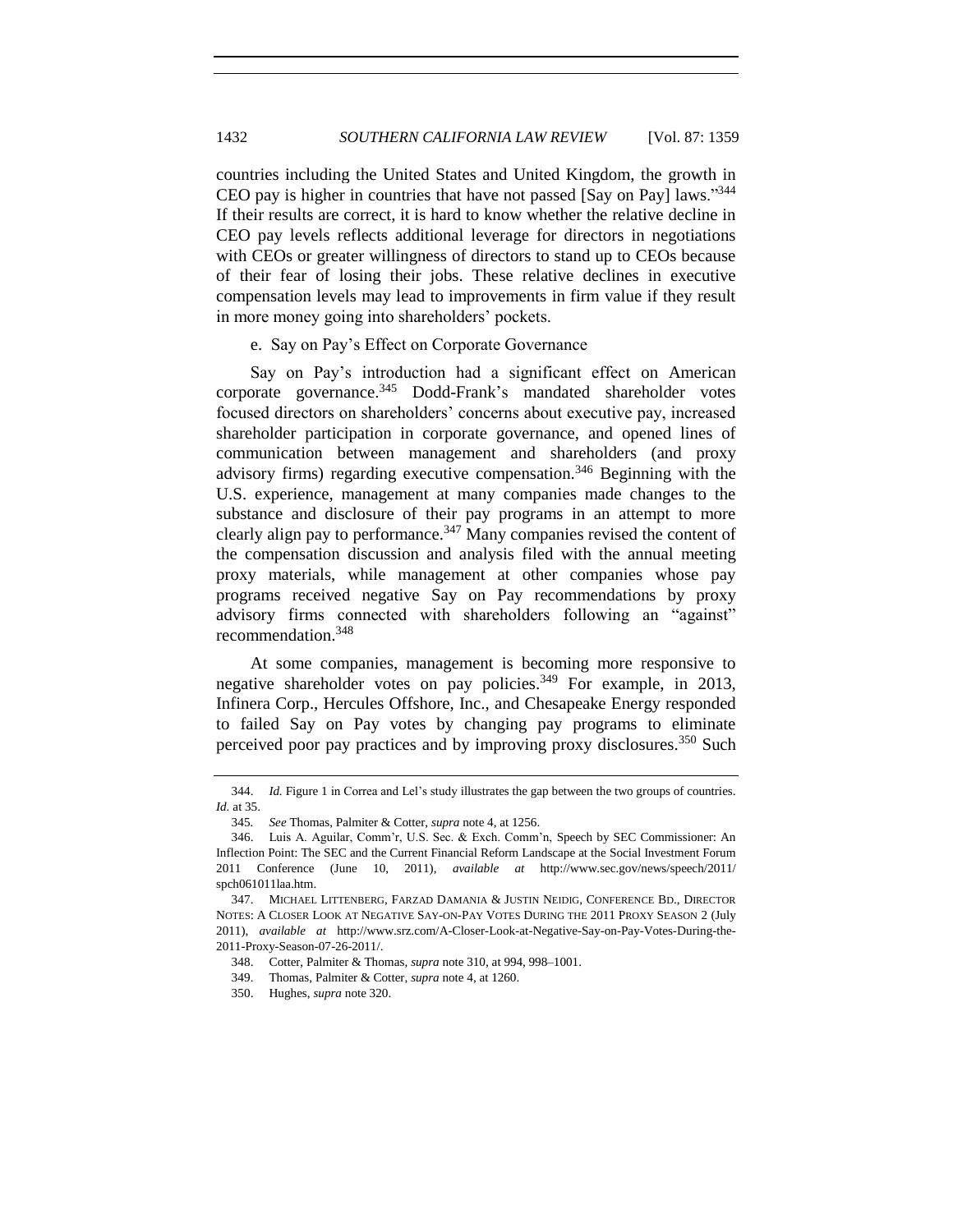2014] *SHAREHOLDER VOTING* 1433

actions frequently result in significantly more shareholder support for the revised pay policies in the following year. However, unless these changes are tied to improvements in long-run firm value, they would not support having a shareholder vote on executive compensation.

## f. Summary

The empirical evidence summarized above supports the general claim that Say on Pay votes improve firm value, reduce relative levels of executive compensation, and improve corporate governance,  $351$  although there is one study that finds small negative market reactions to changes in compensation policies implemented prior to the first Say on Pay vote.<sup>352</sup> Under our theory, if Say on Pay leads to increases in firm value, such a result would support having these votes to monitor firm executive compensation practices. Excess managerial compensation is an indicator that the board of directors of the company is overpaying the company's CEO compared to the level of expected pay for a company with its characteristics, and may indicate weak corporate governance at the firm. Similarly, persistent poor relative performance, usually measured by a three-year total average shareholder return comparison with peer firms, may indicate bad management, and therefore a weakness in the board of directors' oversight of the CEO, or poor alignment of pay and performance at the firm. A failed Say on Pay vote will signal to the board of directors that they need to pay more attention to these issues, and may even signal to hedge funds that the firm is a good target. $353$ 

## **CONCLUSION**

Theoretical and real world developments have rendered existing theories of corporate voting outdated and inaccurate. This Article develops a new theoretical model for shareholder voting that takes these important changes into account. We argue that shareholders, and only shareholders, should have the vote, and that they should be asked to vote in a number of different settings. While this view is subject to several important criticisms, we show government intervention has provided shareholders with incentives to vote, and that institutions facing significant conflicts of

<sup>351.</sup> Cuñat et al., *Say Pays!*, *supra* note [14,](#page-3-0) at 4–6; Iliev & Vitanova, *supra* note [333,](#page-71-0) at 2–3; Cai & Walking, *supra* note [335,](#page-71-2) at 334–35.

<sup>352.</sup> Larcker, McCall & Ormazabal, *supra* not[e 326,](#page-70-0) at 40.

<sup>353.</sup> "An intriguing consequence of a failed [Say on Pay] vote is that, while shareholders may be attempting to signal their displeasure with the CEO and the compensation committee, the failure may have repercussions well beyond CEO compensation." KRAUSE, WHITLER & SEMANDI, *supra* note [320,](#page-68-1)  at 5.